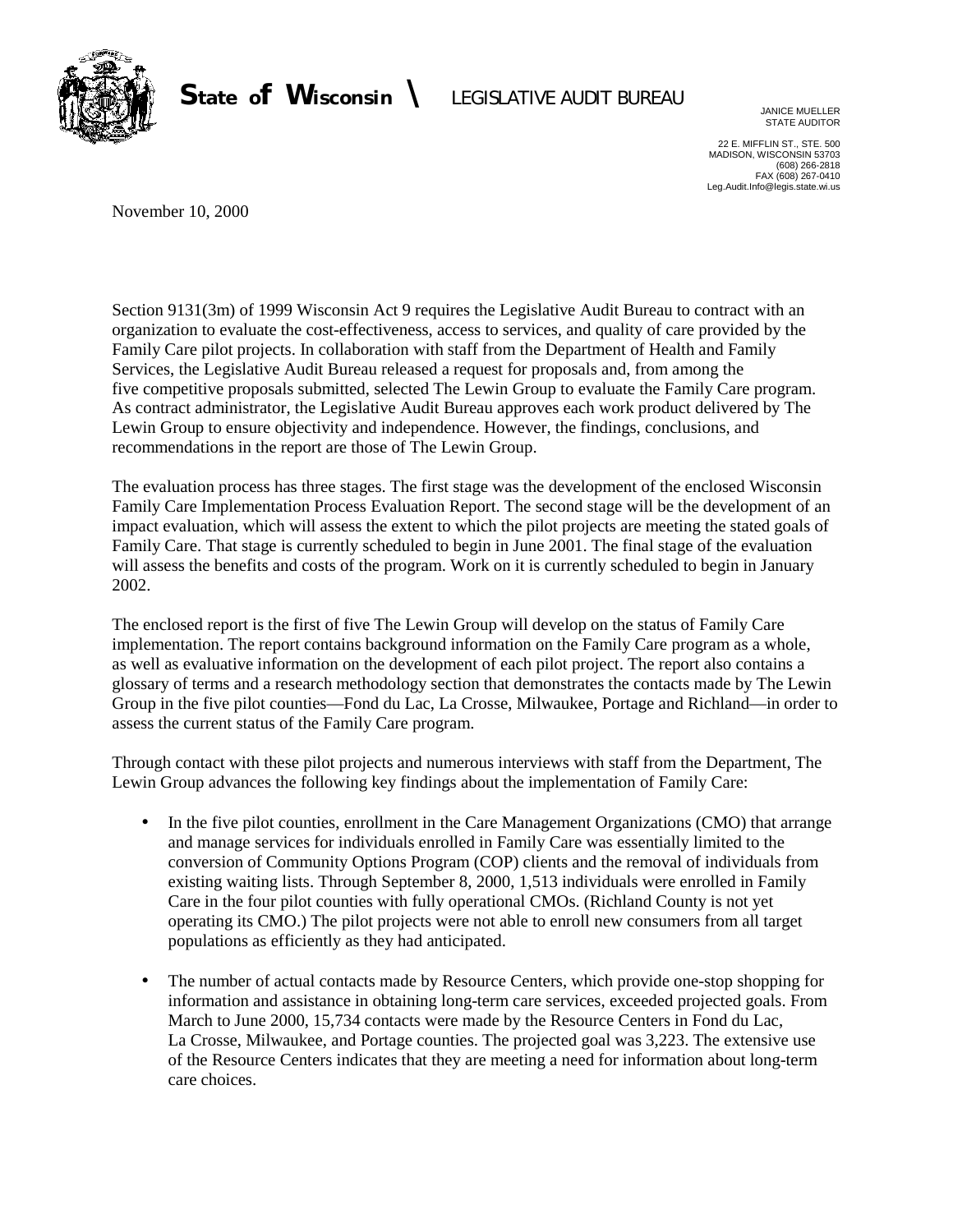- While the Resource Centers have improved consumers' ability to make informed choices about long-term care, there is significant variation among pilot projects in the manner in which information is organized and provided. There are also some needs that the pilot projects report are unmet. These include transportation, short-term case management, and supported employment for the developmentally disabled population.
- Consumer direction and advocacy are important components in the structural design of Family Care. However, these components have yet to be fully implemented. The pilot projects have been focused on administrative issues such as staffing and case conversion and are just beginning to concentrate on incorporating other requirements. Similarly, quality assurance and improvement efforts are just beginning in the pilot projects.
- Pilot projects are making progress in integrating the management of medical and social care. However, it is too early to discern when changes in care management will actually occur. Pilot projects have reported that care management is much more time-intensive than expected because of the need to develop a care plan with significant consumer input and because there are more services to manage and monitor under the Family Care model.
- A capitated rate-setting methodology has evolved over time, and the Department appears to have made an effort to include the pilot counties in the process. The report chronicles the creation and refinement of the methodology and defines its components in detail.
- Unresolved governance issues have emerged as a central issue in the implementation of Family Care. The Department continues to work to resolve issues involving potential conflicts of interest when a county board oversees both the entity that receives capitated funds to provide Family Care services and the entity that determines the necessary level of care and provides enrollment counseling.

The report is available on the Legislative Audit Bureau's Web page at [http://www.legis.state.wi.us/lab.](http://www.legis.state.wi.us/lab) If you are interested in receiving a copy, please contact our office and request the Family Care report. If you have further questions, please contact Kate Wade at (608) 266-2818.

#### LEGISLATIVE AUDIT BUREAU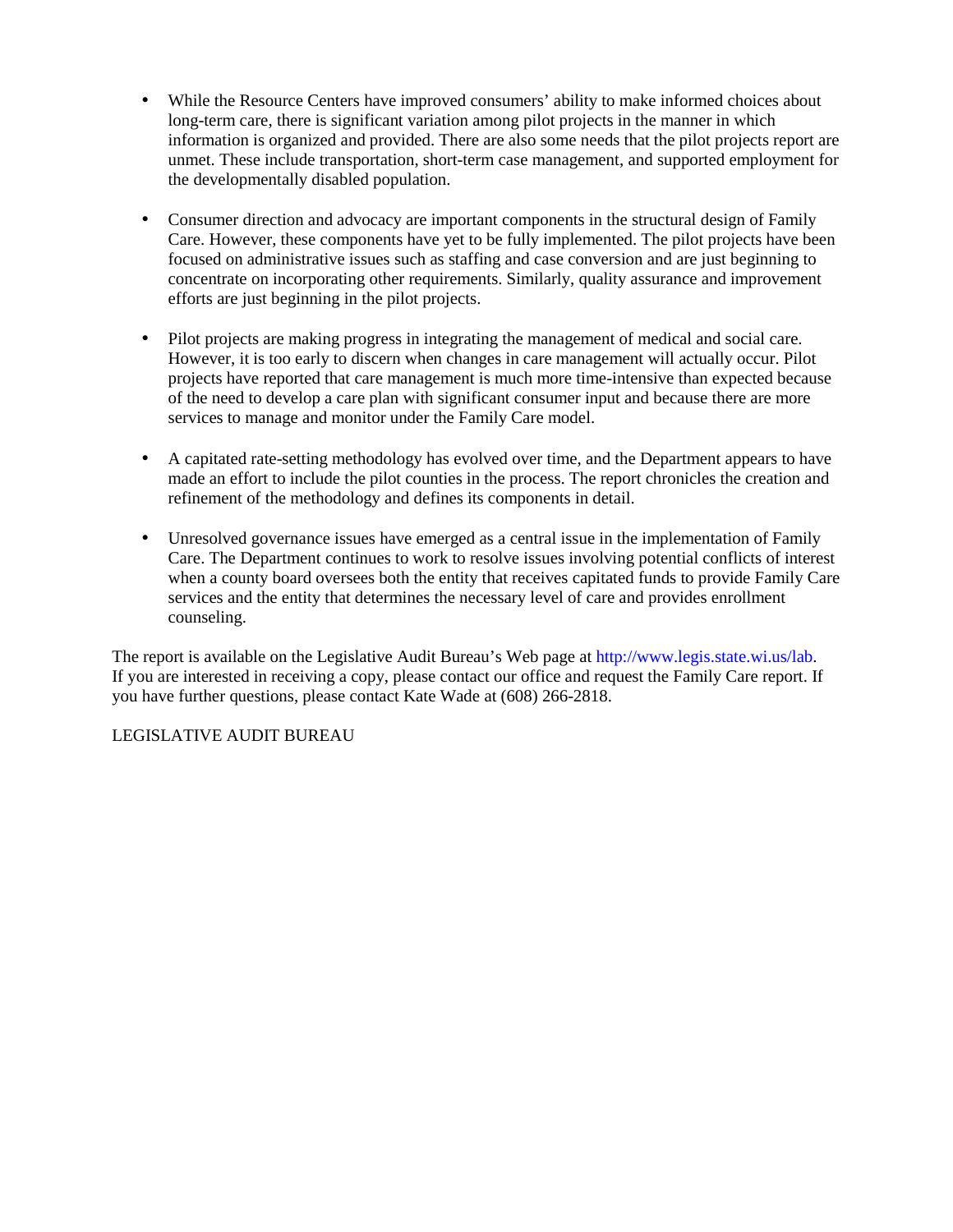# **Wisconsin Family Care Implementation Process Evaluation Report**

*Prepared for* **Wisconsin Legislative Audit Bureau**

> *Prepared by* **The Lewin Group** Lisa Maria B. Alecxih

Steven Lutzky Karen Linkins Sharon Zeruld Christina Neill

**November 1, 2000**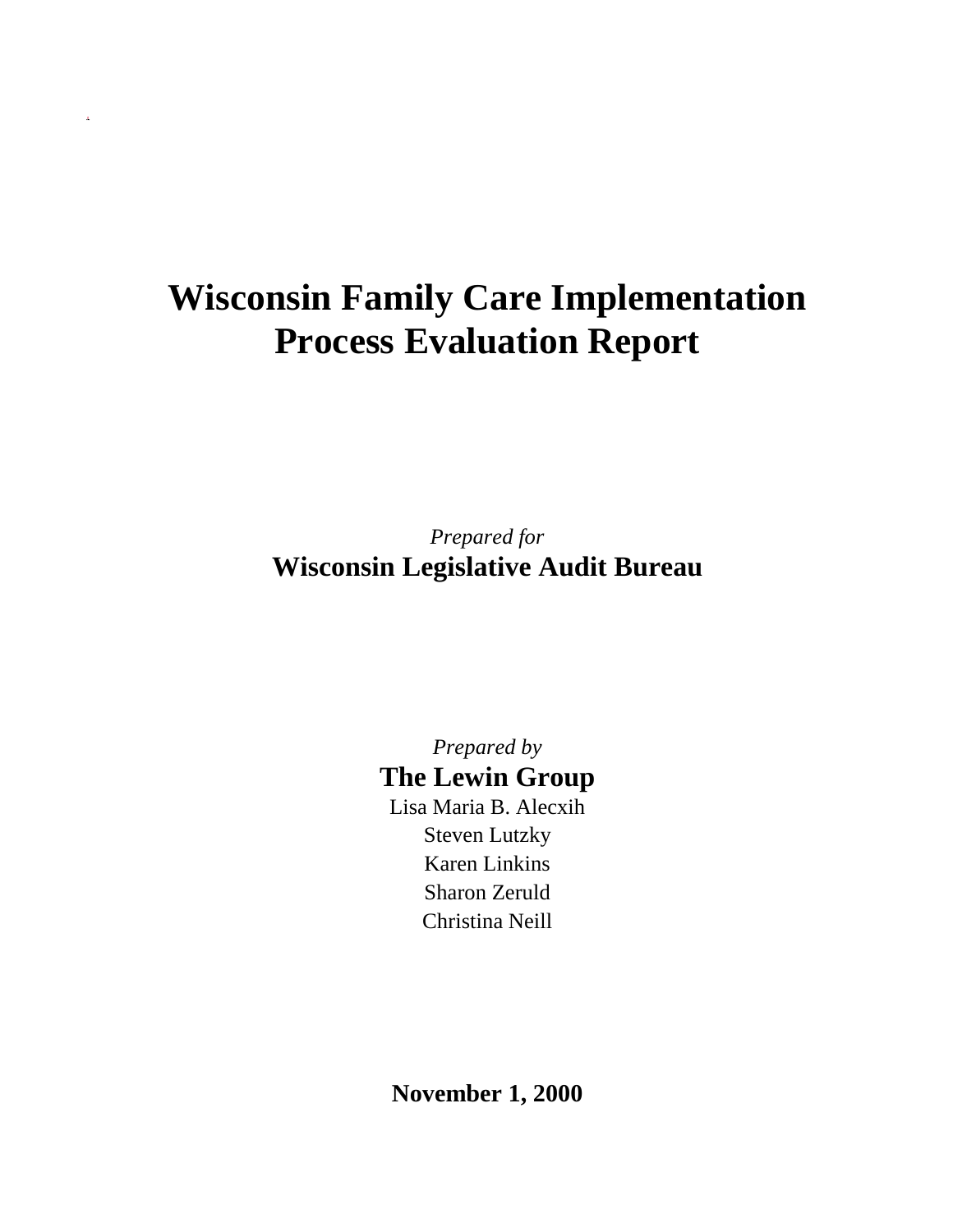### **Table of Contents**

| I.   |                                                                                                              |  |
|------|--------------------------------------------------------------------------------------------------------------|--|
|      | A. Family Care Is an Innovative Experiment Being Watched Closely Both Within Wisconsin and Across            |  |
|      |                                                                                                              |  |
|      | Family Care Creates Two New County-based Community Organizations, a Resource Center (RC) and a<br><b>B.</b>  |  |
|      |                                                                                                              |  |
|      | Family Care was Created to Improve a Long-Term Care System that was Already Viewed as a Model<br>$C_{\cdot}$ |  |
|      |                                                                                                              |  |
|      |                                                                                                              |  |
| П.   |                                                                                                              |  |
|      |                                                                                                              |  |
|      | 1.                                                                                                           |  |
|      | 2.                                                                                                           |  |
|      | 3.                                                                                                           |  |
|      | $\mathbf{B}$ .                                                                                               |  |
|      | C.                                                                                                           |  |
|      | D.                                                                                                           |  |
|      |                                                                                                              |  |
|      |                                                                                                              |  |
|      | $\beta$ .                                                                                                    |  |
| Ш.   |                                                                                                              |  |
|      |                                                                                                              |  |
|      |                                                                                                              |  |
|      |                                                                                                              |  |
|      | <b>B.</b>                                                                                                    |  |
|      |                                                                                                              |  |
|      |                                                                                                              |  |
|      | E.                                                                                                           |  |
| IV.  |                                                                                                              |  |
| V.   |                                                                                                              |  |
| VI.  |                                                                                                              |  |
| VII. |                                                                                                              |  |
|      |                                                                                                              |  |
| IX.  |                                                                                                              |  |
|      |                                                                                                              |  |
|      | В.                                                                                                           |  |
| Х.   |                                                                                                              |  |
|      |                                                                                                              |  |
|      |                                                                                                              |  |
| XI.  |                                                                                                              |  |
| XII. |                                                                                                              |  |
|      |                                                                                                              |  |
|      |                                                                                                              |  |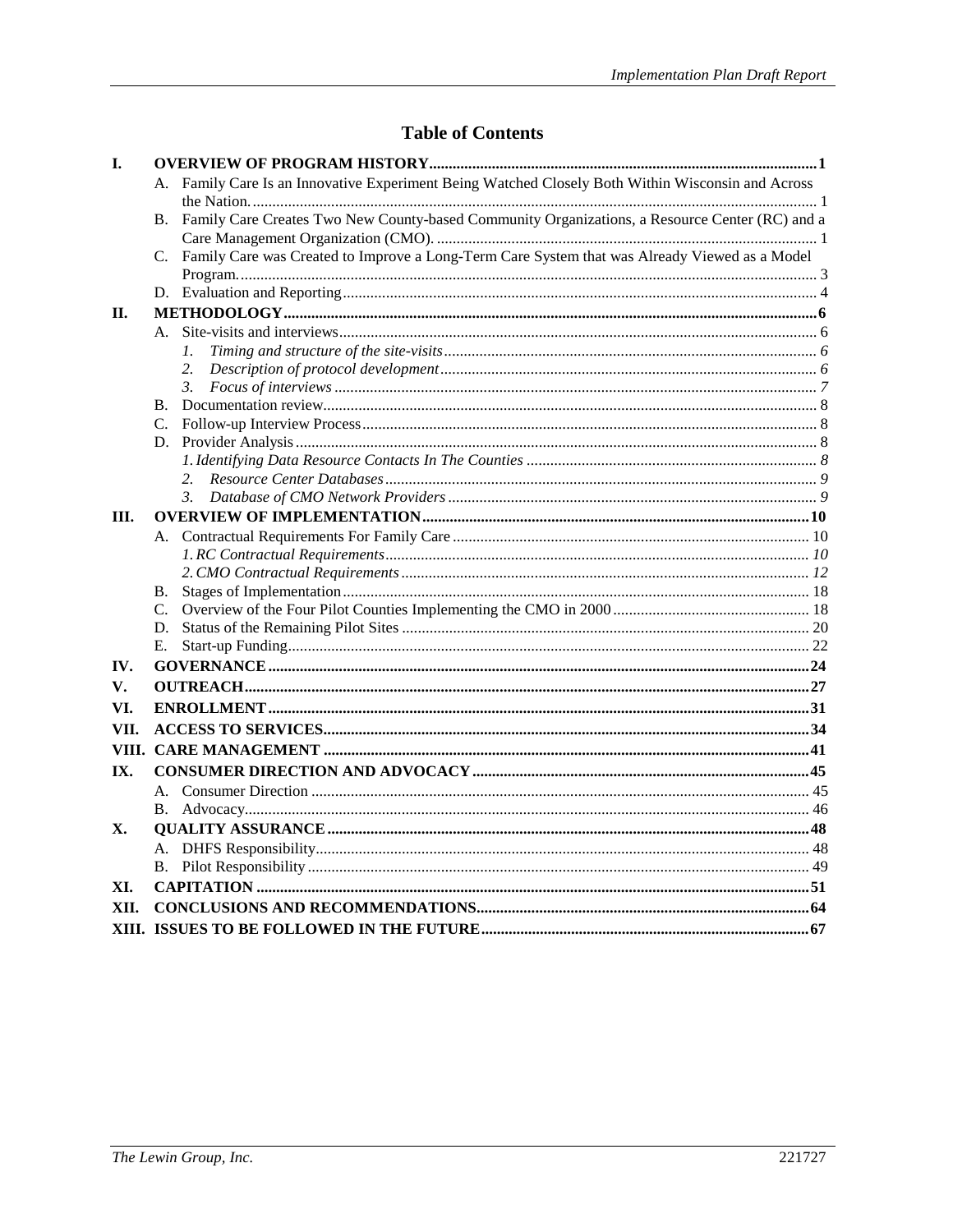### **EXECUTIVE SUMMARY**

### **Background**

Family Care is an innovative, system redesign experiment designed to improve Wisconsin's long-term care (LTC) system. The redesign is being watched closely both within Wisconsin and across the nation. Although the existing WISCONSIN LTC system is already viewed as a national model, the goal of the redesign is to eliminate some of the problems of the current system, such as the structural bias towards institutional care and a fragmented and often confusing array of funding streams for services. Family Care creates two new community organizations, a Resource Center (RC) to provide one-stop shopping for information and assistance in obtaining services, and a Care Management Organization (CMO) to help arrange and manage services. The program also introduces managed care principles to control escalating costs. If the program achieves its goals, the new long-term care system will provide elderly and adult individuals with physical or developmental disabilities with greater access to flexible services that promote independence and facilitate a higher quality of life.

The Department of Health and Family Services (DHFS) was authorized to pilot the Family Care Program in five counties by 1999 Wisconsin Act 9, the biennial budget. Fond du Lac, Portage, La Crosse and Milwaukee Counties began the implementation of Family Care during CY 2000, while Richland, Kenosha, and Marathon Counties are expected to begin the implementation in 2001 and 2002. The tri-county consortium of Forest, Vilas, and Oneida Counties, known as the Human Service Center, submitted a proposal to serve the developmentally disabled population and are deciding whether to proceed as a Family Care pilot. Jackson and Trempealeau are currently piloting the RCs, but are not planning to pilot the CMOs at this time.

Guiding principles driving the success of Family Care include the following:

- Counties must perform effective outreach to target populations and adequately inform consumers of their long-term care options;
- Reimbursement rates must be reasonable and reflect legitimate variations in care needs;
- Counties must be able to manage the provision of long-term care services within the capitation rates set by DHFS;
- Counties must be held accountable for providing adequate services and consumer choice; and
- Counties must have adequate quality assurance mechanisms that complement Departmental quality assurance efforts to assure that quality services are provided and that consumer outcomes are met.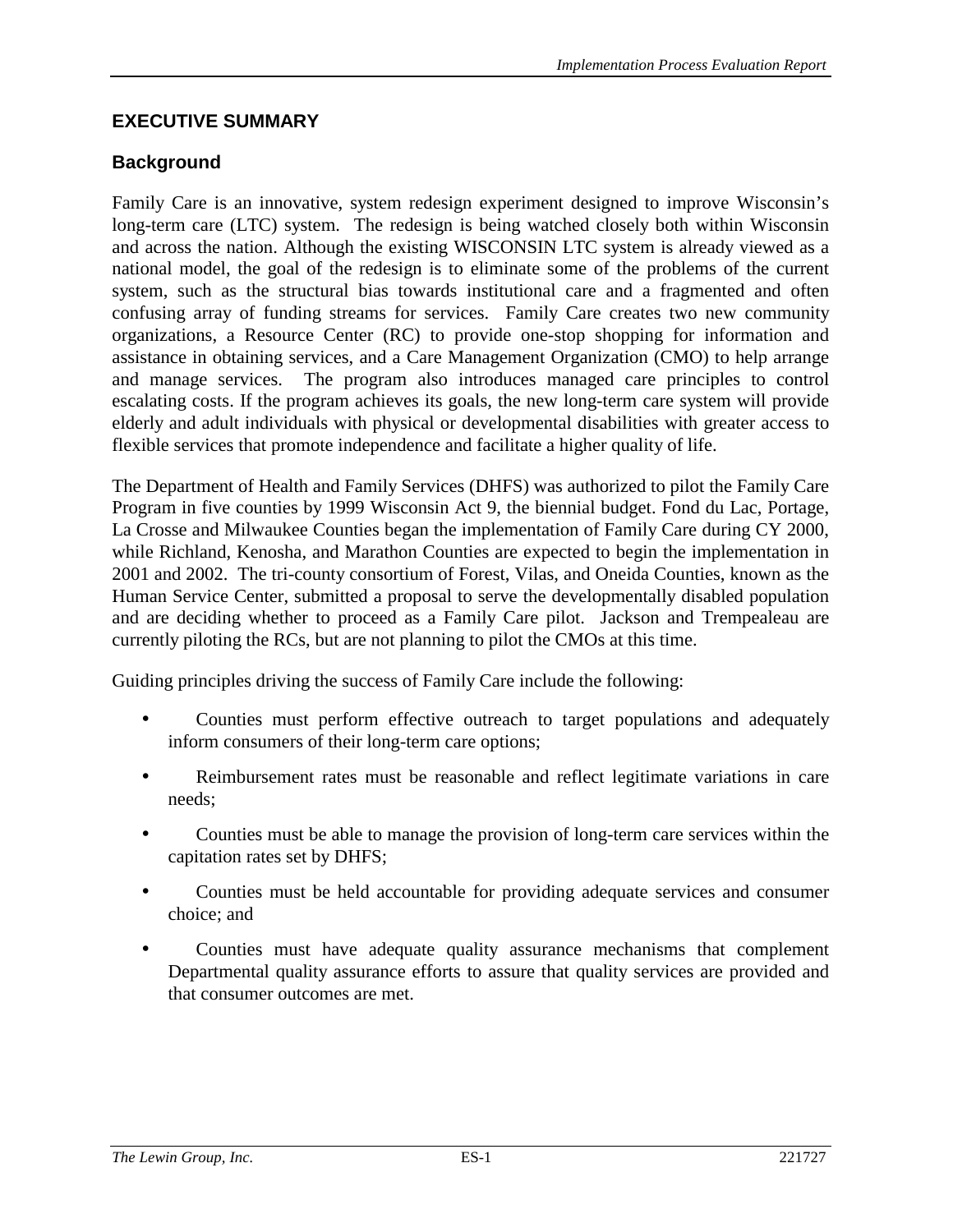### **Purpose**

The Family Care program is being evaluated by both DHFS and an independent evaluator (The Lewin Group). The two entities are coordinating their evaluation efforts to prevent duplication and undue burden on the counties involved, as well as to preserve the independence of the external evaluation.

DHFS is the state entity responsible for implementing the program and has budgeted funds to evaluate the program by monitoring program quality and cost-effectiveness, and conducting research on program and policy issues as they emerge during the program. DHFS is monitoring and reviewing the quality of services and outcomes for consumers, including consumer satisfaction, complaints, and grievances; the status of the Family Care budget and compliance with Federal budget neutrality requirements; the capacity of the pilots' provider networks to meet service demands; patterns of service utilization in Family Care; and pilots' compliance with contract requirements and financial status. DHFS also is planning to survey recipients of community-based care in both Family Care and non-Family Care counties.

The legislation authorizing Family Care required an independent evaluation of the program. The Lewin Group was awarded the contract for the independent evaluation by the Legislative Audit Bureau in response to a competitively bid RFP. The Lewin Group evaluation is intended to inform the Legislature in making decisions regarding the future of Family Care. This evaluation also serves to meet requirements of the Federal Health Care Financing Administration for an independent evaluation of the Medical Assistance waiver for Family Care.

The Lewin Group is assisting the State with a three-part evaluation of Family Care, which includes:

- 1. An Implementation Process Evaluation;
- 2. An Impact Evaluation; and
- 3. A Cost-Benefit Evaluation.

**The implementation process evaluation** aims to document and assess the process of implementation by examining organizational, service delivery, contextual factors, and other information to understand how the counties are implementing Family Care and to build a data baseline that will be used to assess the impact of the program in the later stages of this evaluation. This part of the evaluation will identify key issues that are shaping the current implementation efforts in Family Care pilot counties and will provide a framework and lessons learned for future counties that might implement the program.

**The impact evaluation** will examine the extent to which the program is meeting the goals of Family Care. The primary goals of this phase of the evaluation will be to ascertain whether or not the program is: preventing or delaying the need for long-term care services; facilitating access to appropriate use of long-term care services and supporting consumer choice; providing quality services to foster consumer independence, enhancing knowledge and dignity and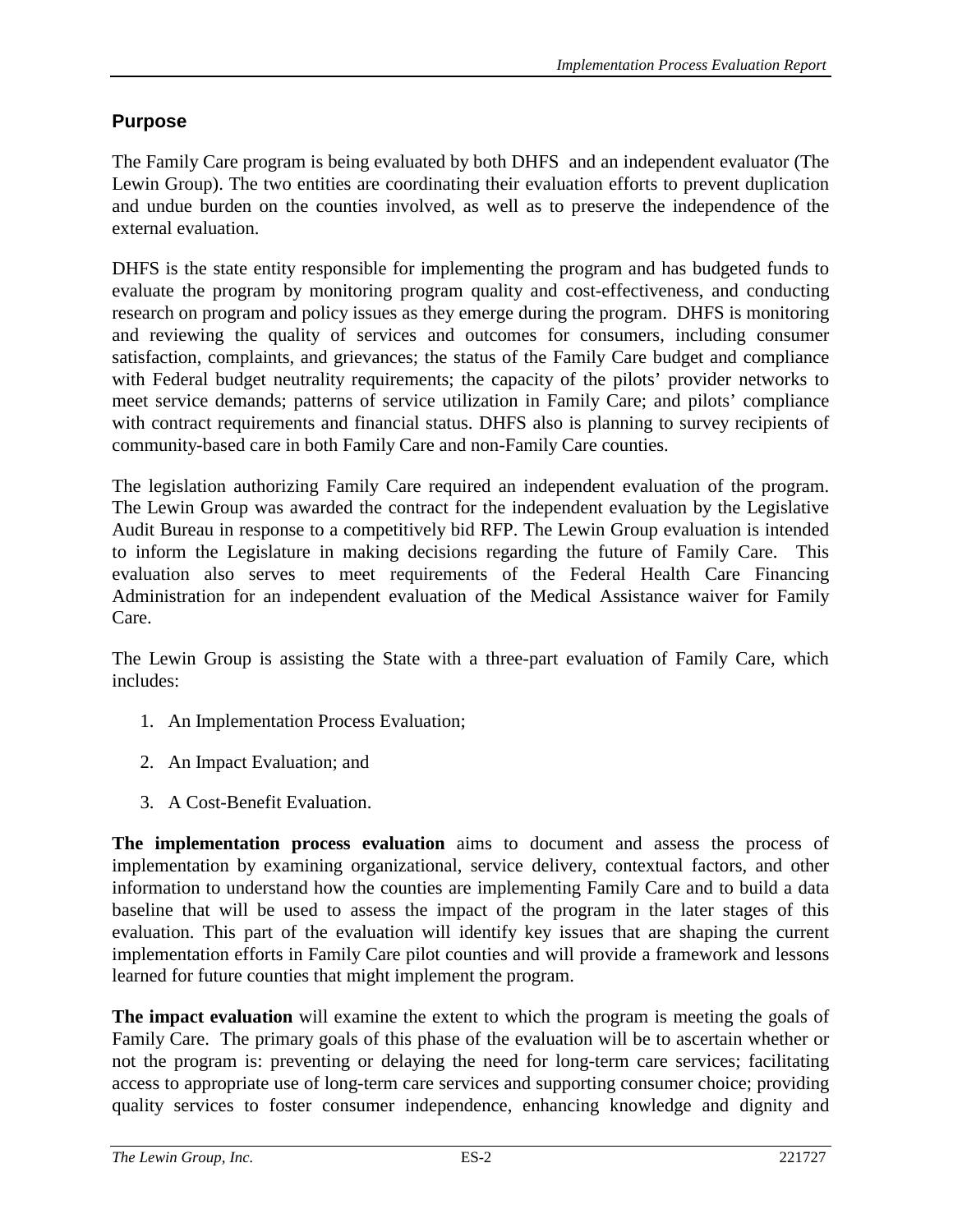protecting consumers; and promoting the efficient use of services to increase the number of individuals for whom long-term care services will be available.

**The cost-benefit evaluation** will assess the extent to which the benefits of the program justify the costs using cost and outcome data compiled as part of the impact phase of the evaluation.

**This report provides the first of five updates from the Lewin Group on the status of the implementation of Family Care.** The goal of this report is to establish a baseline for assessing key aspects of the implementation process among the pilot counties that will be tracked and reported on in future implementation evaluation updates. Information for this report was collected through site visits, telephone interviews, state and county documents, and the Wisconsin DHFS website. Documents reviewed included county organizational charts, assessment tools, consumer direction materials, contracts, and written reports and plans submitted to the State.

**Please note that there is a glossary of terms and acronyms in** *Appendix A* **to use as a reference for understanding the Family Care vernacular.**

### **Principle Findings**

A primary issue affecting the implementation of Family Care (FC) concerns conflict of interest issues related to program governance. There is a potential for conflict of interest if there is not adequate separation between the functions of level of care assessment/ enrollment counseling and service provision. To date, this issue has not been resolved, which has delayed the implementation of some fundamental structures of Family Care in the pilot counties. DHFS has identified four alternative approaches (with variations possible) that could lead to an affirmative response from the Health Care Financing Administration (HCFA). Structures that meet HCFA requirements need to be considered carefully because some may induce problems that Family Care was designed to ameliorate.

Despite early setbacks, the pilot counties have been able to implement some aspects of the program. It is our assessment that the current issues faced by the pilot counties are consistent with what would be expected during the start-up phase of a program's implementation. Although there have been some contentious issues, DHFS and the pilot counties appear to be engaged in a high level of collaboration and coordination. The following key findings and trends have emerged from our evaluation of their implementation efforts thus far:

- County views differed on how much change was required with the inception of Family Care. Counties that viewed Family Care as a more incremental change rather than an entirely new system, placed an emphasis on minimal disruption to current programs. In contrast, counties that perceived Family Care as the development of a new MCO (managed care organization) emphasized separating the RC from the CMO more quickly, hiring business staff, and directing resources into an aggressive marketing strategy. It is too early in the evaluation process to assess which approach is more effective or successful.
- The overwhelming response to the RCs indicates that they are meeting a large and previously unmet need for information about long-term care choices. The number of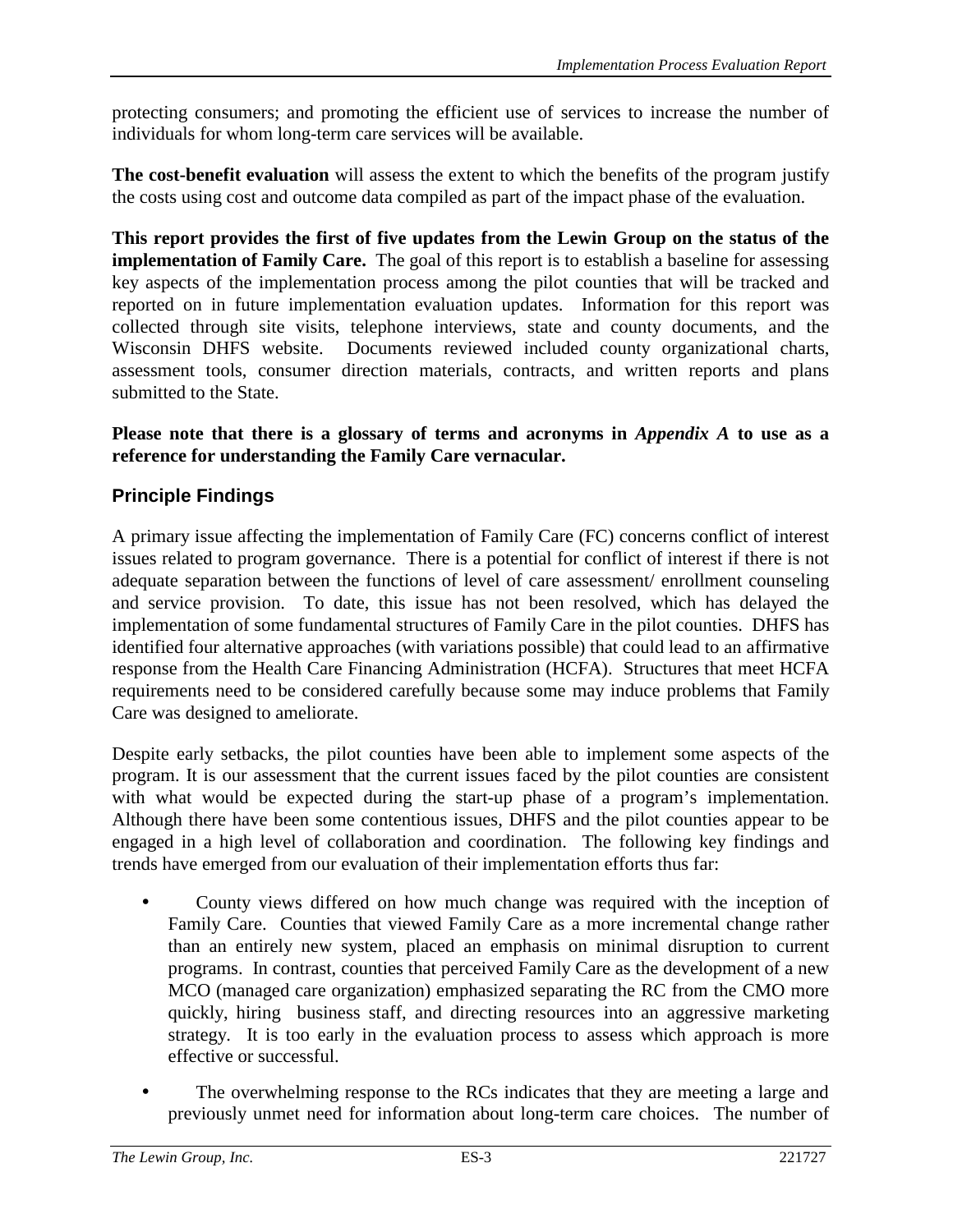actual contacts greatly exceeded projected contact goals for both the aged and the disabled populations. Counties reported that additional resources were required to meet this demand. As such, the assumptions used for funding the RCs should be examined in light of the consumer response. Additional resources have been requested in the 2001- 03 budget that DHFS submitted to the Governor on September 15, 2000.

- The Family Care Resource Centers greatly improve consumers' ability to make informed choices about long-term care; however, there is significant room to improve how information is organized and provided. RCs vary in the extent to which they provide information about their services and there is considerable difference in the type of providers for which RCs maintain information. Nevertheless, consumers appear to have a wide range of choices among different providers for most types of services. Counties identified a few services for which consumers continue to have unmet needs: 1) transportation; 2) short-term case management; and 3) supportive employment for the developmentally disabled (DD) population.
- Enrollment in all counties followed the enrollment pattern detailed in the counties' business plans in that it was primarily limited to the conversion of waiver clients and the removal of individuals from existing waiting lists. However, the original enrollment projections in each county needed to be modified to account for start-up issues that caused enrollment efforts to be less aggressive than originally projected. Separating parts of eligibility and enrollment with the creation of the RC and the CMO created problems related to handing-off information. Efforts are currently being developed to alleviate the issues. It is too early to determine if the timeline requirements for Pre-Admission Consultation (PAC) referrals, eligibility determination, and enrollment are realistic, but DHFS should continue to monitor the requirements carefully.
- Family Care must result in the reorganization of care management by CMOs if it is to achieve its goals, namely: 1) Care managers must prescribe services in a costeffective manner; 2) Care management must facilitate consumer direction; and 3) Care management must consider acute and primary care needs to a greater degree than in the past. Since pilot counties are still developing the care management model, particularly the role of the RNs, it is too early to determine whether the intended transformation in care management will occur. Pilot counties appear to be making the most progress in integrating the management of medical and social care. The Resource Allocation Method (RAD) tool developed by DHFS for the care management team to allocate resources cost-effectively has been generally well received by the CMO care managers. However, it is too early to tell if the RAD will result in more efficient care delivery. Counties expressed that care management is more time-intensive under Family Care due to the increased time allotted for the development of a care plan with significant consumer input and because of the expansion of services to manage and monitor under Family Care. It is important to note that pilot counties reported trying to lower caseloads, especially for the MR/DD population.
- Consumer direction and advocacy are central components in the structural design of Family Care, however they are not yet fully implemented. The pilots have been overwhelmed with administrative issues such as staffing and converting cases and are now starting to concentrate on incorporating the contract requirements for consumer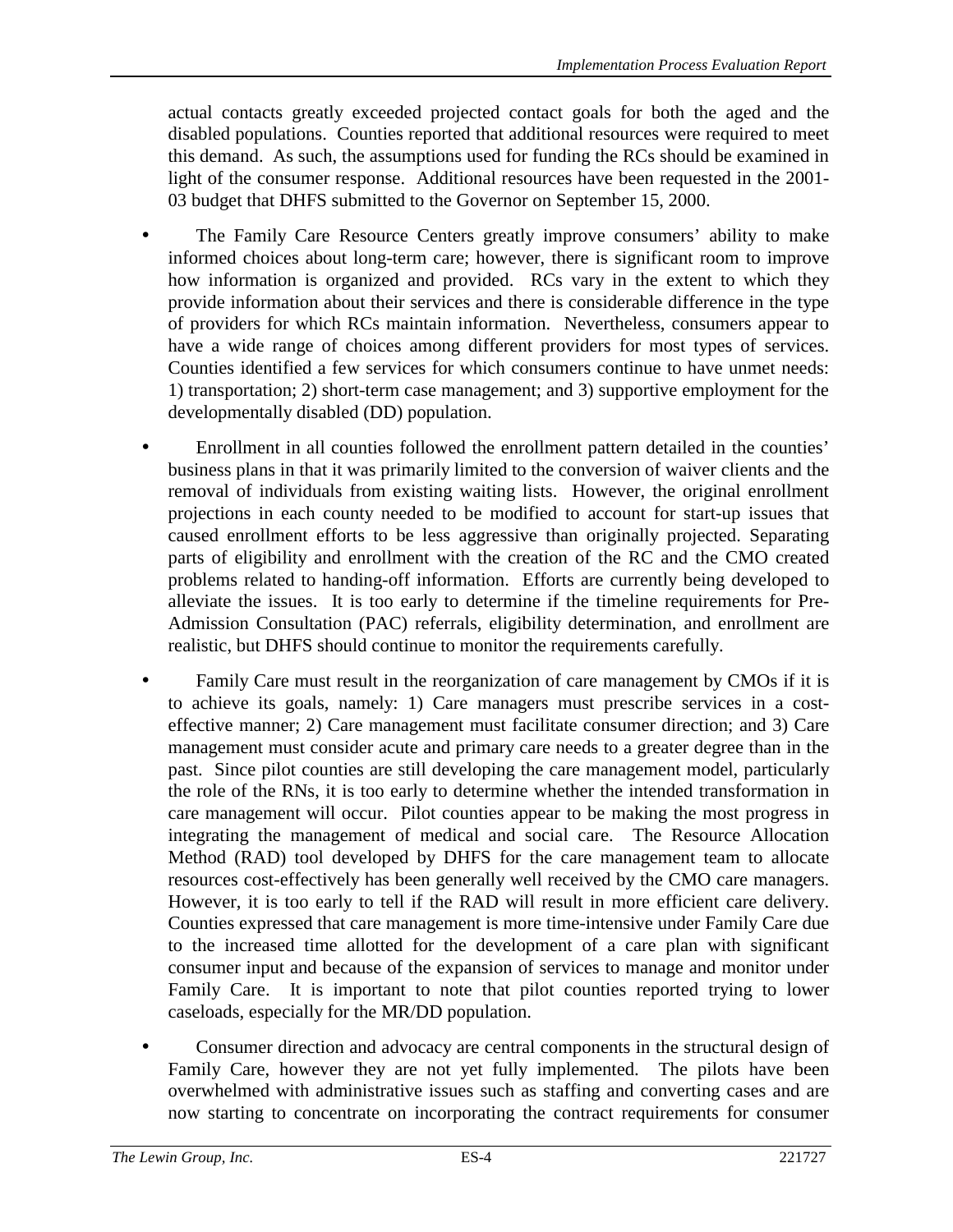direction in Family Care in their counties. County Long Term Care Councils are being formed, but have yet to play a major role in shaping implementation.

- Since the counties have been preoccupied with case conversions, training, and other immediate concerns, many of their Quality Assurance and Improvement efforts have just begun.
- Setting capitated rates is a complex and difficult process and DHFS has invested a great deal of time and effort to establish fair and adequate rates. Even though DHFS sought input from the pilot counties while developing the rate setting methodology, all of the counties expressed concerns about the adequacy of the rates. One of the major challenges is that the adjustment for individuals without a spending history may not reflect the experience individuals who enter Family Care. It should be noted that the rate setting methodology and data used for calculating payment rates is an evolving process. As such, the payment system will be modified over time to more accurately represent true and experience-based program costs, and, ultimately, to tie reimbursement to a functional needs.

### **Future Issues**

This report raises important issues to be addressed in the subsequent implementation evaluation efforts. Once there is resolution around governance requirements, we will be able examine county motivations for adapting particular organizational structures and the progress they make in implementing main components of Family Care. Among other issues, we will closely monitor the transformation of care management, county investment in Information Technology (IT), and the DHFS efforts to refine the rate setting methodology. We will be particularly interested in the experiences of Richland County since serious questions remain regarding whether capitation can work in small counties.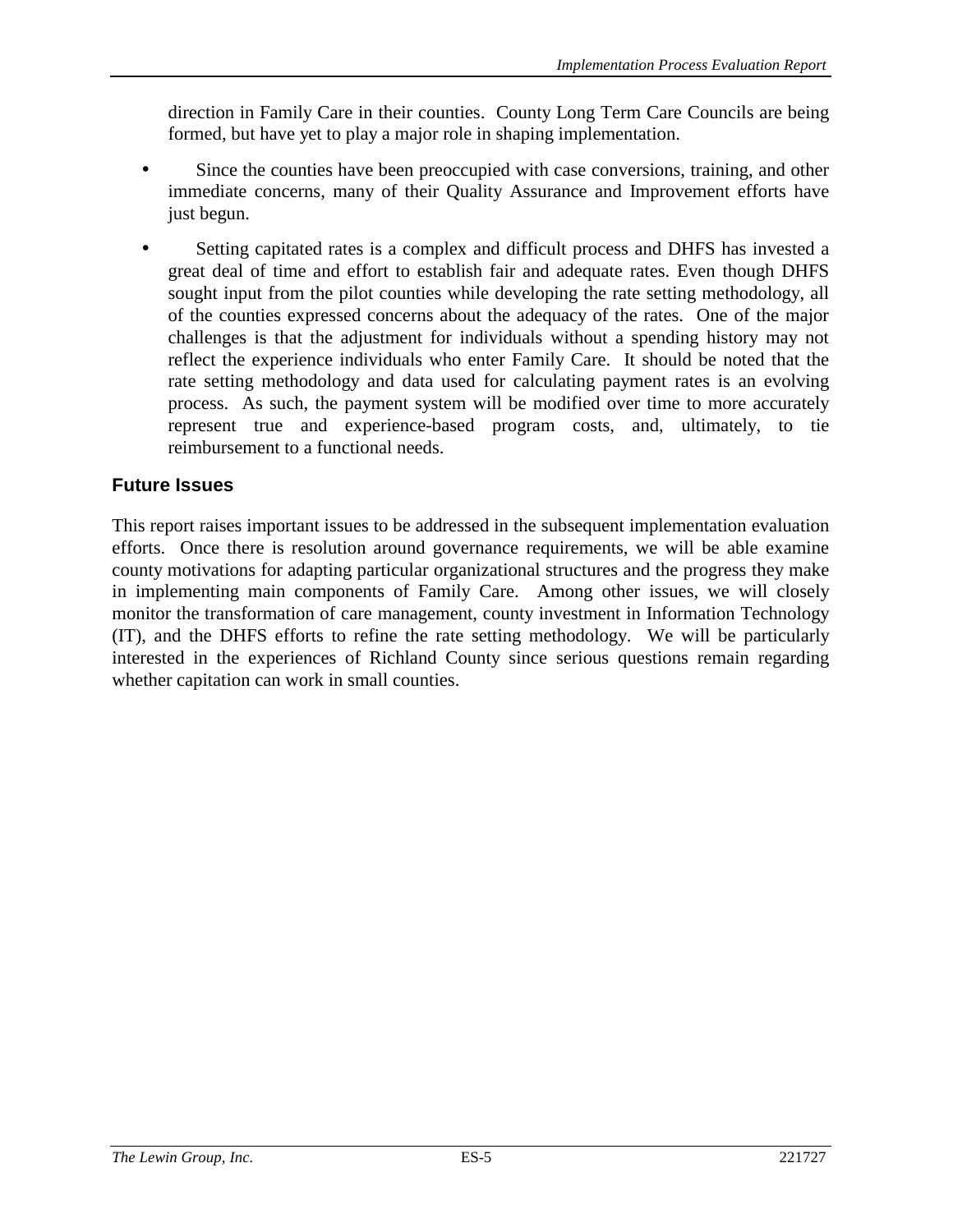### <span id="page-9-0"></span>**I. OVERVIEW OF PROGRAM HISTORY**

### **A. Family Care Is an Innovative Experiment Being Watched Closely Both Within Wisconsin and Across the Nation.**

The Wisconsin Family Care demonstration redesigns the state's long-term care system. Family Care involves several major innovations:

- Family Care transforms home and community-based services (HCBS) into an entitlement for individuals eligible for Medicaid. Previously, these individuals were entitled to institutional care, but in many cases were placed on a waiting list for HCBS.
- Family Care incorporates managed care principles into long-term care. The use of capitated payments for Medicaid-funded long-term care in Wisconsin is one of a few experiments watched closely by other states and the federal government.
- Family Care creates a single entry point resource center that provides information and education to all individuals in need of long-term care regardless of Medicaid eligibility.
- Family Care includes strong requirements for consumers to have the option of directing their own care.
- Family Care unifies service delivery systems for three target populations, older adults, younger adults with physical disabilities (PD), and adults with mental retardation or other developmental disabilities (MR/DD).

### **B. Family Care Creates Two New County-based Community Organizations, a Resource Center (RC) and a Care Management Organization (CMO).**

Each county that is piloting the full Family Care model has developed both an Aging and Disability Resource Center (RC) *and* a Care Management Organization (CMO). These counties include Fond du Lac, La Crosse, Milwaukee, and Portage. With the exception of Milwaukee, which serves only the elderly population, the full models target the elderly, physically disabled and developmentally disabled populations. Some counties including, Jackson, Kenosha, Marathon, and Trempealeau, currently operate RCs only. Richland is expected to begin operation of a RC in January 2001. (See *Exhibit 1.1* for roles of the participating entities)

**Resource Centers** provide assistance to individuals seeking information about long-term care services and service personnel working with populations in need of long-term care services. They offer a variety of services, including one-stop shopping for older adults, people with disabilities, and their family members for a wide range of information and providers that are available in the local communities. In addition, the RCs provide counseling about long-term care options and eligibility determination for the Family Care benefit. Services are provided to consumers via telephone or home-visits. Resource Centers are responsible for implementing and monitoring the quality of their operations. County RCs receive an annual budget from the DHFS in the form of prepayments equal to one-twelfth of the grant amount for each of the first three months of the contract. This may be recovered if it is determined by DHFS that the payments are in excess of the RC's actual expenses. Future monthly payments made by DHFS are based on expense reports submitted by the RC.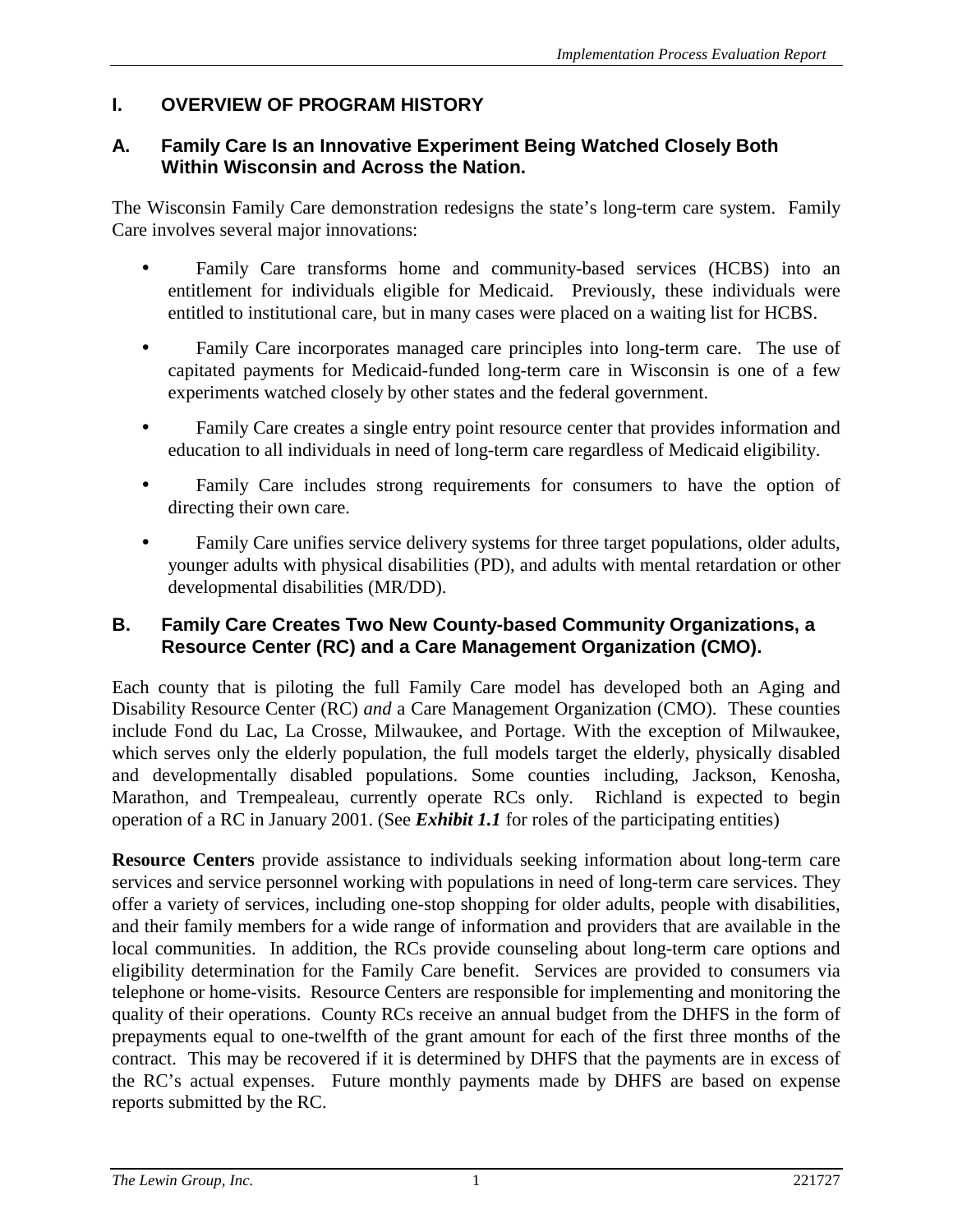

#### **Exhibit 1.1 Wisconsin Family Care (FC) Functions and Roles**

County **CMOs** are care management organizations that receive per member per month payments to deliver services to individuals receiving the Family Care benefit.<sup>1</sup> The CMOs must develop a provider network sufficient to provide services to the target populations enrolled in Family Care in their respective counties. CMO staff perform comprehensive interdisciplinary assessments of consumer needs and preferences and work with consumers to develop a plan of care. CMOs are also responsible for monitoring and assuring the quality of services provided.

The legislation authorizing FC specifies that initially DHFS could contract only with a county, a Family Care district<sup>2</sup>, or the governing body of a tribe to form RCs and CMOs. These entities must prove that they meet the requirements set by DHFS for operating a FC program. As of June 30, 2000, the statute indicates that DHFS also can begin contracting with private non-profit organizations to form RCs if these organizations have no significant connection to an entity that operates a CMO, and if the county does not apply or does not meet the performance requirements of a RC. After December 31, 2002, DHFS may contract for a CMO with a private organization if the county or Family Care district fails to meet the requirements under the contract or if they fail to develop the capacity to serve the target populations. However, after December 31, 2003, DHFS may award a CMO contract to a private organization that has no significant connection to an organization that operates a RC.

 $1$  To receive the Family Care benefit an individual must qualify functionally and financially. Cost-share options are available for individuals who do not meet financial requirements.

<sup>&</sup>lt;sup>2</sup> Identified as a special purpose district created under s.  $46.2895(1)$  stats.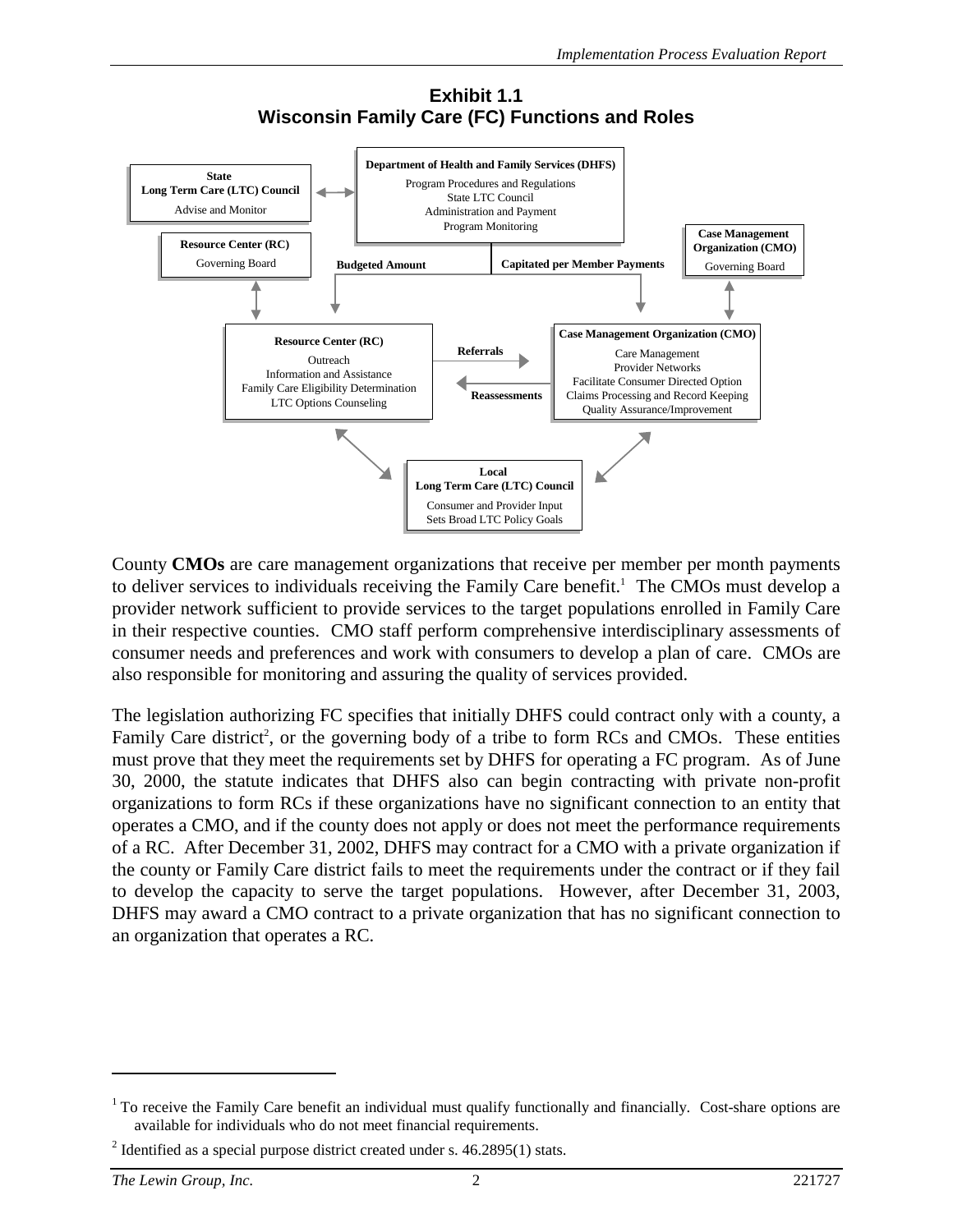#### <span id="page-11-0"></span>**C. Family Care was Created to Improve a Long-Term Care System that was Already Viewed as a Model Program.**

Prior to the implementation of Family Care, Wisconsin's long-term care system was already considered a national model because of the State's longstanding commitment to offering a broad and flexible range of services.<sup>3</sup> Nevertheless, there were concerns about the system, which included the fragmented and confusing array of funding streams, as well as a structural bias toward institutional services. Evidence of this institutional bias is especially apparent in the patterns of service utilization among the elderly and disabled populations. Of the approximately 71,000 elderly and disabled Wisconsin residents receiving publicly funded long-term care, twothirds of this group were receiving care in an institution during the fiscal 1998/9 budget period.4 The problem is less evident among individuals with MR/DD in Wisconsin. In 1998, approximately 30 percent of these individuals receiving Medicaid funded care reside in intermediate care facilities for individuals with mental retardation (ICF-MRs) or other institutions.<sup>5</sup>

With regard to the fragmented assortment of funding streams and services, currently there are more than forty state and locally-administered programs that offer various services with differing eligibility requirements.<sup>6</sup> Under this system, adults in need of care receive funding from various sources, including:

**COP-R:** The Community Options Program, monitored by the Department of Health and Family Services, is administered by local county agencies to deliver communitybased services to Wisconsin citizens in need of long term assistance. Any person regardless of age, with nursing home level of care is eligible for COP. The program began as a demonstration in eight counties in 1982 and was expanded statewide in 1986.

**COP-W:** The Community Options Program Waiver provides Medical Assistance funding for home and community-based care for elderly and physically disabled citizens who have long-term care needs and who would otherwise be eligible for Medical Assistance reimbursement in a nursing home. County participation was mandated effective January 1, 1990.

**CIP IA:** The Community Integration Program IA is a Medical Assistance funded program to provide community services to persons who are relocated from the State Centers for the Developmentally Disabled. County participation was mandated effective January 1, 1996.

<sup>3</sup> General Accounting Office (1994c). Medicaid Long-Term Care: Successful State Efforts to Expand Home Services While Limiting Costs (GAO-HEHS-94-167) Washington, D.C.: Health, Education and Human Services Division.

<sup>4</sup> Wisconsin Legislative Audit Bureau. (1999, May). *An Evaluation: Community Options Programs: Department of Health and Family Services.*

<sup>&</sup>lt;sup>5</sup> Data files sent to The Lewin Group by Charlie Lakin of the University of Minnesota.

<sup>&</sup>lt;sup>6</sup> Request for Proposal for the Evaluation of the State of Wisconsin Family Care Program Department of Health and Family Services: RFP: LAB-0199. (1999, September). Issued by the Wisconsin Legislative Audit Bureau. Madison, WI.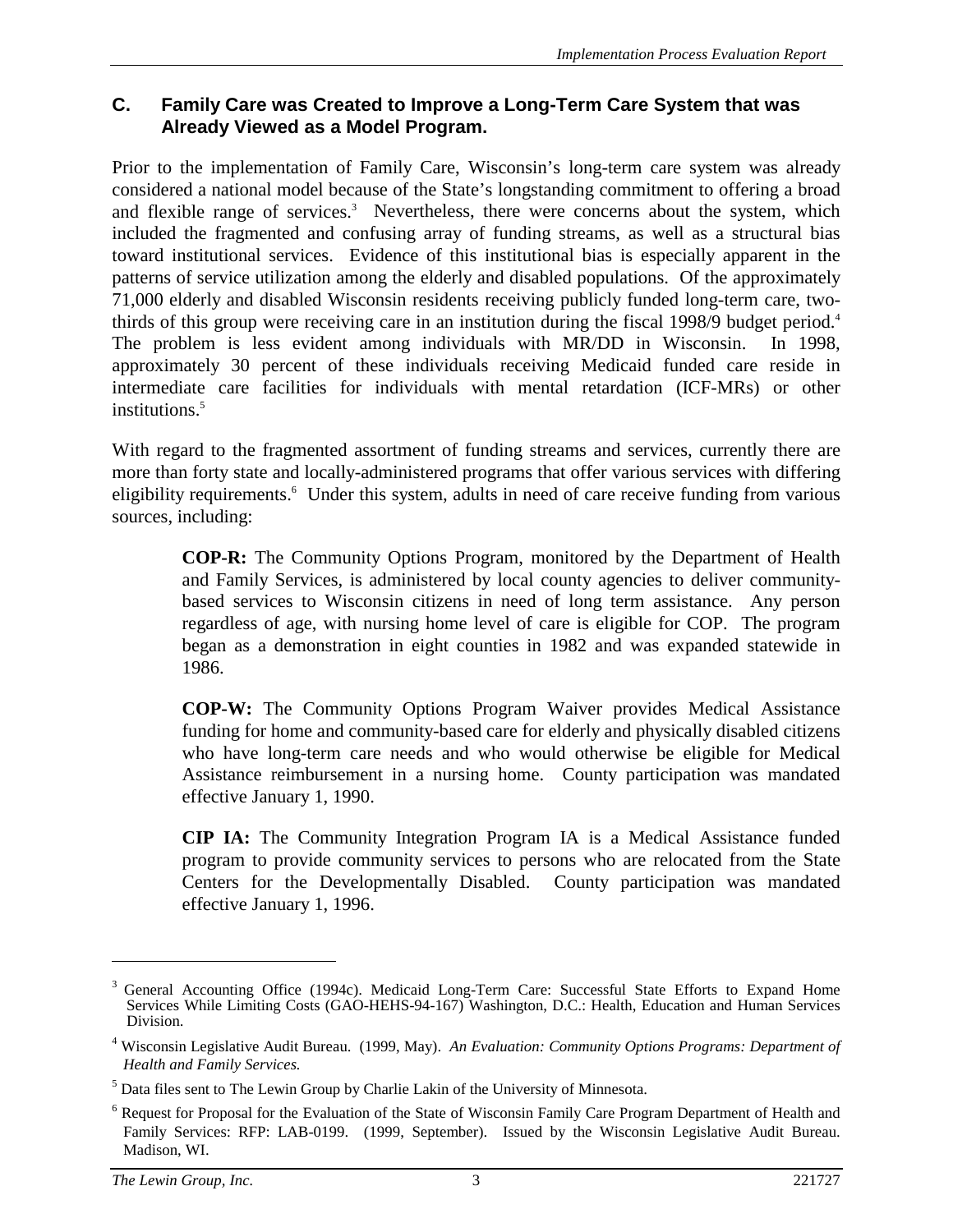<span id="page-12-0"></span>**CIP 1B:** The Community Integration Program IB is a Medical Assistance funded program to provide community services to persons with developmental disabilities who are relocated or diverted from nursing homes and Intermediate Care Facilities-Mental Retardation (ICFs-MR) other than the State Centers for the Developmentally Disabled. County participation was mandated effective January 1, 1996.

**CIP II:** The Community Integration Program II is a Medical Assistance funded program to provide community services to elderly and physically disabled persons after a nursing home bed is closed. County participation was mandated effective January 1, 1990.7

**Medical Assistance Card:** Medicaid is a joint federal/state program established in 1965 under Title XIX of the Social Security Act to pay for healthcare services for people with disabilities, people 65 years and older, children and their caretakers, and pregnant women who meet the program's financial requirements. Wisconsin Medicaid is administered by the Department of Health and Family Services (DHFS), Division of Health Care Financing (DHCF). Wisconsin Medicaid covers a broad range of health care services, including home health and nursing facility care as well as the personal care option. However, limitations apply that are designed to ensure the provision of only medically necessary services.8

**Older Americans Act:** Since 1965, the Older Americans Act (the Act) has gained recognition as a unique and highly regarded statute that has contributed greatly to enhancement of the lives of people 60 years and older. State Agencies on Aging receive Title III funds, which are made available to the States on a formula basis upon approval of State Plans by the AoA Regional Offices. States then allocate funds to the Area Agencies on Aging, based on approved Area Plans. The Older Americans Act supports the elderly nutrition program and meals-on-wheels, the county and area offices on aging, and the benefit specialists. The Act also supports nursing home ombudsman and elder abuse prevention, as well as up to 85 percent of the costs of supportive services, senior centers, and nutrition services.<sup>9</sup>

These concerns over system fragmentation and institutional bias fueled a strong desire in Wisconsin to improve and redesign the system. Stakeholders wanted to find a way to expand home and community-based services while reducing unnecessary institutionalization and fragmentation to ensure consumer choice, quality, and flexibility of services. The State had an additional goal of implementing a managed care model that could control costs. These interests led to the development of Family Care.

### **D. Evaluation and Reporting**

The legislation authorizing Family Care required an independent evaluation of the program involving three major components: (1) an implementation process evaluation (2) an impact

 $^7$  Adapted from www.dhfs.state.wi.us

<sup>&</sup>lt;sup>8</sup> Adapted from www.hcfa.gov

<sup>&</sup>lt;sup>9</sup> www.aoa.dhhs.gov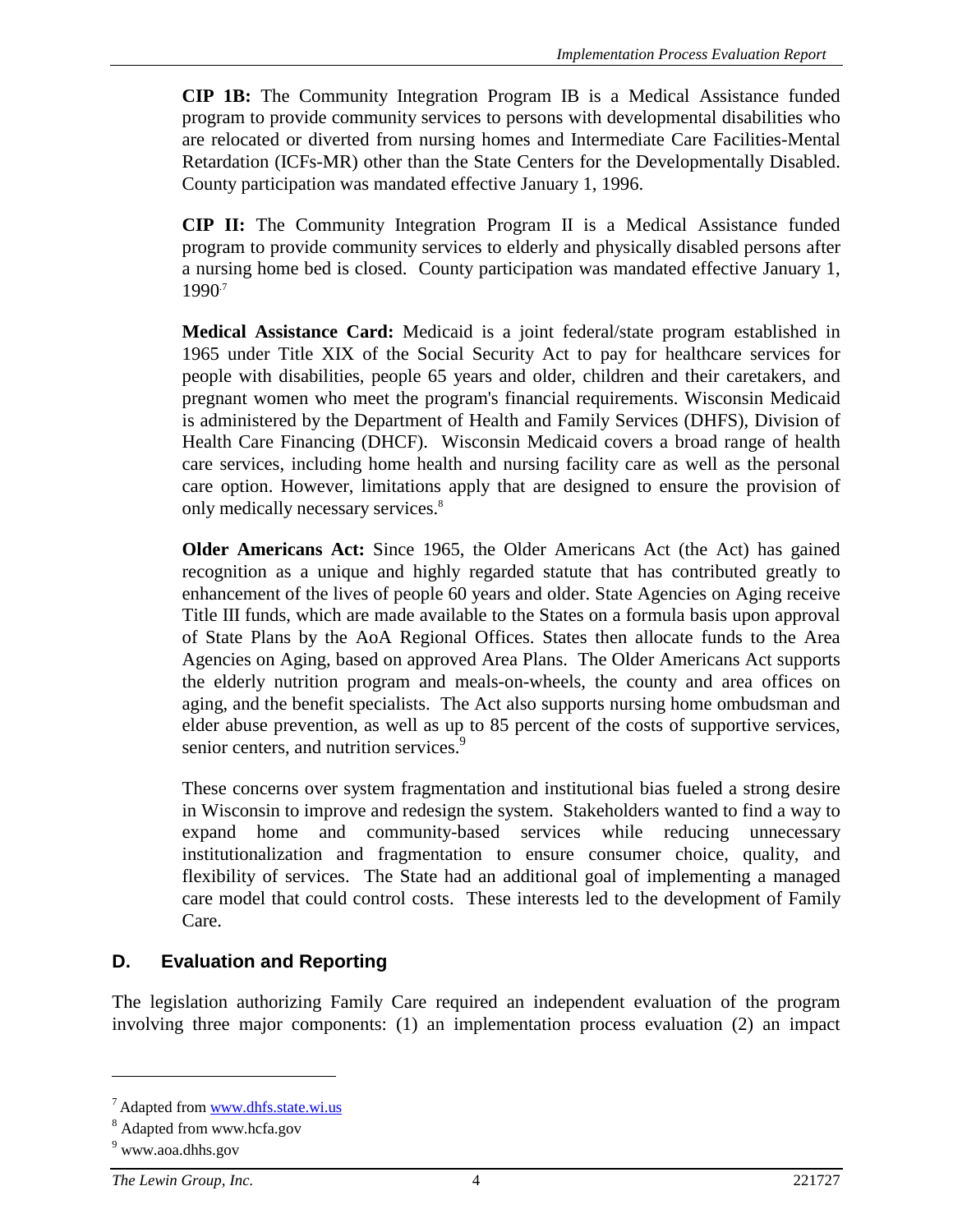evaluation; and (3) a cost-benefit study that will serve the interests of the State and assist in meeting Health Care Financing Administration (HCFA) requirements.

**This report provides the first of five updates from the Lewin Group on the status of the implementation of Family Care.** The goal of this report is to establish a baseline for assessing key aspects of the implementation process among the pilot counties that will be tracked and reported on in future implementation evaluation updates. In addition, the implementation evaluation will identify issues, obstacles and lessons that will assist in implementing the program in other parts of Wisconsin, as well as in other states. The implementation evaluation will also inform the impact and cost-effectiveness evaluations. Subsequent updates of this report are scheduled to be delivered to the Legislature on: June 29, 2001; January 15, 2002; August 30, 2002; January 1, 2003

**The impact evaluation**, currently scheduled to begin June 2001, will assess the extent to which the program is meeting the goals of Family Care, which include: preventing or delaying declines in functioning and the need for long-term care services; facilitating access to and appropriate use of LTC services, and supporting consumer choice; providing quality services to foster consumer independence; enhancing knowledge and dignity, and protecting consumers; and using services efficiently to increase the number of individuals for whom LTC services will be available.

**The cost-benefit study**, currently scheduled to begin January 2002, will assess whether the benefits of the program exceed the costs. The State requested that this evaluation encompass the viewpoints of all the major stakeholders, including program participants, the State, the CMO and RC administrators and providers, the nursing home industry, as well as, society as a whole. The study will include both quantitative and qualitative data and project benefits and costs into the future.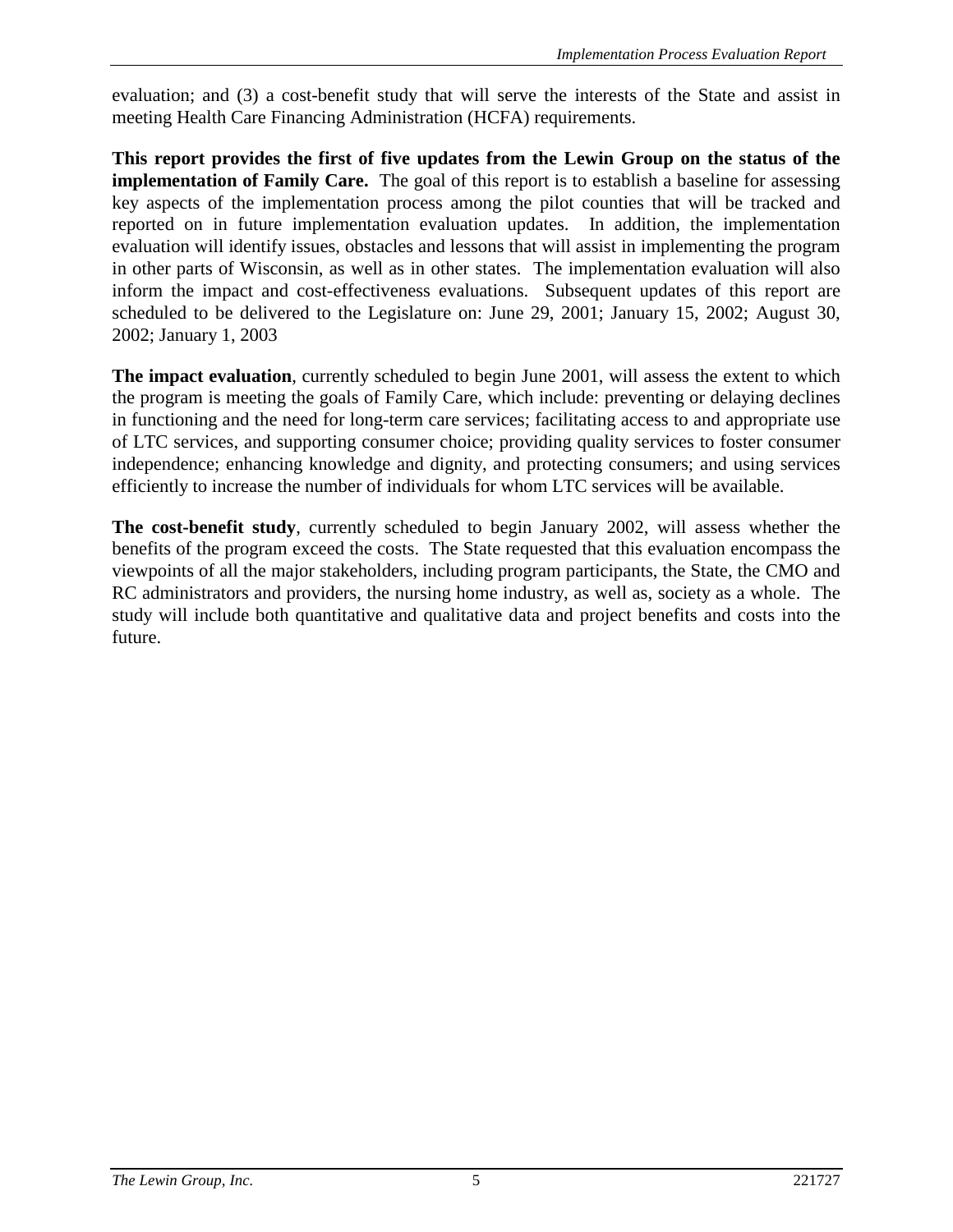### <span id="page-14-0"></span>**II. METHODOLOGY**

This report examines the implementation of Family Care up to the end of July 2000 based on information collected from:

- Site-visits;
- Telephone interviews;
- Review of the documentation provided to us by DHFS and the Family Care pilot counties;
- Follow-up telephone interviews; and
- An analysis of the pilot provider availability and networks.

### **A. Site-visits and interviews**

### *1. Timing and structure of the site-visits*

The first site-visit was conducted during the week of March 27 through 31, 2000. During this site-visit, we met with representatives from the counties scheduled to begin CMO enrollment in 2000: La Crosse, Portage, Fond du Lac and Milwaukee. In addition, we obtained input regarding the evaluation design from: 1) the Interim State Long Term Care Council, which includes consumer, provider, and state representatives, 2) representatives of consumers and providers in the four counties implementing a CMO in 2000; and 3) representatives of non-participating counties. We also monitored the development of the program through our biweekly calls beginning in April 2000, as well as through other calls to DHFS and listening via conference calls to state meetings with the counties. The remaining site visits are scheduled to occur approximately one month prior to each of the Implementation Process Evaluation Update reports.

During the visits to each of the counties, we interviewed representatives from the RC and the CMO. We also tried to obtain the consumer and provider perspective at the county level by interviewing members of the county Long Term Care Council or other individuals recommended by the county. We talked with COP/CIP program staff to obtain a description of how the program operated in the county prior to Family Care and to evaluate staff perceptions of the transition. A list of interviewees appears in *Appendix A.*

### *2. Description of protocol development*

Prior to the site-visits, Lewin drafted protocols for the first site-visit and forwarded them to DHFS and LAB for comment. Suggested changes were incorporated, and the protocols were forwarded electronically to the pilot counties so they could be read prior to the interviews with Lewin.

We have attached copies of the protocols used for the first site-visit in *Appendix B*. These protocols will continue to evolve as new implementation issues arise. For example, in response to input obtained during the first site-visit, we amended the protocols for future phone calls and site-visits.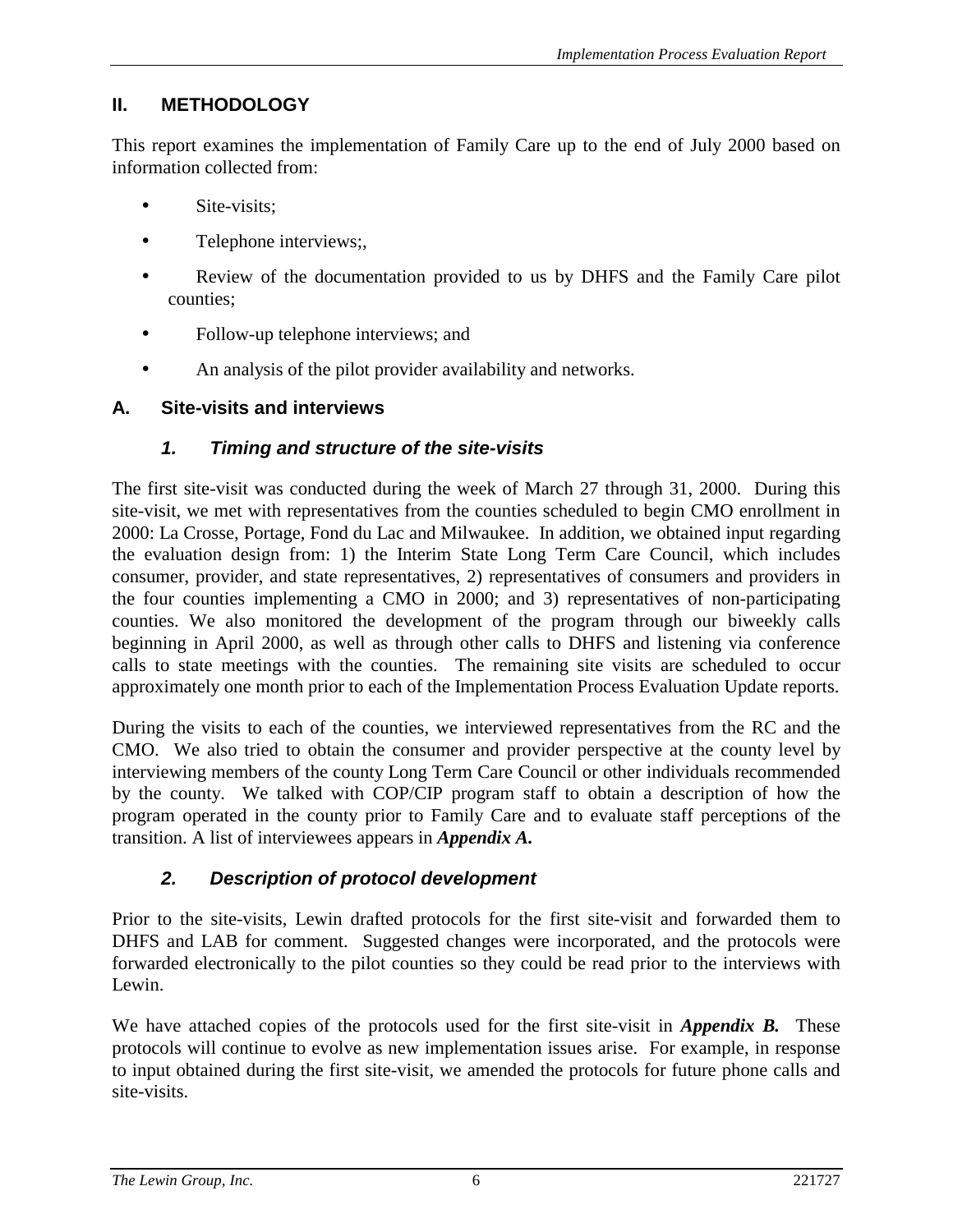### *3. Focus of interviews*

<span id="page-15-0"></span>Interviews focused on describing the basis of the intake system, care delivery processes, and quality assurance mechanisms by addressing the following:

- Organizational operations;
- Factors that influenced DHFS decisions concerning key aspects of program implementation;
- Other internal and external environmental factors that affected the development of the program; and
- Differences across programs and sub-populations.

**System Description***.* We gathered information about the following components of the program design:

- Targeting, outreach and recruitment, including how individuals learn about the program and the level of involvement of other players in the long-term care network;
- Eligibility requirements;
- Point of access, such as the number of places individuals can and must access the system, and efforts to establish a single point of entry;
- Staffing requirements, including training requirements and number and type of staff required for providing various types of care;
- Services offered:
- Care management models, including by whom case managers are employed, and who is responsible for providing oversight; and
- Innovative practices and initiatives.

**Quality Assurance.** While consumers generally prefer care in the home or in the community<sup>10</sup>, it is more difficult to monitor the care provided in these environments. We assessed the following issues:

- Strategies for promoting quality;
- Standards and regulations for different provider types, and procurement procedures;
- Mechanisms for monitoring quality and strategies for intervening when problems are detected; and
- Procedures for addressing grievances, and providing for participant input and feedback.

<sup>&</sup>lt;sup>10</sup> Weiner, Joshua M. and Raymond Hanley. "Caring for the Disabled Elderly: There's No Place Like Home," in *Improving Health Policy and Management,* Volume 335, Number 5, August 1, 1996: 324.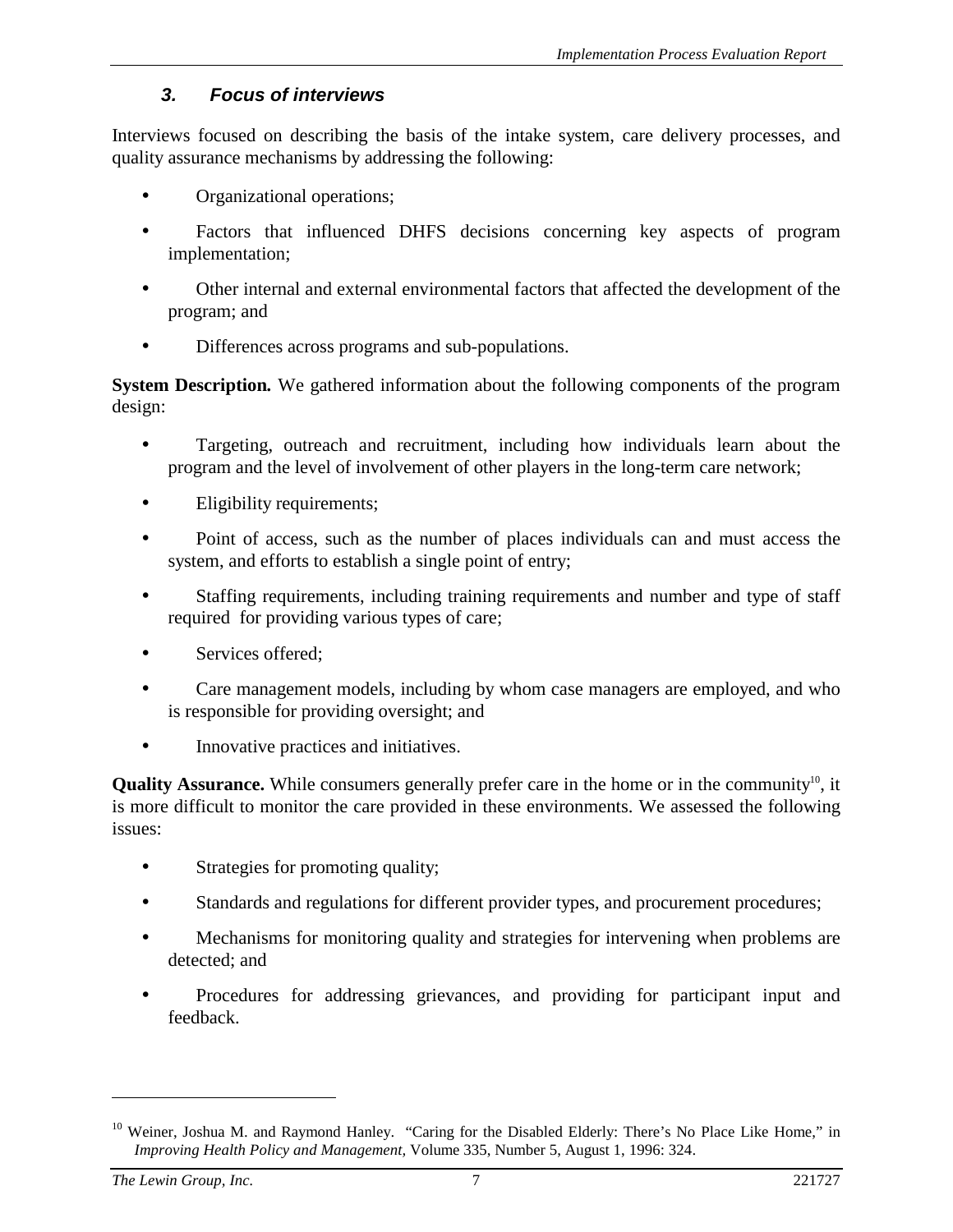### <span id="page-16-0"></span>**B. Documentation review**

We reviewed the following documentation supplied by the pilot counties and DHFS:

- County organizational charts;
- State assessment tools:
- Educational materials and procedures for educating consumers and members;
- Descriptions of emergency and protective procedures;
- Contracts;
- Quality assurance and improvement plans;
- Grievance procedure plans;
- Information technology plans; and
- Written reports and plans submitted to the State.

In reviewing these documents, we assessed the accuracy and likely effectiveness of county procedures and plans. County compliance with state contract requirements was verified where possible. Likely effectiveness was based on criteria such as the following: timeliness of eligibility determination, staff training, and organizational structure.

### **C. Follow-up Interview Process**

We conducted follow-up interviews with staff, consumer representatives, and provider representatives in the four counties implementing both the RC and the CMO in 2000 to update and enhance our understanding of the implementation process. We also conducted interviews with FC staff in the counties in the planning stages of FC. In addition, interviews were conducted with Waukesha County, which withdrew as a pilot in May 2000. Protocols for these interviews are in *Appendix* **C.**

#### **D. Provider Analysis**

One of the goals of the evaluation is to assess the effectiveness of Family Care in providing outreach, education, and access to long term care resources, as well as to determine if CMO enrollees have access to and adequate choice in the types of services they receive. To address these goals, we have started, as part of the process evaluation, to track the availability of providers contracting with the CMOs.

### *1. Identifying Data Resource Contacts In The Counties*

We contacted individuals responsible for keeping track of the database of providers in the four counties that currently operate both a CMO and a RC. In mid-June 2000, we requested data on providers listed by the RC and providers contracting with the CMO.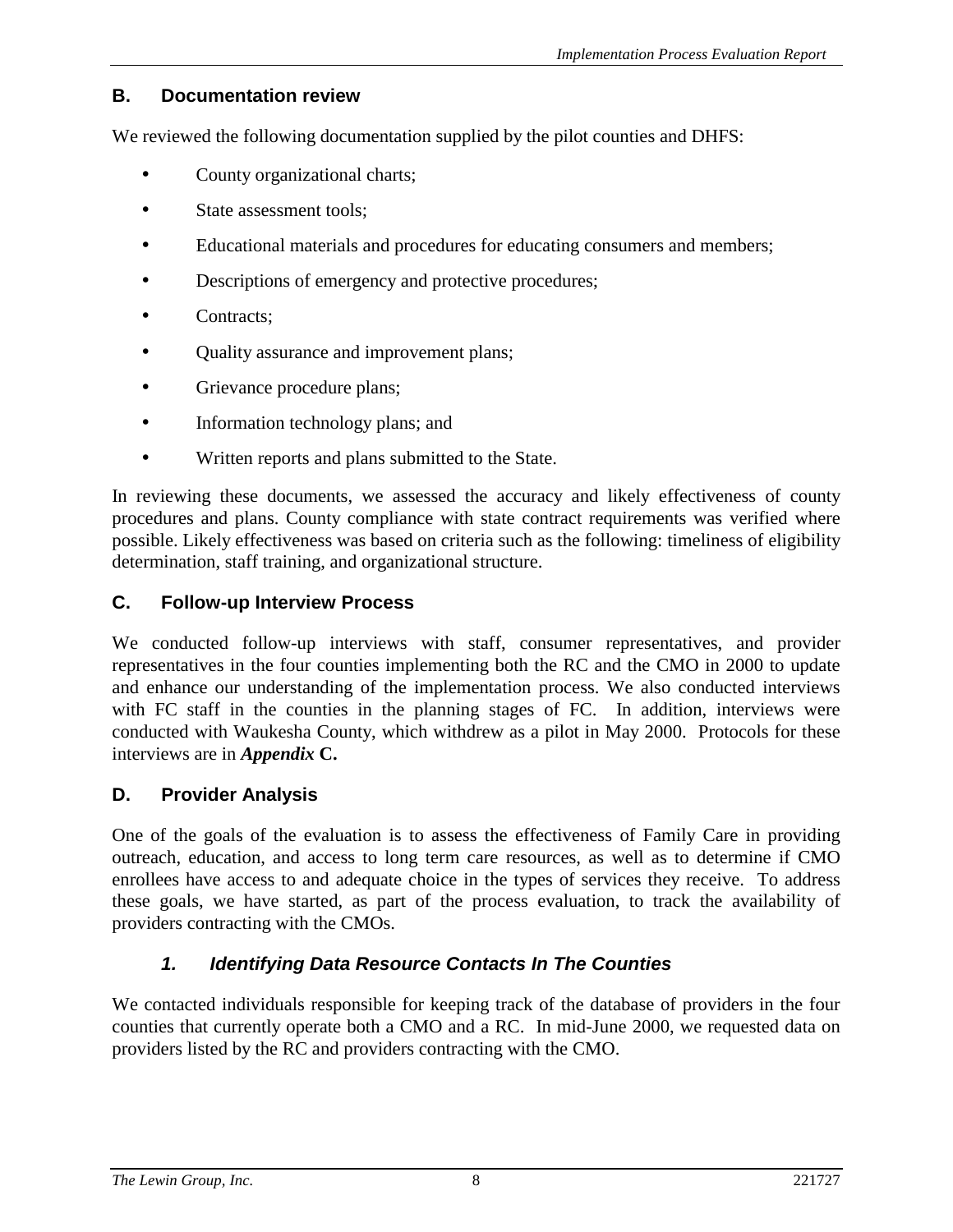### *2. Resource Center Databases*

<span id="page-17-0"></span>We analyzed the provider listings compiled by the RCs in the pilot counties to assess: (1) the types of information being collected and how consumers can access it; and (2) the number and types of providers in the county (we will track this information over time in later reports). Each of the four RCs in the pilot counties indicated that they have compiled and will be updating lists that they feel include all providers in their counties. The RCs use these lists to inform consumers about their LTC options. Not all of the counties keep provider information in a comprehensive, computerized database. Some counties use lists, pamphlets, and brochures in addition to information stored electronically and/or on web-sites about providers.

This report provides a baseline of the number and types of providers existing in the Family Care counties at the time of the implementation of the CMO. In later reports, we will track changes as the program matures. In this report, we only comment on the manner in which the information is stored and the number of HCBS providers in each area. We assessed the strengths and weaknesses of the type and format of information each RC is maintaining.

### *3. Database of CMO Network Providers*

We obtained data from the CMOs about which providers are included in their provider networks. Network restriction might be a means of quality assurance as CMOs begin to assess quality of providers and contract with providers who have proven expertise and experience with the populations. It is too premature for this information to provide an indication of the extent to which the CMO is restricting the network given available providers, if at all. Most CMOs currently do not restrict the provider network. In Milwaukee, providers are being transitioned into the CMO network due to the high volume of providers with which the CMO has to contract. In cases where a contract has not yet been procured, Milwaukee's CMO has been required to offer the enrollee needed services via certified providers.

In this report, we list the number of providers that each pilot CMO is contracting with for each type of HCBS. We include both consumer and HCBS provider perspectives about the choice of HCBS providers offered by the CMO. In addition, we provide a comparison of providers known by the RC to providers available through the CMO.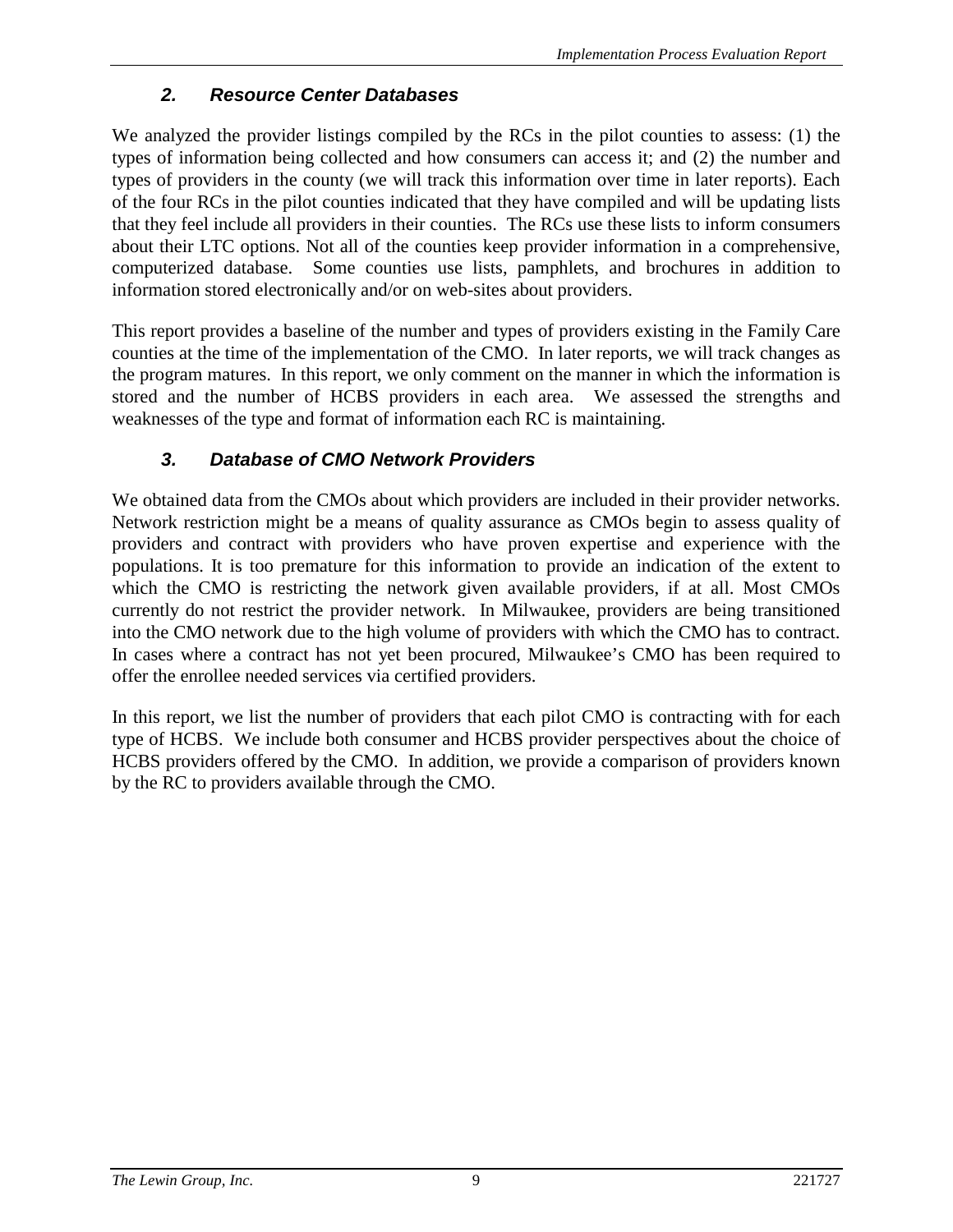#### <span id="page-18-0"></span>**III. OVERVIEW OF IMPLEMENTATION**

#### **A. Contractual Requirements For Family Care**

DHFS has negotiated contractual requirements with both the RCs and the CMOs in the pilot counties. Below we supply a brief summary of the *major* requirements in the RC and the CMO contracts.11 For additional information, these contracts are maintained by DHFS at http://www.dhfs.state.wi.us/ltcare/pdf/RCContract.pdf (RC contract) and http://www.dhfs.state.wi.us/ltcare/ pdf/CMOcontract.pdf (CMO contract).

#### *1. RC Contractual Requirements*

#### **Services**

The RCs are required to provide a broad array of counseling and information services, including:

- **Outreach and public education** through an ongoing program of marketing and outreach to the target populations, community agencies, and service providers to inform them of the availability of RC services. The program must include: outreach to isolated and hard to reach target populations; outreach and training to police and fire departments, postal employees, pharmacists and others in contact with the target populations; outreach to children with disabilities and their families; notification of all facilities in the service area that are required to make referrals for the functional and eligibility screen; and plans for monitoring the effectiveness of outreach efforts.
- **Information and assistance** to the target populations, their friends, family and caregivers and the general public.
- **Long-term care counseling** and advice about options available to meet long term care needs and about factors to consider in making long term care decisions to members of the target populations and their families.
- Benefit specialist services.
- Access to Family Care benefit, SSI, SSI-E, Medicaid and Food Stamps.
- Immediate advice and assistance in a crisis situation.
- Elder abuse and adult protective services need identification.
- **Transition assistance for young adults** in the target populations to the adult longterm care system.
- **Prevention and early intervention** activities and assessments, including developing and maintaining, and providing public education information on risk and safety.

 $11$  We have adapted the text from the year 2000 contracts.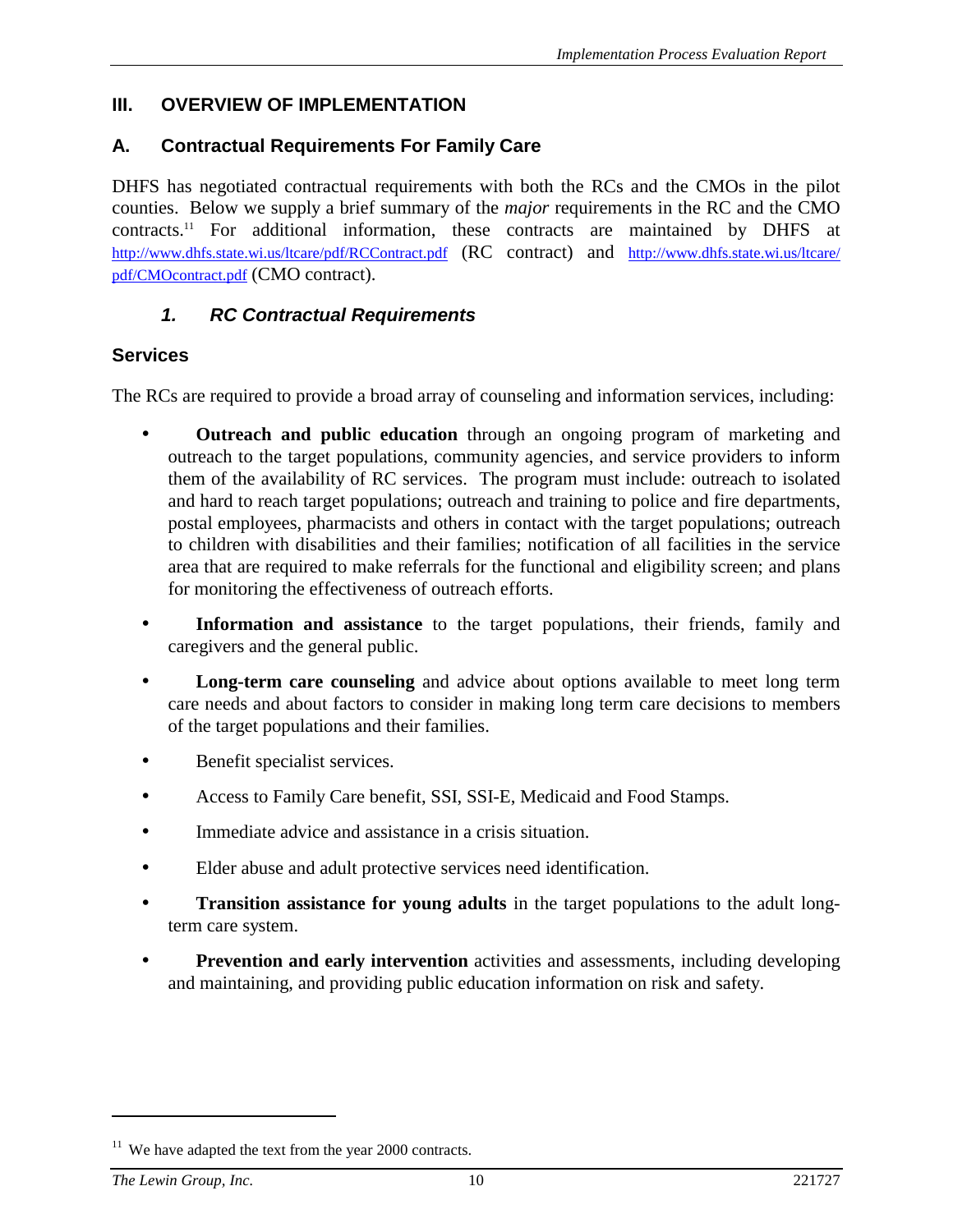### **Facilitation of Access to the Family Care benefit.**

The RCs must develop and implement a **Family Care access plan,** approved by DHFS, to ensure that people who are eligible for Family Care have access to the benefit. Individuals may either refer themselves or be referred by a long-term care provider for Pre-Admission Counseling (PAC). Resource Centers offer a functional and financial screening process, which includes the following components:

**LTC Functional Screen** for eligibility determination; a person qualifies for Family Care. *Exhibit III.1* defines the two levels at which a person may qualify for Family Care.

|                               | <b>Comprehensive Functional Level</b>                                                                                                                                                                                                                                      | <b>Intermediate Functional Level</b>                                                                                                                                                                                                                                                 |  |
|-------------------------------|----------------------------------------------------------------------------------------------------------------------------------------------------------------------------------------------------------------------------------------------------------------------------|--------------------------------------------------------------------------------------------------------------------------------------------------------------------------------------------------------------------------------------------------------------------------------------|--|
| <b>Population</b>             | Entitled to the Family Care benefit                                                                                                                                                                                                                                        | Entitled to the Family Care benefit if at<br>least one of the following applies:<br>In need of Adult Protective Services<br>$\bullet$<br>Qualify for Medical Assistance<br>٠<br>Grandfathered from an existing LTC<br>$\bullet$<br>program                                           |  |
| <b>Functional</b><br>Criteria | Unable to safely perform any of the<br>following:<br>3 or more ADLs<br>2 or more ADLs & one or more<br><b>IADLS</b><br>5 or more IADLs<br>One or more ADL(s) and 3 or more<br>IADLs and has a cognitive<br>impairment<br>4 or more IADLs and has a<br>cognitive impairment | Unable to safely perform any of the<br>following:<br>One or more ADL(s)<br>$\bullet$<br>One or more of the following critical<br>$\bullet$<br>IADL <sub>S</sub> :<br>Management of medications<br>➤<br>and treatment<br>Meal preparation and nutrition<br>➤<br>Money management<br>➤ |  |

**Exhibit III.1 Qualifications for Family Care**

- **Financial declaration** to assess whether the client is eligible for the Family Care benefit or would qualify for public assistance within six months of entering a nursing home, Community-based residential facility (CBRF), Residential care apartment complex (RCAC), or adult family home. Results of the financial declaration are used in LTC options counseling, but are not used for making the financial eligibility determination.
- **LTC options counseling** provides clients with information and counseling before they make decisions about long-term care;
- Financial eligibility and cost share determination and redetermination for the Family Care benefit performed by the RC or by an appropriate agency;
- RCs must **refer individuals** who are functionally eligible, but whose financial eligibility is pending, to the CMO for **urgent services** as needed. The RC must inform the individual that if he/she is determined not to be eligible, he/she will be liable for the cost of services provided by the CMO; and
- **LTC options counseling** before disenrollment from the CMO.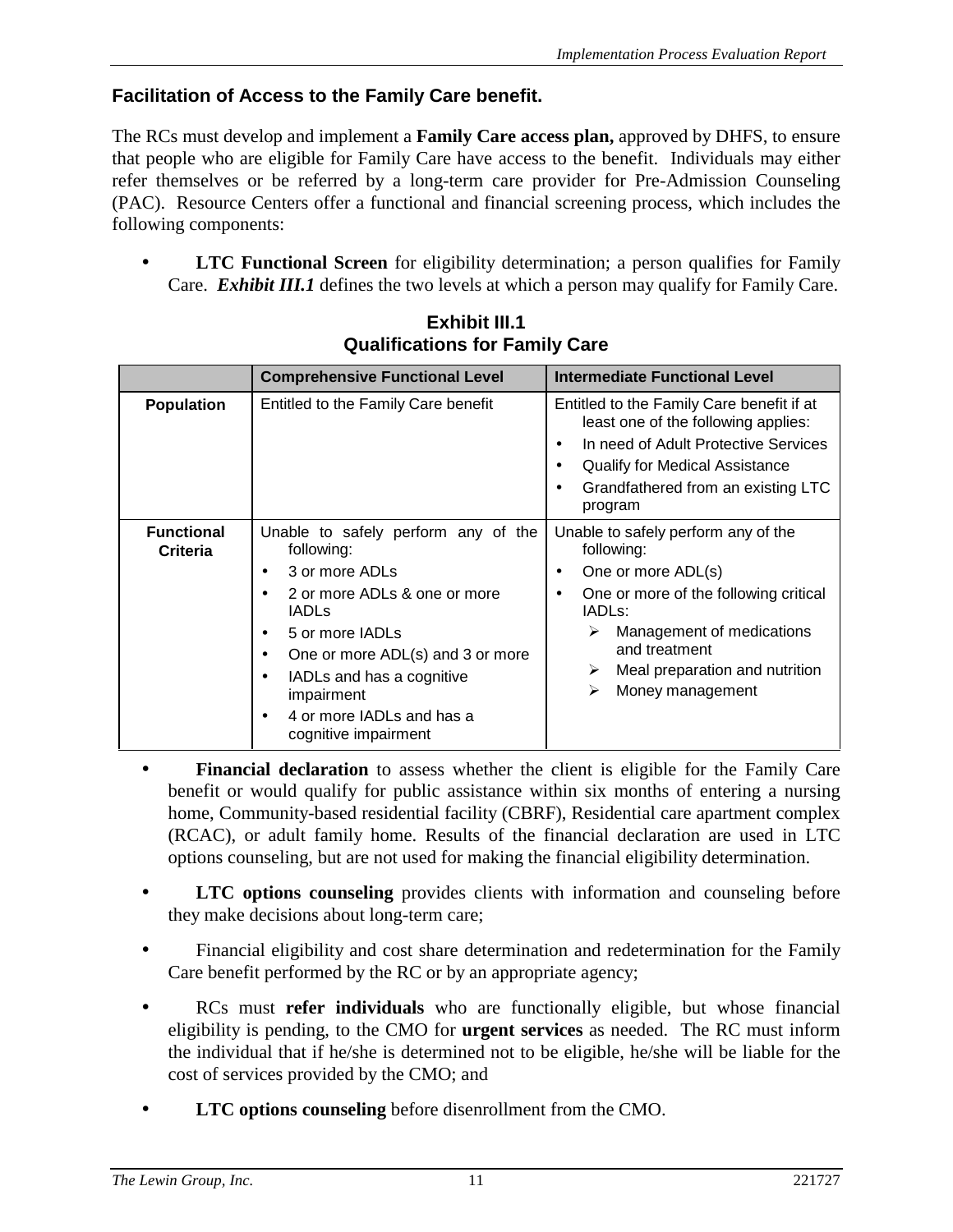### <span id="page-20-0"></span>**RCs Must Meet Organizational and Procedural Standards.**

The RCs must:

- Develop and implement a plan for phasing-in mandatory PAC referrals from facilities required to refer individuals with a long-term care need of 90 days or more. The plan must detail a strategy for informing providers of the referral requirement, as well as educating about the process and timeline for phase-in.
- **Constitute a governing board** that reflects the ethnic and economic diversity of the RC's service area and is at least one-fourth consumer representatives.
- **Jointly develop with the CMO a plan for separating** the eligibility and enrollment functions of the RC from the CMO.
- Inform people of their rights and responsibilities in ways that they can understand and use.
- Implement a written due process procedure for the review and resolution of complaints and grievances that is consistent with applicable administrative rules set by DHFS.
- Link clients with advocacy resources.
- **Identify community needs** for segments of the target population(s) that may be either unserved or underserved and types of services or facilities that may be in short supply in order to target outreach, education, prevention and service development efforts.
- Implement a DHFS approved quality assurance plan.
- Meet data reporting requirements set by DHFS.
- **Meet civil rights**, **cultural competency** and **accommodation** requirements for persons with disabilities.

### *2. CMO Contractual Requirements*

**Consumer and Member Involvement in CMO operations:** CMOs are required to ensure significant consumer and member involvement in the development and implementation of policy including:

- **Governing Board** representation that reflects the ethnic and economic diversity of the CMO's service area and is at least one-fourth consumer representatives.
- Procedures to include an authorized representative (e.g. guardian, power of attorney for health care) in significant communications between the CMO and the member (e.g. member rights and responsibilities, development of Individual Service Plan), and in providing significant documents to the member (e.g. member handbook). The CMO shall allow the member's authorized representative to facilitate care or treatment decisions when the member is unable to do so.
- Documentation of the member's choices and desired outcomes for each identified need during the initial assessment.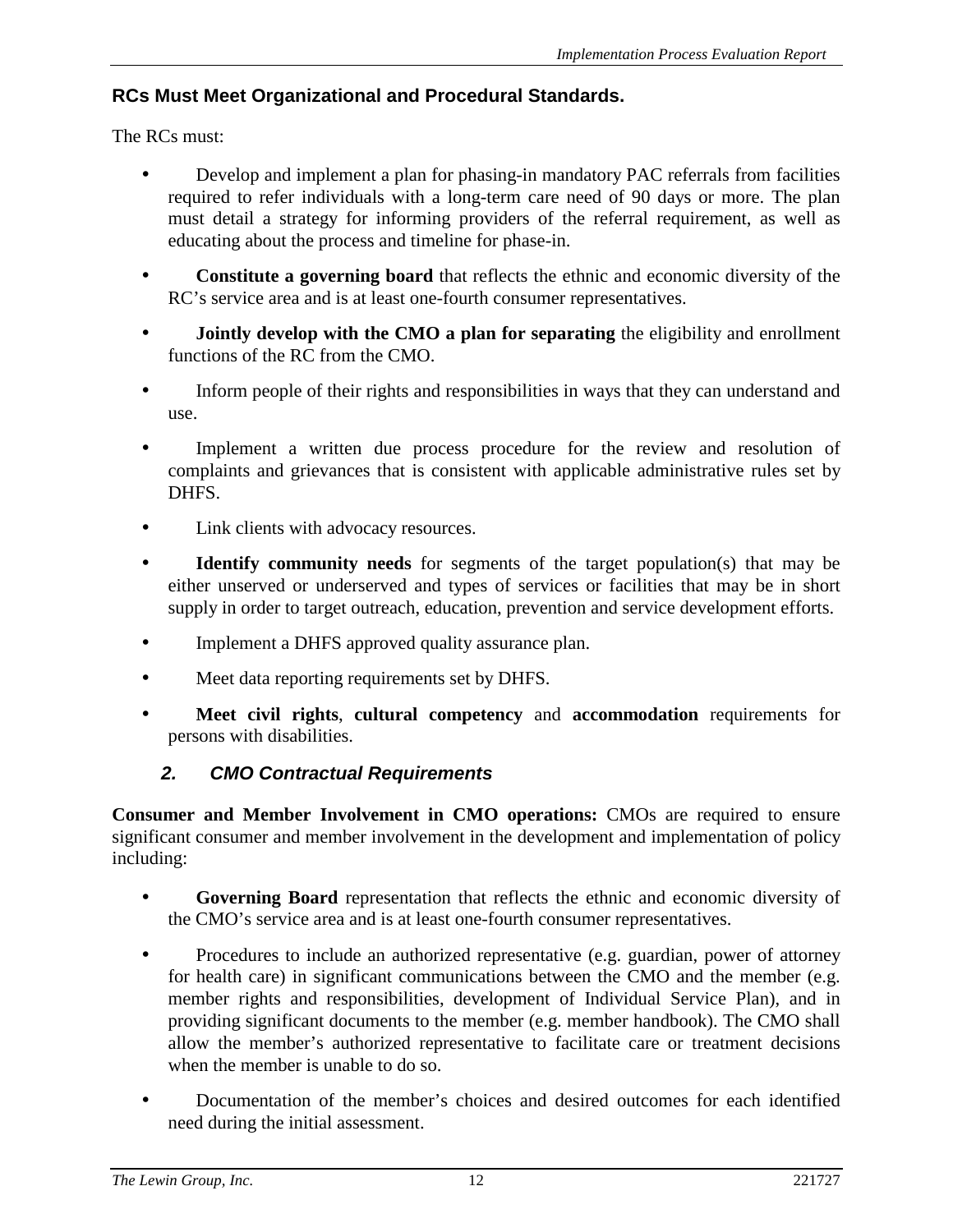- Member rights promotion, including implementing policies to ensure this happens.
- Provision of a self-directed care option, which allows a member to arrange, manage and monitor services in the LTC benefit package directly or with the assistance of another person chosen by the member.
- Implementation of a safety and risk policy that expressly prohibits and reports all forms of abuse, neglect, exploitation, and mistreatment of members by CMO employees and providers.
- Performance **expectations** that the CMO will achieve certain consumer-centered outcomes.

#### **CMO Functions: Enrollment and Disenrollment**

The CMO has the following enrollment and disenrollment functions:

- **Enrollment** into the CMO must be open (the CMO must enroll everyone who is eligible) and voluntary. In addition, the CMO must have a Memorandum of Understanding (MOU) or other written agreement with the RC that describes the circumstances in which the CMO will provide services to an individual who is functionally eligible but whose financial eligibility is pending. The CMO assumes responsibility for all pre-existing conditions.
- **Disenrollment** from the CMO may result from voluntary disenrollment on the part of the Family Care member, involuntary disenrollment as a result of a physical assault on a CMO employee or provider, or loss of eligibility. In all of these cases, the CMO is responsible for referring the member to the Resource Center for counseling. If it is a voluntary disenrollment, the RC will review the reason for disenrollment and review service and program options if the member chooses to disenroll. If it is an involuntary disenrollment, the RC shall inform the member about the grievance procedure and, if disenrollment occurs, offer to assist the member in accessing long-term care services. The CMO is to continue providing services until the effective date of disenrollment.

#### **CMO Functions: Service**

The CMO must promptly provide or arrange for the provision of services to individuals meeting either the intermediate or comprehensive functional eligibility criteria if consistent with the Individual Service Plan (ISP).

*Exhibit III.2* compares the Medicaid-covered services that the CMO must include in the Family Care benefit package to the Medicaid services not covered in the benefit package but which the CMO must arrange for and instruct all members on where and how to obtain them.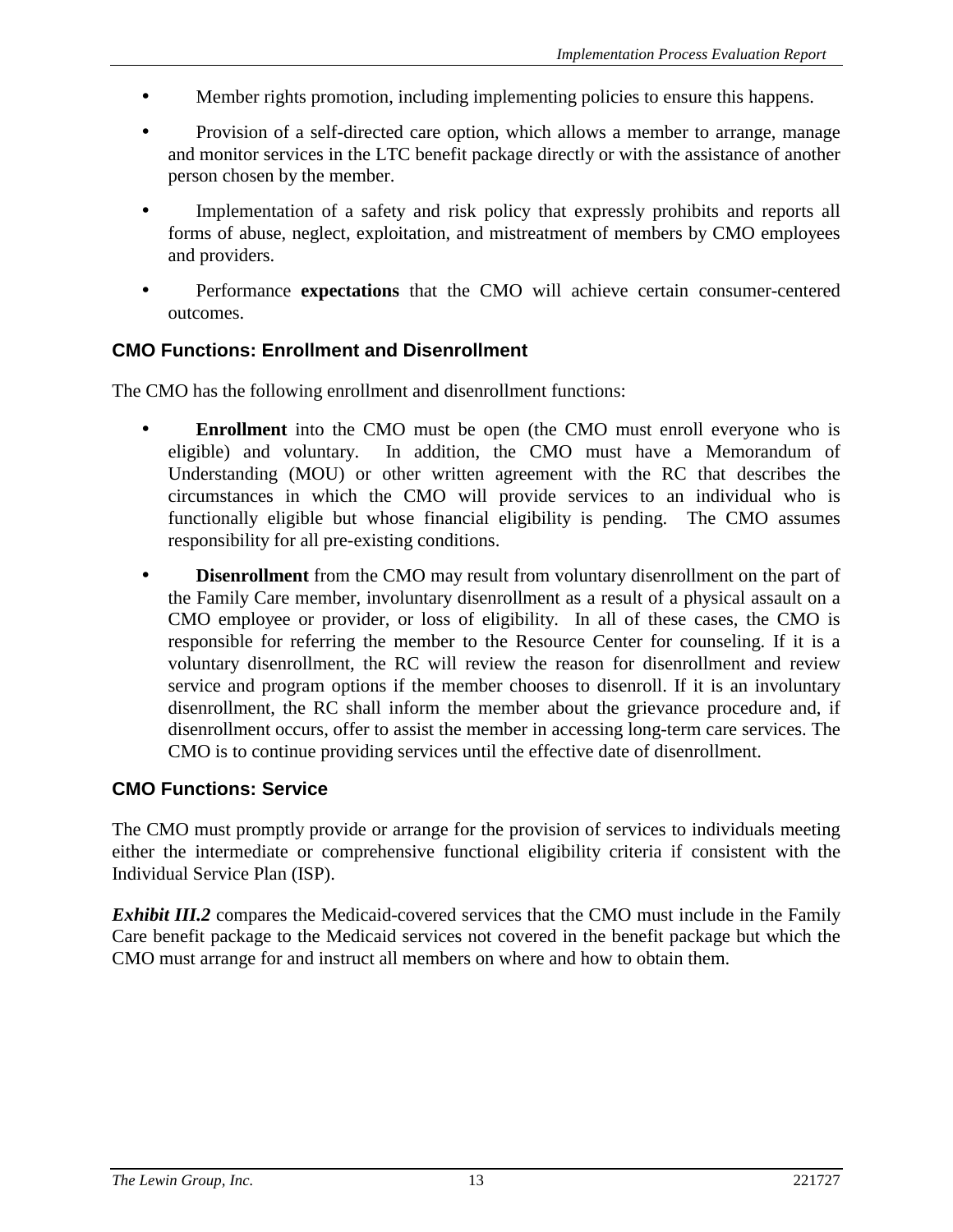| <b>Medicaid Services Included In</b><br><b>The Family Care Benefit</b>                                                                                                                                                                                                                                                                                                                                                                                                                                                                                                                                                                                                                                   | <b>Services Coordinated Through</b><br><b>Medicaid Fee-For-Service</b>                                                                                                                                                                                                                                                                                                                                                                                                                                                                                                                                                                                                                                                                                                                              |
|----------------------------------------------------------------------------------------------------------------------------------------------------------------------------------------------------------------------------------------------------------------------------------------------------------------------------------------------------------------------------------------------------------------------------------------------------------------------------------------------------------------------------------------------------------------------------------------------------------------------------------------------------------------------------------------------------------|-----------------------------------------------------------------------------------------------------------------------------------------------------------------------------------------------------------------------------------------------------------------------------------------------------------------------------------------------------------------------------------------------------------------------------------------------------------------------------------------------------------------------------------------------------------------------------------------------------------------------------------------------------------------------------------------------------------------------------------------------------------------------------------------------------|
| Care Management<br><b>Home Care Services</b><br>Home Health Aide<br><b>Personal Care</b><br><b>Skilled Nursing</b><br><b>Physical Therapy</b><br><b>Occupational Therapy</b><br>Speech Therapy<br>Language Pathology<br>Mental Health/Substance Abuse Services<br>Day Treatment<br>Child/Adolescent Day Treatment<br><b>Community Support Program Services</b><br>In-Home Intensive Psychotherapy<br>In-Home Autism Treatment<br>Nursing Facilities (includes ICF/MR & IMD)<br>Supplies and Equipment<br><b>Disposable Medical Supplies</b><br>Durable Medical Equipment (DME)<br>Repair and Maintenance of DME<br>Orthotics<br><b>Transportation by Specialized Medical</b><br><b>Vehicle Providers</b> | Ambulance Transportation<br>Audiology<br>Chiropractic<br><b>Crisis Intervention Services</b><br>Dentistry<br>Eyeglasses<br><b>Family Planning Services</b><br><b>Hearing Aids</b><br>Batteries, Accessories, Devices<br>Repair and Maintenance<br>Hospice<br>Hospital<br>Inpatient (except DME)<br><b>Outpatient (Except Physical</b><br>Therapy,<br>Occupational Therapy, Speech<br>Therapy, Mental Health, Substance<br>Abuse Treatment)<br>Independent Nurse Practitioner<br>Services<br>Lab and X-ray<br>Mental Health Services (MD; Inpatient)<br><b>Nurse Midwife Services</b><br>Optometry<br>Pharmaceuticals<br><b>Physician Services</b><br>Podiatry<br><b>Prenatal Care Coordination</b><br><b>Prosthetics</b><br><b>School-Based Services</b><br><b>Transportation by Common Carrier</b> |
|                                                                                                                                                                                                                                                                                                                                                                                                                                                                                                                                                                                                                                                                                                          |                                                                                                                                                                                                                                                                                                                                                                                                                                                                                                                                                                                                                                                                                                                                                                                                     |

#### **Exhibit III.2 CMO and MA card covered services**

Additional requirements related to CMO service provision include:

- Members at the intermediate level, who are not residing in a nursing facility or ICF/MR at the time of enrollment, do not have access to care in a nursing facility or ICF/MR for longer than 90 days.
- Case management must be provided through a designated care management team which, at a minimum, consists of a social service coordinator and a registered nurse.
- The initial ISP must be developed by the CMO and signed by the member within 10 days of enrollment. The comprehensive assessment must be completed within 30 days, and the complete ISP must be completed within 60 days. The CMO conducts reassessments and updates the ISP as needed or requested based on: (1) previous screens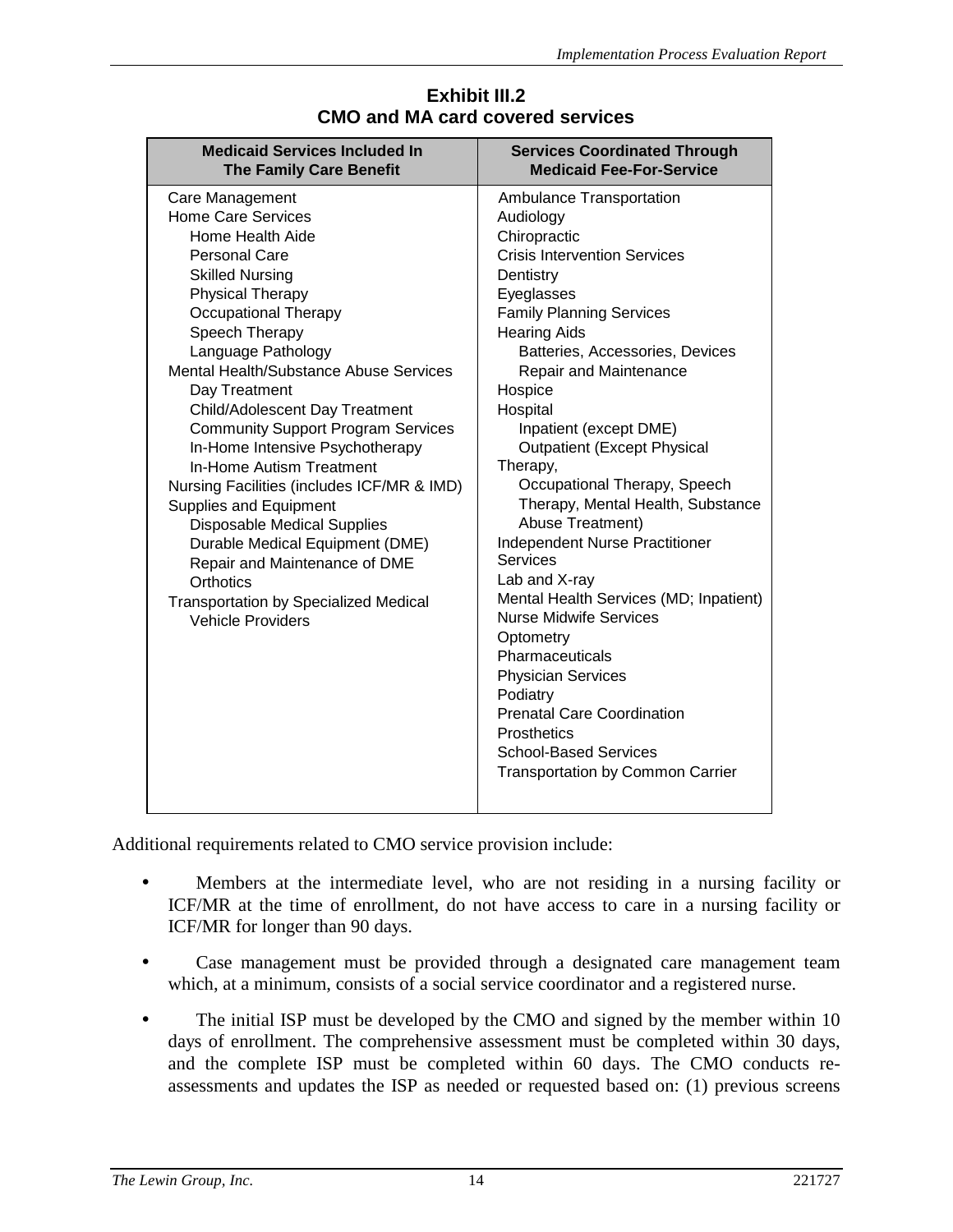and assessments; (2) changes in the member's condition; or (3) requests by the member or other interested parties.

- The CMO must coordinate with other services not included in the benefit package. This mandate includes a wide variety of mandates, including assessing members within one week of hospitalization, developing plans to ensure medication compliance, and sharing relevant clinical and ISP information with acute and primary care providers.
- Adult protective services must be involved, as necessary.
- The CMO is responsible for payment of all services in the LTC benefit package.
- The CMO must provide private pay care management to individuals who are functionally eligible but not financially eligible to be members of the CMO.
- 24 hour coverage, seven days a week must be provided.
- A CMO employee must be designated to serve as a member advocate.
- The CMO must have a prevention and wellness program.
- The CMO must provide interpreter services for members as necessary.

### **Complaints and Grievance Procedures.**

The CMO must also implement written complaints and grievances procedures that are approved by DHFS.

#### **CMO Functions: Service Providers.**

The CMO must comply with the following requirements when subcontracting with service providers:

- The CMO must ensure choice of providers, including free choice of medical and other providers that remain fee-for-service.
- For services in the LTC benefit package that involve providing intimate personal needs or when a provider frequently comes into the member's home, must consider the consumer's preference. The CMO must purchase services from any qualified provider that the consumer selects who will accept and meet the provisions of the CMO's subcontract.
- The provisions of these subcontracts must focus on quality and cost effectiveness, and not be constructed in such a way so as to limit the network of providers.
- The CMO must maintain a process for contracting with non-CMO providers requested by a member.
- The CMO must allow a member to change care management teams up to two times per calendar year if the CMO has available care management teams.
- The CMO must maintain subcontracts with a network of providers that meet standards set by DHFS and are approved by DHFS.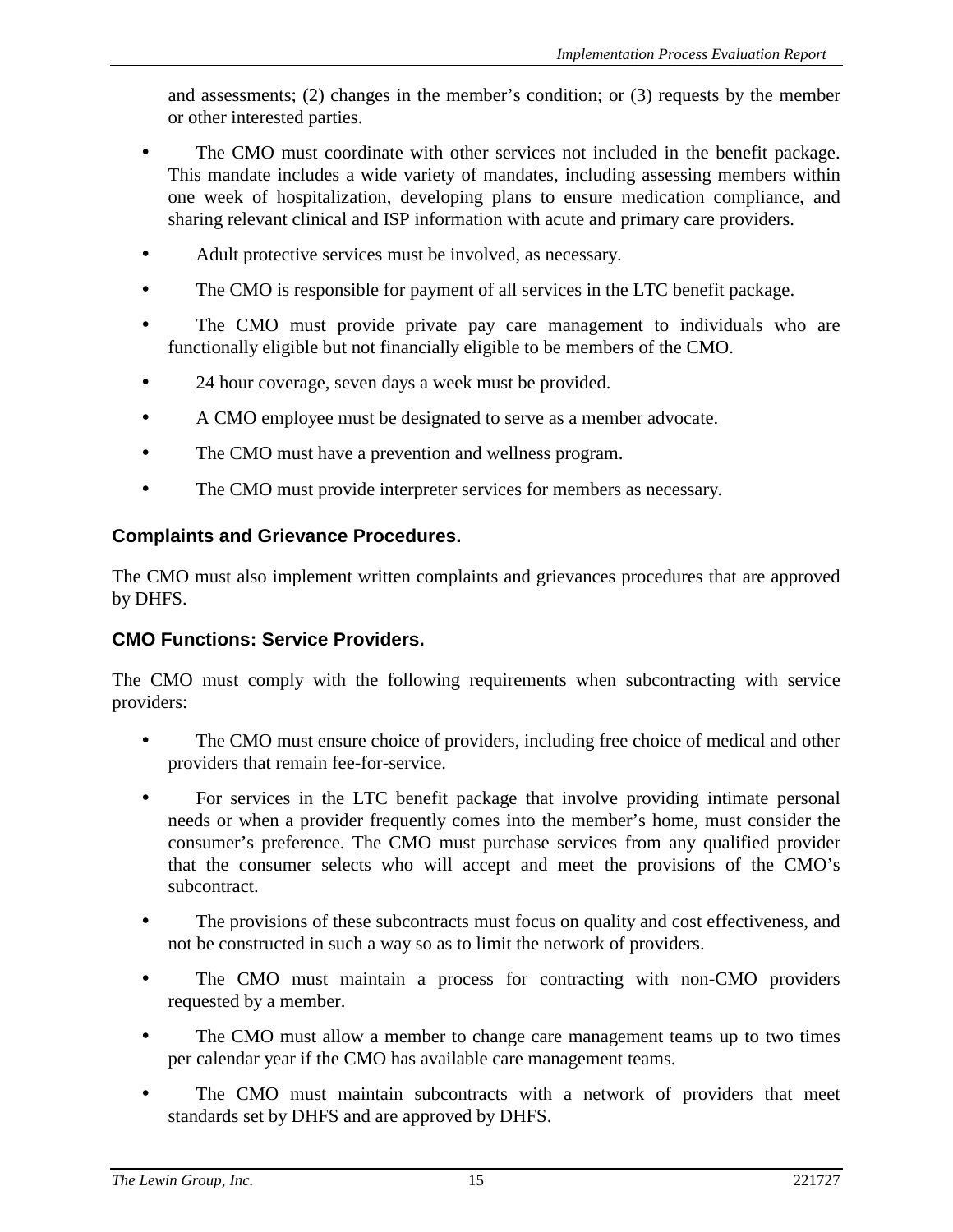- The CMO cannot pay its providers more than the Medicaid fee-for-service rates for Medicaid covered services in the LTC benefit package unless DHFS approves a higher level of payment.
- The CMO must maintain a claims retrieval system that can, on request, identify date service was received, action taken on all provider claims (i.e., paid, denied, other), and when action was taken.
- The CMO must set competency standards for CMO staff providing services in the LTC benefit package, arrange for training for CMO employees to meet competencies, and establish a system for monitoring to assure for the provision of quality services.
- The CMO will pay family members if certain conditions are met.
- Members will have the choice of being the direct employer of attendants for supportive home care.
- Cultural competency must be encouraged and fostered among CMO staff and providers.

### **CMO Functions: Quality Assurance/Quality Improvement.**

The CMO must have a written quality assurance/quality improvement (QA/QI) plan and program that includes the following components:

- Member-defined outcomes.
- Additional measures of quality that DHFS may establish.
- Oversight by the CMO governing board and a designated senior manager.
- At least annual effort by the CMO to seek formal member input, through member surveys, face-to-face interviews or other means.
- Assistance to DHFS and the external quality review organization in identification of provider and member information required to carry out on-site or off-site member record reviews.

### **CMO Functions: Administration.**

CMOs are required to have certain key administrative infrastructure including:

- Financial management infrastructure necessary to ensure cost-effective delivery of services, including information and accounting systems and a business plan.
- A system for maintaining member records and for monitoring compliance with policies and procedures.
- The CMO must coordinate with the Local Long Term Care Council, including providing certain information specified in the contracts and receiving and giving consideration to the Council's recommendations.
- The CMO must submit an annual financial audit.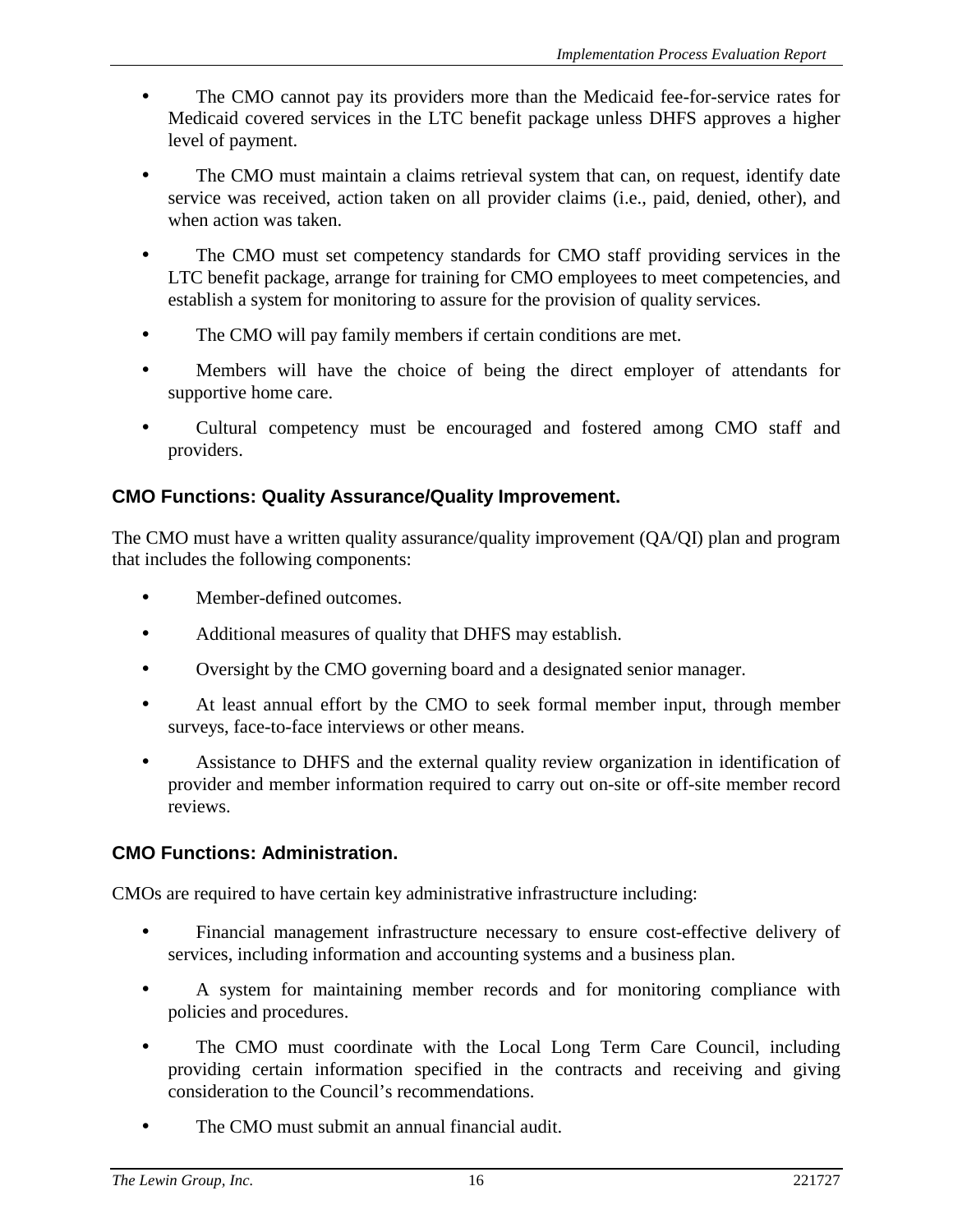- The CMO must have management information system capable of supplying accurate data and reports required by DHFS in a timely manner. The management information system should have the capacity to monitor enrollment and disenrollment, ensure that provider data is accurate, and maintain a member level record of the services covered under Family Care.
- The CMO must submit the reports specified by DHFS.

### **Contractual Obligations of the State in the CMO Contract**

The CMO contract also specifies several functions and duties that the DHFS must fulfill, including:

- Maintain a **State Long Term Care Council** that assists DHFS in developing policies and procedures, monitors and reviews the progress of the program, and sends an annual report to the legislature and the governor.
- Review and analyze reports and data and respond as appropriate.
- Notify the CMO about all members enrolled and who disenroll. Medicaid ID cards, also known as Forward cards, will be issued to Family Care members who qualify for Medicaid coverage.
- Calculate and pay a per member per month payment rate that is prospectively designed to be actuarially fair and no more than the cost of providing the same services covered under the Family Care contract to a comparable Medicaid population on a feefor-service basis.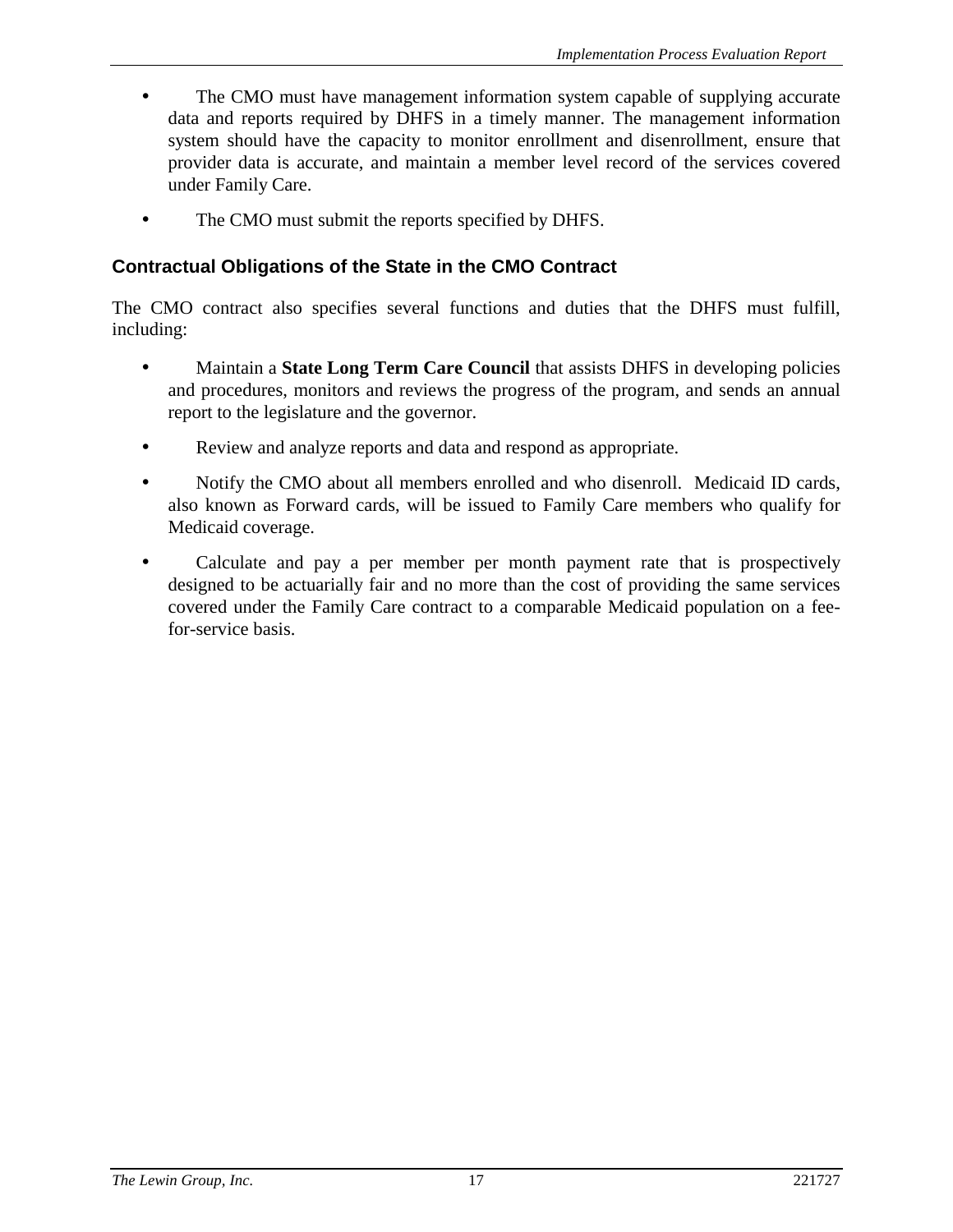### <span id="page-26-0"></span>**B. Stages of Implementation**

Currently there are four counties that operate the full model of Family Care (both a Resource Center and a Care Management Organization). *Exhibit III.3* presents cumulative enrollment for each of these counties from inception of Family Care to the beginning of September, as well as the implementation plan for the remaining Family Care pilots.



**Exhibit III.3 Family Care Enrollment**

\*These figures are taken from the Monthly Monitoring Report and reflect cumulative CMO enrollment from 2/1/00 to 9/8/00.

### **C. Overview of the Four Pilot Counties Implementing the CMO in 2000**

Because counties have responsibility for implementing Family Care, there are distinct differences in the ways used by the four pilot counties implementing CMOs in 2000 have designed their programs. The pilot counties are currently in a period of transition and the ultimate structure of Family Care is not likely to emerge until key questions around governance have been resolved and other infrastructure is developed.

*Exhibit III.4* provides a brief overview of each of the four pilots operating CMOs. The table lists demographic information, the administrative structure of Family Care, and progress in reducing waiting lists. Later in the report, we provide more in-depth discussions of key issues.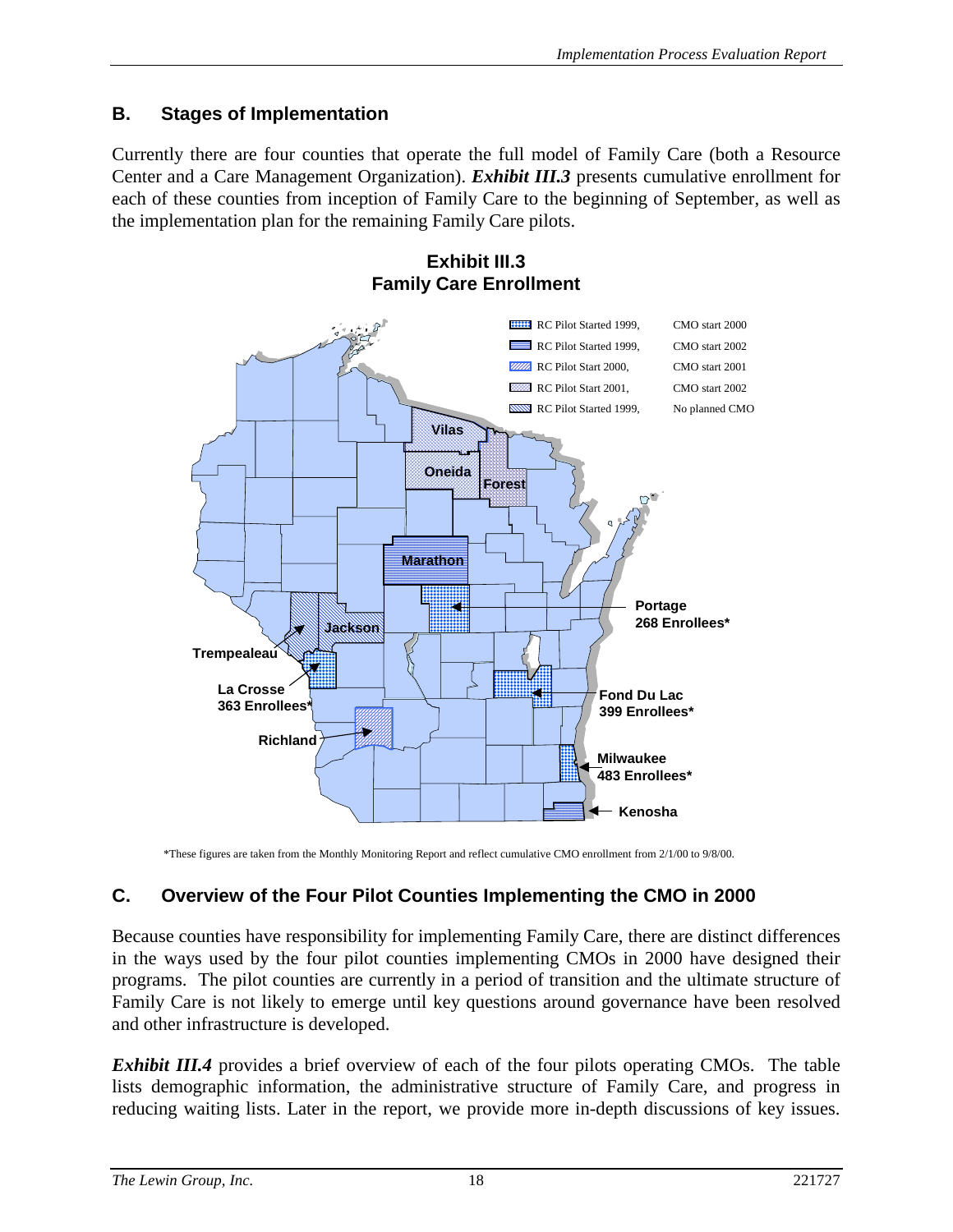All four counties currently implementing a CMO serve all three of the target populations with the exception of Milwaukee County, which only serves persons over the age of 60.

| County             | Population <sup>12</sup><br>Race and Ethnicity                                              |                                                                     | Population<br>Demographics                                                                   | <b>CMO</b><br>Administration                                                | <b>RC</b><br>Administration                                                 | Waiting<br>Lists $13$                                                                                                                                          |
|--------------------|---------------------------------------------------------------------------------------------|---------------------------------------------------------------------|----------------------------------------------------------------------------------------------|-----------------------------------------------------------------------------|-----------------------------------------------------------------------------|----------------------------------------------------------------------------------------------------------------------------------------------------------------|
| <b>Fond Du Lac</b> | Total:<br>White:<br>Black:<br>AI/E/A:<br>Asian/PI:<br>(Hmong):<br>Hispanic:                 | 94,329<br>98.7%<br>0.4%<br>0.4%<br>0.7%<br>(31%)<br>1.4%            | 70% of target<br>population in city<br>of Fond du Lac<br>30% in rural<br>areas <sup>14</sup> | Department of<br><b>Social Services</b>                                     | Department of<br><b>Social Services</b>                                     | 12/31/99 Status:<br>Elderly:<br>0<br>79<br>DD:<br>PD:<br>$\Omega$<br><b>Current Status:</b><br>Eliminated for all<br>populations <sup>15</sup>                 |
| Portage            | Total:<br>White:<br>Black:<br>AI/E/A:<br>Asian/PI:<br>(Hmong):<br>(Chinese):<br>Hispanic:   | 64,748<br>98.2%<br>0.3%<br>0.5%<br>.7%<br>(30%)<br>(27%)<br>1.3%    | 37% of total<br>population in<br><b>Stevens Point</b><br>63% in rural and<br>suburban areas  | Health and<br><b>Human Services</b><br>Department                           | Department on<br>Aging                                                      | 12/31/99 Status:<br>8<br>Elderly:<br>37<br>DD:<br>PD:<br>2<br><b>Current Status:</b><br>Eliminated for all<br>populations                                      |
| La Crosse          | Total:<br>White:<br>Black:<br>$AI/EA$ :<br>Asian/PI:<br>(Hmong):<br>Hispanic:               | 102,279<br>95.5%<br>0.6%<br>3.6%<br>3.6%<br>(73%)<br>0.9%           | Majority of target<br>population in<br>rural areas                                           | <b>Human Services</b><br>Department-<br>Long Term<br><b>Support Section</b> | <b>Human Services</b><br>Department-<br>Long Term<br><b>Support Section</b> | 12/31/99 Status:<br>Elderly:<br>0<br>45<br>DD:<br>PD:<br>$\Omega$<br><b>Current Status:</b><br>Reduced for DD                                                  |
| <b>Milwaukee</b>   | Total:<br>White:<br>Black:<br>AI/E/A:<br>Asian/PI:<br>(Hmong):<br>(Asian Ind):<br>Hispanic: | 908,940<br>74.5%<br>24.1%<br>0.8%<br>2.1%<br>(22%)<br>(15%)<br>5.9% | Majority of target<br>population in city<br>of Milwaukee                                     | Department on<br>Aging                                                      | Department on<br>Aging                                                      | 12/31/99 Status:<br>Elderly: 2,849<br><b>Current Status:</b><br>Reducing waiting<br>list - goal to enroll<br>100 people from<br>the waiting list<br>each month |

**Exhibit III.4 Overview of Pilot Counties In Full Implementation**

#### **Staffing**

 $\overline{a}$ 

Counties incorporated staff from existing county programs such as the COP program and other waiver programs into the Family Care program staff. However, the increases in clients and new

<sup>&</sup>lt;sup>12</sup> Population source is USA Counties General Profile 1998 (includes population data for 1997 and 1996) taken from U.S Census website at http://www.census.gov/statab/USA98/55/000.txt

<sup>&</sup>lt;sup>13</sup> In preparation for Family Care counties were given additional funds for waiver programs to reduce waiting lists. This contributed to the elimination of some waiting lists prior to Family Care.

<sup>&</sup>lt;sup>14</sup> Fond du Lac has also experienced a small increase in demand for services from people who moved from other counties to receive the Family Care benefit.

<sup>&</sup>lt;sup>15</sup> Prior to Family Care, Fond du Lac did not experience a major problem with waiting lists for the aged and the physically disabled populations. The waiting list for the DD population, however, was four to five years.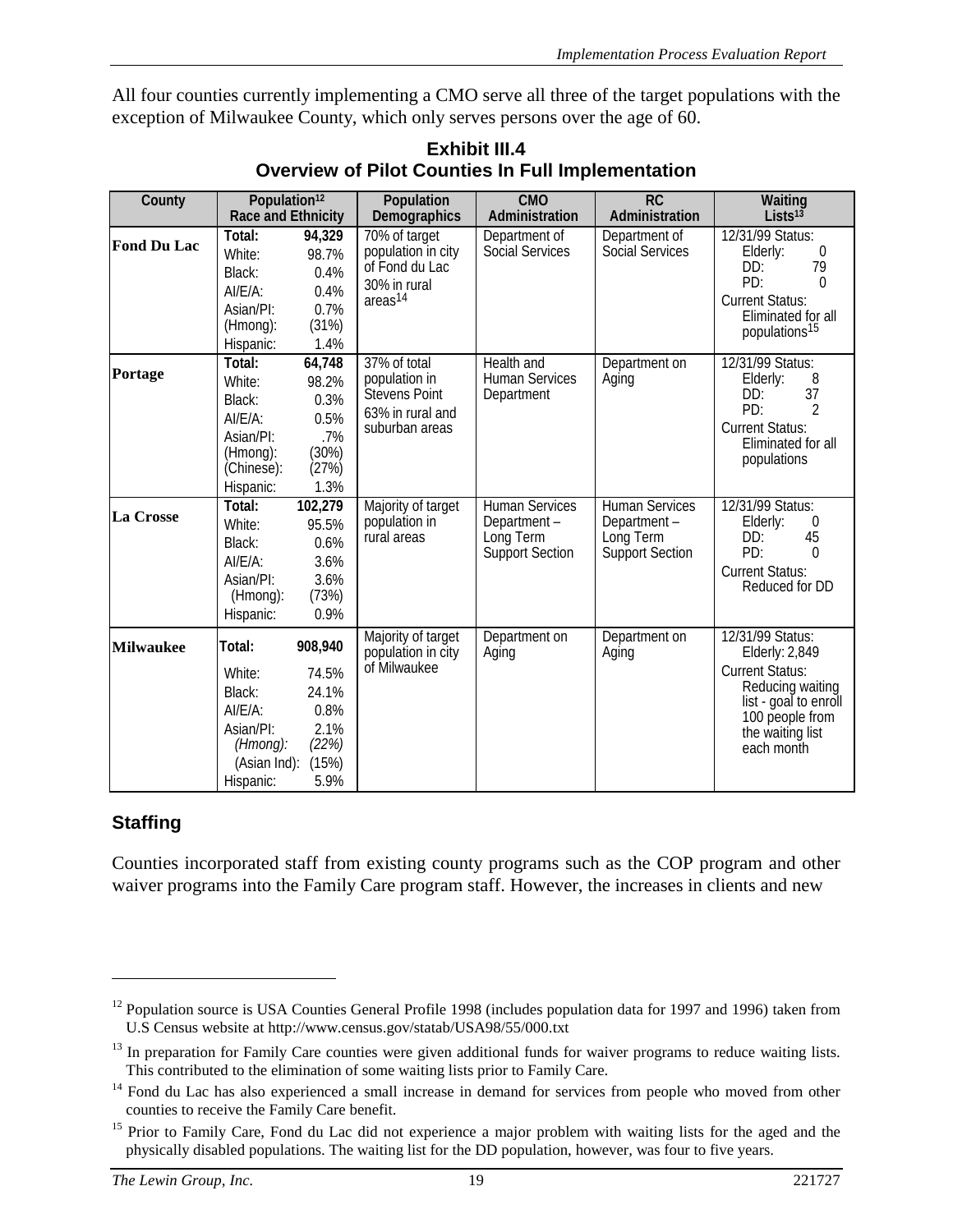<span id="page-28-0"></span>responsibilities associated with the program also required counties to hire new staff. Counties hired new social workers, nurses, managers, and fiscal staff.

### **IT systems**

Counties had the flexibility to structure their own IT systems in accordance with their needs. Although DHFS did not provide a template for a specific IT system, counties were provided technical assistance to set up systems that were compatible with Family Care reporting requirements. The pilot counties are in varying stages of IT infrastructure development and employed different approaches to set-up their systems. For example, Fond du Lac invested approximately \$318,000 to develop a new IT system to meet the needs of their RC and CMO. Portage County gathered staff input around IT issues and has since installed software. La Crosse County contracted with an outside agency to develop software and contracted with county computer services to track PAC referrals. The Milwaukee CMO recently contracted with Keylink for a web-based system to track enrollment, authorization, and service use. In addition, the Milwaukee RC has a networked database up and running. Later implementation reports will provide more detail about county IT systems as they are further developed.

### **D. Status of the Remaining Pilot Sites**

*Exhibit III.5* provides a brief overview of each of counties in the planning stages of Family Care accurate as of the beginning of August 2000.

| County                                                                         |                                                                            | Population <sup>16</sup>                                 | <b>Population</b><br><b>Demographics</b>  | <b>CMO</b><br>Administration                                                                                          | <b>RC</b><br>Administration                                                                                    | Waiting List time period                                                                                                             |
|--------------------------------------------------------------------------------|----------------------------------------------------------------------------|----------------------------------------------------------|-------------------------------------------|-----------------------------------------------------------------------------------------------------------------------|----------------------------------------------------------------------------------------------------------------|--------------------------------------------------------------------------------------------------------------------------------------|
| <b>Richland</b>                                                                | Total<br>White:<br>Black:<br>AI/E/A:<br>Asian/PI:<br>Hispanic:             | 17,920<br>99.6%<br>0.1%<br>0.2%<br>0.3%<br>0.4%          | Concentrated in<br><b>Richland Center</b> | Not determined yet                                                                                                    | Commission on Aging                                                                                            | 12/31/99 Status:<br>Elderly:<br>11<br>DD:<br>PD:<br>8/00 Status:<br>2 month wait for all<br>populations<br>10-12 individuals in 8/00 |
| <b>Marathon</b>                                                                | Total<br>White:<br>Black:<br>AI/E/A:<br>Asian/PI:<br>(Hmong):<br>Hispanic: | 122,450<br>96.1%<br>0.5%<br>0.2%<br>2.8%<br>2.2%<br>0.5% | Half in rural<br>areas                    | <b>Marathon County</b><br><b>Social Services</b><br>North Central<br><b>Community Services</b><br>Commission on Aging | Marathon County<br><b>Social Services</b><br>North Central<br><b>Community Services</b><br>Commission on Aging | 12/31/99 Status:<br>102<br>Elderly:<br>DD:<br>166<br>PD:<br>39                                                                       |
| Human<br><b>Service</b><br>Center <sup>17</sup><br>(Forest, Villas,<br>Oneida) | Total<br>White:<br>Black:<br>AI/E/A:<br>Asian/PI:<br>Hispanic:             | 66,395<br>94.1%<br>0.3%<br>4.6%<br>0.3%<br>0.4%          | Rural                                     | Human Service<br>Center                                                                                               | Human Service<br>Center                                                                                        | 12/31/99 Status:<br>30<br>Elderly:<br>47<br>DD:<br>PD:<br>40<br><b>Current Status:</b><br>Six months to one year<br>wait             |

**Exhibit III.5 Overview of Pilot Counties in Planning Stages of Family Care**

<sup>&</sup>lt;sup>16</sup> Population source is USA counties general Profile 1998 taken from the U.S. Census website at http://www.census.gov. AI/E/A = American Indian/Eskimo/Aleut; A/PI = Asian/Pacific Islander.

 $17$  At this time, Human Service Center is only planning to serve the DD population.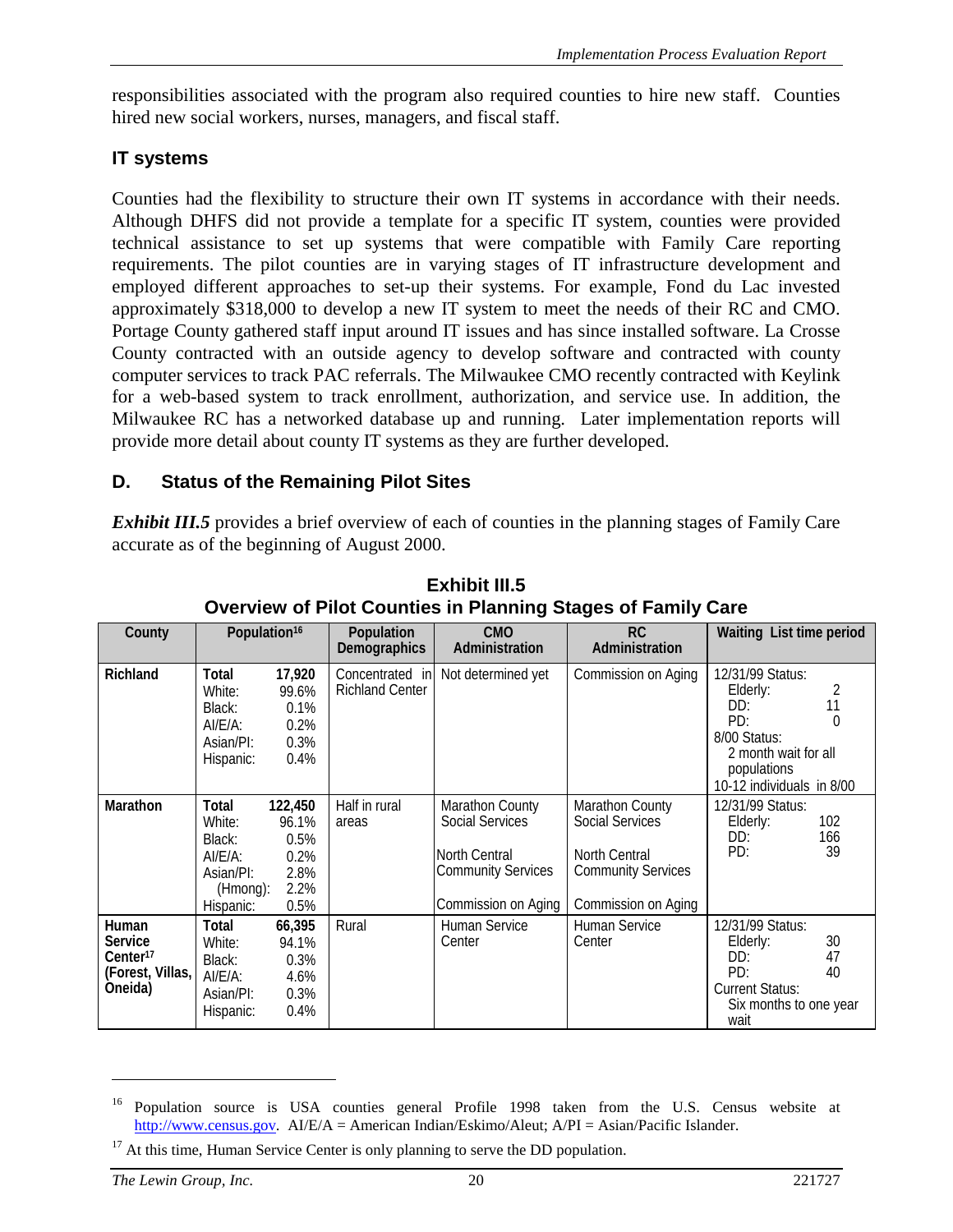| <b>11011 OF FINITE OURINING IN FRIHING ORGOO</b> OF FRIHITY ORIO |                                                                                                                       |                                                  |                            |                                                                                                                            |                                     |                                                                                                                                                       |
|------------------------------------------------------------------|-----------------------------------------------------------------------------------------------------------------------|--------------------------------------------------|----------------------------|----------------------------------------------------------------------------------------------------------------------------|-------------------------------------|-------------------------------------------------------------------------------------------------------------------------------------------------------|
| County                                                           | Population                                                                                                            |                                                  | Population<br>Demographics | <b>CMO</b><br>Administration                                                                                               | RC<br>Administration                | Waiting List time period                                                                                                                              |
| Kenosha                                                          | Total<br>White:<br>Black:<br>AI/E/A:<br>Asian/PI:<br>Hispanic:                                                        | 142,872<br>93.1%<br>5.0%<br>0.4%<br>0.7%<br>5.6% | Suburban                   | <b>Human Services</b><br>Department<br>Elderly/PD - Division<br>of Aging<br>DD - Division of<br><b>Disability Services</b> | <b>Human Services</b><br>Department | 12/31/99 Status:<br>225<br>Elderly:<br>38<br>DD:<br>89<br>PD:<br>8/00 Status:<br>425 individuals                                                      |
| Trempealeau                                                      | Total<br>White:<br>Black:<br>AI/E/A:<br>Asian/PI:<br>Hispanic:                                                        | 26,354<br>99.0%<br>0.1%<br>.1%<br>0.3%<br>0.3%   | Rural                      | Department of Social<br><b>Services</b>                                                                                    | No CMO planned                      | 12/31/99 Status:<br>11<br>Elderly:<br>19<br>DD:<br>PD:<br>8<br><b>Current Status:</b><br>Elderly $-2$ months<br>PD-7 months<br>DD- more than 7 months |
| Jackson                                                          | Total:<br>White:<br><b>Black</b><br>American Indian/<br>Eskimo/Aleut: 4.2%<br>Asian/Pacific<br>Islander:<br>Hispanic: | 17617<br>93.5%<br>0.4%<br>0.2%<br>$.0\%$         | Rural                      | Department of Health<br>and Human Services                                                                                 | No CMO planned                      | 12/31/99 Status:<br>8<br>Elderly:<br>DD:<br>PD:<br>4<br>8/00 Status:<br>One year wait for all<br>populations<br>19 individuals                        |

#### **Exhibit III.5 (continued) Overview of Pilot Counties in Planning Stages of Family Care**

### **Waukesha (no longer part of Family Care)**

Waukesha has a population of 358,442 people. The potential Family Care target population in Waukesha County is mostly situated in Waukesha, the largest city with a population of 60,000. The majority of the county's population is white; however, the county also serves both Hispanic (2%) and Asian (1.2%) minority groups.

The planning stages for a RC in Waukesha County began in 1997. The county identified a structure and examined a potential design. As waiting lists in the county grew rapidly over the past 10 years due to the reduction of Community Aid dollars, county officials hoped that Family Care would eliminate waiting lists for services for all target populations, especially for the physically and developmentally disabled. Furthermore, the county hoped to have the opportunity to be innovative and creative in integrating funding streams as becoming a FC pilot county promised.

However, as of May 1, 2000, Waukesha County withdrew from the FC pilot program. County staff cited three main reasons for not participating in the program at this time. The primary reason for withdrawing was that they had a problem with the vendor that was contracted to set up the IT system. The county did not want to proceed with an IT system unable to handle Family Care's requirements and needs. The county has since identified and contracted with another IT vendor. Secondly, Waukesha planned to operate both a CMO and a RC, however they did not want to start both entities simultaneously, as was required by the State. Finally, County officials were dissatisfied with requirements around rate setting, governance, and contracts. Waukesha reported that their decision to withdraw from Family Care was based on the unclear response they received from the DHFS around these issues.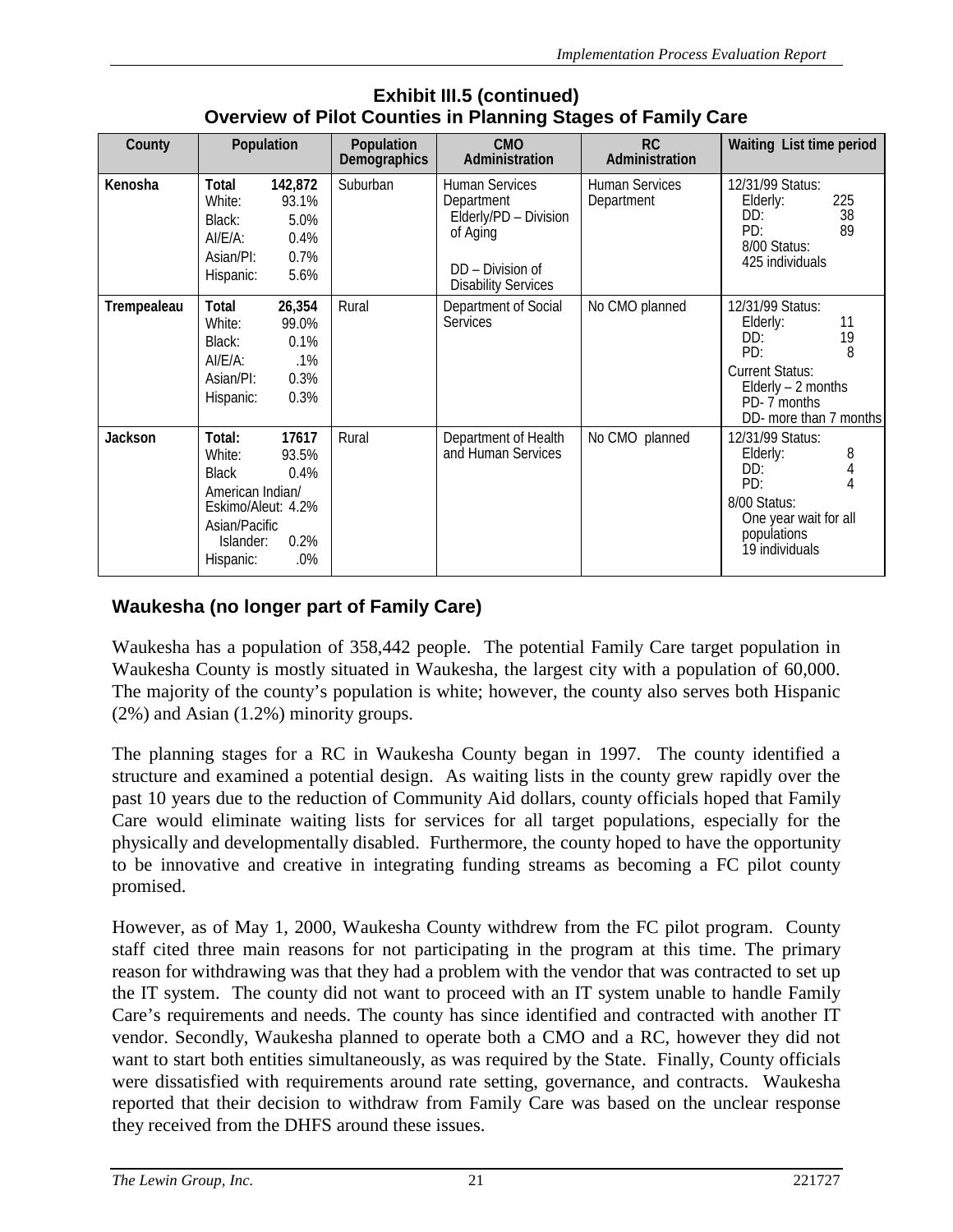### <span id="page-30-0"></span>**E. Start-up Funding**

The pilot counties received start-up funding from various sources to plan, develop, and implement the Resource Centers and Care Management Organizations. *Exhibits III.6, III.7 and III.8* present the breakdown of funding by county.

| <b>COUNTY</b>                        | <b>RC Planning</b><br>Grant<br>1/98-12/98 | <b>RC Planning &amp;</b><br><b>Implement Grant</b><br>1/99-12/99     | <b>RC Start Up</b><br>Grant<br>1/00-12/00    | <b>RC Contract</b><br>$1/00 - 12/00$         | <b>Total</b><br><b>RC Funding</b> |  |  |
|--------------------------------------|-------------------------------------------|----------------------------------------------------------------------|----------------------------------------------|----------------------------------------------|-----------------------------------|--|--|
| <b>Funding</b><br><b>Source</b>      | #1310, from<br>COP lapse<br>funds         | #1310 for Jan-<br>June, Budget bill<br>for July-Dec<br>(reallocated) | <b>Budget Bill</b><br>(reallocated<br>funds) | <b>Budget Bill</b><br>(reallocated<br>funds) |                                   |  |  |
| Fond du Lac                          | \$104,000                                 | \$251,883                                                            | <b>NA</b>                                    | \$432,097                                    | \$787,980                         |  |  |
| <b>LaCrosse</b>                      | \$105,044                                 | \$280,505                                                            | <b>NA</b>                                    | \$614,525                                    | \$1,000,074                       |  |  |
| <b>Milwaukee</b>                     | \$255,000                                 | \$503,681                                                            | <b>NA</b>                                    | \$1,590,308                                  | \$2,348,989                       |  |  |
| <b>Richland</b>                      | NA                                        | \$9,989                                                              | \$101,452                                    | NA                                           | \$111,441                         |  |  |
| <b>Human Service</b><br>Center (FOV) | <b>NA</b>                                 | <b>NA</b>                                                            | TBD                                          | NA                                           | \$0                               |  |  |
| Kenosha                              | \$201,306                                 | \$324,195                                                            | <b>NA</b>                                    | \$727,139                                    | \$1,252,640                       |  |  |
| <b>Marathon</b>                      | \$147,513                                 | \$330,253                                                            | <b>NA</b>                                    | \$1,198,385                                  | \$1,676,151                       |  |  |
| <b>Jackson</b>                       | \$45,471                                  | \$60,911                                                             | NA                                           | \$317,598                                    | \$423,980                         |  |  |
| <b>Trempealeau</b>                   | \$55,366                                  | \$95,324                                                             | NA                                           | \$290,349                                    | \$441,039                         |  |  |
| <b>Oneida Tribe</b>                  | \$20,000                                  | <b>NA</b>                                                            | <b>NA</b>                                    | NA                                           | \$20,000                          |  |  |
| <b>TOTALS</b>                        | \$1,011,700                               | \$1,969,699                                                          | \$101,452                                    | \$5,488,799                                  | \$8,571,650                       |  |  |

**Exhibit III.6 Resource Center Start-Up Funding**

**Source:** Information provided to The Lewin Group by the DHFS Policy Monitor and Grant Specialist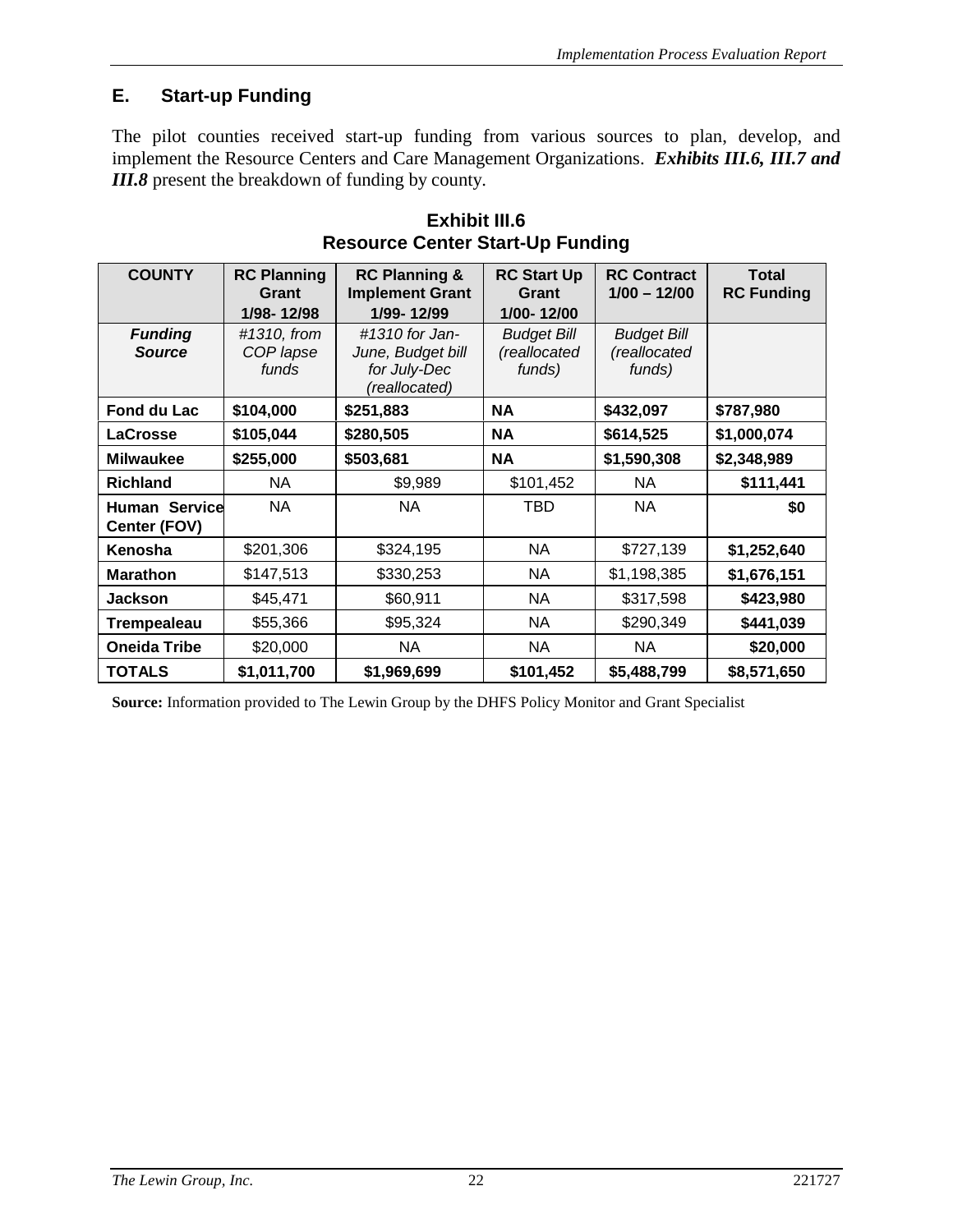| <b>COUNTY</b>                   | <b>CMO</b><br><b>Planning and</b><br><b>Development</b><br>Grant<br>11/98-12/99 | <b>CMO</b><br><b>Information</b><br><b>Technology</b><br><b>Allocations</b><br>1/99-12/99 | <b>CMO Phase 2</b><br><b>Capacity</b><br><b>Building</b><br><b>Service</b><br><b>Funds</b><br>4/99-12/99 | CMO-<br><b>One Time</b><br><b>Start Up</b><br>Grant/Loan<br>1/00-12/00 | <b>CMO</b><br><b>Planning</b><br>and<br><b>Developmen</b><br>t Grant<br>1/00-12/00 | <b>Total</b><br><b>CMO</b><br><b>Funding</b> |
|---------------------------------|---------------------------------------------------------------------------------|-------------------------------------------------------------------------------------------|----------------------------------------------------------------------------------------------------------|------------------------------------------------------------------------|------------------------------------------------------------------------------------|----------------------------------------------|
| <b>Funding</b><br><b>Source</b> | <b>Annual</b><br><b>Budget and</b><br>COP/COP-<br><b>Waiver funds</b>           | <b>Annual</b><br><b>Budget Bill</b>                                                       | <b>COP and</b><br><b>COP-Waiver</b><br>funds                                                             | <b>COP and</b><br>COP-<br>Waiver<br>funds                              | <b>Budget Bill</b>                                                                 |                                              |
| Fond du Lac                     | \$274,485                                                                       | \$89,500                                                                                  | \$172,271                                                                                                | \$384,052                                                              | NA                                                                                 | \$920,308                                    |
| <b>LaCrosse</b>                 | \$202,021                                                                       | \$45,500                                                                                  | \$660,980                                                                                                | \$320,728                                                              | NA.                                                                                | \$1,229,229                                  |
| <b>Milwaukee</b>                | \$315,779                                                                       | \$70,000                                                                                  | \$1,235,138                                                                                              | \$2,456,613                                                            | NA.                                                                                | \$4,077,530                                  |
| <b>Portage</b>                  | \$337,641                                                                       | \$75,000                                                                                  | \$149,971                                                                                                | \$346,880                                                              | NA                                                                                 | \$909,492                                    |
| <b>Richland</b>                 | \$291,489                                                                       | \$75,000                                                                                  | \$279,995                                                                                                | \$600,365                                                              | NA.                                                                                | \$1,246,849                                  |
| Kenosha                         | NA                                                                              | NA.                                                                                       | <b>NA</b>                                                                                                | NA.                                                                    | \$420,000                                                                          | \$420,000                                    |
| <b>Marathon</b>                 | <b>NA</b>                                                                       | <b>NA</b>                                                                                 | <b>NA</b>                                                                                                | NA                                                                     | \$238,000                                                                          | \$238,000                                    |
| <b>TOTALS</b>                   | \$1,421,415                                                                     | \$355,000                                                                                 | \$2,498,355                                                                                              | \$4,108,638                                                            | \$658,000                                                                          | \$9,041,408                                  |

#### **Exhibit III.7 Care Management Organization Start-Up Funding**

**Source:** Information provided to The Lewin Group by the DHFS Policy Monitor and Grant Specialist

#### **Exhibit III.8 Combined RC and CMO Start-Up Funding**

| <b>County</b>    | <b>RC Funding</b> | <b>CMO Funding</b> | <b>Total Funding</b> |
|------------------|-------------------|--------------------|----------------------|
| Fond du Lac      | \$787,980         | \$920,000          | \$1,707,980          |
| <b>LaCrosse</b>  | \$1,000,074       | \$1,229,229        | \$2,229,303          |
| <b>Milwaukee</b> | \$2,348,989       | \$4,077,530        | \$6,426,519          |
| Portage          | \$509,356         | \$909,492          | \$1,418,848          |
|                  |                   |                    |                      |
| <b>Richland</b>  | \$111,441         | \$1,246,849        | \$1,358,290          |
| <b>TOTALS</b>    | \$4,757,840       | \$8,383,100        | \$13,140,940         |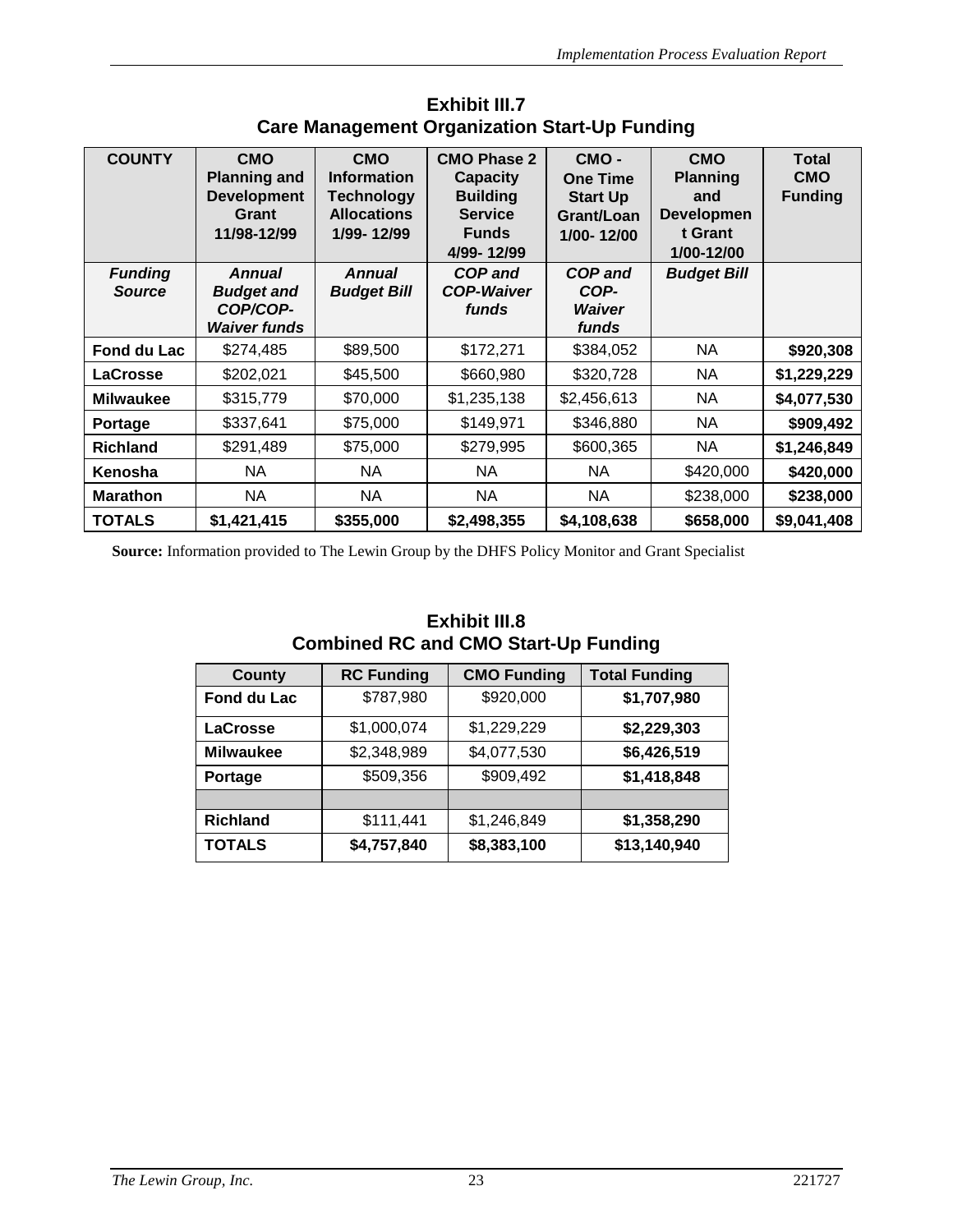### <span id="page-32-0"></span>**IV. GOVERNANCE**

**Governance has emerged as a central issue in the implementation of Family Care because of conflict of interest issues***.* Both HCFA and the State have concerns about the potential for conflicting interests if the entity that receives capitated funds to provide Family Care services also sets the level of care and/or provides enrollment counseling. HCFA has determined that the current Family Care legislation does not fully address this potential conflict of interest and requires that this issue be resolved prior to the approval of 1915(b) and (c) waivers. The State has been in negotiations with both HCFA and the Family Care Pilots for the past two years in an attempt to resolve this issue. To date, there has been no final resolution<sup>18</sup> and the governance structure has varied considerably across counties as a result of the confusion. Pilot counties are still expected to meet the following State statutory requirements by January 1, 2001:

- Proof that the County board passed a resolution about the separation;
- Establishment of separate consumer-controlled governing boards for the CMO and the RC;
- Separation of the level of care and enrollment counseling by either of two specified means; and
- Contractual assurances to assure compliance.

In discussions about approving 1915(b) and (c) waivers, HCFA has mandated that the entity that determines eligibility for services and counsels the consumer about which service provider to choose is separate from the entity that provides services. DHFS had originally assumed that locating the RC and the CMO within separate parts of the county government and requiring separate contracts and separate governing boards for Resource Centers (RC) and Care Management Organizations (CMOs) would be sufficient to meet separation requirements. HCFA felt this did not provide enough separation. Several Family Care statutes were subsequently written that defined governance options including the development of State and Local LTC Advisory Councils with majority consumer membership. Again, HCFA requested that there be more separation from the county board. In the meantime, negotiations continue and viable alternatives are being considered.

**The potential for conflict of interest in Family Care is real**. Conflicting interests could exist in a variety of forms, including the following scenarios:

- An entity, such as the CMO, that receives a capitated payment has a financial interest in who is eligible and at what rate. If the county controls both the CMO and the RC, and the CMO is facing a shortfall in funds, the county could pressure the RC to admit more individuals at the higher comprehensive rate; or
- In cases where a county controls the CMO and also owns service providers, the county has a financial incentive to pressure the CMO to direct consumers to these providers. For example, county ownership of a nursing facility and the CMO could act as

 $18$  The Lewin Group contacted the HCFA staff and they deferred discussing this issue with us until the waiver application has been approved.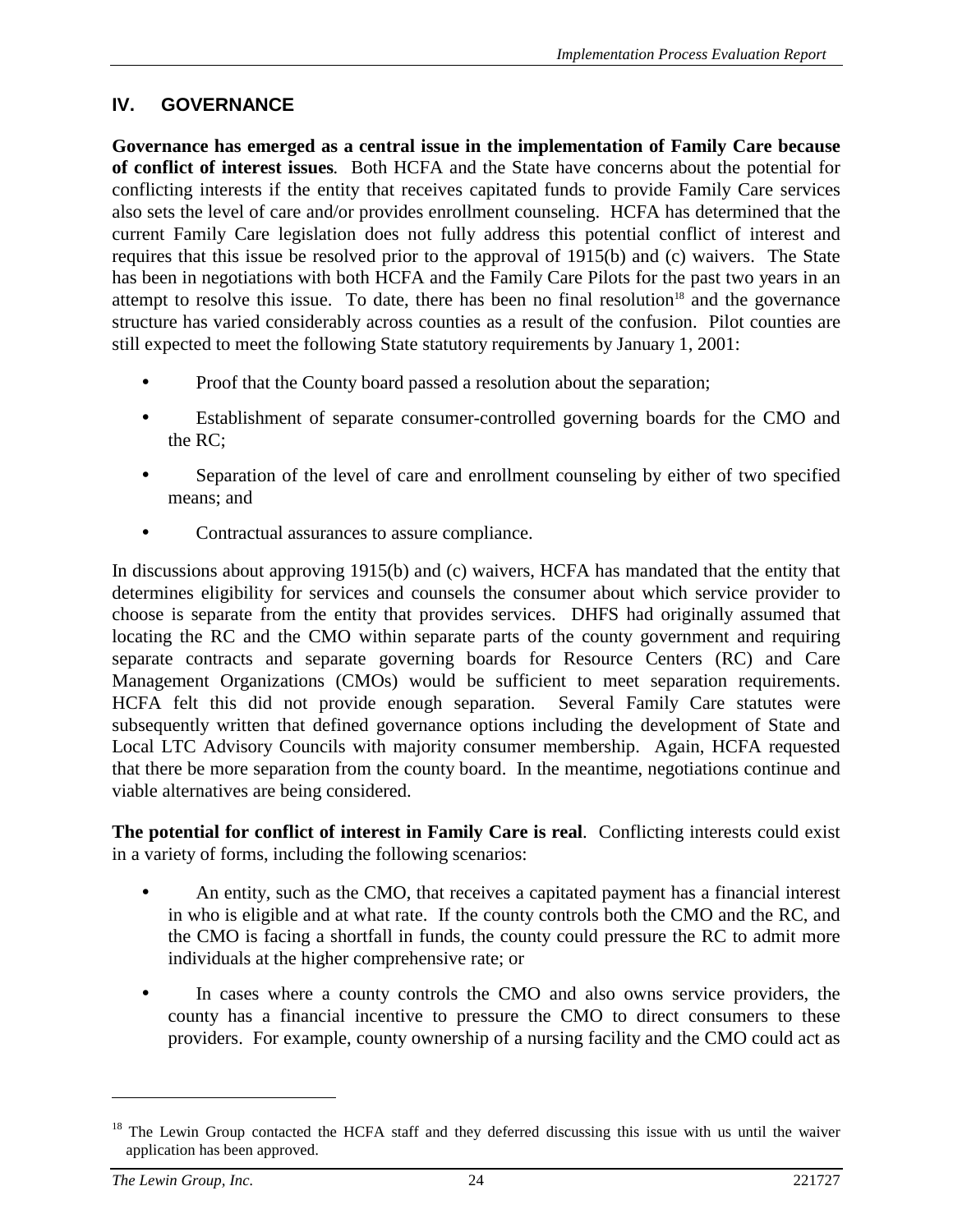a strong disincentive for deinstitutionalization that would lower occupancy and hurt county finances.

Although we found no indication that counties acted or planned to manipulate eligibility or enrollment counseling functions to improve the financial standing of the CMO, the potential does exist if separation is not adequate.

The lack of resolution regarding the conflict of interest issue has delayed plans to separate the RC from the CMO in three of the four Family Care pilot counties (Fond du Lac, LaCrosse, and Milwaukee) until they obtain greater clarification regarding governance requirements. Currently, these counties house both entities within the same section of county government, although separate staff operate each program. Portage County, on the other hand, has created separate governing boards wherein Health and Human Services governs the CMO and the Commission on Aging governs the RC.

Counties reported that the lack of resolution around governance also has caused delays in staffing. Some of the RCs have postponed hiring staff until these issues are resolved while others who have hired staff are concerned that it is only a temporary arrangement. Counties hesitated to make staffing changes in the event that discrete functions such as eligibility determination are contracted out to another entity. Overall, counties resisted expending effort to set up separate structures given the level of uncertainty surrounding its future state.

Structures that meet HCFA requirements need to be considered carefully because some may produce problems that Family Care was designed to overcome. A major concern extending from the separation of functions is that the goal creating a centralized long-term care information center with direct access to services (one-stop shopping) could be jeopardized. Though the intent of Family Care is to increase consumer direction and bring decision-making as close to the consumer as possible, the fragmentation of access points has the potential to cause more confusion and complexity in navigating the system and ultimately, be an undue burden for both consumers and workers. In addition, new structures may necessitate additional outlays for wages, training of existing staff, hiring new staff, and training new staff.

To date, the following four alternatives have been identified (with variations possible) that could lead to an affirmative response from HCFA:

• **DHFS would contract with one or more private entities to do both level of care assessment and enrollment counseling outside the Resource Center contract.** This option has already been approved by HCFA and could be implemented by January 1, 2001, the date that state statutory requirements for separation must be met. This arrangement would provide an unbiased level of care assessment thereby protecting state financial interests. It also assures unbiased enrollment counseling and assistance to benefit consumers. However, separating these functions raises several issues. For one, the separation might undermine FC's goal of one-stop shopping as consumers are "bounced" from staff person to staff person. The separation also might require additional funding and some counties might experience difficulty identifying a private entity with no conflicts. Finally, this type of arrangement could produce adversarial reactions from county employees and unions who would object to the "privatization" of these service functions.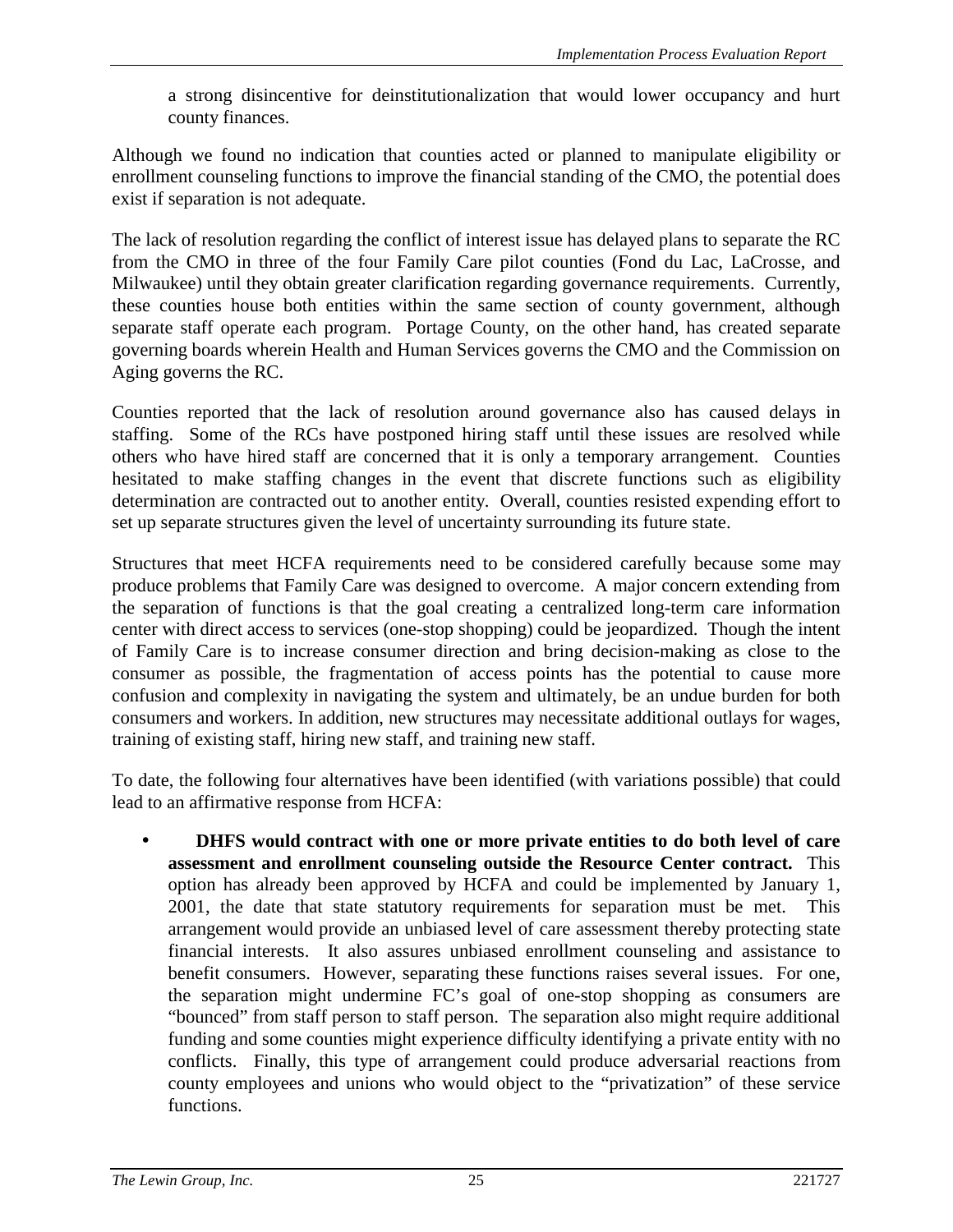- **Use workers in Economic Support Units to do both financial eligibility determination and level of care assessment while contracting with a private entity for enrollment counseling and assistance.** HCFA would likely approve this option as it assures unbiased level of care determination, as well as unbiased enrollment counseling and assistance for consumers. Since major functions of the Resource Centers would remain intact, there would be less need for additional funding and less opposition to "privatization." It could also be viewed positively by the Economic Support workers as they gain skills and proficiency. Although it would probably not disrupt the one-stop shopping concept considerably, the possibility would still exist. Locating workers with the knowledge and experience to perform both level of care assessment and financial eligibility determination also might prove to be difficult. This approach might also result in increased costs to cover training and wages for these workers. In addition, it may not be possible to have workers trained in time to meet the January 1, 2001 statutory requirements.
- **DHFS contracts with one county to be either a Resource Center or CMO for another.** This option would most likely be approved by HCFA if the structure allows for the functions to be truly separate. It would preserve the ideals of a single point of entry and avoid any opposition to "privatization." However, this approach would interfere with a historical deference to county control and may cause competition over resources among counties. It could also create an undue burden for consumers and employees, given the expanded geographic scope. The constraints are most likely too great to meet the statutory requirement deadline.
- **Revise Wisconsin statutes to make the proposal of a Family Care District acceptable to HCFA and ensure that the District is more independent from the county board.** For example, there could be state or local LTC Council approval of initial appointments of District Board members, longer terms, fewer County Board representatives, or reappointment of members by the District Board itself. These provisions could allow for unbiased eligibility determination and enrollment counseling for consumers. Under this arrangement, Resource Center functions would be retained with the RC while disruptions to one stop shopping for consumers would be minimized. For counties that create a district to operate a CMO, they could insulate county tax levy from risk. The technicalities make this option more time-intensive and would not allow for the Wisconsin statutory deadline to be met. Furthermore, some counties may not be equipped or willing to create a separate government entity.

DHFS wants to ensure that the counties are given flexibility to determine which plan for separation will work best in the individual counties. It should be noted that Family Care pilots are opposed to any changes that would cause fragmentation of the Resource Center, as well as contracting out for level of care assessment and enrollment counseling. DHFS is planning a twophased approach: 1) require pilots to meet initial state statutory requirements by January 1, 2001, and 2) continue to explore options that meet HCFA requirements.

It is evident that a resolution to this issue is necessary for implementation of the full Family Care model. The longer the delay in determining where the agencies will be located and what responsibilities will be contracted out, the greater the distraction from the other tasks of implementing Family Care.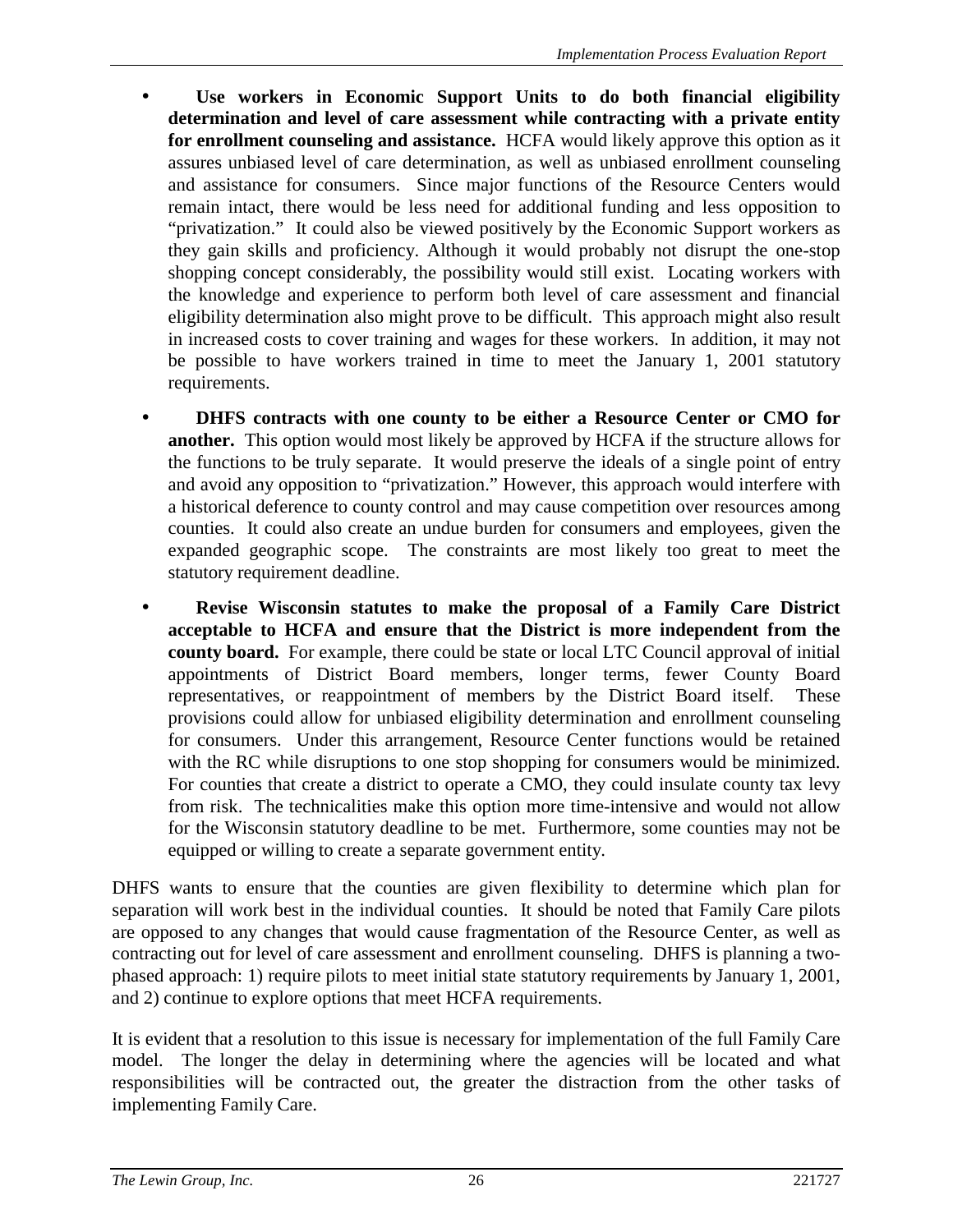### <span id="page-35-0"></span>**V. OUTREACH**

Family Care seeks to raise awareness of options for receiving long-term care and to enroll individuals in need of care as smoothly as possible. Local Aging and Disability Resource Centers (RC) provide broad information and assistance to older adults, people with disabilities, and their families. The RC is also responsible for providing long-term care options counseling, determinations of functional and financial eligibility for the Family Care benefit, assistance in enrolling in a CMO if appropriate, and eligibility determination for other defined benefits, including Medicaid. Because the RC plays such a critical role in the accessibility of long-term care resources under Family Care, pilot outreach efforts need to effectively connect all the possible referral sources and recipients to the RC.

In each of the pilot counties, the Family Care RCs use several means for targeting individuals. RCs proactively advertise services through TV, radio and printed materials, conduct meetings in settings that serve their target populations (e.g., senior centers), and network with other community organizations that serve the target populations. In addition, the Family Care legislation requires that nursing homes, community-based residential facilities, adult family homes, residential care apartment complexes, and hospitals in Family Care pilot counties inform and provide contact information to prospective residents about the RC services.

**The response to the RCs indicates that they are meeting a large and previously unmet need for information about long-term care choices. The number of individuals contacting the RCs has greatly exceeded projections for both the aged and disabled populations.** From February 2000 to July 2000, the majority of the RC contacts were inquiries concerning disability and long term care-related services, basic needs and financial-related information, and long term care living arrangements. RC contracts state that for the first six months after the contract is signed, the RC should receive four contacts per month for every 1,000 people in each target population served (target populations are divided into two groups: (1) aged and (2) younger adults with physical and developmental disabilities). The expectation for number of contacts increases over time until June 2001, when each RC is expected to be receiving 20 calls per month per 1,000 people in each of the two target populations.

*Exhibit V.1* shows the effectiveness of pilot outreach efforts by comparing the actual number of contacts with the RCs from March to June 2000 to the initial expected number (4 contacts per month/1000 persons). Also displayed is a comparison of actual contacts to the ultimate target (by June 2001) for expected number of contacts (20 per month/1000 persons). The exhibit also shows the number of RC contacts referred to the functional screen.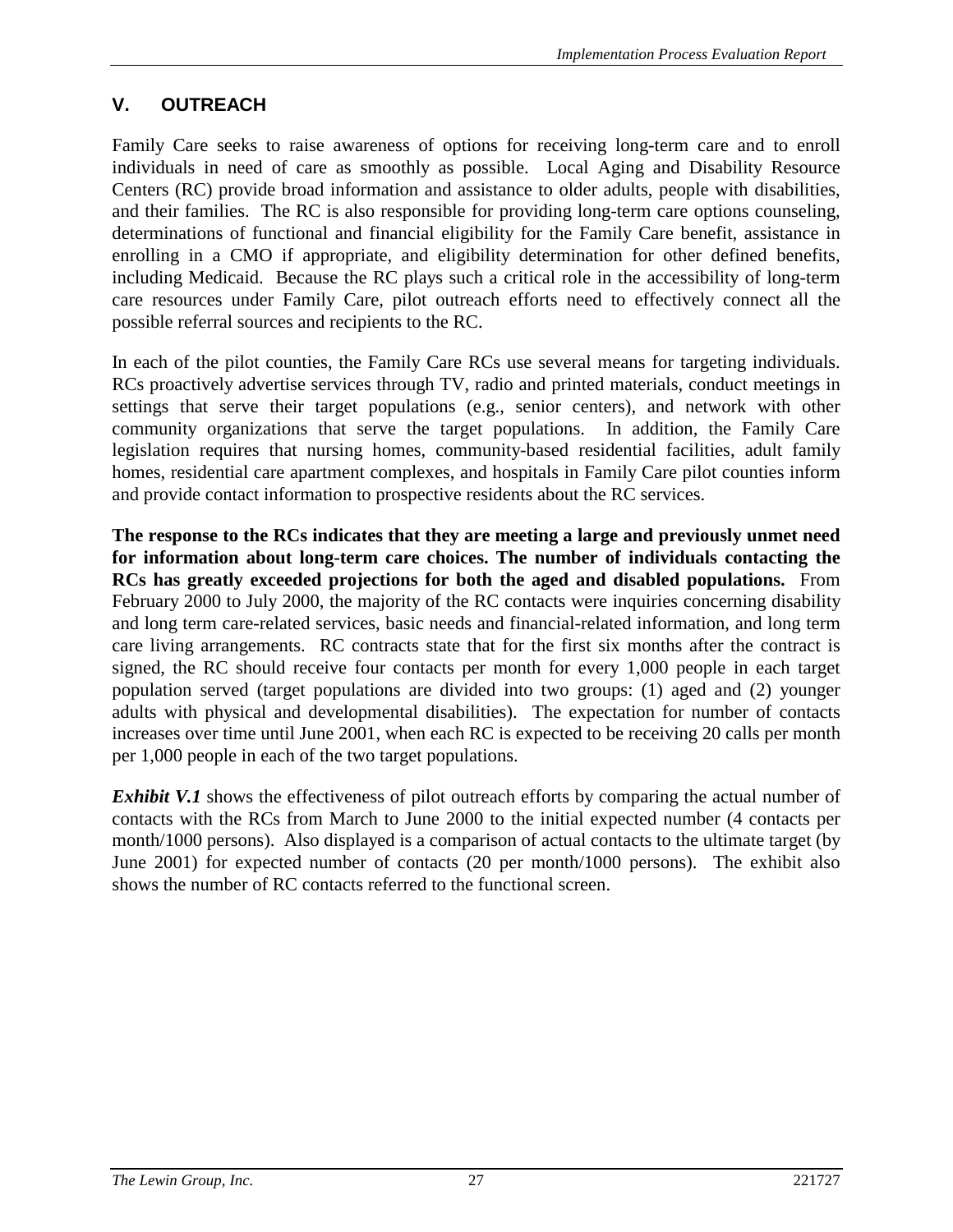|                 | <b>RC</b><br><b>Contacts</b> | <b>Initial</b><br><b>Contact</b><br>Goal (4 per | <b>Percent of</b><br><b>Goals Met</b> | <b>Contact</b><br>Goals at 20<br>per 1,000 | <b>Percent of</b><br><b>Goals Met</b><br>at 20 per | <b>Referrals to</b><br><b>Screening</b> | <b>Percent of</b><br><b>Contacts</b><br><b>Referred</b> |
|-----------------|------------------------------|-------------------------------------------------|---------------------------------------|--------------------------------------------|----------------------------------------------------|-----------------------------------------|---------------------------------------------------------|
|                 |                              | 1,000                                           |                                       |                                            | 1,000                                              |                                         |                                                         |
|                 |                              |                                                 |                                       | <b>Milwaukee</b>                           |                                                    |                                         |                                                         |
| $60+$           | 9,781                        | 2,552                                           | 383%                                  | 12,770                                     | 77%                                                |                                         |                                                         |
| 18-59           | 162                          | <b>NA</b>                                       | <b>NA</b>                             | <b>NA</b>                                  | <b>NA</b>                                          |                                         |                                                         |
| <b>Subtotal</b> | 9,943                        | 2,552                                           | 390%                                  | 12,770                                     | 78%                                                | 1,574                                   | 16%                                                     |
| Other           | 2,560                        | <b>NA</b>                                       | <b>NA</b>                             | <b>NA</b>                                  | <b>NA</b>                                          |                                         |                                                         |
| <b>Total</b>    | 12,503                       | 2,552                                           | 490%                                  | 12,770                                     | 98%                                                |                                         |                                                         |
|                 |                              |                                                 |                                       | Fond du Lac                                |                                                    |                                         |                                                         |
| $65+$           | 320                          | 216                                             | 148%                                  | 1,076                                      | 30%                                                |                                         |                                                         |
| 18-64           | 160                          | 72                                              | 222%                                  | 364                                        | 44%                                                |                                         |                                                         |
| <b>Subtotal</b> | 480                          | 288                                             | 167%                                  | 1,440                                      | 33%                                                | 394                                     | 82%                                                     |
| Other           | 234                          | <b>NA</b>                                       | <b>NA</b>                             | <b>NA</b>                                  | <b>NA</b>                                          |                                         |                                                         |
| <b>Total</b>    | 714                          | 288                                             | 248%                                  | 1,440                                      | 50%                                                |                                         |                                                         |
|                 |                              |                                                 |                                       | La Crosse                                  |                                                    |                                         |                                                         |
| $65+$           | 465                          | 156                                             | 298%                                  | 1,045                                      | 44%                                                |                                         |                                                         |
| 18-64           | 63                           | 63                                              | 100%                                  | 412                                        | 15%                                                |                                         |                                                         |
| <b>Subtotal</b> | 528                          | 219                                             | 241%                                  | 1,457                                      | 36%                                                | 212                                     | 40%                                                     |
| Other           | 231                          | <b>NA</b>                                       | <b>NA</b>                             | <b>NA</b>                                  | <b>NA</b>                                          |                                         |                                                         |
| <b>Total</b>    | 759                          | 219                                             | 347%                                  | 1,457                                      | 52%                                                |                                         |                                                         |
|                 |                              |                                                 |                                       | <b>Portage</b>                             |                                                    |                                         |                                                         |
| $65+$           | 646                          | 116                                             | 557%                                  | 577                                        | 112%                                               |                                         |                                                         |
| 18-64           | 160                          | 48                                              | 333%                                  | 244                                        | 66%                                                |                                         |                                                         |
| <b>Subtotal</b> | 806                          | 164                                             | 491%                                  | 821                                        | 98%                                                | 108                                     | 13%                                                     |
| Other           | 952                          | <b>NA</b>                                       | <b>NA</b>                             | <b>NA</b>                                  | <b>NA</b>                                          |                                         |                                                         |
| <b>Total</b>    | 1,758                        | 164                                             | 1072%                                 | 821                                        | 214%                                               |                                         |                                                         |
|                 |                              |                                                 |                                       | <b>All 4 Pilot Counties</b>                |                                                    |                                         |                                                         |
| $65+$           | 11,212                       | 3,040                                           | 369%                                  | 15,468                                     | 72%                                                |                                         |                                                         |
| 18-64           | 545                          | 183                                             | 298%                                  | 1020                                       | 53%                                                |                                         |                                                         |
| <b>Subtotal</b> | 11,757                       | 3,223                                           | 365%                                  | 16,488                                     | 71%                                                | 2,288                                   | 19%                                                     |
| Other           | 3,977                        | <b>NA</b>                                       | <b>NA</b>                             | <b>NA</b>                                  | <b>NA</b>                                          |                                         |                                                         |
| <b>Total</b>    | 15,734                       | 3,223                                           | 488%                                  | 16,488                                     | 95%                                                |                                         |                                                         |

### **Exhibit V.1 Resource Center Activity, March – June 2000**

Source: Information received from DHFS compiled from monthly Information and Assistance reports.<sup>19</sup>

In analyzing the reasons for RC contact, we found that a large number were categorized as "other." RC representatives reported that this category is capturing a large number of callers who requested information, but for whom the RC staff did not believe it was appropriate to

<sup>&</sup>lt;sup>19</sup> Contact goals for the elderly are based on the county-specific projected Year 2000 population of people 65 and older (60+ for Milwaukee) obtained from the State of Wisconsin website. Contact goals for the disabled population (which combines PD and DD individuals) are based on county-specific 1998 projections of the disabled population aged 16-64 obtained from the Wisconsin DHFS Division of Supportive Living, Bureau of Long Term Care Resources.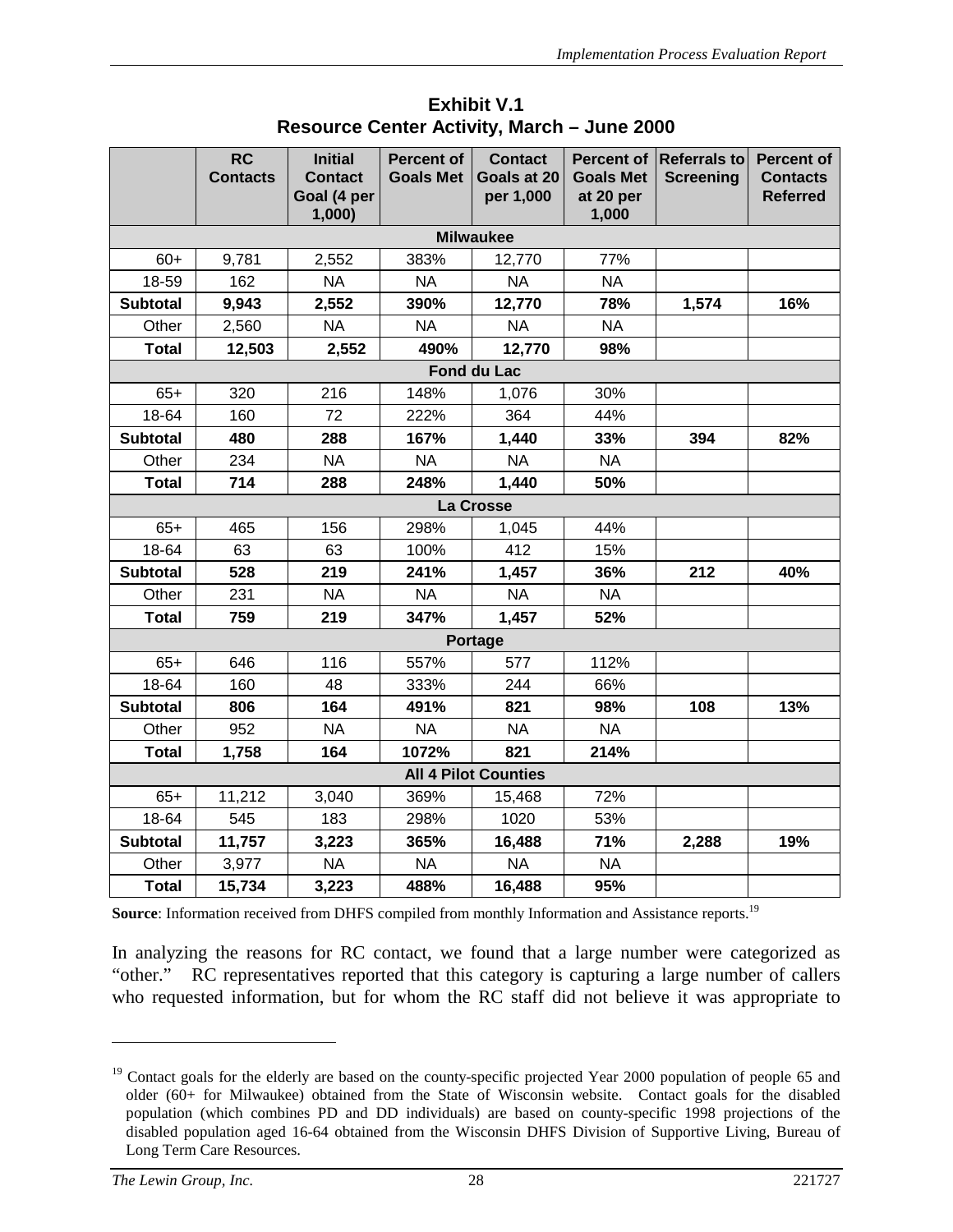collect target population information. RC staff indicated that these contacts tended to be brief and they did not feel that it would be appropriate to ask them for personal information. Analyses of the contacts for which the RC had information about the target population showed that actual contacts were nearly **four times larger than projections** for this time period. When considering contacts falling into the "other" category, actual contacts were almost five times larger than expected contacts.

Overall, the number of contacts during this first period of implementation is approaching what was expected at full implementation (20 contacts per month per 1,000). Milwaukee and Portage have been experiencing an especially high number of contacts relative to expectations. In all counties, except Fond du Lac, actual contacts for the elderly exceeded the initial expected number of contacts at a slightly greater rate than for the disabled. Milwaukee received a small number of contacts from the disabled population even though the Milwaukee RC only targets the older population.

**We identified several innovative practices that pilots used to market their Resource Centers and the services they provide**. For example, the Marathon County web-site provides information, links to other service providers, online information requests, online PAC referral, a chat room, and a discussion board, thus enabling isolated persons access to information and services provided by the RC. In La Crosse County, the RC serves as the central contact for Neighbor Care, a program that aids businesses in identifying potential RC customers. The Kenosha County RC for Aging/Physically Disabled offers screening for Family Care at locations other than the Resource Center, such as a pre-vocational education site. This service allows potential consumers greater access to Family Care with minimal burden.

**The assumptions used for funding the RCs should be re-examined**. Based on their experience thus far, the counties reported that the funding they received for outreach efforts was insufficient to meet the community demand and potential need. They assert that DHFS should review their funding in light of the following:

- The number of contacts to the RC have far exceeded projections and expectations for both the aged and disabled populations during this implementation period;
- RCs do not have sufficient capacity to handle the need for short-term case management in situations when a caller was in crisis; and
- DHFS may have underestimated the amount of time allocated for contacts, screenings and counseling.

Conducting an independent accounting review of the RCs' budgets was beyond the scope of this evaluation. We note that DHFS is aware of these issues and is reviewing the budget assumptions in consideration of the aforementioned factors.

**The RCs' experiences with staffing and with PAC referrals from hospitals may be early indicators of the difficulties of integrating long-term care with acute care.** Because of the multidimensional nature of aged and disabled patients, processing long-term care referrals can be a complex process. For example, integrating the acute-care focus of hospital discharge planning with the long-term care focus of the RC requires a different approach and knowledge level for both sectors. RC staff need to have the ability to assess which settings will meet the medical and long-term care needs for medically complex referrals. Although hiring RNs is not a contract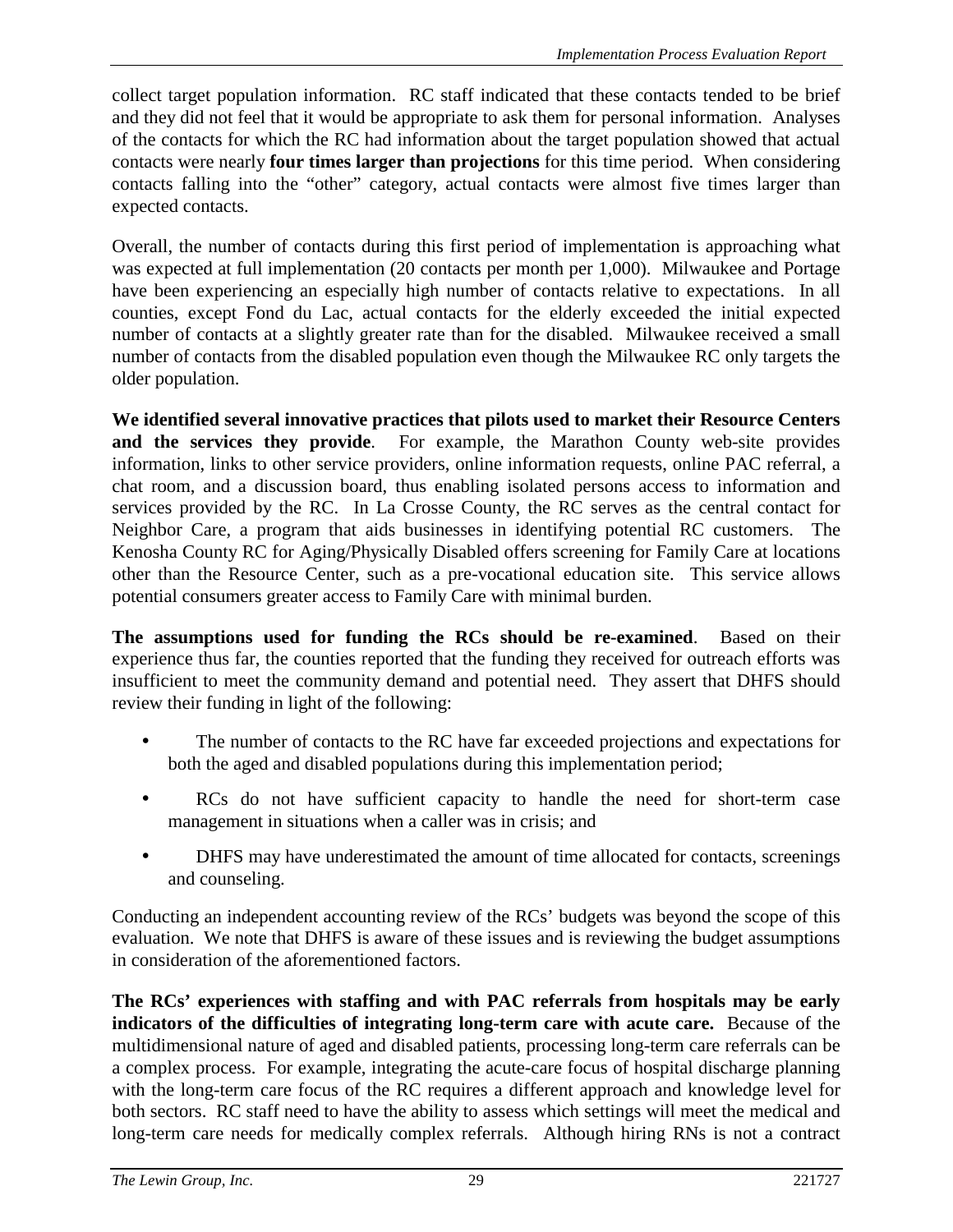requirement for RCs, it is important to note that many RCs have hired RNs to address these assessment needs.

The pilot RCs that implemented mandatory PAC referrals from hospitals reported being overwhelmed by the number of referrals to which they had to respond. The RCs reported that the majority of these referrals were inappropriate, in that the individuals being referred did not have a long-term care need of 90 days or more. DHFS' response was to suspend the requirement for mandatory referrals from hospitals. DHFS is in the process of adopting changes to Family Care requirements that will allow referrals from hospitals to be voluntary at this time. In addition, DHFS is working with the pilots to develop appropriate referral guidelines for hospitals.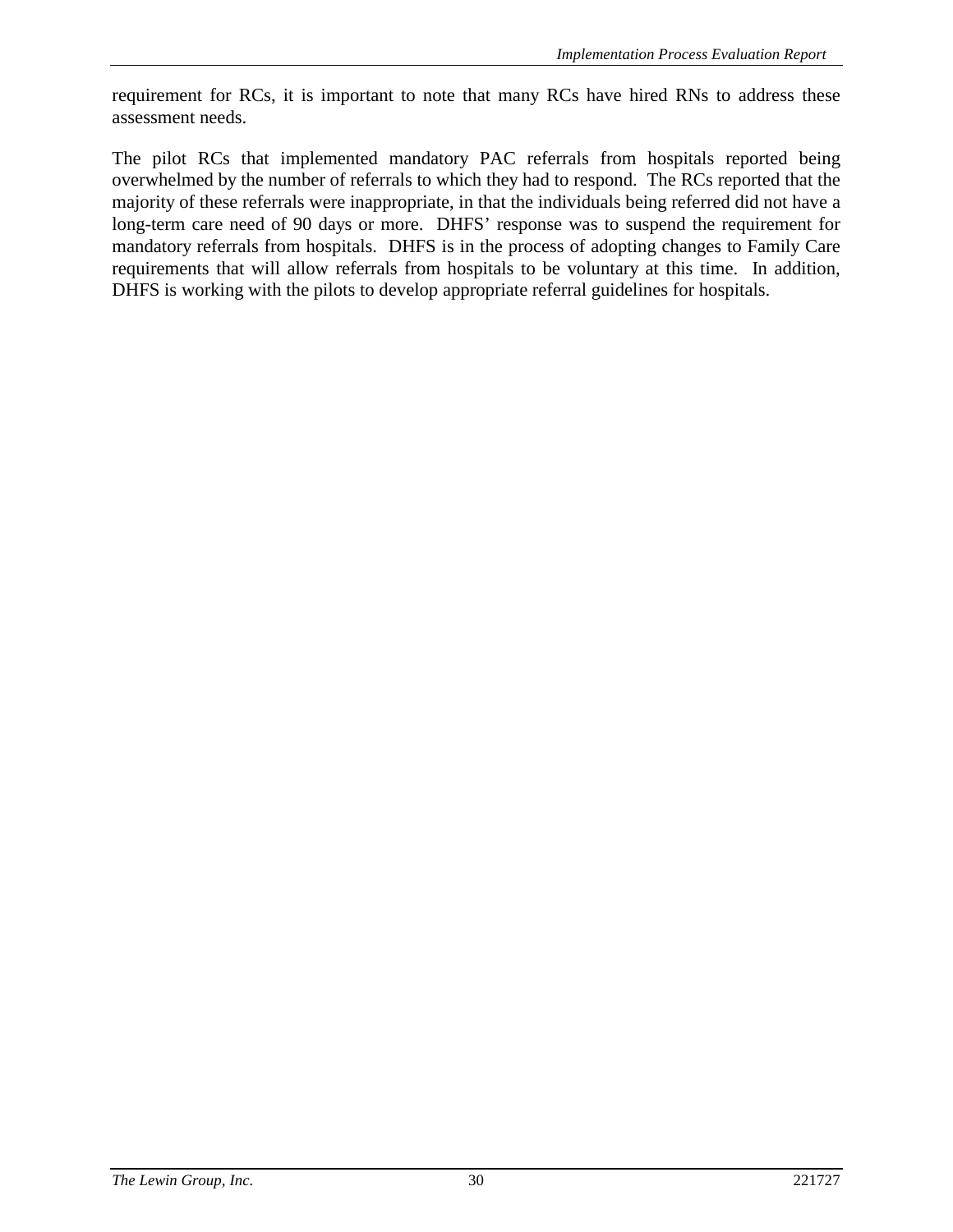# **VI. ENROLLMENT**

Each county submitted a business plan to DHFS that detailed monthly enrollment projections by target population. *Exhibit VI.1* presents the actual, cumulative enrollment figures for the four counties with fully operational CMOs. The data were extracted from DHFS' September Monthly Monitoring Report. We are unable to present a comparison of actual enrollment with projected enrollment at this time, however, since the actual enrollment figures reported by DHFS reflect cumulative data that are accurate as of September 8, 2000 while the figures on the business plans reflect a full month of enrollment. For future updates of the implementation evaluation, we plan to collect monthly enrollment data directly from each county so that a comparison of actual versus projected enrollment can be reported. Such a comparison will be valuable in understanding any differences across counties.

|                       | <b>Fond du Lac</b> | La Crosse  | <b>Milwaukee</b> | <b>Portage</b> |
|-----------------------|--------------------|------------|------------------|----------------|
| <b>Start Date</b>     | $Feb - 00$         | $Apr - 00$ | $Jul - 00$       | $Apr - 00$     |
| <b>Elderly</b>        |                    |            |                  |                |
| Comprehensive         | 187                | 211        | 483              | 103            |
| Intermediate          | 0                  | 0          | 0                | 3              |
| <b>Total Elderly</b>  | 187                | 211        | 483              | 106            |
|                       |                    |            |                  |                |
| <b>Disabled</b>       |                    |            |                  |                |
| Comprehensive         | 212                | 152        | N/A              | 158            |
| Intermediate          | 0                  | 0          | N/A              | 4              |
| <b>Total Disabled</b> | 212                | 152        | N/A              | 162            |
|                       |                    |            |                  |                |
| <b>Total Enrolled</b> | 399                | 363        | 483              | 268            |

#### **Exhibit VI.1 CMO Enrollment Cumulative Enrollment as of September 8, 2000**

**Source:** Monthly Monitoring Report and information provided by DHFS.

According to program requirements, everyone meeting the comprehensive level of functional eligibility is assured of receiving services in a timely manner. In addition, everyone who meets the intermediate (lower) level of functional eligibility and who is Medicaid-eligible or has a confirmed need for adult protective services is assured prompt access to the Family Care services. Others at the intermediate level not meeting the above state criteria are eligible for services, but may be placed on a waiting list if funding is not immediately available.

**Setting enrollment projections is a difficult process for any new program.** Although accurate comparisons of actual to projected enrollment are not currently available, our discussions with CMO representatives indicate that actual enrollment has approached the targeted estimates. DHFS allowed pilots to make amendments to enrollment projections submitted in the business plans as the program unfolded. The revised business plans for the 2001 contracts will be available for analysis at the end of calendar year 2000 and we will comment on the amendments made to enrollment plans in future reports. The Lewin Group will continue to monitor the progress of enrollment issues listed below that may offer explanations about the number of Family Care enrollees.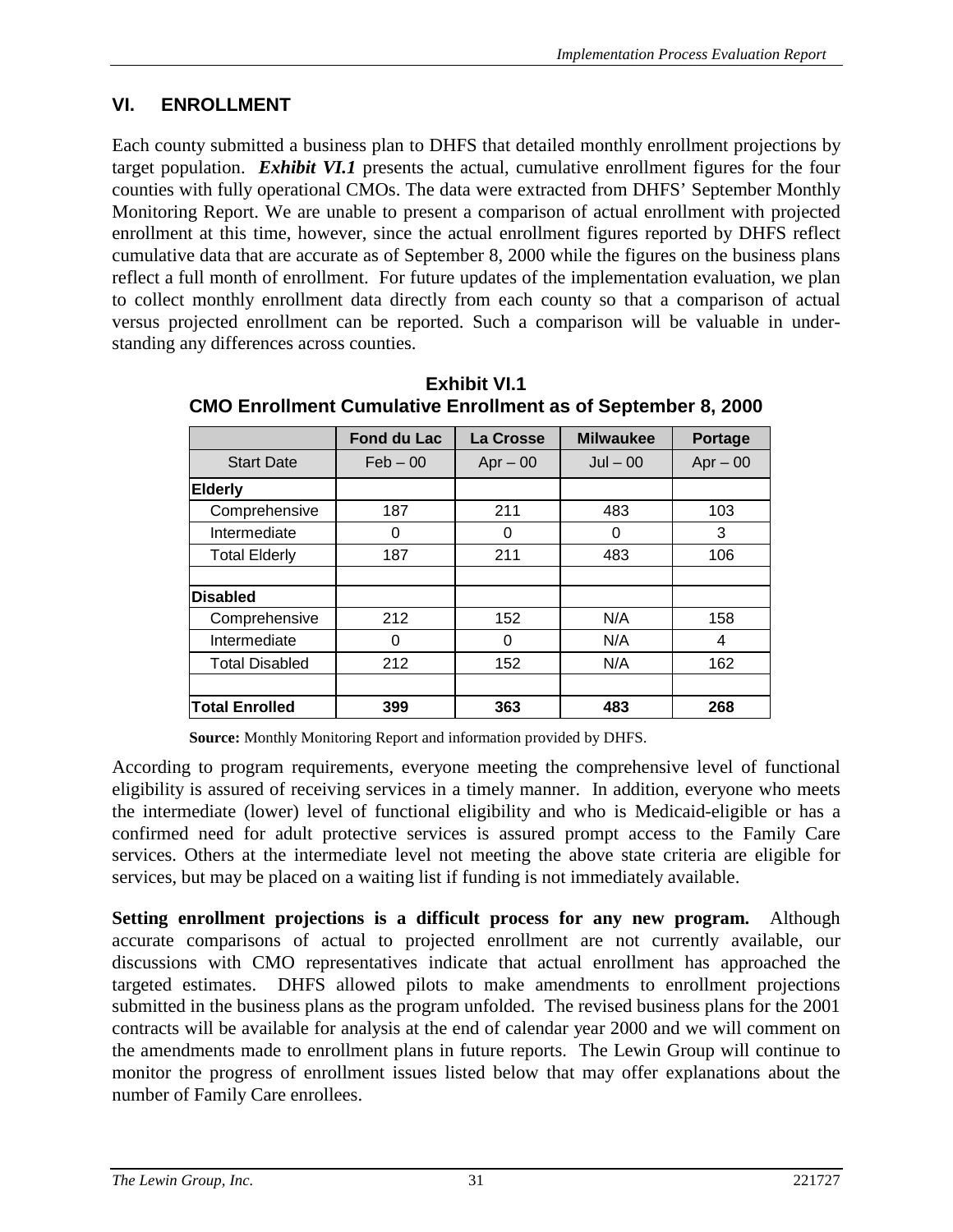**Enrollment efforts have been primarily limited to the conversion of waiver clients and the removal of individuals off the waiting lists.** Counties reported that the majority of individuals being screened for Family Care are currently enrolled in other public LTC programs and then transitioned into Family Care. Other enrollees were transitioned from the waiting lists. In addition, a small proportion of the Family Care enrollees are from institutions. For example, Portage relocated approximately six to eight individuals from institutions to the community. La Crosse reported that they deinstitutionalized a few individuals. Fond du Lac has relocated at least seven individuals from state centers for the developmentally disabled, and Milwaukee has assisted 44 individuals with relocation. Most counties have not aggressively enrolled new consumers since they are concentrating on caseload conversions and providing services to individuals from the waiting lists. Hence, resources were not available to aggressively enroll new entrants. In addition, Family Care stakeholders suggest that Wisconsin estate recovery laws might have deterred individuals from enrolling since the laws are stricter than federal requirements. Individuals who hope to pass their estate on to their heirs may be reluctant to enroll knowing that the State can recover Medicaid funds upon their death.

The true impact of Family Care may not be realized until individuals new to the long-term care system account for a substantial portion of enrollees. Existing clients that are converted to the CMO may be much less likely to enter an institution unless they have a major change in their long-term care needs or informal care network. In addition, these individuals are likely to currently have a plan of care that care managers might be reluctant to alter.

First-time seekers of long-term care services are at a crossroads in which they must determine if they can find adequate supports to remain in the community or enter an institution. In the past, barriers, such as the waiting lists for the waiver programs, may have prevented these individuals from having adequate support to remain in the community. The entitlement nature of Family Care may decrease the use of institutions for these individuals. In addition, care managers may have more latitude to design cost-effective care plans because they will not be supplanting an existing plan.

**Separating parts of eligibility and enrollment with the creation of the RC and the CMO has created problems related to handing-off information, but current efforts may alleviate the problems.** Prior to Family Care, pilot counties had mostly centralized eligibility and enrollment functions. Enrollment procedures were unique to each long-term care program. Waiting lists existed for most programs, which meant that delays in eligibility determination did not necessarily affect delays in initiating client services. Under Family Care, enrollment procedures will be standardized. Furthermore, timely eligibility determination is pertinent because delays in functional determination can translate into further delays for the consumer in receiving services. In addition, delays could require the use of county funding to provide for short-term services to individuals with immediate need prior to official enrollment.

Counties reported that the separation of functions has made the transfer of information more burdensome for employees, care recipients, and their families. They noted that recipients may be asked the same set of questions three times by three different individuals (the functional screen by the RC, the assessment by the CMO, and questions from a home health agency necessary for their own reporting requirements under the OASIS system). County and consumer representatives argue that this duplication is cumbersome since some of these interviews can last several hours. According to the pilot counties, the functional screen takes approximately four hours to administer. In addition, the counties expressed concerns about violating the privacy of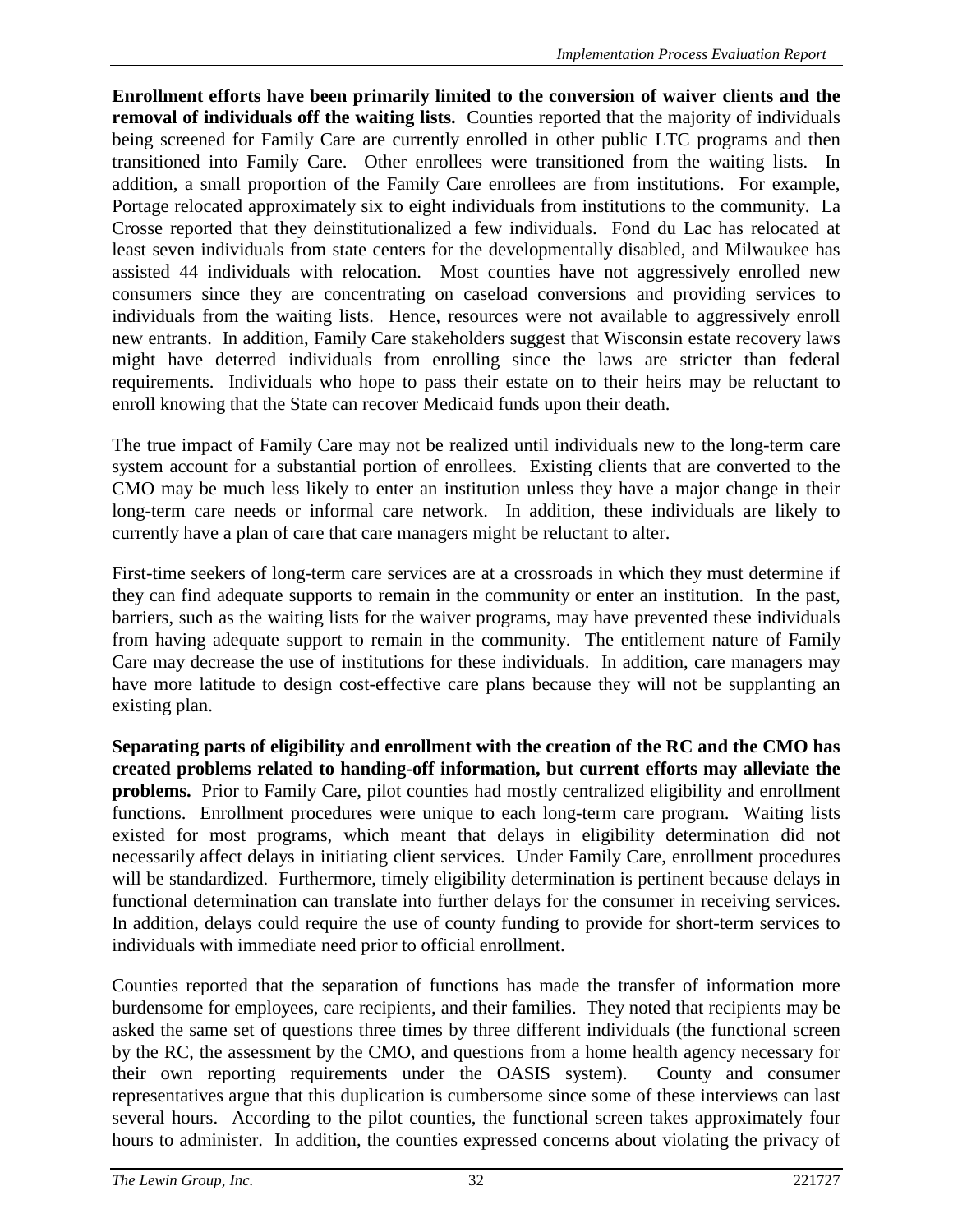individuals in eliciting personal information, such as questions asked by multiple assessors concerning toileting assistance.

It was also reported that the transfer of information is complicated by the use of different information systems at the RC and the CMO. Currently, the pilots are transferring paper copies of assessments from the RC to the CMO, but all of the counties are moving towards electronic transfer of this information. Electronic transfer could help reduce the time it takes to administer the CMO assessment. Some county representatives expressed an interest in investigating information sharing and compatibility with home health agencies in the future, while others were more hesitant due to privacy concerns. Although this issue has not been explored by DHFS to date, they emphasize that if such information sharing were to exist, strict rules regarding informed consent, consumer confidentiality and access to information would be required.

**It is too early to tell if the timeline requirements for PAC referrals, eligibility determination, and enrollment are realistic, but DHFS should continue to monitor the requirements carefully**. Implementation issues have made it difficult for some pilot counties to meet the timelines set for Family Care. Pilot counties continue to set up the staffing structures for Family Care as the program develops to serve more clients. This has made it difficult for RC staff to be trained and ready to respond to PAC referrals in the required three days and to followup with contacts to the RC. County staff are also learning the processes of enrollment and working with economic support units to coordinate eligibility. As the outreach and enrollment processes mature, it will be important to note if RCs and CMOs have adequate capacity to serve contacts and additional members, respectively. We will also want to observe the extent to which the RCs and CMOs are in compliance with set timelines. DHFS is planning on implementing a monitoring system to track timelines.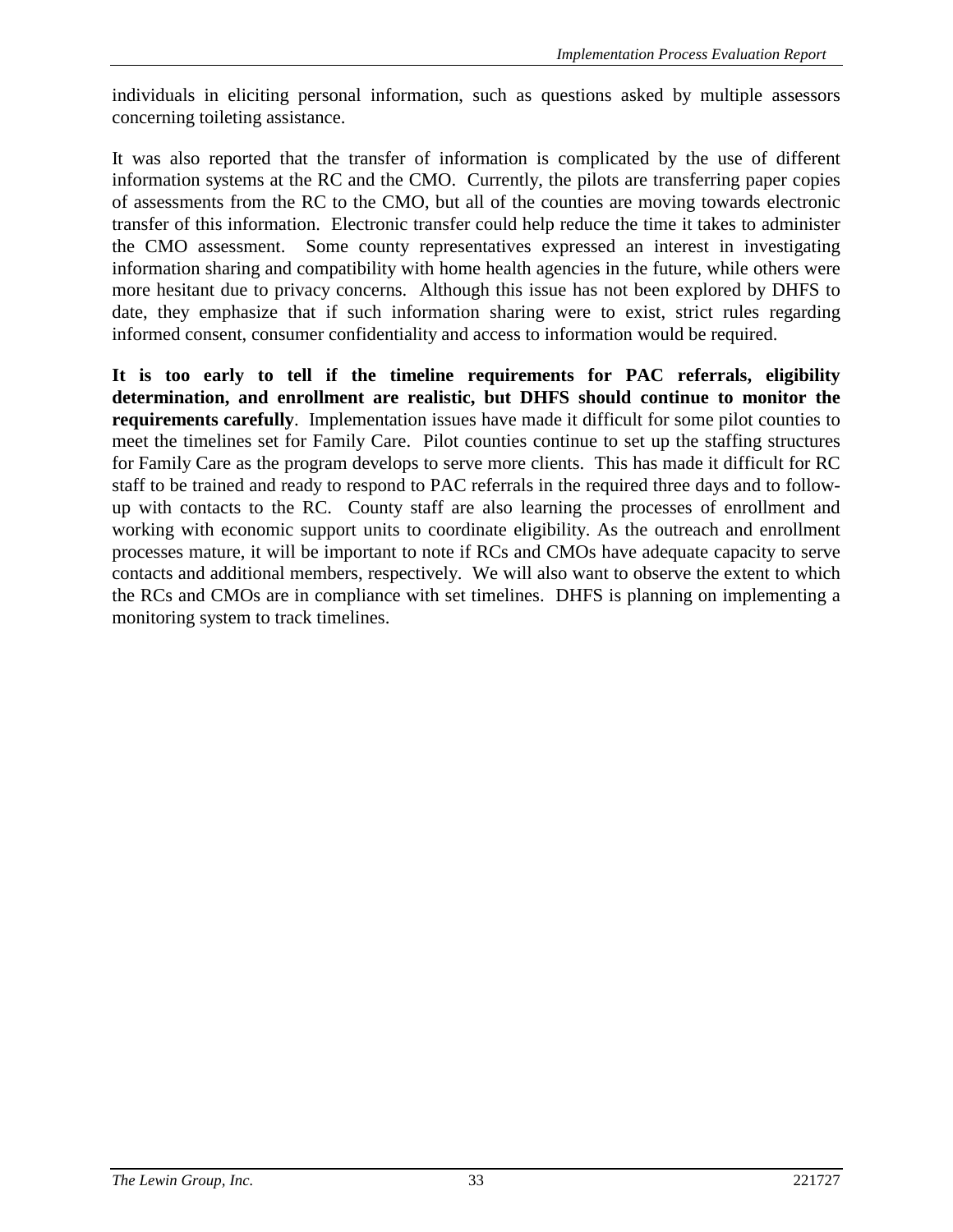## **VII. ACCESS TO SERVICES**

Family Care is expected to increase consumer access because it will create an entitlement to HCBS and will provide information about the availability of HCBS through the Resource Centers. For a consumer to have enhanced access to HCBS under Family Care, the following need to occur:

- The consumer must know about what services are available to meet his or her needs;
- The consumer must have a choice of providers for each type of service needed; and
- If the consumer is enrolled in a CMO, the CMO must contract with a number of providers.

To assess whether the above conditions for consumer access to HCBS are being met, we requested several pieces of information from each of the pilot counties operating both a RC and a CMO in 2000. The counties supplied us with a description of the types of information the RC was using to counsel consumers regarding their long-term care options and the format in which that information is maintained. In addition, we received a list maintained by the RCs of all available providers in their respective county. The provider lists enabled us to determine the relative scope of provider networks among the counties, as well as the type of information available to consumers through the RC. Likewise, we were supplied with a list of all providers with which the CMO in each county contracted. The CMO lists provided us with comparative provider network data as well as an indication of the use of existing providers in each county.20

#### **The Family Care Resource Centers appear to improve consumers' ability to make informed choices about long-term care; however, there is significant room to improve how information is organized and provided.**

All of the four RCs in the counties operating both a CMO and a RC provided consumers with basic information about long-term care providers in their area including: the name of the business, the type of service offered, its location, and phone number. Fond du Lac is currently the only county that provides a contact name and direct telephone number for most providers. Overall, we found substantial variance in the amount of additional information available. *Exhibit VII.1* presents available provider information that RCs offer to their consumers.

 $20$  The RCs stated that they believed their databases contained all the providers in the county. However, we found a few instances in which a CMO contracted with providers that were not listed by the corresponding Resource Center.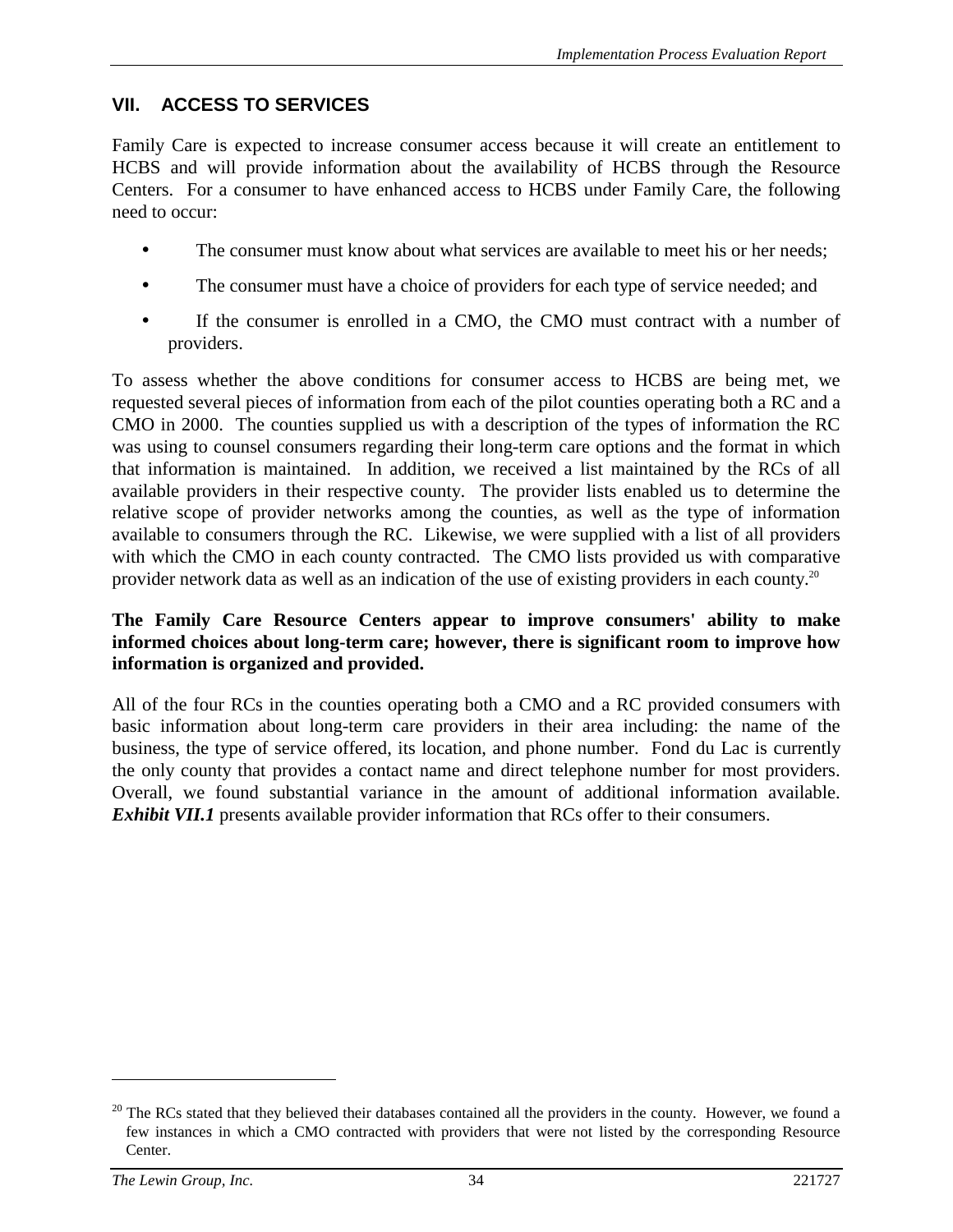| <b>County</b>    |                                                                 | <b>Types of Information Provided</b>   |                                                        |                                          |                                                   |                |                                               |                                |                                 |                                                             |
|------------------|-----------------------------------------------------------------|----------------------------------------|--------------------------------------------------------|------------------------------------------|---------------------------------------------------|----------------|-----------------------------------------------|--------------------------------|---------------------------------|-------------------------------------------------------------|
|                  | <b>Target</b><br><b>Popula</b><br>tion/<br><b>Experti</b><br>se | <b>Resid</b><br>ential<br>Capac<br>ity | Whether<br>Taking<br><b>New</b><br><b>Busines</b><br>s | <b>Hours</b><br>Οf<br><b>Servic</b><br>e | <b>Eligibili</b><br>ty<br><b>Requir</b><br>ements | Fees/R<br>ates | Langu<br>ages<br><b>Spoke</b><br>$\mathsf{n}$ | <b>Other</b><br><b>Details</b> | <b>Contacl</b><br><b>Person</b> | <b>Electro</b><br>nic<br><b>Addres</b><br>s (web,<br>email) |
| Fond du Lac      | X                                                               |                                        |                                                        | X                                        | X                                                 | X              | X                                             | X                              | X                               | X                                                           |
| La Crosse        | X                                                               |                                        |                                                        | X                                        | X                                                 | X              |                                               | X                              |                                 |                                                             |
| <b>Milwaukee</b> | X                                                               |                                        |                                                        | X                                        | X                                                 | X              | X                                             | X                              |                                 | X                                                           |
| Portage          | X                                                               | х                                      |                                                        | X                                        |                                                   | $\star$        |                                               | Χ                              |                                 |                                                             |

**Exhibit VII.1 Provider Information Available from Family Care Resource Centers, by county**

**Note:** All Resource Centers provide the provider name, type of service, address, and phone number. \*Fees and rates are available for a limited range of services.

*Exhibit VII.1* shows that all the RCs are providing information about the population served (i.e., MR/DD, older adults), hours of service, and fees. The Portage RC is the only one that provides details on residential capacity (i.e., the numbers of beds or private rooms available). The CMO in La Crosse does track this information, but it is intended for internal (care management) use and is not readily available to the general public. With the exception of Portage, all the RCs note the eligibility requirements for particular services. Milwaukee and Fond du Lac provide information on whether providers speak other languages. Fond du Lac and Milwaukee allow consumers with electronic access to view provider contact information when it is available (e.g., e-mail and Internet addresses), which may be of particular use to disabled persons.

**There is considerable variation in the type of providers for which RCs maintain information**. Some RCs provide information concerning only a small number of long-term care services, while others offer information on a larger scope. In general, Portage and Fond du Lac counties offer a limited range of HCBS information, while Milwaukee and La Crosse counties offer a broader scope to include many other services, organizations, and supplementary sources of information.

**Consumers appear to have a wide range of choices among different providers for most types of services.** *Exhibit VII.2* presents what types of services the RCs are tracking and the number of providers active in each of the four pilot counties for several different types of services.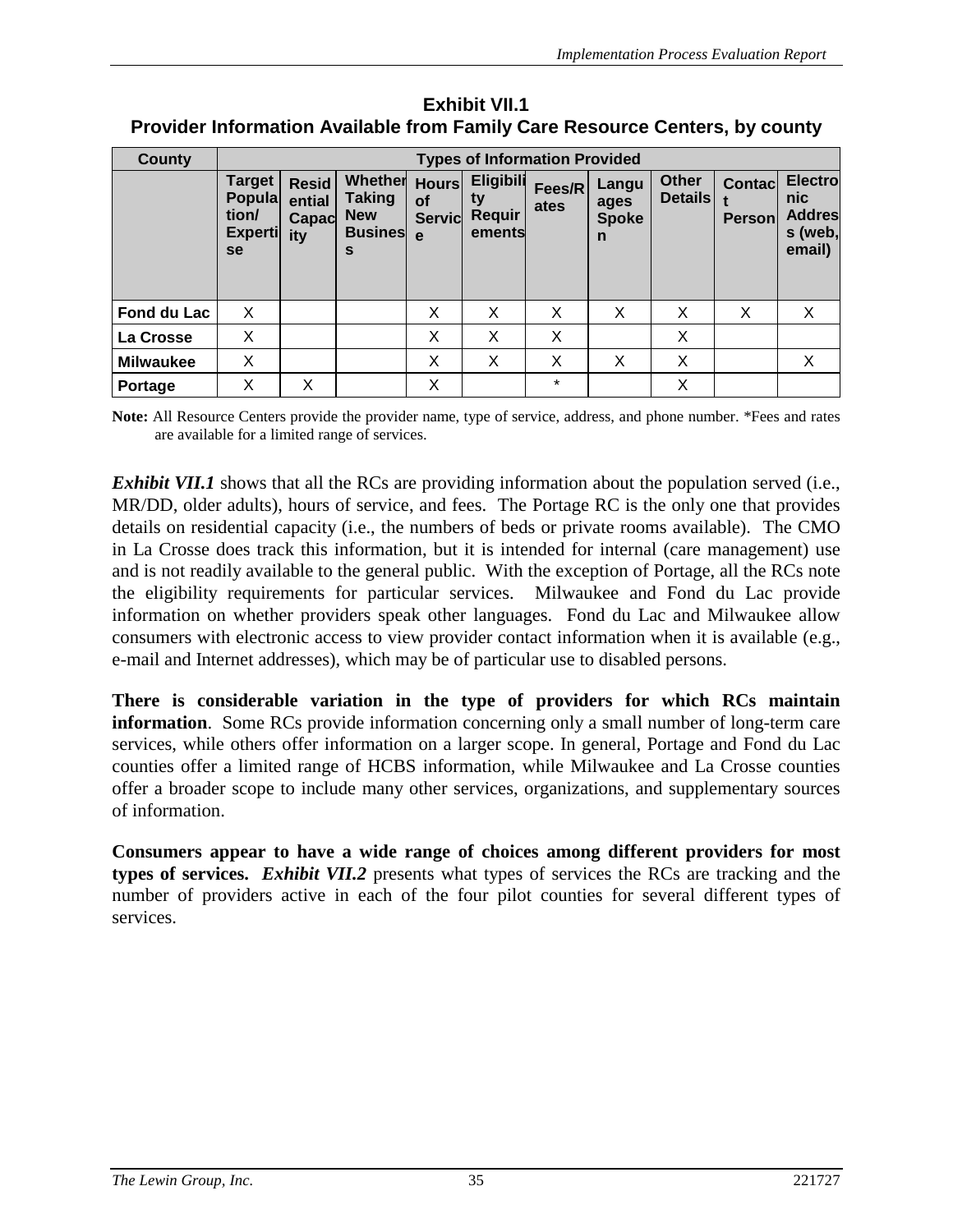| <b>Type of Service</b>              | <b>Fond du Lac</b> | La Crosse      | <b>Milwaukee</b> | <b>Portage</b> |
|-------------------------------------|--------------------|----------------|------------------|----------------|
| <b>Adaptive Aids</b>                | 3                  | 1              | <b>NT</b>        | NT             |
| <b>Adult Day Care</b>               | $\overline{1}$     | $\overline{7}$ | <b>NT</b>        | 6              |
| <b>Adult Family Home</b>            | 11                 | $\overline{2}$ | 61               | <b>NT</b>      |
| <b>Assisted Living Facility</b>     | 10                 | 8              | 5                | <b>NT</b>      |
| Case Management                     | <b>NT</b>          | 22             | 19               | 1              |
| <b>CBRF</b>                         | 60                 | 17             | 180              | 33             |
| <b>Congregate Meals</b>             | 19                 | 9              | 64               | <b>NT</b>      |
| Daily Living Skills                 | <b>NT</b>          | $\overline{2}$ | <b>NT</b>        | <b>NT</b>      |
| Day Services/ Treatment             | $\overline{2}$     | $\overline{7}$ | 33               | 1              |
| Employment-related                  | 5                  | 19             | 27               | $\overline{2}$ |
| Guardianship/Money<br>Management    | $\overline{1}$     | 4              | 37               | <b>NT</b>      |
| Home Care (medical &<br>supportive) | 17                 | 21             | 121              | 12             |
| <b>Home Modification</b>            | <b>NT</b>          | 5              | 28               | <b>NT</b>      |
| <b>Interpreter Services</b>         | <b>NT</b>          | 5              | <b>NT</b>        | <b>NT</b>      |
| <b>Meal Delivery</b>                | $\overline{2}$     | 12             | 14               | $\overline{2}$ |
| <b>Medical Equipment</b>            | 15                 | 22             | 55               | 8              |
| <b>Mental Health</b>                | 42                 | 84             | 45               | $\overline{2}$ |
| <b>Nursing Facility</b>             | 23                 | $\overline{7}$ | 63               | $\overline{2}$ |
| Rehabilitation/Therapy              | 39                 | 26             | 10               | <b>NT</b>      |
| <b>Respite Care</b>                 | <b>NT</b>          | 14             | 46               | <b>NT</b>      |
| Speech & Language<br>Path.          | <b>NT</b>          | 8              | <b>NT</b>        | <b>NT</b>      |
| Substance Abuse                     | 46                 | 53             | 21               | <b>NT</b>      |
| Transportation                      | 18                 | 12             | 42               | 11             |

### **Exhibit** *VII.2* **Number of Providers Known by Resource Center, by County and Type of Service**

**NOTE:** An "NT" indicates that the resource center does not track this type of provider.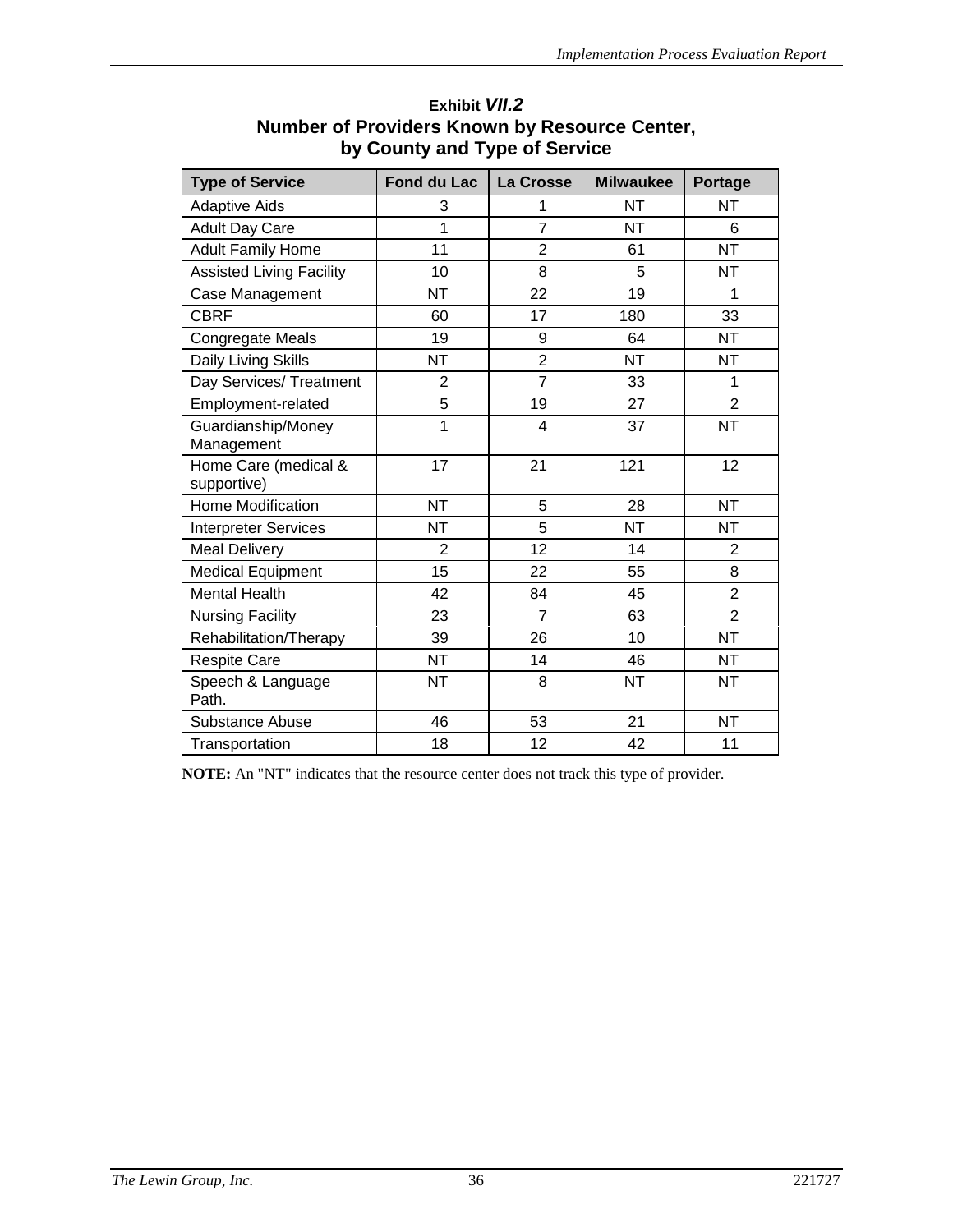**RCs vary in the extent to which they provide information about their services**. Fond du Lac County offers a detailed on-line listing of LTC providers that can be searched by anyone with access to the Internet. This may increase the ability of some recipients and families to direct their own search without having to access RC staff to obtain information. However, we suggest that the site be examined to determine how accessible it is for individuals with disabilities.<sup>21</sup> Milwaukee and La Crosse both have extensive databases of HCBS providers, but these are only accessible through employees at the RC. The Portage Resource Center does not use a database at all, but rather, provides consumers with various pamphlets listing HCBS in the area. *Exhibit VII.3* presents the different provider information formats among pilot RCs.

| <b>County</b> | <b>Brochures</b> | Database,<br><b>Employee-</b><br><b>Searchable</b> | Database,<br><b>Consumer-</b><br><b>Searchable</b> |
|---------------|------------------|----------------------------------------------------|----------------------------------------------------|
| Fond du Lac   |                  |                                                    |                                                    |
| La Crosse     | ∧                |                                                    |                                                    |
| Milwaukee     |                  |                                                    |                                                    |
| Portage       |                  |                                                    |                                                    |

**Exhibit VII.3: Format of Provider Information at RCs, by County**

**The pilot CMOs are focused on trying to replicate the provider network that operated under the previous system.** Each pilot county was required by contract to hire a Network Developer to strengthen and expand the provider availability within the CMO network, yet the CMOs each pursued different strategies in constructing their networks. The CMOs in Fond du Lac, La Crosse, and Portage counties currently have a complete provider network for consumers. They have established contracts with the providers currently serving clients in their respective systems. Because of the large volume of providers with which the CMO needed to contract, Milwaukee has been transitioning providers into their network and consumers are not restricted access to needed services. Even if the CMO does not yet have a contract in place for a particular service, they are required to offer that service to the enrollee through a certified provider. Milwaukee has thus far contracted with a spectrum of long-term care services, including: home health care, durable and disposable medical equipment, transportation, rehabilitation, and nursing homes. DHFS has been closely monitoring Milwaukee's procurement process to ensure that they have a complete network by December 31, 2000.

**Exhibit VII.4.** displays the number of providers in each HCBS area that are under contract with the CMO and how that number relates to the total number of providers in the area.

<sup>&</sup>lt;sup>21</sup> We did not observe any certification for an organization that assesses whether the website is accessible to individuals with disabilities, such as Bobby (www.cast.org/bobby/).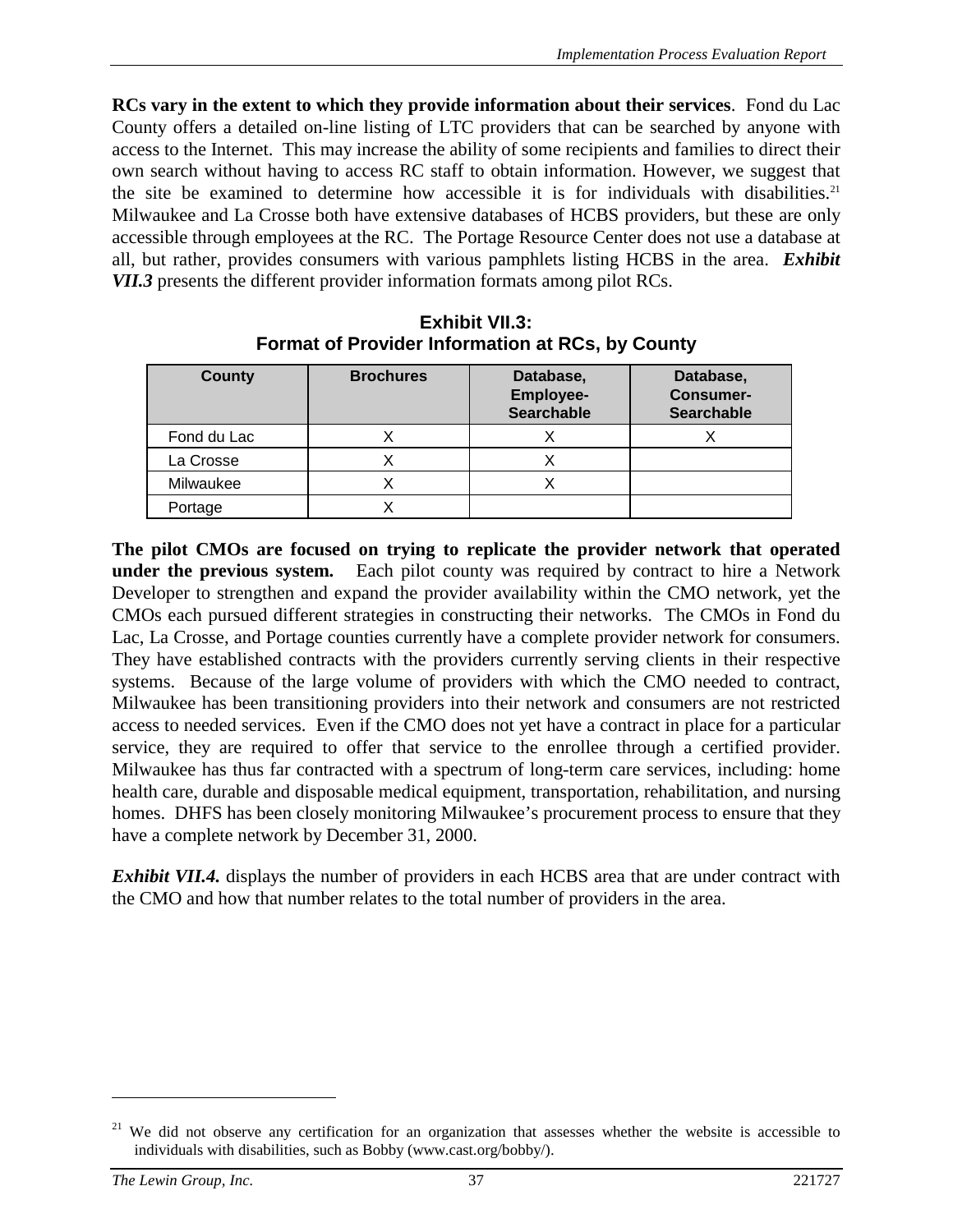| <b>Type of Service</b>                | <b>Fond du Lac</b>      |                |                | La Crosse      | <b>Milwaukee</b> |                | <b>Portage</b>   |           |
|---------------------------------------|-------------------------|----------------|----------------|----------------|------------------|----------------|------------------|-----------|
|                                       | <b>Number</b>           | <b>Percent</b> | <b>Number</b>  | <b>Percent</b> | <b>Number</b>    | <b>Percent</b> | Number   Percent |           |
| <b>Adaptive Aids</b>                  | 6                       | 100*           | 3              | 100*           | $\overline{2}$   | <b>NT</b>      | 6                | <b>NT</b> |
| <b>Adult Day Care</b>                 | $\overline{0}$          | $\Omega$       | 9              | $100*$         | 28               | <b>NT</b>      | $\overline{2}$   | 33        |
| <b>Adult Family Home</b>              | 17                      | $100*$         | Unspec         | <b>NT</b>      | 28               | 46             | 29               | <b>NT</b> |
| <b>Assisted Living Facility</b>       | 3                       | 30             | $\Omega$       | $\Omega$       | $\overline{0}$   | 0              | $\overline{0}$   | <b>NT</b> |
| Case Management                       | 1                       | <b>NT</b>      | 1              | 5              | 10               | 53             | 1                | 100       |
| <b>CBRF</b>                           | 25                      | 42             | 15             | 88             | 98               | 54             | 16               | 49        |
| Congregate Meals                      | 0                       | $\overline{0}$ | 3              | 33             | $\overline{4}$   | 6              | $\mathbf{1}$     | <b>NT</b> |
| Daily Living Skills                   | 1                       | <b>NT</b>      | 5              | 100*           | 15               | <b>NT</b>      | 5                | <b>NT</b> |
| Day Services/Treatment                | 3                       | $100*$         | 5              | 71             | 6                | 18             | $\overline{4}$   | 100*      |
| Employment-Related                    | $\overline{\mathbf{4}}$ | 80             | 5              | 26             | 9                | 33             | 6                | 100*      |
| Guardian / Money<br>Mgmt.             | $\mathbf 0$             | $\overline{0}$ | 5              | 100*           | $\overline{7}$   | 19             | 1                | <b>NT</b> |
| Home Care (medical<br>and supportive) | 20                      | 100*           | 13             | 62             | 58               | 48             | 18               | 100*      |
| Home Modification                     | $\overline{2}$          | <b>NT</b>      | Unspec         | <b>NT</b>      | $\overline{0}$   | $\overline{0}$ | $\overline{4}$   | <b>NT</b> |
| <b>Interpreter Services</b>           | $\overline{0}$          | <b>NT</b>      | Unspec         | <b>NT</b>      | $\overline{0}$   | <b>NT</b>      | 3                | <b>NT</b> |
| <b>Meal Delivery</b>                  | 1                       | 50             | 3              | 25             | $6\phantom{1}$   | 43             | $\overline{2}$   | 100       |
| <b>Medical Equipment</b>              | 5                       | 67             | 9              | 82             | $\overline{7}$   | 13             | 13               | 100*      |
| <b>Mental Health</b>                  | 3                       | $\overline{7}$ | 15             | 18             | $\mathbf{1}$     | $\overline{2}$ | $6\phantom{1}$   | 100*      |
| <b>Nursing Facility</b>               | 12                      | 52             | 8              | 100*           | 11               | 18             | 3                | 100*      |
| Rehabilitation/Therapy                | $\overline{7}$          | 18             | 13             | 50             | $\mathbf 0$      | 0              | 15               | <b>NT</b> |
| <b>Respite Care</b>                   | 1                       | <b>NT</b>      | $\overline{4}$ | 29             | $\mathbf 0$      | $\overline{0}$ | 17               | <b>NT</b> |
| Speech & Language<br>Pathology        | $\mathbf 0$             | <b>NT</b>      | $\overline{4}$ | 50             | $\overline{0}$   | <b>NT</b>      | 8                | <b>NT</b> |
| <b>Substance Abuse</b>                | 0                       | $\mathbf 0$    | $\overline{2}$ | 4              | $\overline{2}$   | 10             | 3                | <b>NT</b> |
| Transportation                        | $\overline{2}$          | 11             | 10             | 83             | 20               | 48             | 9                | 82        |

## **Exhibit VII.4 Absolute and Relative Size of the CMO Provider Networks, by Type of Service and County**

\* Denotes that percentage has been capped at 100. The CMO contracted with more providers of a particular type than were listed by the RC.

NT =The resource center did not track providers of this type of service.

As *Exhibit VII.4* indicates, the CMO's for Portage and La Crosse have contracted with a full range of providers. They both have contracts with at least one provider (and usually more) in each of the types of service we surveyed, except for assisted living facilities (ALFs). It is possible that certain ALFs are classified under a different residential category, which we will investigate further. The Milwaukee and Fond du Lac CMOs have more limited provider networks (e.g., they each contract with three providers of mental health or substance abuse care, despite larger numbers of these types of providers active in the county).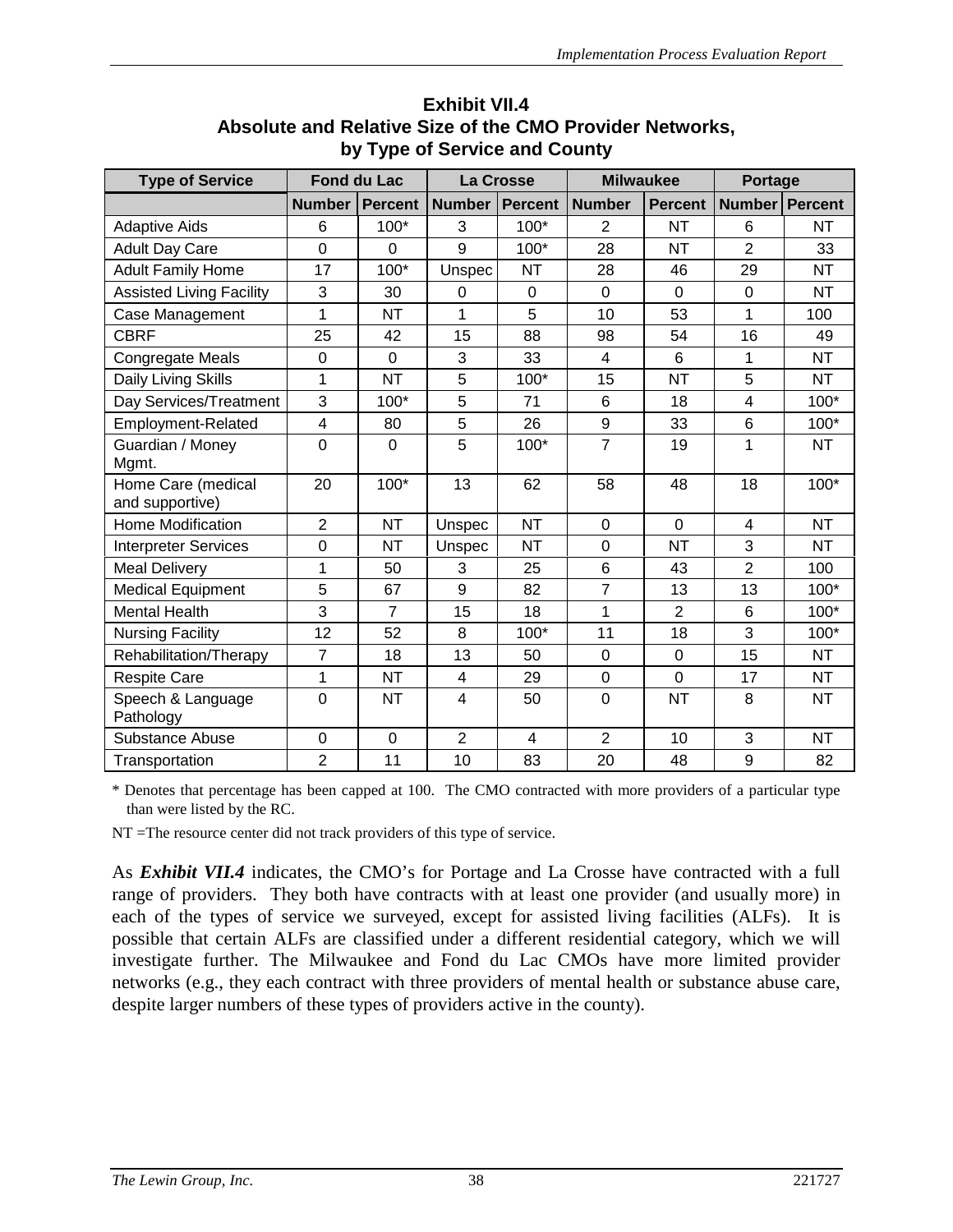**It is premature to determine the effect of selective contracting by CMOs on access to services because the Network Developers have faced several challenges in building the initial provider networks.** These challenges include:

- Low unemployment rates across the state of Wisconsin have resulted in a shortage of workers. This is especially relevant for personal care. Often, potential personal care workers have other employment opportunities that offer more competitive wages. La Crosse has noted that although the number of provider agencies is deemed adequate, staffing shortages within agencies persist. Moreover, cases that are exceptionally difficult or undesirable have proven particularly difficult to staff.
- Counties identified a few services for which consumers have unmet needs, including transportation, short-term case management, and supportive employment for the DD population. Counties reported that they provided more short-term case management than expected which has been very time-intensive. Counties also reported an overall need for more supportive employment services for the DD population. The counties expect growth in the demand for transportation services since the increased outreach and enrollment efforts of the Resource Centers are likely to increase awareness of transportation options, which will increase demand for this service. In addition, increases in demand for other services associated with Family Care may induce demand for transportation to and from those services.
- CMO staff expressed problems among M.A. providers in the notification of consumer Family Care enrollment. Fond du Lac's CMO reported that many M.A. Card providers, particularly those of personal care, medical supplies, and transportation, first learned of the Family Care program when one of their claims was denied or when they checked eligibility at the point or service. The CMOs' efforts to retroactively contract with these providers were described in the quarterly report as time-consuming and frustrating for both parties. To avoid future delays and to ensure that providers' billing information is adjusted appropriately, case managers are proactively sending provider notices when a person enrolls in the CMO. To improve the level of understanding of Family Care among M.A. providers, DHFS has held training, sent invitations to participate in Family Care, sent mailings, and wrote about changes through Provider Updates.
- Counties reported difficulties with service definitions used in association with provider reimbursement. For example, Fond du Lac reported some confusion among staff and transportation providers over the distinction between medical and non-medical transportation for billing providers. They commented that some CMO members were using specialized medical vehicles to go to the drugstore.

Despite these concerns and issues, representatives from the pilot counties reported that they enjoyed the opportunity to work collaboratively in solving network deficiencies and in trying to improve the strength of the provider networks. Counties have been innovative and responsive in their efforts to tackle problems and enhance access. For example, to facilitate the application process for inclusion in the provider network, the Milwaukee CMO is developing a web-based online application.

All counties reported that most providers are being patient with and supportive of the new Family Care program and its concomitant disruptions. The counties all conducted meetings and question-and-answer sessions with providers in order to explain the new program and clear up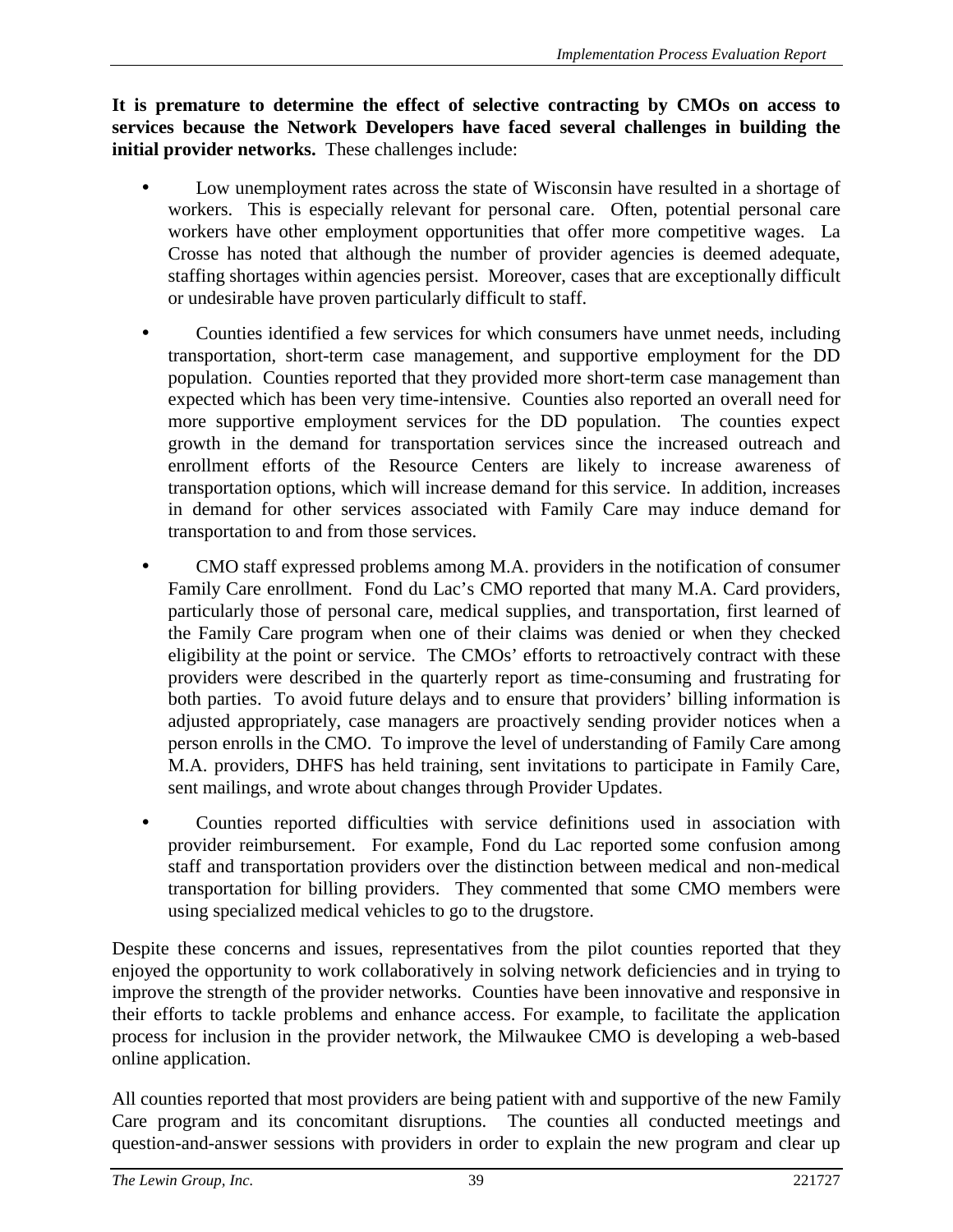questions. The most frequently asked questions from providers concerned reimbursement policies, claims submission procedures, prior authorization, eligibility, and the contracting process. None of the counties reported significant numbers of providers declining to join the CMO networks. However, some CMOs reported reluctance to participate among large national chains, primarily because they are unwilling to change their billing mechanisms to adapt to the needs of the CMO.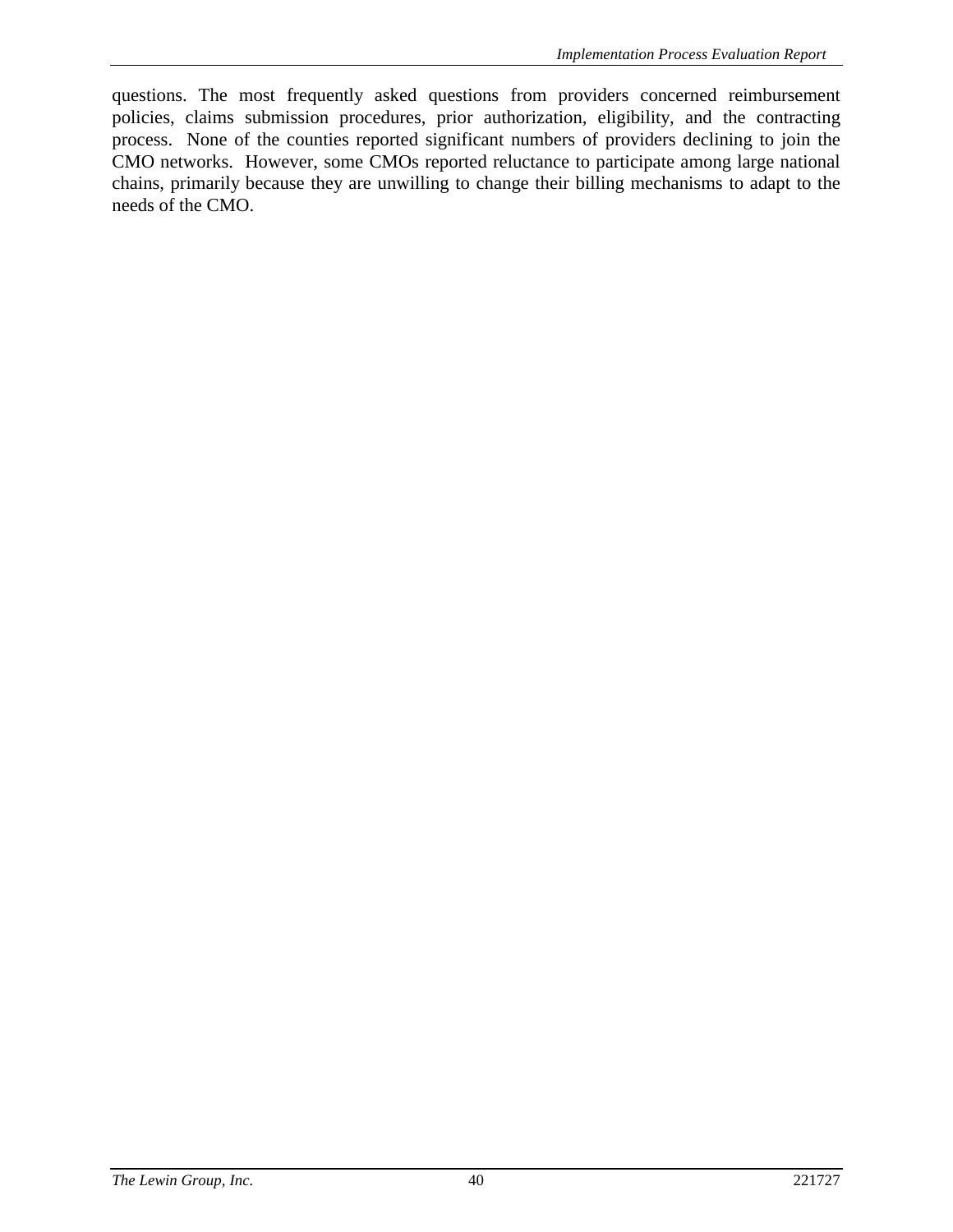## **VIII. CARE MANAGEMENT**

Care management serves a pivotal role in the delivery and financing of long-term care services. Meeting individualized needs while maintaining cost-effectiveness is central to the managed care model of Family Care. Family Care must result in a reorganization of care management if it is to achieve program goals. Care management under Family Care must differ from the previous long-term care system in the following ways:

- **Care Management must control costs.** If CMO spending exceeds the capitated amount, the CMO is at significant financial risk and enrollment might be suspended. Thus, the viability of Family Care relies on the CMO to provide appropriate services and care managers to make care planning decisions in a cost-effective manner. Capitated payments for consumer care require fiscal responsibility in the care planning process and creativity in combining informal and formal resources.
- **Care management must facilitate consumer direction.** Family Care calls for a greater emphasis on consumer-centered care wherein members manage their own services to the degree that they are willing and able. The care management team must be prepared to communicate information about residence and service options to consumers so that they can make informed choices. With the expanded number of options under Family Care, care managers need to be knowledgeable of all existing benefits.
- **Care management must consider acute and primary care needs to a greater degree than in the past.** Medical needs relating to acute and primary care have traditionally been outside the domain of long-term care managers for publicly funded programs in Wisconsin. In recognizing that both the medical and social needs of the consumer should be considered, care managers need to build expertise around medical issues and move towards an interdisciplinary focus that will allow for collaborative planning. Care Managers need to learn about Medicaid Card services that are now covered under the Family Care benefit, as well as Medicaid services outside of the package that they are responsible for coordinating, and they need to keep current with any changes to Title XIX services.

**It is premature to determine whether Family Care will transform care management in the pilot counties.** At this time, care management efforts are focused on maintaining services for current program recipients who are being enrolled into the CMOs. Once the transitional period is complete, CMOs expect to focus greater resources towards changing care management practices.

The pilot counties have made a commendable effort to maintain the same level of service to current and new clients under Family Care. The pilot counties face the triple challenge of expanding the number of people they are serving, expanding the scope of services they are providing, and adapting to new practices, such as including an RN on each care management team, and adapting to new information systems. During this initial implementation period, care managers had a number of extra burdens placed on their time, such as enrolling current clients in Family Care and learning new information systems and forms. At the same time, they were trying to develop expertise in providing services that were previously financed through the M.A. Card. In addition, many workers were newly hired to meet the demands of Family Care.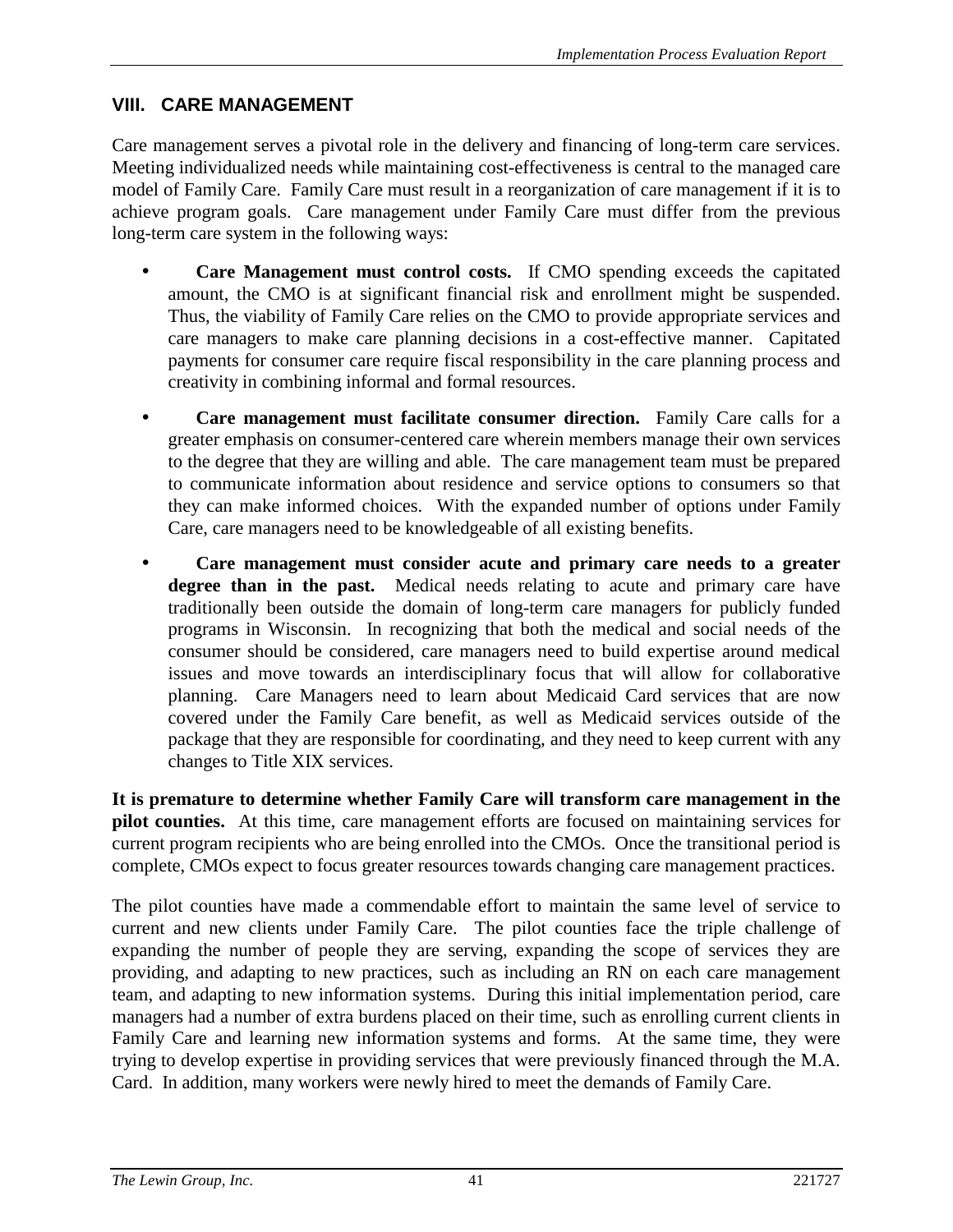**The pilot counties appear to be making the most progress in integrating management of medical and social care.** Prior to Family Care, the management of long-term care services primarily involved arranging social and personal support services to provide assistance with activities of daily living (ADLs), such as bathing and dressing, and instrumental activities of daily living (IADLs), such as preparing meals and household chores. This model of care management is commonly known as the "social model."

In recognizing that a large portion of the long-term care population also has medical needs, some programs are considering both social and medical needs to better manage care for these individuals. This "chronic care" model emphasizes integrating acute and primary care with more traditional long-term care services to address the full spectrum of individual need. This enables the providers to work together towards the prevention, delay, and reduction of disabling chronic conditions and the improvement of health outcomes. One example of a chronic care program is Minnesota Senior Health Options. The State received waivers that allowed them to combine the purchase of Medicare and Medicaid services into one contract. This enables the integration of primary, acute, and long-term care providers for adults 65 and older eligible for both Medicare and Medicaid by combining Medicare and Medicaid financing and acute and long-term care delivery systems.22 Family Care moves towards a "chronic care" model by mandating a greater medical component to the program with the goal of resulting in better coordination of care and more appropriate service use. This new emphasis is reflected in the expansion of coverage for many medical services not available in the previous program such as, disposable medical supplies, and the inclusion of a registered nurse as part of the care management team.

**Pilot counties are still developing the care management model, particularly the role of RNs.** The four pilot CMOs all reported that the mandated addition of a nurse has been very helpful, though the CMOs are still in the process of hiring additional RN capacity and determining the best way of integrating the RNs with the care managers. As the program evolves, it will be advantageous to monitor county experience with CMO staffing to meet the "chronic care" needs of members. *Exhibit VIII.1* documents county progress on this issue.

|                                       | <b>Fond du Lac</b>   | La Crosse | <b>Milwaukee</b> | <b>Portage</b> |  |
|---------------------------------------|----------------------|-----------|------------------|----------------|--|
| Approximate RN to CMO<br>member ratio | $1:100$ - Elderly/PD | 1:120     | $\sim 1:100$     | 1:100          |  |
|                                       | $1:125/150 - DD$     |           |                  |                |  |
| County RN to member goal              | $1:100$ - Elderly/PD | 1:80      | Still            | <b>Still</b>   |  |
|                                       | $1:125/150 - DD$     |           | developing       | developing     |  |

*Exhibit VIII.1* **Development of the RN in Family Care**

Fond du Lac and La Crosse have stated goals for RN staffing. Fond du Lac's goal is populationspecific. They plan to contract for more nursing staff by the end of the year as they expect to have 600 CMO members and only three nurses on staff. They hope to maintain one RN for every 100 elderly/PD members and one RN for every 125-150 DD members. La Crosse has not been able to meet their goal of having one RN for every 80 members because of the concern about the

<sup>22</sup> Source: http://www.nccconline.org/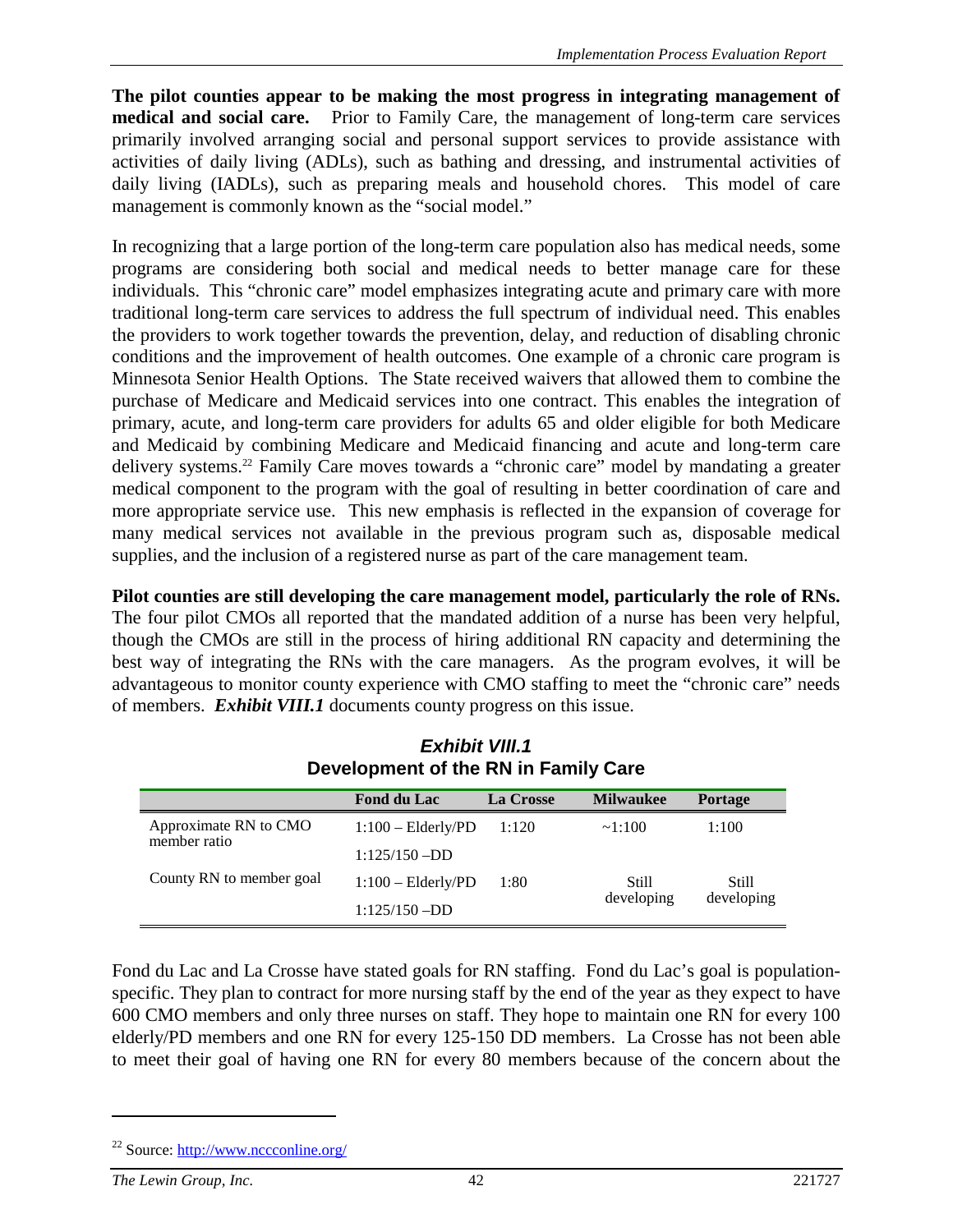retrospective rate calculation which will result in less funds then they anticipated for staffing. This issue is further discussed in *Section XI Capitation* of this report.

Milwaukee and Portage are still developing goals for the number of RNs to members. The Portage CMO believes that the role of the RN is evolving and they are planning a needs assessment based on the functional status of the members enrolled. By the end of 2000, Portage County expects to employ four full-time RNs with a projected CMO membership of 408. The Milwaukee CMO hired four nurses during the second quarter of 2000 and a RN trainer to aid the administration in the development of the nursing model.

As counties assess the role of RNs based on experience, the RN may move beyond involvement in initial assessments and consultation and expand into prevention and wellness planning. With additional RNs on staff in the future, it is expected that they will tend to provide more skilled medical services.

**The pilot counties reported trying to lower caseloads, especially for the MR/DD population because care management is believed to be more time intensive under Family Care**. The pilot counties that we interviewed indicated that Family Care would provide the opportunity to serve smaller caseloads, which was key to delivering more cost-effective care. The theory behind this decision is that by devoting more time, care managers can find more cost-effective ways of arranging services.

**Counties expressed unfamiliarity with more medically related services which led to some confusion about billing procedures.** In particular, counties reported difficulty with the management and payment for disposable medical supplies (DMS). The DMS benefit was previously provided via the M.A. Card and is now folded into the Family Care benefit package. The CMOs had to replicate much of the authorization and billing infrastructure that had previously been done by the State. The CMOs have also been negotiating with M.A. Card providers who are used to submitting electronic bills to the State and now must submit paper invoices to the CMOs because of a lack of capacity on the part of the CMO.

**Care management efforts to facilitate consumer direction have been stalled as a consequence of pressing administrative issues such as staffing and case conversions.** It is thus too early to comment on consumer direction initiatives. It is interesting to note, however, that Portage consumer representatives we interviewed felt that Family Care allows for an expansion of choices and that greater consumer participation in the care planning process will enable consumers to be more aware of the cost of services and spending practices. In contrast, Milwaukee consumer representatives interviewed felt that a managed care approach inherently implies less choice. These conflicting opinions highlight the delicate role care managers must assume as an advocate for consumer-driven care while also acting as the "gatekeeper."

**The Resource Allocation Decision Method (RAD) developed by DHFS has been generally well received by the CMO care managers, but it is too early to tell if it will result in more efficient care delivery.** Because the care management team is responsible for care provision and its associated cost, the RAD was developed as a tool to guide the team in determining how best to use resources. The RAD serves to identify individual outcomes and derive cost-effective options to meet these outcomes. It provides logic for the care management team to follow when making service decisions. The RAD steps include: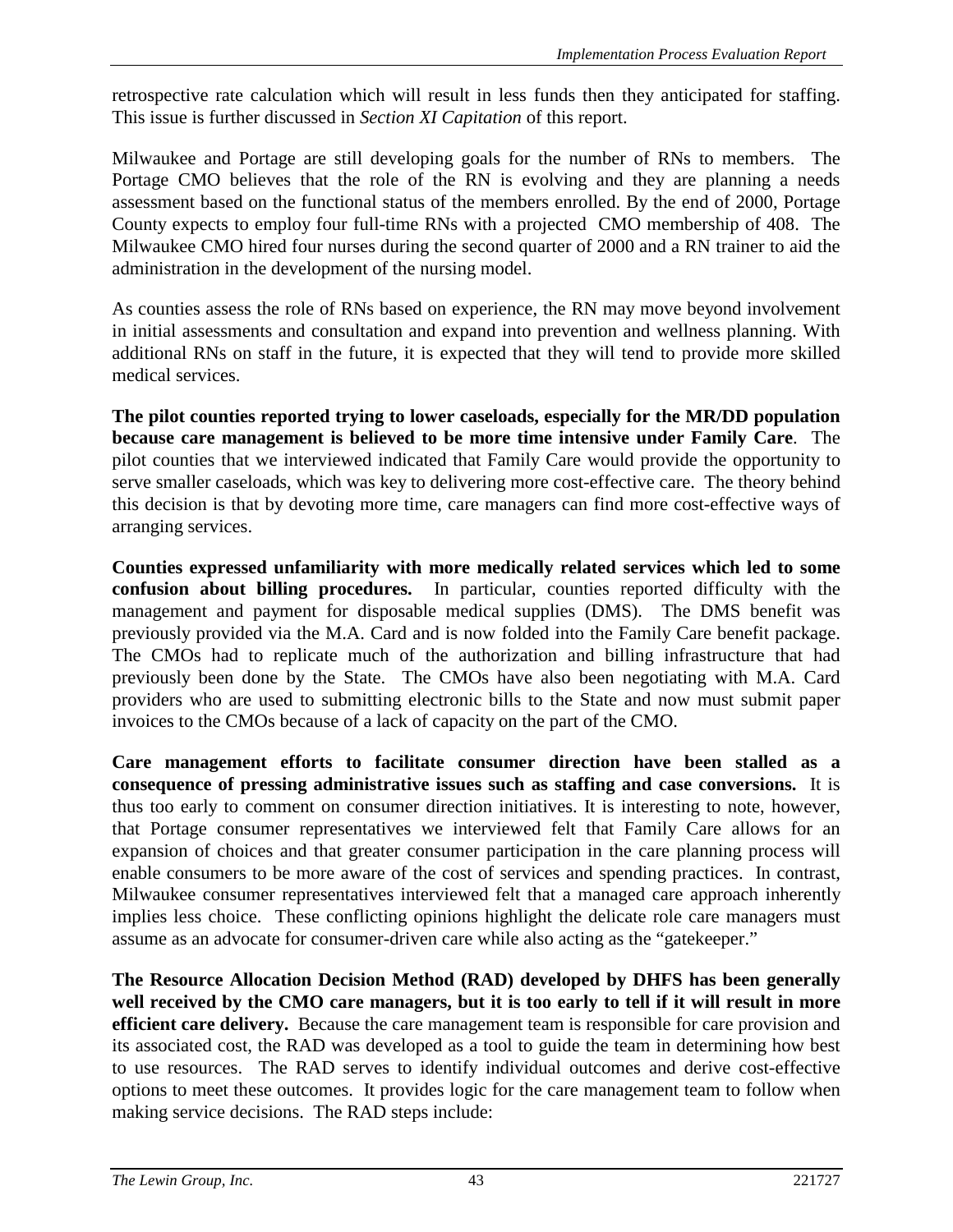- 1. Identify the need, goal, or problem;
- 2. Determine if it relates to the client's assessment, service plan, and desired outcomes;
- 3. Determine ways in which the need could be met;
- 4. Verify if there are policy guidelines to guide the choice of option, and if so, following them;
- 5. Discover which option the member (and/or family) prefer;
- 6. Determine which option(s) is/are the most effective and cost-effective in meeting the desired outcome(s); and
- 7. Explain, engage in dialogues, negotiate with the client.

Care managers generally thought the tool would be useful, but had little experience with it in the field. The pilot CMOs reported receiving training on the RAD methodology that was very helpful. As care managers become more familiar with RAD, it will be easier to assess appropriate service use.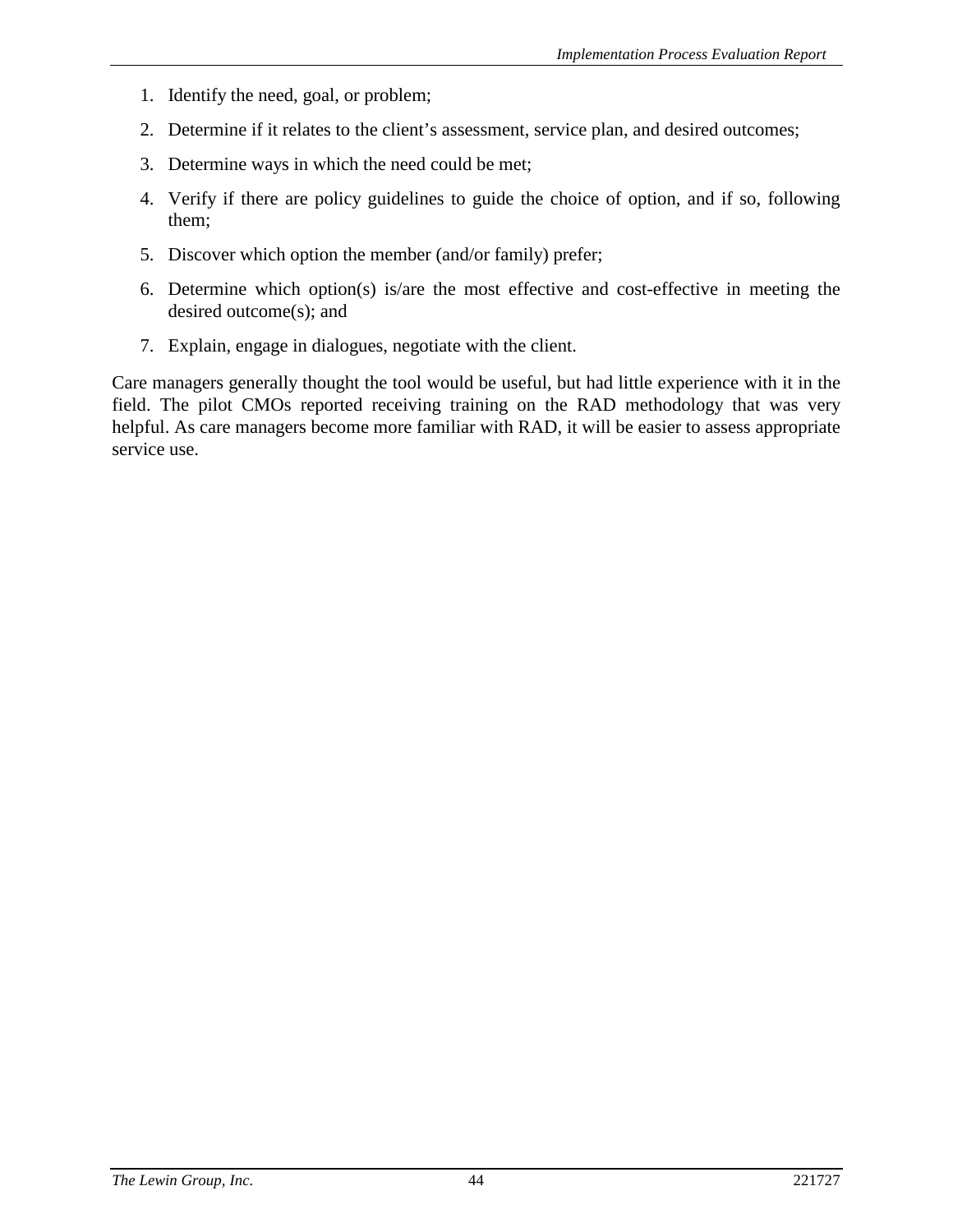## **IX. CONSUMER DIRECTION AND ADVOCACY**

## **A. Consumer Direction**

**Consumer direction and advocacy are central in the structural design of FC, but they have yet to be fully implemented.** Consumer direction allows clients to take an active role in managing their own care on a number of different levels. It encompasses decision-making, personal choice, self-advocacy, self-determination, and self-expression. It gives consumers control over the selection of services, provider agencies, and individual support providers. The different levels of consumer direction include: the ability to choose care providers; the ability to choose and change care providers, the ability to hire and fire care providers; and cash payments.<sup>23</sup>

A component of consumer direction in Family Care refers to consumer choice, an individual's right to determine the setting for and type of care that they receive. One of the main goals of the Family Care redesign is to expand consumer choice by offering more options and allowing consumers to make informed and independent choices from those options. The pilot counties are required by contract to form committees to address these issues. However, this is in process and few policy changes have been implemented to date. It is therefore too premature to comment on the success of counties' consumer direction initiatives.

**The pilot counties report that they have been overwhelmed with administrative issues such as staffing and converting cases and are now starting to concentrate on incorporating the contract requirements for consumer direction in Family Care in their counties.**Pilot counties are mandated by contract to address consumer direction in the CMO member handbook. DHFS provided the pilots with technical assistance documents outlining the requirements for CMO member handbooks. The member handbook must include procedures on how to file a complaint, information about the provider network, member rights and responsibilities, and a statement from the county verifying that individuals from the target population participated in the development of the handbook. All pilot member handbooks have been submitted to and approved by DHFS.

Another contract requirement is that pilot counties must address key issues regarding how to allow for consumer direction, while still controlling for costs and ensuring quality. For example, the pilots must develop policies and procedures to allow for informal caregivers to be reimbursed without increasing overall costs and ensuring that appropriate care is received.

**County Long Term Care Councils are being formed, but have yet to play a major role in shaping implementation.** The councils were intended to serve as a conduit for consumer input independent from the county as required by HCFA. During implementation, these local councils were to enhance consumer direction by ensuring adequate consumer advisory input into the implementation of Family Care in their respective county. Thus far, the councils have largely played a passive role during the implementation. The LTC councils in Fond du Lac and La Crosse have held some initial meetings. The council members in Milwaukee have been appointed and will hold their first meeting in November 2000. Portage plans to have a council formed by December 2000. It appears that the councils have not been active in advising the

<sup>&</sup>lt;sup>23</sup> Alecxih, L., Lutzky, S., Duffy, J., and Neill, C. (June, 2000). A Review of the Medicaid 1915(c) Home and Community Based Services Waiver Program Data. Prepared for the Health Care Financing Administration.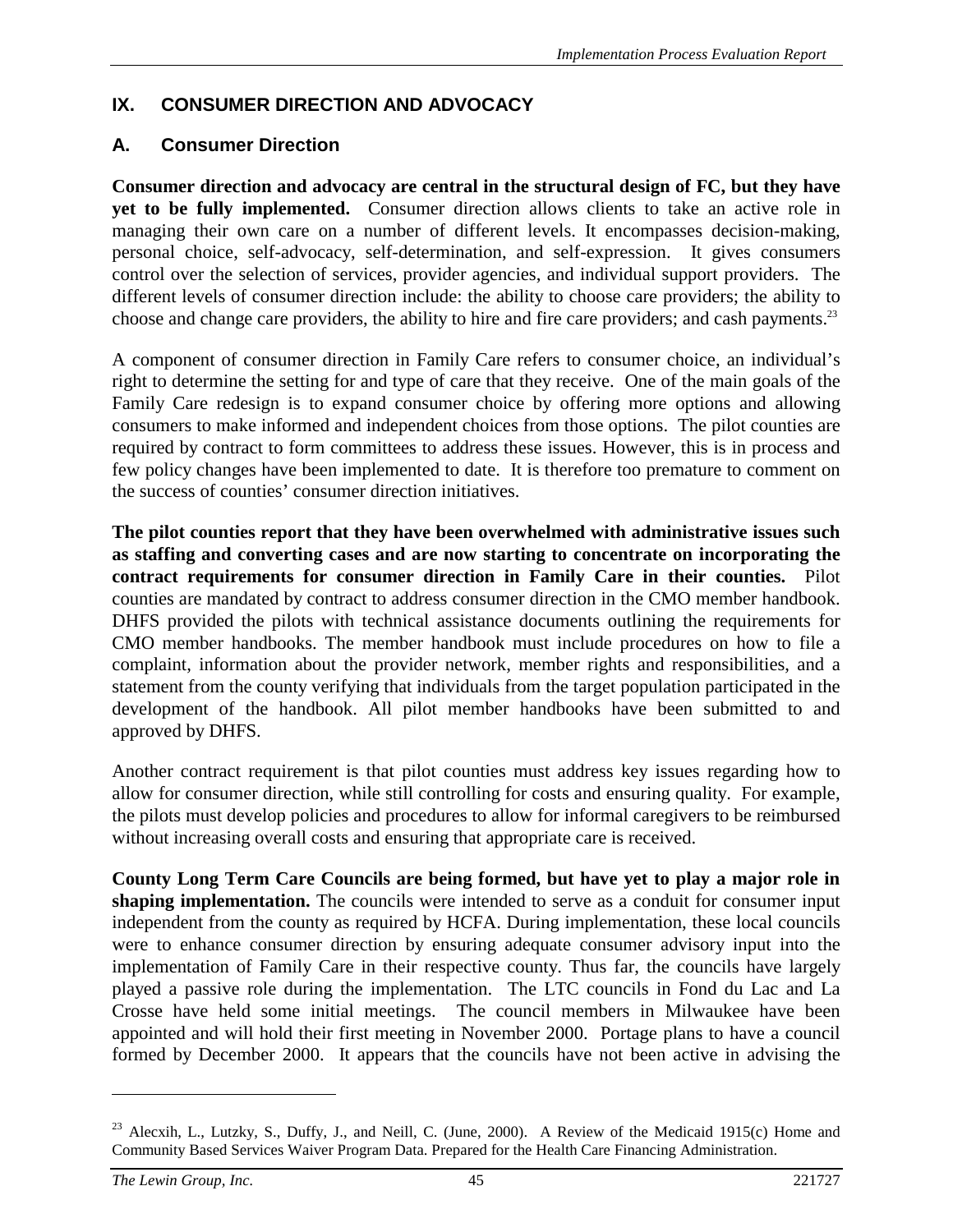structure of the program in individual counties. It remains to be seen whether the LTC Councils will play a major role in shaping the direction of Family Care in the future.

**The pilot counties are devising their initial plans for a self-directed support option under Family Care in an effort to expand consumer direction.** Self-directed support (SDS) is a program component in Family Care that helps support self-determination for CMO members. The SDS option is intended to be offered to each enrollee in Family Care and provides a mechanism for enrollees to arrange, manage, and monitor his or her care independently, or with assistance as dictated by the enrollee. Enrollees who choose to participate in this option agree to accept a fixed budget based on the individual's identified long-term care needs. Each CMO must develop a SDS implementation plan that details a strategy and a timeline describing the CMO's plan for implementing all of the SDS contract standards over the next three years. The SDS plans are due to the state at the end of October 2000. Pilot counties have been working on their own best practices to structure the self-directed support option. Both Milwaukee and Fond du Lac have hired an employee specifically to develop the option. The plan includes obtaining consumer input into the process. Fond du Lac has an advocate advisory committee selected to begin development of the option.

Portage County organized a self-directed support option committee comprised of two representatives from each target population and Family Care staff. The committee meets every two weeks and has been devising methods for consumer education around self-direction. They have contracted with Milwaukee Center for Independent Living to act as a fiscal agent. A selfdirected support option began in La Crosse prior to Family Care with a Robert Wood Johnson Foundation grant for individuals with developmental disabilities. La Crosse is now expanding the option to all the target groups. The CMO member has the right to choose their own provider and uses a fiscal intermediary and an employment agency to reduce the risk for consumers. Both Portage and La Crosse reported that some CMO members are already using the SDS option.

# **B. Advocacy**

The Family Care legislation mandates that an entity external to the program act as an independent advocate for program recipients. To fulfill this requirement, the Wisconsin Board on Aging and Long Term Care (BOALTC), an advocacy body created by the Wisconsin Legislature in 1982, contracted with the Wisconsin Coalition for Advocacy (WCA) in April 2000. Independent advocacy offers a viable option to the consumer for a non-governmental resource to assist them. The local advocates are to assist consumers in conflicts surrounding benefits and services. There are four main goals of independent advocacy in Family Care:

- Facilitate access to and appropriate use of long-term care services in the Family Care pilot counties through the provision of individual case advocacy services;
- Improve access for potential Family Care enrollees through the provision of information, technical assistance, and training to individuals about how to obtain needed services and support;
- Enhance the capacity of Family Care to foster consumer independence, consumer knowledge and dignity, and to protect consumers through the provision of individual consumer advocacy; and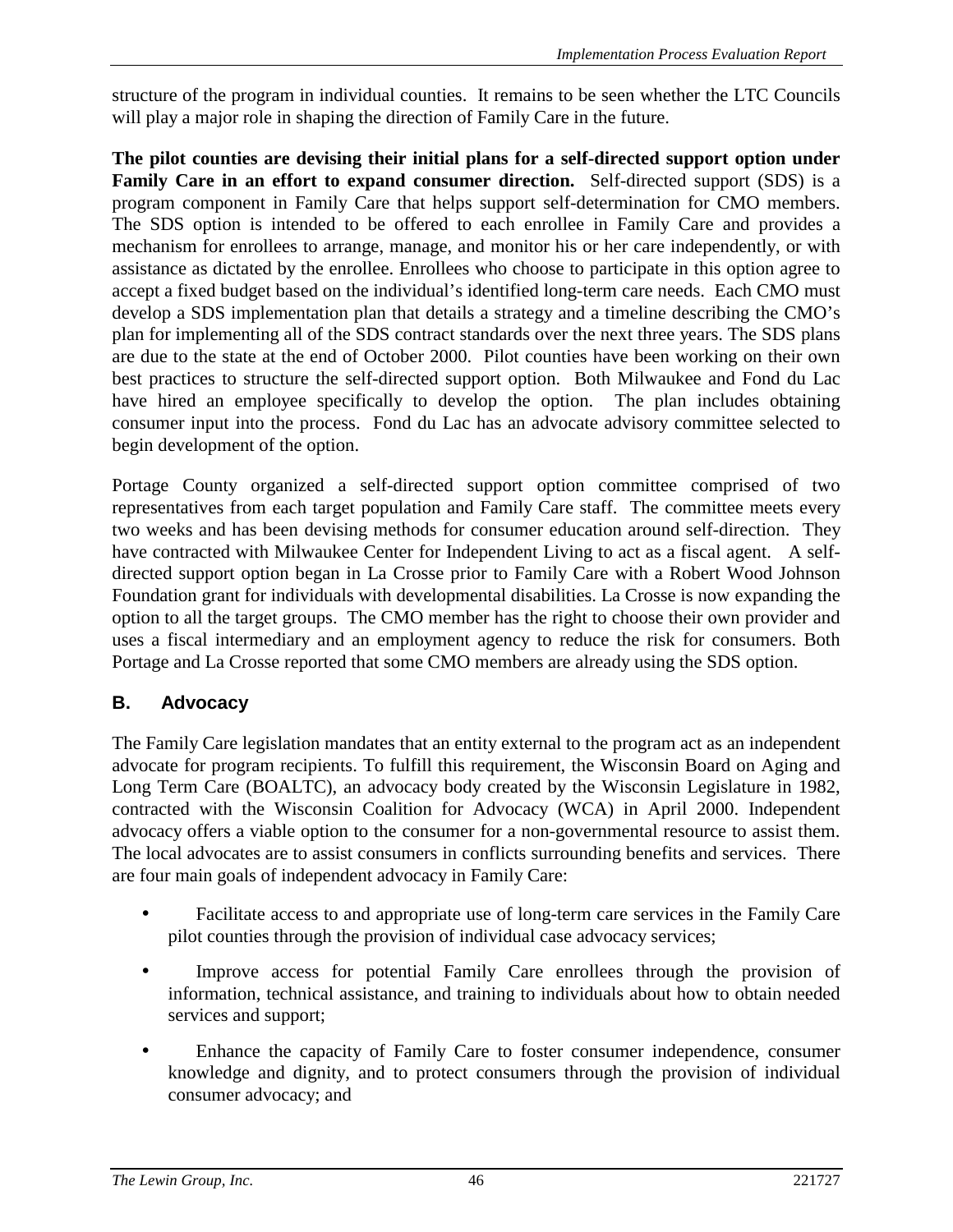Increase the capacity of consumers and family members to be self-advocates within the Family Care system.

The independent advocacy contract provides funds to hire advocacy staff at the local level. The Wisconsin Coalition for Advocacy has been in the process of awarding local contracts for these services in each of the pilot counties. Local advocacy is still early in its implementation. To date, Fond du Lac is the only county with determined roles for the advocacy staff. Local entities are in the process of contacting the RC and CMO in the county to discuss how members should be made aware of their services. Wisconsin Coalition for Advocacy holds the contract in Milwaukee and the county has not received notification of their services yet. The Northern Area Agency on Aging was awarded the contract in Portage County. They hired a full time advocate in October who has not started yet. Options for Independent Living holds the contract in Fond du Lac. A 30-hour per week advocate has been hired to serve the RC and the CMO. In addition to responding to complaints, this person will advocate for consumers in guardianship cases and serve as an additional source of information about Family Care. The advocate may also participate in outreach about Family Care to individuals in institutions. In La Crosse, two contracts were awarded: Age Advantage will advocate for the elderly population and Independent Living Services will serve both disabled populations. Prior to the hiring of staff in the counties, WCA has been responding to telephone requests for advice and information about rights for all consumers in the Family Care system.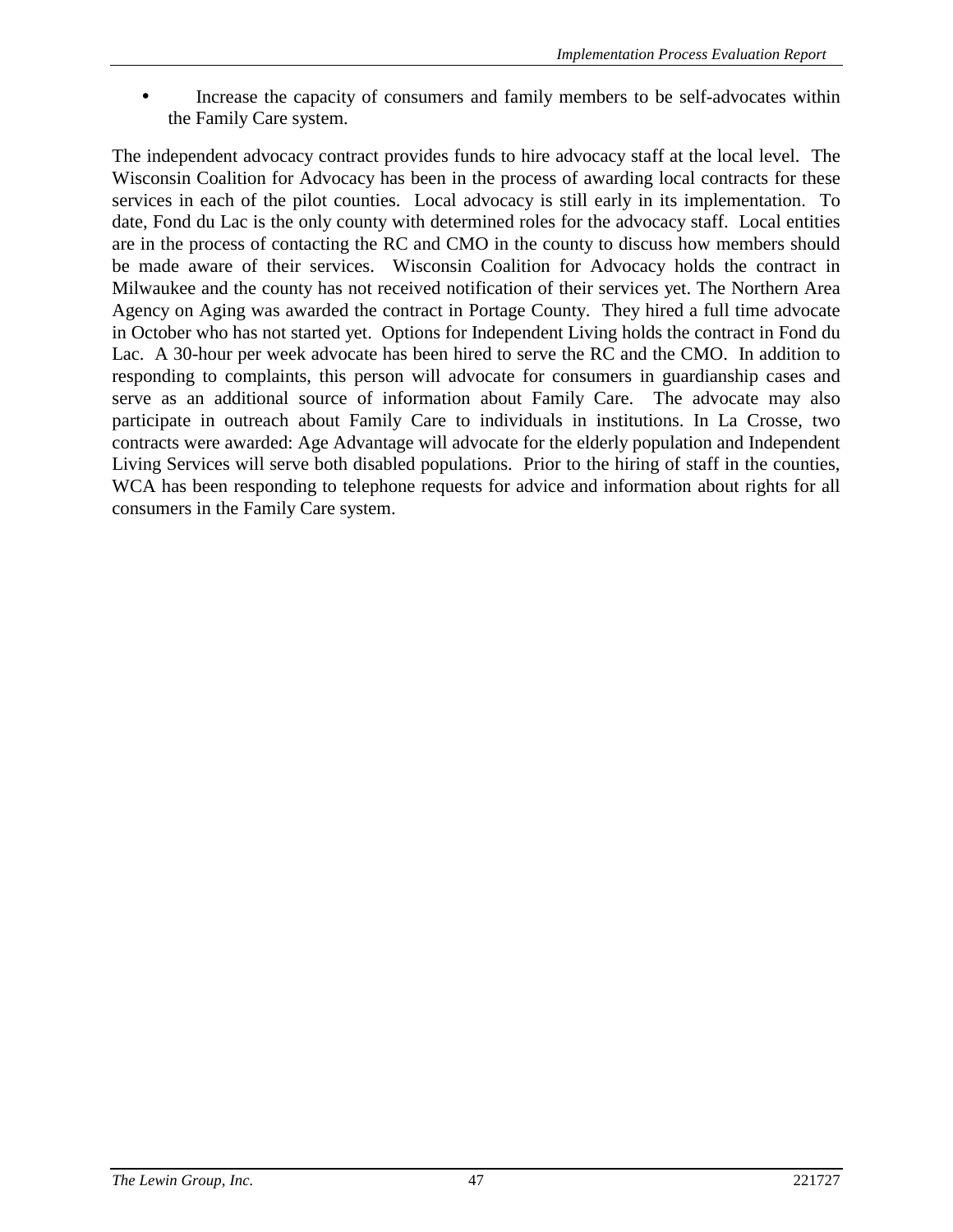# **X. QUALITY ASSURANCE**

**Quality assurance and improvement are key components of Family Care**. Quality assurance has traditionally focused on process rather than outcomes. As such, providers have traditionally been reimbursed on the basis of service units delivered, not on how well the service was delivered and the recipient's outcome. Essentially, the emphasis in the reimbursement methods has been an exclusive focus on quantity to the exclusion of quality. In Family Care, quality is to be measured in part by assessing how well consumers do with the care they receive and verifying that safety and rights are protected. A multi-level Quality Assurance/Improvement (QA/I) system was designed to ensure effective service quality control that, ultimately, serves to protect individual rights, preferences, and decision-making while promoting maximum quality of life for those individuals. DHFS, CMOs, and RCs all play vital roles in promoting quality assurance.

# **A. DHFS Responsibility**

*Exhibit X.1* summarizes the components and the progress of the DHFS plans to monitor quality. Since quality plans are still developing, subsequent reports will provide a more detailed status and analysis of quality efforts.

|                         | <b>CMO</b>                                              | <b>CMO Status</b>                                                                                                               | <b>RC</b>                                                                                 | <b>RC Status</b>                                                                   |
|-------------------------|---------------------------------------------------------|---------------------------------------------------------------------------------------------------------------------------------|-------------------------------------------------------------------------------------------|------------------------------------------------------------------------------------|
| System Level<br>Review  | <b>CMO</b> certification                                | Ongoing - Richland<br>January 1, 2001                                                                                           | <b>RC</b> certification                                                                   | Ongoing                                                                            |
|                         | <b>Annual site reviews</b>                              | La Crosse - 10/00<br>Portage $-10/00$<br>Milwaukee - 11/00<br>Fond du Lac $-11/00$                                              | <b>Annual site reviews</b>                                                                | La Crosse - 10/00<br>Portage $-10/00$<br>Milwaukee - 11/00<br>Fond du Lac $-11/00$ |
|                         | <b>CMO</b> performance<br>reporting                     | Monthly data<br>submissions will occur<br>after one complete year<br>of CMO operation<br>Data from complaints<br>and grievances | <b>RC</b> performance<br>reporting                                                        | Reported in Monthly<br><b>Monitoring Reports</b><br>since March 2000               |
| Member Level            | <b>Family Care outcomes</b><br>monitoring <sup>24</sup> | Goal to have 533<br>interviews completed by<br>February 15, 2000                                                                | <b>No DHFS responsibility</b><br>RC responsible for<br>assessing consumer<br>satisfaction | Ongoing                                                                            |
|                         | CMO service plan review                                 | Will begin<br>implementation with the<br>new waiver in January 1,<br>2001                                                       |                                                                                           |                                                                                    |
| Technical<br>Assistance | A plan developed with the<br><b>CMO</b>                 | Ongoing                                                                                                                         | A plan developed with<br>the RC                                                           | Ongoing                                                                            |

**Exhibit X.1 Progress of DHFS Multi-level Quality Plan**

<sup>&</sup>lt;sup>24</sup> Measuring outcomes will consist of interviews with CMO recipients. The interview tool is based on the work of the Council on Quality and Leadership in Supports for People with Disabilities and will assess the 14 outcomes of Family Care. DHFS currently is testing the reliability of the tool and plans to begin administering it in November 2000 if the reliability proves sound.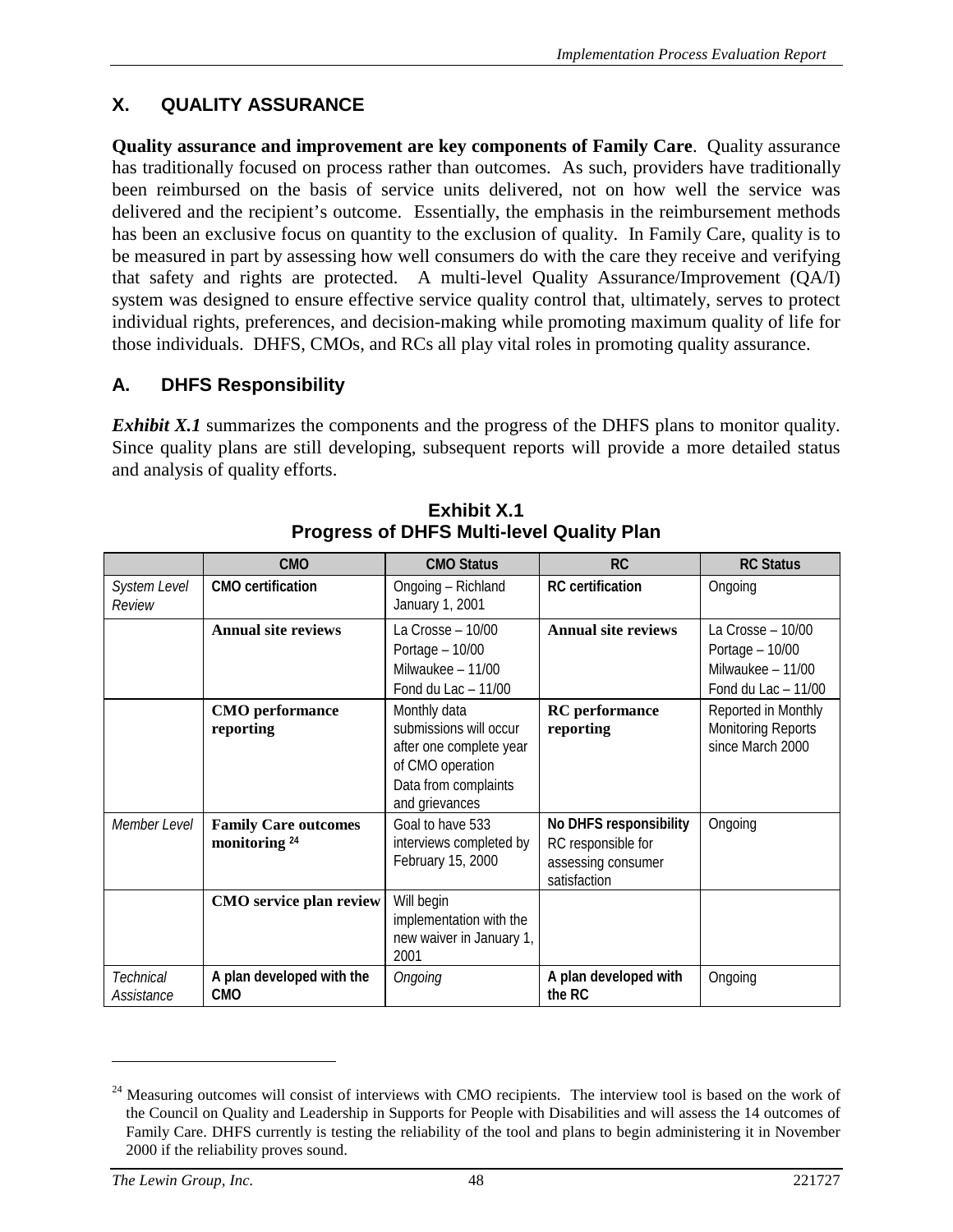# **B. Pilot Responsibility**

**DHFS requires that the RCs and CMOs monitor and review their own quality data at the internal level, while the State is responsible for oversight at the external level.** The premise of a multi-level QA/I system with great accountability at the internal level, is that when quality problems are detected and resolved as close to the consumer as possible, problems do not have to escalate and wait to receive attention retrospectively in audits. CMOs are accountable for the quality of care and services consumers receive, and for continually improving the quality of care and services. Each CMO and RC must have a quality plan approved by DHFS. Each pilot has a liaison from DHFS to respond to quality issues and quality is discussed in weekly conference calls between the State and each individual county.

**Since counties have been preoccupied with case conversions, training, and other immediate administrative concerns, many of their QA/I efforts have just begun**. As such, it is too early to adequately assess their strategies and procedures. Once these systems progress, we will be able to gather perceptions of quality from key stakeholders as well as barriers to quality as identified by the State and pilot staff. Thus far, it appears that enhanced provider communication is key to CMO efforts in controlling quality. Counties reported that because providers have the most direct contact with members, it is important to keep the lines of communication open and develop good working relationships between the CMOs and providers. Counties also expressed that their level of monitoring has increased significantly since they now have to attend to more medical issues.

Below are some of the quality assurance strategies used in the pilot counties monitor quality at the internal level:

- The CMO in Fond du Lac has a quality assurance plan in place but has not begun to implement it to date. The CMO plans to use the results from the DHFS member survey effort to capture outcome measures rather than pursuing its own survey of CMO enrollees. CMO representatives also reported that there appeared to be an inverse relationship between caseload size and the care managers' ability to monitor quality. The smaller the caseload, the more attentive care managers could be to monitoring service provision and use at the individual consumer level.
- The CMO in Portage County mailed surveys to consumers to establish a baseline of consumer satisfaction that will be compared to the DHFS measure of consumer outcomes. The survey analysis has been a formative process to help shape the county's quality assurance efforts. Through the results of the surveys, Portage identified issues of concern and addressed them in three consumer focus groups. Information from the focus groups, one for each target population, has been used to enhance quality improvement efforts. Portage has also initiated a formative process to monitor timelines by performing database queries. Since beginning Family Care, they have tripled the number of service providers and currently are developing standards for specific providers. The county plans to have these standards incorporated into the provider contracts in 2002. County staff indicated that the quality standards for providers will evolve as the program develops.

An innovative feature of the Portage quality plan includes an advanced IT system that is intended to track individual consumer outcomes from the functional screen through the assessment, and finally to the ISP. Richland county is planning to purchase the system and Human Service Center has also expressed interest. DHFS is providing technical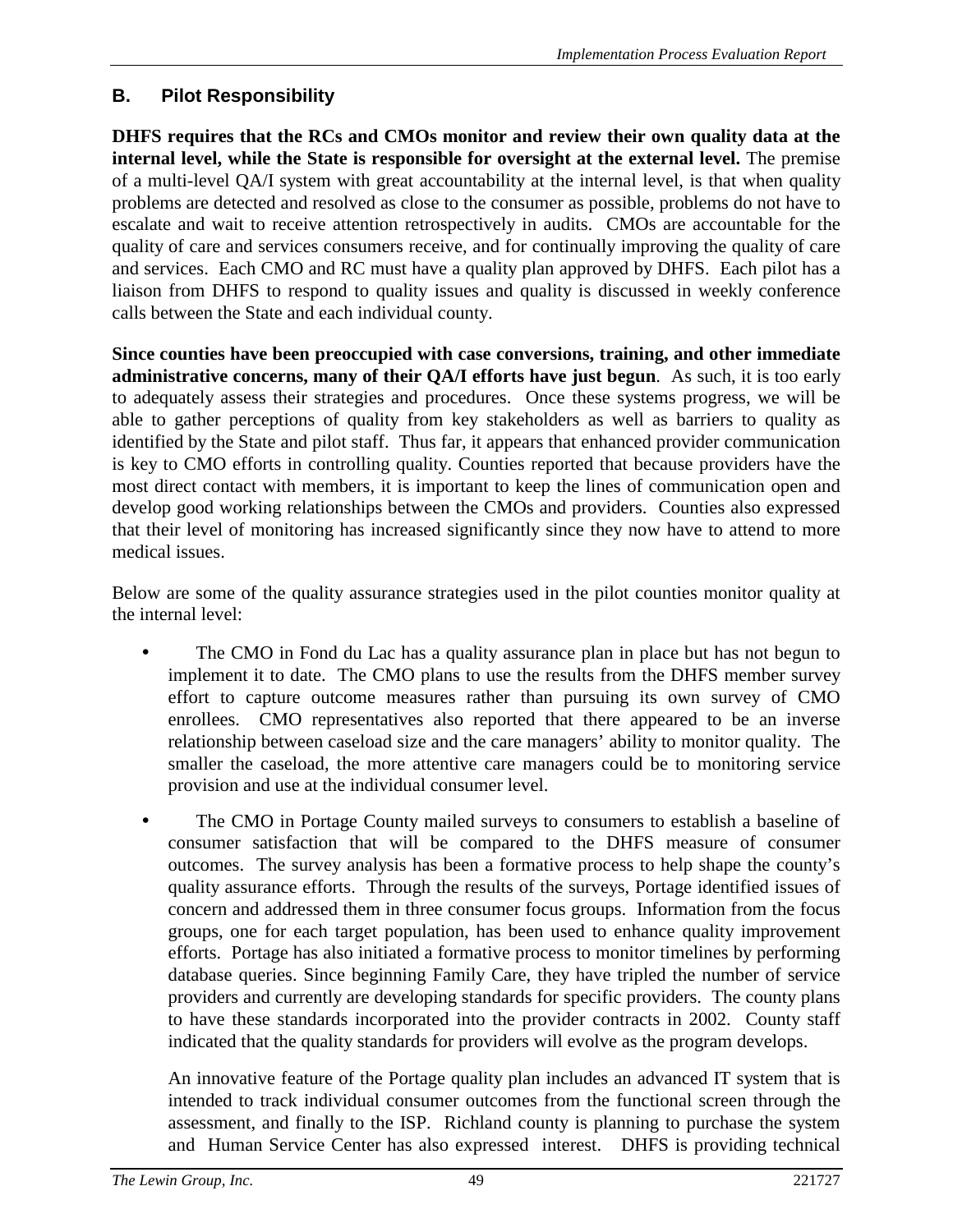assistance through site visits and an internal work group comprised of CMO staff, State staff and Richland county staff. This group is currently working on the electronic transfer of data from the RC to the CMO.

- La Crosse County has developed a Quality Assurance workgroup comprised of both consumers and county staff to provide direction on QA/I activities. The county has drafted a QA/ QI timeline which details goals and responsible individuals. A survey for CMO members has been adapted from a current La Crosse Human Services survey and will be administered via telephone. La Crosse plans to communicate expectations to providers regarding data that providers will be expected to track in order to monitor quality.
- The Milwaukee RC developed a QI Committee, which is composed of the QI Coordinator, Resource Center Manager, MCDA Assistant Director for Long Term Support, a member of the DHFS IT staff, I & R representative, Enrollment Coordinator, Access Unit Representative, PAC/Brief Services Representative, Community members and consumers. The CMO applied a thorough quality assurance method using the domains of structure, process, and outcomes in identifying QI indicators. The CMO plans to conduct chart audits in assessing if and how care managers are using the RAD method. In addition, the CMO is planning to distribute ten consumer satisfaction surveys per week to assess service quality. Milwaukee is beginning to incorporate quality standards into the contract process in developing their provider network. They have crosswalked Title XIX codes with HSRS to monitor service authorization and data integrity.

**Pilot counties were required to devise their own grievance procedures to responsively address grievances. Since they are currently being written, it is premature to assess compliance issues and their effectiveness.** The Interim State Long Term Care Advisory Committee was charged with monitoring the quality of Family Care pilots, including the specific patterns of complaints, grievances and appeals related to Family Care and advising DHFS on these matters. They were also responsible for providing advice as needed to the external evaluator for Family Care.

As discussed in the previous section, *Consumer Direction and Advocacy*, consumers have a channel to independent advocacy via the Wisconsin Coalition for Advocacy and their subcontractors and local advocates. At the state level, the DHFS complaint and grievance system was tested this past June when a provider complaint was filed alleging late payment by a CMO. This was properly investigated and it was found that there was indeed delayed payment due to glitches in the CMO's billing system and the provider's unfamiliarity with the billing procedure in the new system. These problems were resolved and after a further investigation, it was found that the provider's accusation that the CMO was not responding to consumer needs in a timely fashion was unfounded.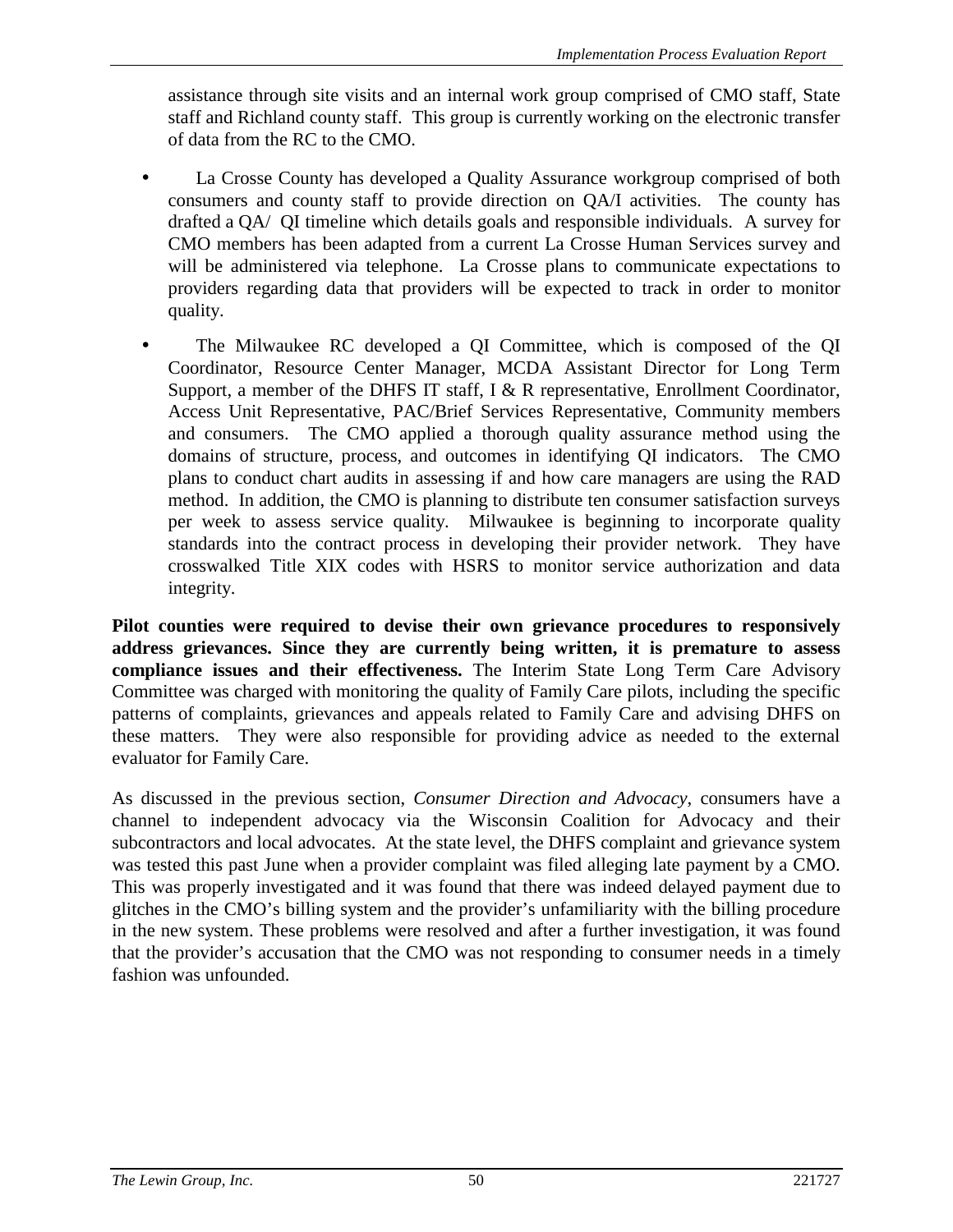## **XI. CAPITATION**

Our assessment of the rate setting methodology is based on a review of the methodology and process by which DHFS sets rates. This review included examination of documents describing rate setting methodology and memorandums from DHFS' primary contractor in this area, Milliman and Robertson. In addition, we interviewed key staff within DHFS and the pilot counties, as well as other key stakeholders.

**The methodology and data used for calculating the payment rates for Family Care have evolved over time.** *Exhibit XI.1* provides a brief accounting of some of the highlights. The rate methodology will continue to evolve and, ultimately, DHFS will incorporate new data from the functional screen and service use date to develop a prospective rate methodology. This evolution and refinement is normal for a new system that lacks extensive data upon which to build rates. DHFS anticipates that prospective payments with retrospective adjustments based on historical use cost bands will be in effect until 2002. At this time, they will have reliable data on functional levels and, therefore, anticipate altering the reimbursement approach such that it is tied to the functional screen.

**Currently under Family Care, DHFA bases payments to counties on a capitated rate for those with comprehensive or intermediate level of care needs (see** *Exhibit XI.2***).** The comprehensive level is associated with the level of care requirements for nursing home care or the home and community-based programs, while the intermediate level is associated with less severe disabilities than the comprehensive level. These rates are specific to the county and made up of the components in *Exhibit XI.3. Exhibit XI.4* outlines the services incorporated into developing the capitated rates, which include both community-based and institutional long-term care services.

**The prospective rates provide a basis upon which to provide the CMOs cashflow to serve individuals**. They are based upon the distribution (or casemix) of those receiving services in 1998 in each county (see *Exhibit XI.5*). These rates are adjusted quarterly based on historical costs of those actually enrolled based on the cost bands. Those with sufficient cost history are categorized into the appropriate cost band, while those with no history have a "new eligible" adjustment applied. The "new eligible" adjustment accounts for observed differences in the average payments per eligible per month in the calendar year following first eligibility for COP and HCBW to the average for all eligibles (including new eligibles) in that calendar year by group (elderly versus disabled). In addition to the adjustment, the acuity increase in the trend factor is excluded from the calculation. DHFS explains the removal of the acuity factor in order to prevent over-adjusting for increases in acuity reflective of a "veteran" population. DHFS actuaries explain the appropriateness of excluding the acuity increase based on: 1) one year of acuity already incorporated into the application of an adjustment based on the first full calendar year of eligibility to the first partial year of eligibility, and 2) including new eligibles in the denominator causes the factor to be greater than if the calculation were relative to only those with sufficient cost history.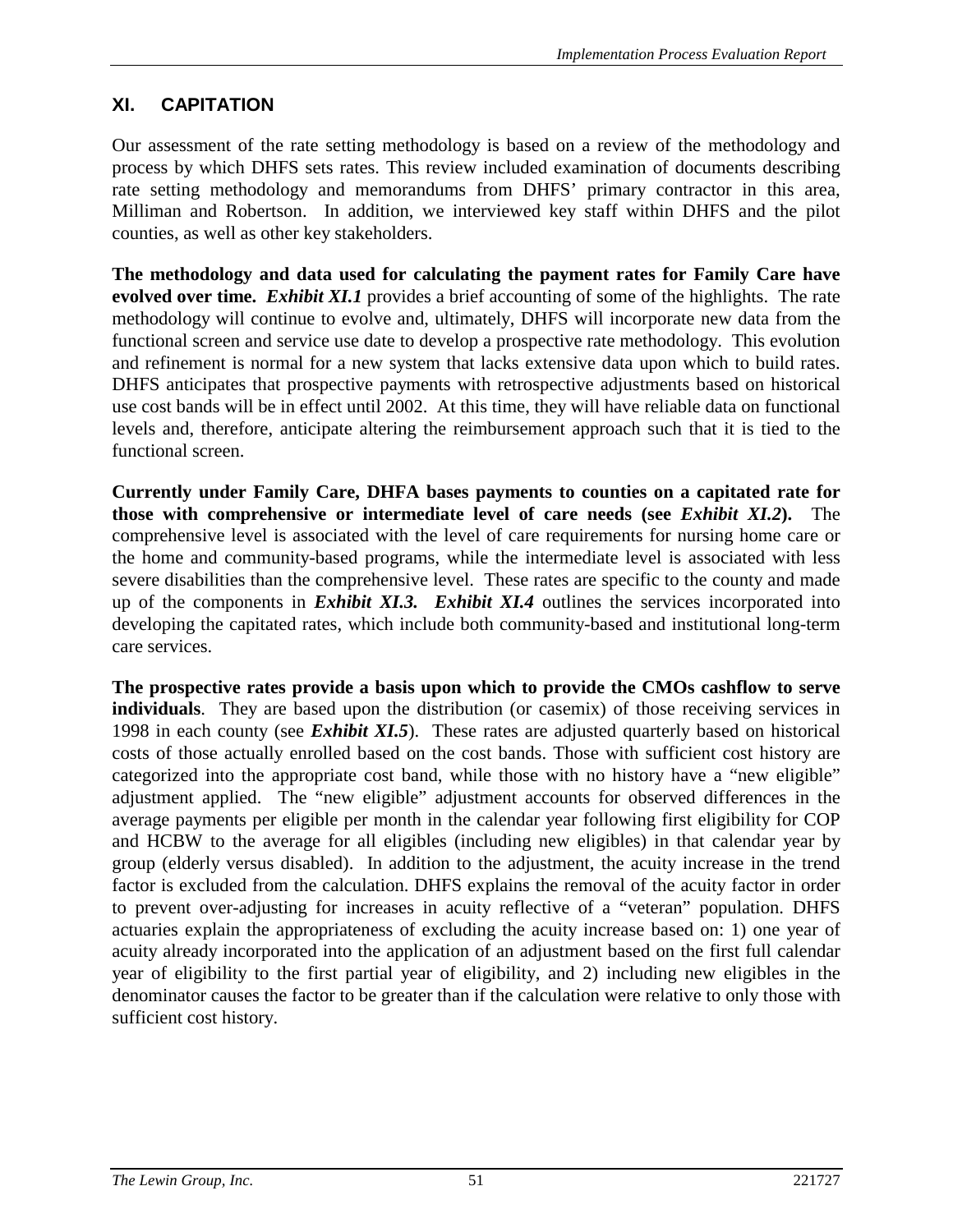| <b>June 1999</b>                                                                                                                                                                                                | November 1999                                                                                                                                                                                                                                                                                                                                                                                                                            | December 1999                                              | <b>March 2000</b>                              | <b>July 2000</b>                                                                                                                 |
|-----------------------------------------------------------------------------------------------------------------------------------------------------------------------------------------------------------------|------------------------------------------------------------------------------------------------------------------------------------------------------------------------------------------------------------------------------------------------------------------------------------------------------------------------------------------------------------------------------------------------------------------------------------------|------------------------------------------------------------|------------------------------------------------|----------------------------------------------------------------------------------------------------------------------------------|
| Preliminary rates<br>and methodology<br>document<br>Base year 1997<br>Trend factor<br>based on FC<br>Cost Model<br>Could not<br>provide acuity<br>factor nor new<br>eligible factor due<br>to data availability | Updated rates and<br>$\bullet$<br>methodology<br>document<br>Base year 1998<br>٠<br><b>CSDRB, TCM &amp; CSP</b><br>$\bullet$<br>funding added<br><b>Trend factor</b><br>$\bullet$<br>(increased and based<br>on 1995-98<br>MMIS/HSRS data)<br>Acuity factor provided<br>$\bullet$<br>Lag adjustment factor<br>(added)<br>Reduced manage<br>care discount from 5%<br>to $2\%$<br>New eligible and<br>semi-new eligible<br>factor provided | Dropped<br>$\bullet$<br>semi-new<br>eligible<br>adjustment | Updated<br>$\bullet$<br>new eligible<br>factor | <b>Trend rates</b><br>$\bullet$<br>increased to<br>reflect higher<br>Medicaid<br>payment rates<br>for personal<br>care services. |

**Exhibit XI.1 Wisconsin Family Care Capitated Rate Setting History Highlights**

CSDRB = Community Services Deficit Reduction Benefits

TCM = Targeted case management

CSP = Community support program

#### **Exhibit XI.2 2000 County Family Care Prospective Per Member Per Month Capitated Rates**

|                     | <b>Intermediate</b>                                            | <b>Comprehensive</b>                                    |
|---------------------|----------------------------------------------------------------|---------------------------------------------------------|
|                     | Historical costs for individuals<br>with MA card only services | Historical costs for those with<br><b>HCBW</b> services |
| Fond du Lac         | \$323                                                          | \$1,839                                                 |
| Lacrosse            | \$624                                                          | \$1,885                                                 |
| Milwaukee           | \$311                                                          | \$1,790                                                 |
| Portage             | \$404                                                          | \$2,657                                                 |
| Richland            | \$389                                                          | \$1,954                                                 |
| <b>Entire State</b> | \$379                                                          | \$2,357                                                 |

**Source:** Family Care Rate Setting Team, "Family Care CMO Demonstration Final Fee-for-Service Equivalent Calculations and Prospective Capitation Rates for FY2000," November 8, 1999 and Tom Lawless email, 10/30/00.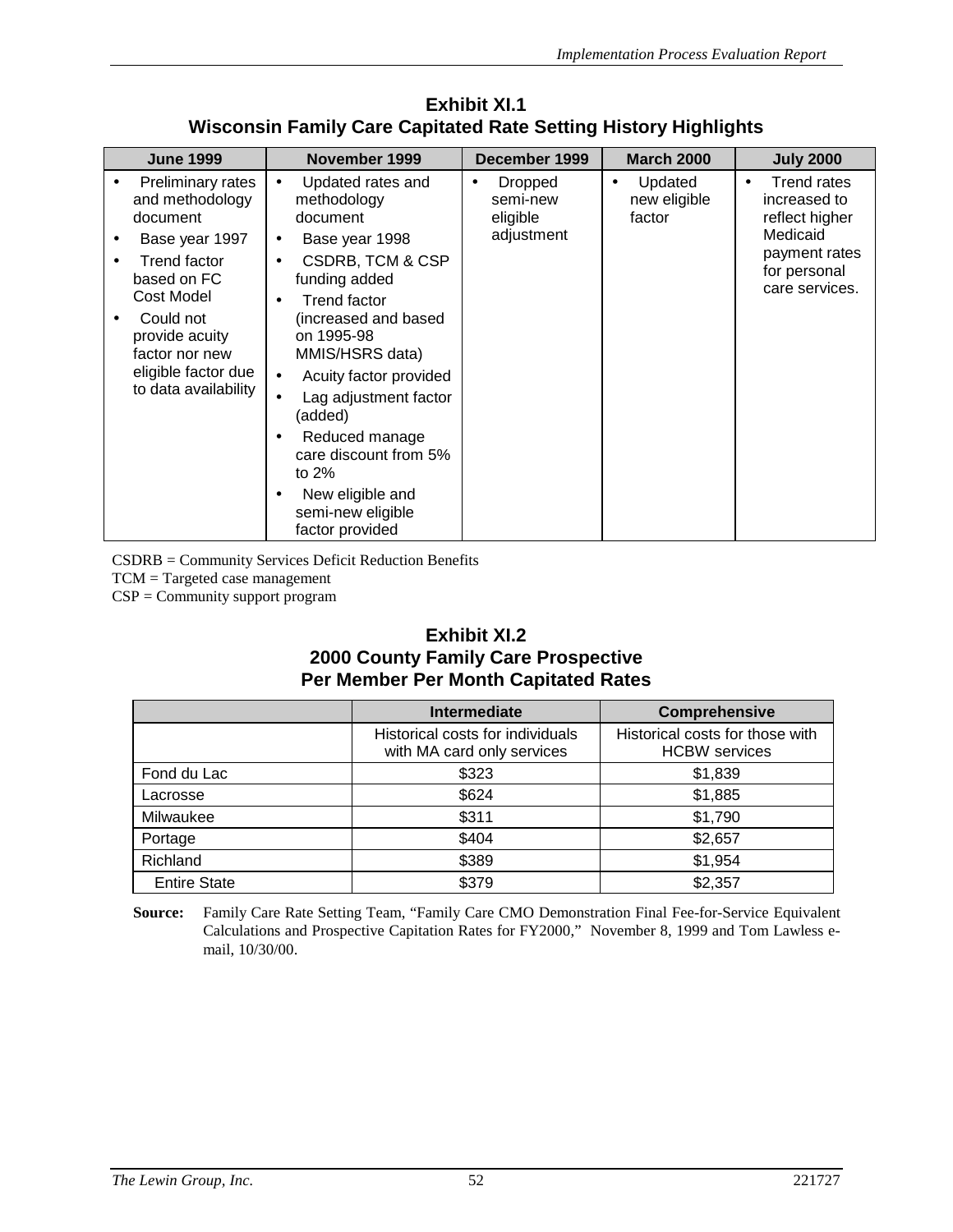## **Exhibit XI.3 Components of the Family Care Capitated Rates**

| <b>Component</b>                                                              | <b>Description</b>                                                                                                                                                                                                                                                      |
|-------------------------------------------------------------------------------|-------------------------------------------------------------------------------------------------------------------------------------------------------------------------------------------------------------------------------------------------------------------------|
|                                                                               | <b>Prospective Base Rates</b>                                                                                                                                                                                                                                           |
| 1998 per member per month                                                     | See Exhibit XI.5                                                                                                                                                                                                                                                        |
| MA and COP-R                                                                  | Based on Statewide data for cost bands and includes all FC covered<br>services                                                                                                                                                                                          |
| County-specific weights based                                                 | See Exhibit XI.5                                                                                                                                                                                                                                                        |
| on historical                                                                 | Based on county-specific distribution of individuals in each cost band in<br>1998                                                                                                                                                                                       |
| Community Aids Add-on                                                         | \$6 per member per month                                                                                                                                                                                                                                                |
|                                                                               | Added for comprehensive level of care to account for the historical<br>expenditures for this program for COP/COP-W recipients                                                                                                                                           |
| Prospective Base Rate<br>Calculation                                          | Weighted average for detailed cost bands + community aids add-on                                                                                                                                                                                                        |
|                                                                               | <b>Adjustments to Base Rates</b>                                                                                                                                                                                                                                        |
| <b>HSRS Administrative</b>                                                    | 7.0 percent                                                                                                                                                                                                                                                             |
| Adjustment                                                                    | Added to account for allowable administrative charges counties received<br>through the COP and HCBW programs not captured in the HSRS data                                                                                                                              |
| Lag Factor                                                                    | 0.4 percent                                                                                                                                                                                                                                                             |
|                                                                               | Added to account for MA card lag between service delivery and billing<br>(providers have up to one year to file a claim, therefore this factor will not<br>be necessary in the retrospective adjustment)                                                                |
| <b>Community Services Deficit</b>                                             | \$5.37 to \$350.34                                                                                                                                                                                                                                                      |
| <b>Reduction Benefits (CSDRB)</b><br>Adjustment                               | County-specific additions to incorporate federal matching funds<br>$\bullet$<br>claimed by local government authorities to reimburse deficits for<br>certain Medicaid services and "county match" services of targeted<br>case management and community support program |
|                                                                               | Subject to retrospective adjustment based on actual Family care<br>$\bullet$<br>enrollees                                                                                                                                                                               |
| Targeted case management<br>and community support<br>program data adjustments |                                                                                                                                                                                                                                                                         |
| <b>Two Year Tend Factor</b>                                                   | Based on 1995-98 MMIS/HSRS data                                                                                                                                                                                                                                         |
| To adjust 1998 data to 2000                                                   | Intermediate<br>Comprehensive                                                                                                                                                                                                                                           |
| Acuity factor                                                                 | 10.9%                                                                                                                                                                                                                                                                   |
| Non-acuity trend factors                                                      | 14.7%                                                                                                                                                                                                                                                                   |
| Combined                                                                      | 2.0%<br>25.0%                                                                                                                                                                                                                                                           |
| Milwaukee                                                                     | 31.6%<br>4.2%                                                                                                                                                                                                                                                           |
|                                                                               | Milwaukee is higher because only the elderly acuity factor is used (17.1%<br>vs. 10.9%)                                                                                                                                                                                 |
| <b>General Administrative</b>                                                 | 2.0%                                                                                                                                                                                                                                                                    |
| Adjustment                                                                    | account for additional administrative activities<br>(claims<br>Added to<br>processing, prior authorization, and quality assurance) now borne by the<br>counties                                                                                                         |
| <b>Managed Care Discount</b>                                                  | $-2.0%$                                                                                                                                                                                                                                                                 |
|                                                                               | Subtracted to obtain expected/desired savings; based on a DHFS policy<br>decision                                                                                                                                                                                       |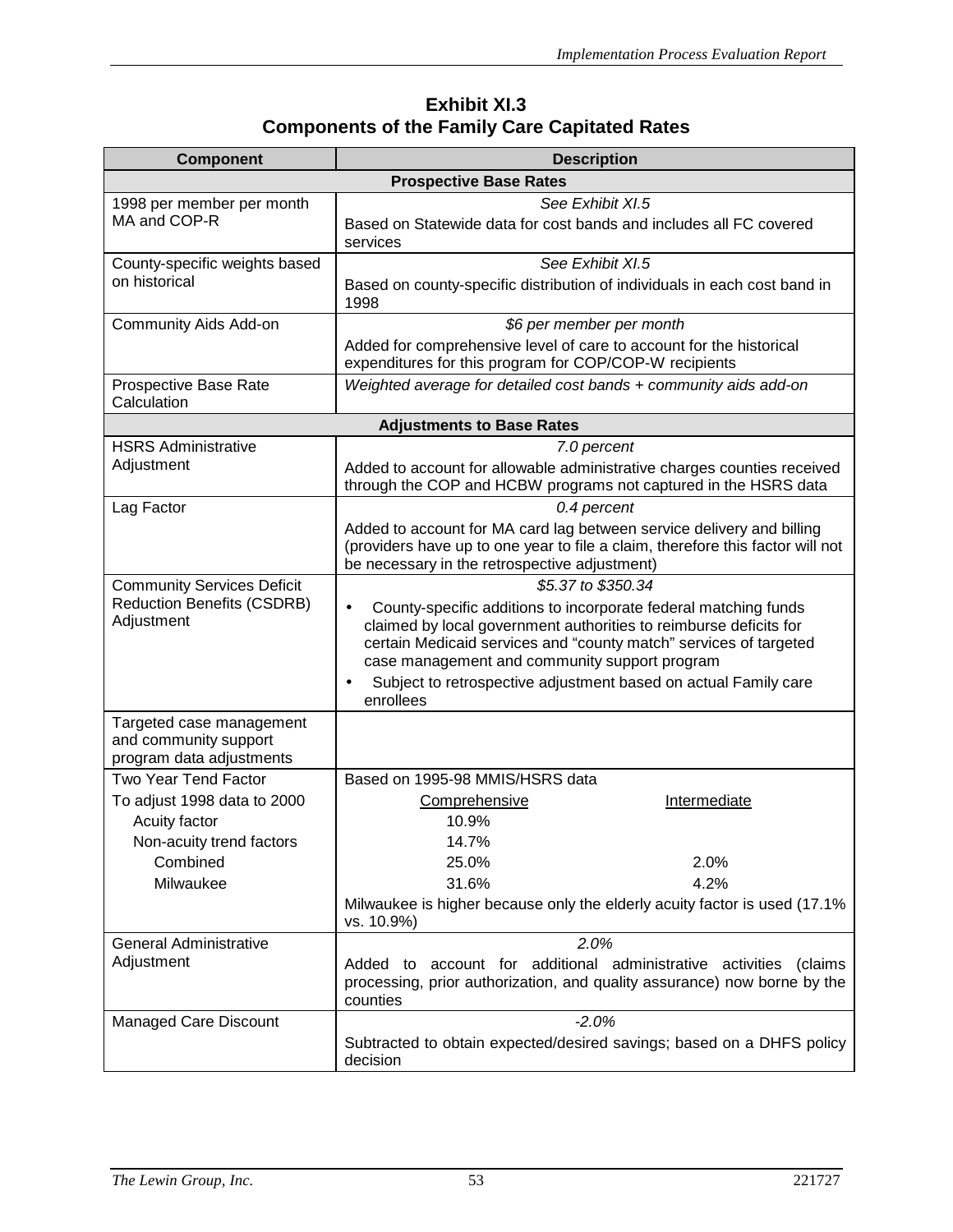| <b>Component</b>          | <b>Description</b>                                                                                                                                                                                                                                                                                                   |
|---------------------------|----------------------------------------------------------------------------------------------------------------------------------------------------------------------------------------------------------------------------------------------------------------------------------------------------------------------|
|                           | <b>Retrospective Adjustments</b>                                                                                                                                                                                                                                                                                     |
| New Eligible Factor       | Elderly 1.0 also less acuity trend factor                                                                                                                                                                                                                                                                            |
|                           | Disabled 0.7 also less acuity trend factor                                                                                                                                                                                                                                                                           |
|                           | For individuals with cost histories enrolled in Family Care less than 6<br>months                                                                                                                                                                                                                                    |
|                           | Prospective rate is re-calculated without acuity factor<br>٠                                                                                                                                                                                                                                                         |
| Retrospective Adjustments | Quarterly review based on the actual distribution of individuals by<br>$\bullet$<br>cost-band and the use of CSDRB<br>and<br>targeted<br>case<br>management/community support program for actual Family Care<br>enrollees<br>Insufficient/excess funds are to be returned to the CMO State at the<br>end of the year |
|                           | Counties that enroll a disproportionate share of high cost cases<br>relative to the expectation based on the 1998 data can receive a<br>quarterly lump-sum adjustment to avoid fiscal crises                                                                                                                         |
| Prospective Rate Changes  | At the midpoint of first contract year, DHFS determines whether<br>retrospective adjustment exceeds $\pm 20\%$ and if so replaces the actual<br>CMO casemix based on the first two quarters in order to reduce lump<br>sum settlements during the second half of the contract year                                   |

## **Exhibit XI.3 (continued) Components of the Family Care Capitated Rates**

## **Exhibit XI.4 Services Included in Family Care Capitated Payment Rate**

| <b>Medicaid State Plan Services</b> | <b>Medicaid and GPR-Only HCBW Services</b> |
|-------------------------------------|--------------------------------------------|
| <b>Nursing Facilities</b>           | <b>Adaptive Equipment</b>                  |
| MR Facilities - Centers             | <b>Adult Day Care</b>                      |
| <b>MR Facilities</b>                | Case Management                            |
| <b>Therapies</b>                    | Habilitation                               |
| <b>Disposable Medical Supplies</b>  | Home Care Residential Care                 |
| <b>Durable Medical Equipment</b>    | Respite Care                               |
| Home Care - Personal Care           | Q Skilled Nursing                          |
| Home Care - Skilled Services        | Transportation                             |
| Transportation                      | COP Assessment/Plan                        |
| <b>Mental Health/AODA</b>           | Non-MA COP Other                           |
| <b>Community Support Services</b>   | <b>Family Support Program</b>              |
| <b>Targeted Case Management</b>     |                                            |
| Psych Hospital Outpatient           |                                            |
| <b>Other LTC Services</b>           |                                            |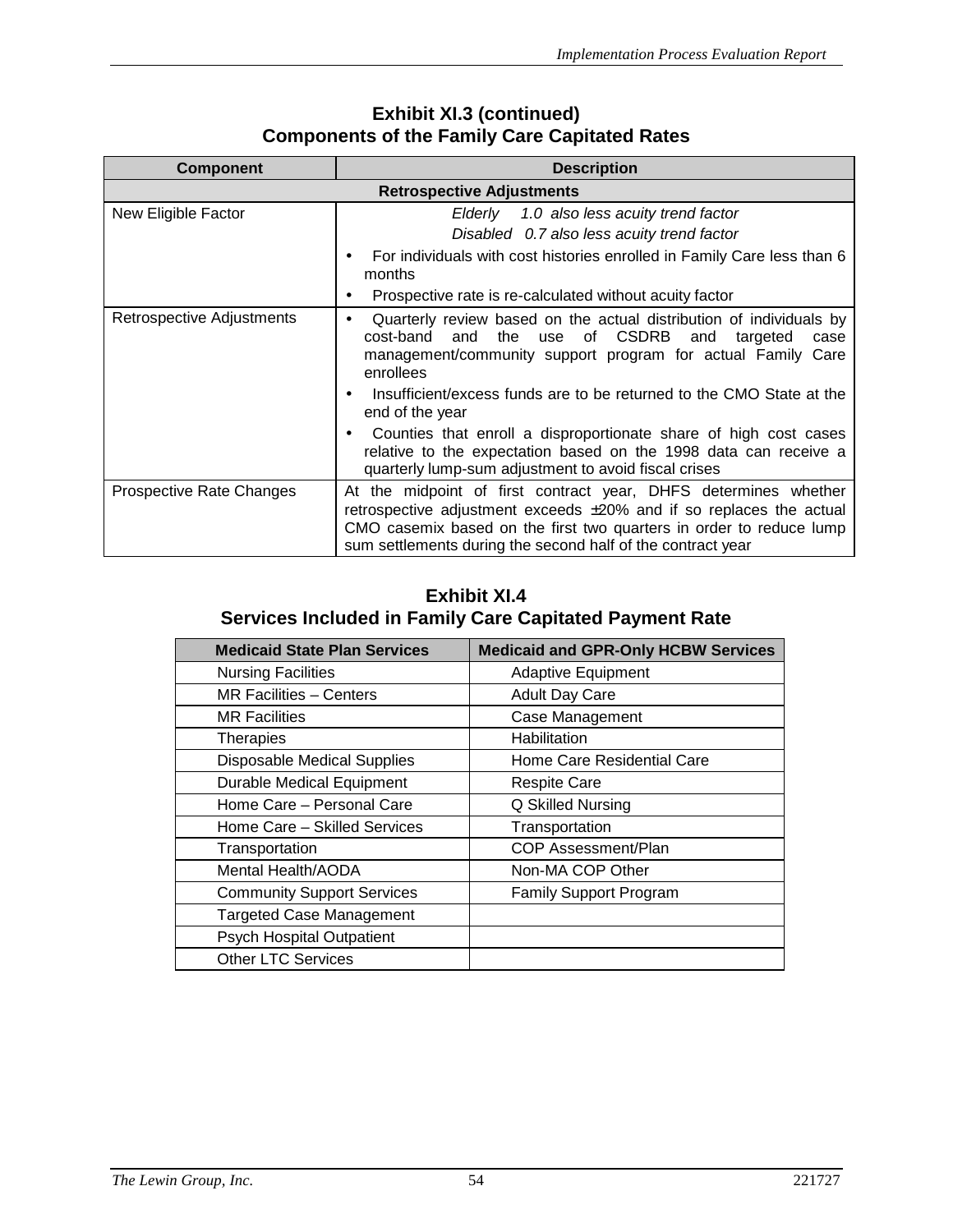### **Exhibit XI. 5Per Member Per Month Amounts and Distribution of 1998 Recipients for Cost Bands for Family Care Capitated Rates**

|                |                                                          | <b>Statewide</b><br>Average <sup>25</sup>      |                    |          | <b>County Distributions of Recipients in 1998</b> |                |                 |  |
|----------------|----------------------------------------------------------|------------------------------------------------|--------------------|----------|---------------------------------------------------|----------------|-----------------|--|
|                | <b>Historical Cost Band</b><br>(Average Monthly<br>Cost) | <b>Per Member Per</b><br><b>Month Payments</b> | <b>Fond du Lac</b> | Lacrosse | <b>Milwaukee</b>                                  | <b>Portage</b> | <b>Richland</b> |  |
| 1              | \$<br>$100 -$<br>600                                     | 350-422.43                                     | 41.23%             | 40.73%   | 33.40%                                            | 32.70%         | 49.15%          |  |
| $\overline{2}$ | \$<br>600<br>1,200                                       | \$<br>877.94                                   | 17.94%             | 19.19%   | 23.22%                                            | 19.82%         | 19.95%          |  |
| 3              | \$<br>1,200<br>1,800                                     | \$<br>1,532.31                                 | 15.77%             | 12.85%   | 15.27%                                            | 9.91%          | 8.37%           |  |
| 4              | \$<br>1,800<br>2,400                                     | \$<br>2,114.44                                 | 9.28%              | 10.45%   | 12.69%                                            | 12.80%         | 9.65%           |  |
| 5              | \$<br>2,400<br>3,000                                     | \$<br>2.645.92                                 | 4.02%              | 5.31%    | 7.91%                                             | 4.95%          | 3.86%           |  |
| 6              | \$<br>$3,000 -$<br>3,600                                 | \$<br>3,240.15                                 | 4.64%              | 4.11%    | 3.72%                                             | 4.95%          | 1.29%           |  |
| $\overline{7}$ | \$<br>3,600<br>4,200                                     | \$<br>3,885.59                                 | 2.17%              | 2.57%    | 1.99%                                             | 1.65%          | 1.93%           |  |
| 8              | \$<br>$4,200 -$<br>4,800                                 | \$<br>4,472.99                                 | 0.93%              | 1.37%    | 0.76%                                             | 1.65%          | 0.64%           |  |
| 9              | \$<br>4,800<br>5,400                                     | \$<br>5,068.78                                 | 1.24%              | 0.86%    | 0.47%                                             | 2.89%          | 1.93%           |  |
| 10             | \$<br>5,400<br>6,000                                     | \$<br>5,685.83                                 | 0.62%              | 0.86%    | 0.25%                                             | 1.65%          | 0.64%           |  |
| 11             | \$<br>6,000<br>6,600                                     | \$<br>6,303.14                                 | 0.62%              | 0.17%    | 0.21%                                             | 2.48%          | 0.64%           |  |
| 12             | \$<br>6,600<br>7,200                                     | \$<br>6,911.80                                 | 0.62%              | 0.51%    | 0.00%                                             | 0.83%          | 0.00%           |  |
| 13             | \$<br>$7,200 -$<br>7,800                                 | \$<br>7,498.04                                 | 0.00%              | 0.51%    | 0.00%                                             | 0.83%          | 0.64%           |  |
| 14             | \$<br>7,800<br>8,400                                     | \$<br>8,113.12                                 | 0.62%              | 0.00%    | 0.00%                                             | 0.41%          | 0.64%           |  |
| 15             | \$<br>8,400<br>9,000<br>$\overline{\phantom{a}}$         | \$<br>8,716.75                                 | 0.00%              | 0.17%    | 0.04%                                             | 1.65%          | 0.64%           |  |
| 16             | \$<br>9,000<br>9,600                                     | \$<br>9,317.94                                 | 0.00%              | 0.17%    | 0.00%                                             | 0.00%          | 0.00%           |  |
| 17             | \$<br>9,600<br>10,200<br>$\overline{\phantom{a}}$        | \$<br>9,884.52                                 | 0.00%              | 0.17%    | 0.04%                                             | 0.00%          | 0.00%           |  |
| 18             | \$<br>10,200<br>10,800                                   | \$<br>10,429.13                                | 0.00%              | 0.00%    | 0.00%                                             | 0.83%          | 0.00%           |  |
| 19             | \$<br>10,800<br>11,400<br>$\blacksquare$                 | \$<br>10,972.43                                | 0.00%              | $0.00\%$ | 0.00%                                             | 0.00%          | 0.00%           |  |
| 20             | \$<br>$11,400 +$                                         | \$<br>16,494.80                                | 0.31%              | 0.00%    | 0.04%                                             | 0.00%          | 0.00%           |  |

## **COMPREHENSIVE POPULATION**

<sup>&</sup>lt;sup>25</sup> Based on statewide average with the exception of the \$100-600; cost band. This band is based on county specific.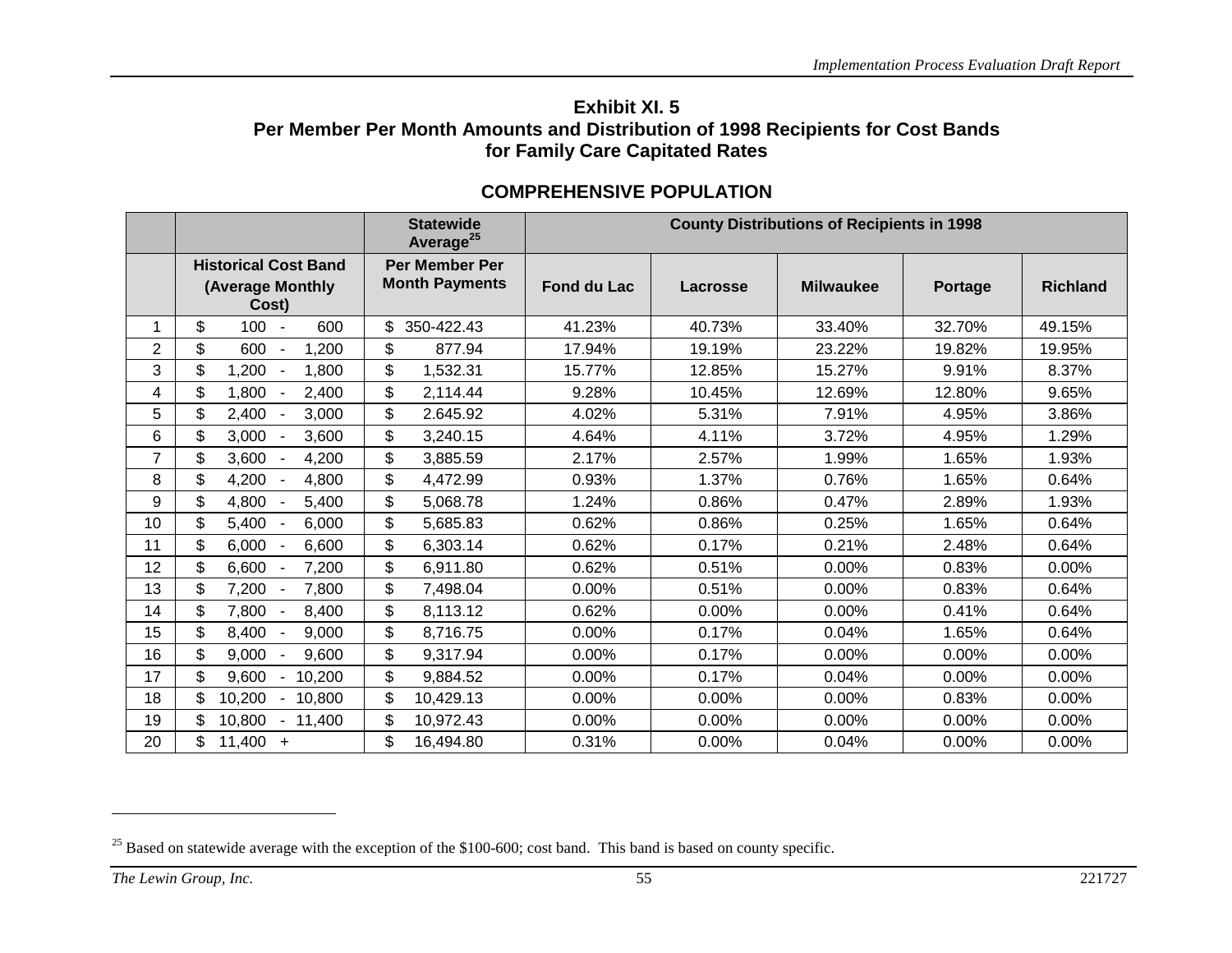### **Exhibit XI.5 (continued) Per Member Per Month Amounts and Distribution of 1998 Recipients for Cost Bands for Family Care Capitated Rates**

|                |    |                             |     |                        | <b>Statewide Average</b><br><b>County Distributions of Recipients in 1998</b> |        |             |          |                  |                          |                 |
|----------------|----|-----------------------------|-----|------------------------|-------------------------------------------------------------------------------|--------|-------------|----------|------------------|--------------------------|-----------------|
|                |    | <b>Historical Cost Band</b> |     |                        | <b>Per Member Per</b>                                                         |        |             |          |                  |                          |                 |
|                |    |                             |     | (Average Monthly Cost) | <b>Month Payments</b>                                                         |        | Fond du Lac | Lacrosse | <b>Milwaukee</b> | Portage                  | <b>Richland</b> |
|                | \$ | 100                         |     | 150                    | \$                                                                            | 122.94 | 19.6%       | 27.8%    | 22.7%            | 17.8%                    | 35.5%           |
| 2              | \$ | 150                         | Ξ.  | 200                    | \$                                                                            | 173.86 | 14.6%       | 15.1%    | 15.5%            | 20.5%                    | 16.1%           |
| 3              | \$ | 200                         |     | 250                    | \$                                                                            | 223.83 | 10.1%       | 13.9%    | 10.8%            | 13.7%                    | 22.6%           |
| 4              | \$ | 250                         |     | 300                    | \$                                                                            | 274.73 | 14.6%       | 10.4%    | 8.4%             | 15.1%                    | 6.5%            |
| 5              | \$ | 300                         |     | 350                    | \$                                                                            | 322.42 | 11.4%       | 5.0%     | 8.0%             | 9.6%                     | 9.7%            |
| 6              | \$ | 350                         |     | 400                    | \$                                                                            | 374.35 | 10.8%       | 5.8%     | 9.2%             | 6.8%                     | 3.2%            |
| $\overline{ }$ | \$ | 400                         |     | 450                    | \$                                                                            | 424.24 | 5.1%        | 10.4%    | 7.6%             | 5.5%                     | 3.2%            |
| 8              | \$ | 450                         |     | 500                    | \$                                                                            | 474.17 | 2.5%        | 4.2%     | 4.7%             | 0.0%                     | 3.2%            |
| 9              | \$ | 500                         |     | 550                    | \$                                                                            | 524.81 | 4.4%        | 5.0%     | 6.4%             | 5.5%                     | $0.0\%$         |
| 10             | \$ | 550                         |     | 600                    | \$                                                                            | 574.97 | 7.0%        | 2.3%     | 6.7%             | 5.5%                     | $0.0\%$         |
| 11             | \$ | 600                         | $+$ |                        |                                                                               | ۰      | -           | ۰        |                  | $\overline{\phantom{a}}$ |                 |

### **INTERMEDIATE POPULATION**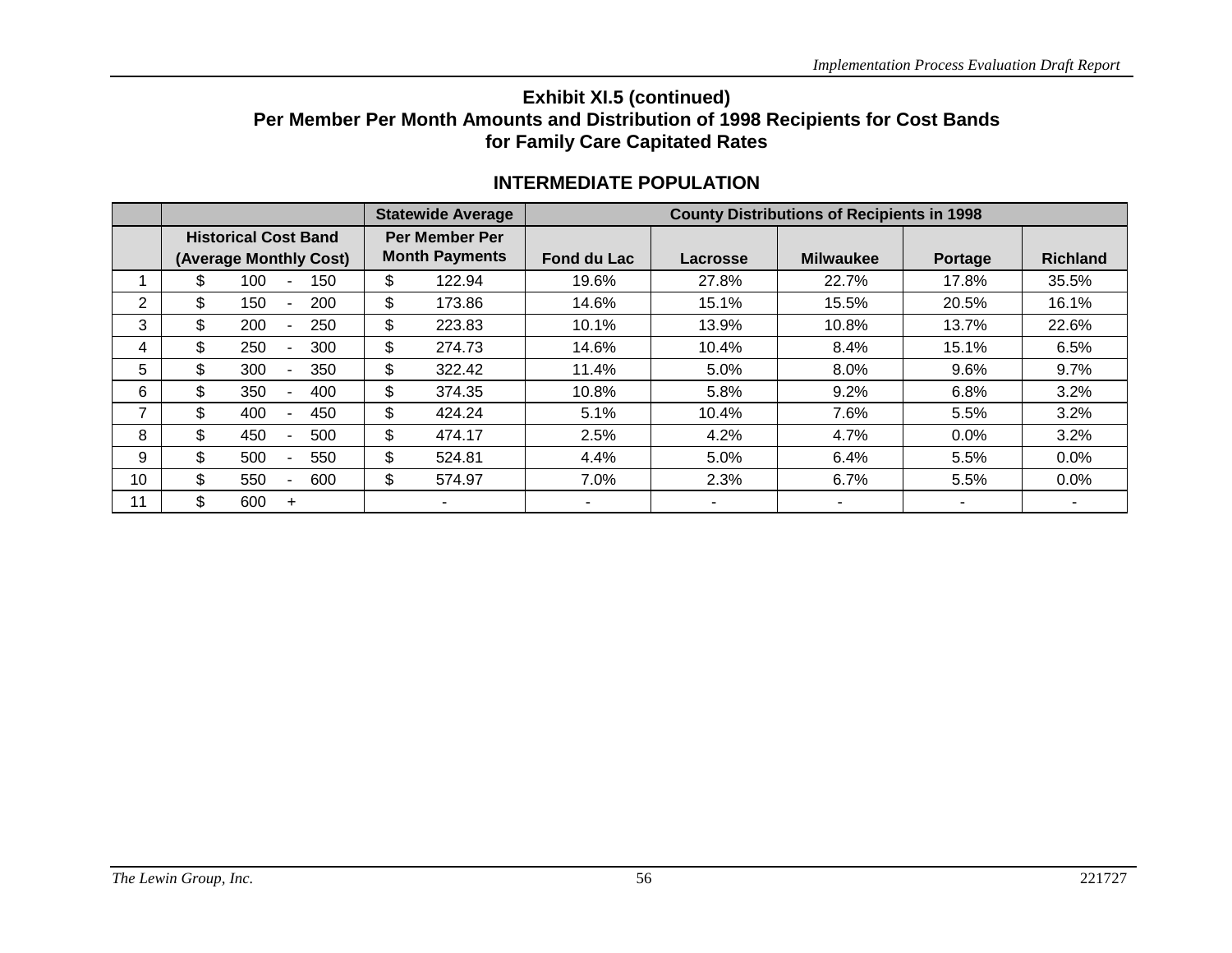**Fair reimbursement rates and management of the capitation rates by the pilots are essential for quality service provision in Family Care.** Counties must be able to offer adequate reimbursement to providers in order to maintain a provider network capable of delivering quality services to consumers. If the capitation rate does not accurately reflect the costs of providing service then the county must either reduce services or fund services with county dollars.

**DHFS sought input from the pilot counties while developing the rate setting methodology***.* The State involved the pilot counties in the development of the rate setting process to the extent possible through education and feedback. In the early stages of the planning of Family Care, the state educated the pilot counties generally about other managed care programs (i.e. Wisconsin Partnership program). Counties were not part of the rate setting group, although the State considered feedback from the pilots. After the first cut of the methodology and with each subsequent change, the State went to counties to collect comments. As a result of county feedback, they made adjustments in the areas of claims and targeted case management, and payment structure for new eligibles.

**DHFS appears to have made substantial efforts to set rates in a fair manner and to involve the pilot counties as partners in that process.** Unlike more traditional Medicaid managed care models, this process was reliant on full participation from the CMOs and other major stakeholders. Counties were required to sign-off on each pre-implementation stage and were given the opportunity to opt out if there was sufficient concern about either the development of the rate structure or the final prospective capitation rates.

*...a fundamental ideological component of Family Care has always been to work with the CMOs (and other major stakeholders) as full partners. To have fully developed a rate structure prior to the selection of the participating counties would have completely undermined this value. This process was consciously different from a more traditional Medicaid managed care model, where rates may be set internally, "revealed" to a set of HMOs, and the HMOs are allowed to make their own market-based decision regarding entry*. 26

Still, because much is at stake, rate setting is a difficult process. County representatives reported difficulty understanding the rate setting process and were unsure whether the rates they were receiving were adequate to cover the costs of the program. DHFS presented counties with a draft methodology and preliminary rates for comment. Counties pointed out several costs that were not captured in the rates and DHFS subsequently issued rates that were substantially higher.

In retrospect, the process might have been smoother if DHFS had submitted a draft methodology for comment without revealing the corresponding rates. Because of competing interests, the counties may have been reluctant to believe that DHFS was doing its best to set fair and accurate rates. The initial rates appeared to have heightened tensions, while the

 $26$  Communication sent from DHFS to The Lewin Group on August 11, 2000.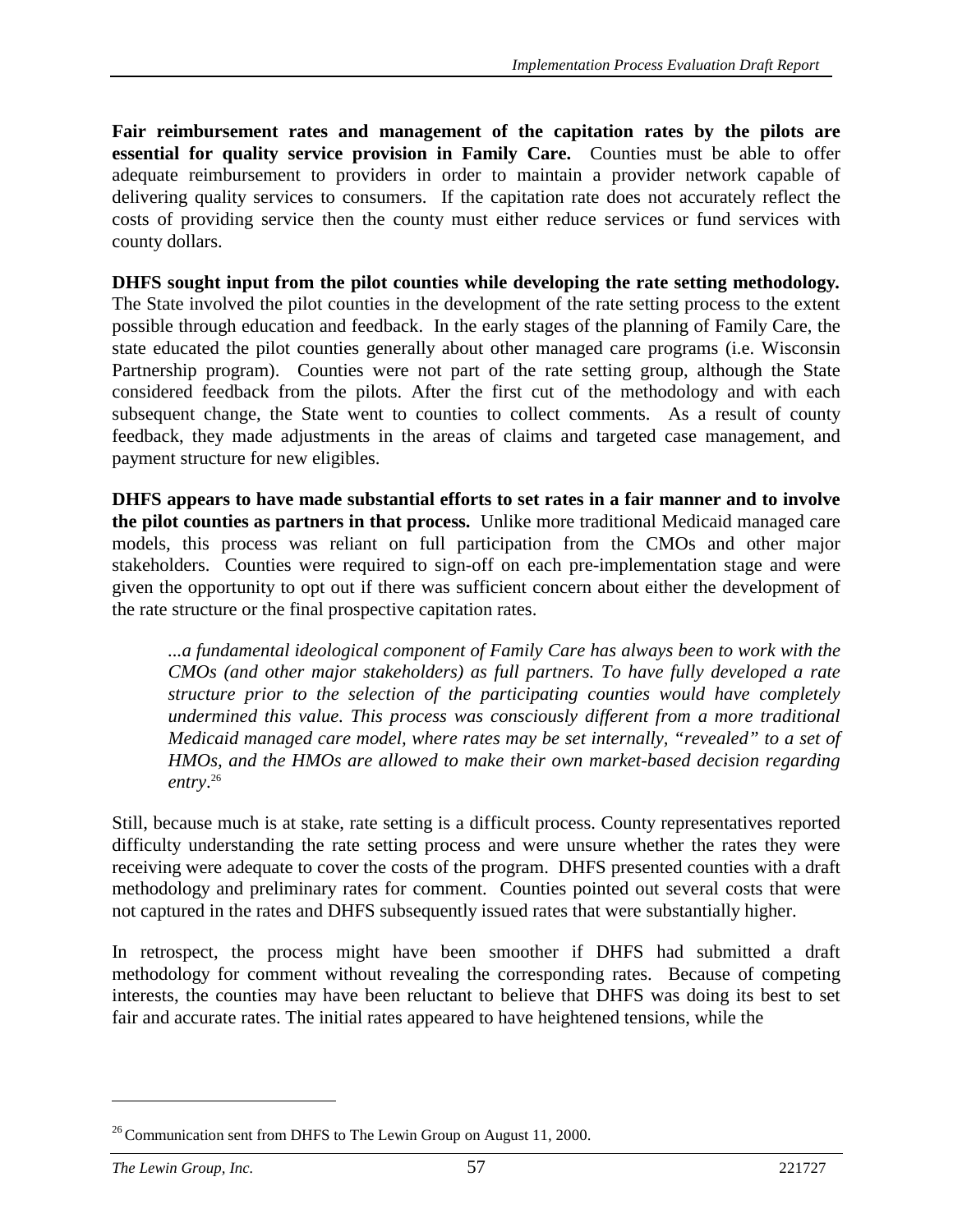subsequent changes may have put the counties in a position where they feel that they can and must bargain to get the best rates they can. Ultimately, though, regardless of the details of the methodology, the final payment levels will determine whether the counties accept the payment calculations.

**The four pilot counties we visited in March expressed concerns about the adequacy of the** rates. The counties had to obtain approval from the county board in order to become a Family Care pilot and had to present an argument that the rates would be adequate. The counties were all successful obtaining board approval, but they still voiced concern. The counties continue to engage DHFS in discussions about improvements to the current rate methodology.

**The comprehensive capitation rates appear generous in comparison to the national average spending for programs serving the aged/disabled and MR/DD populations.** The statewide comprehensive capitation rate is nearly \$28,000 for 2000. The Lewin Group estimates that in 1997, the national average annual Medicaid spending for HCBS waiver services to those in aged/disabled or MR/DD waivers was approximately \$14,300. Using DHFS preliminary rate calculations using 1997 data coupled with the final adjustment factors with the exception of the actuarial trend, acuity, and CSDRB adjustments, The Lewin Group estimates that the comparable Family Care rate for 1997 would have been approximately \$19,200. We would expect the Family Care rate to be somewhat higher because it includes MA card services. Other possible reasons for the higher Wisconsin rate include: differences in casemix between the entire U.S. and Wisconsin, differences in services available under the program, and geographic cost differences.

**Setting capitated rates is an important, but difficult process***.* How well DHFS sets capitation rates is likely to be one of the key factors in determining the success of Family Care. If rates are set too high, costs for the program will be more expensive than anticipated. In addition, higher rates will reduce incentives for CMOs to manage care efficiently. Rates that are set too low will either result in unmet need among recipients or counties being forced to make significant contributions of their own funds. This could adversely affect the quality of service provision and have unintended consequences on the overall quality of Family Care. It is important to keep in mind that the rate methodology discussed here continues to evolve.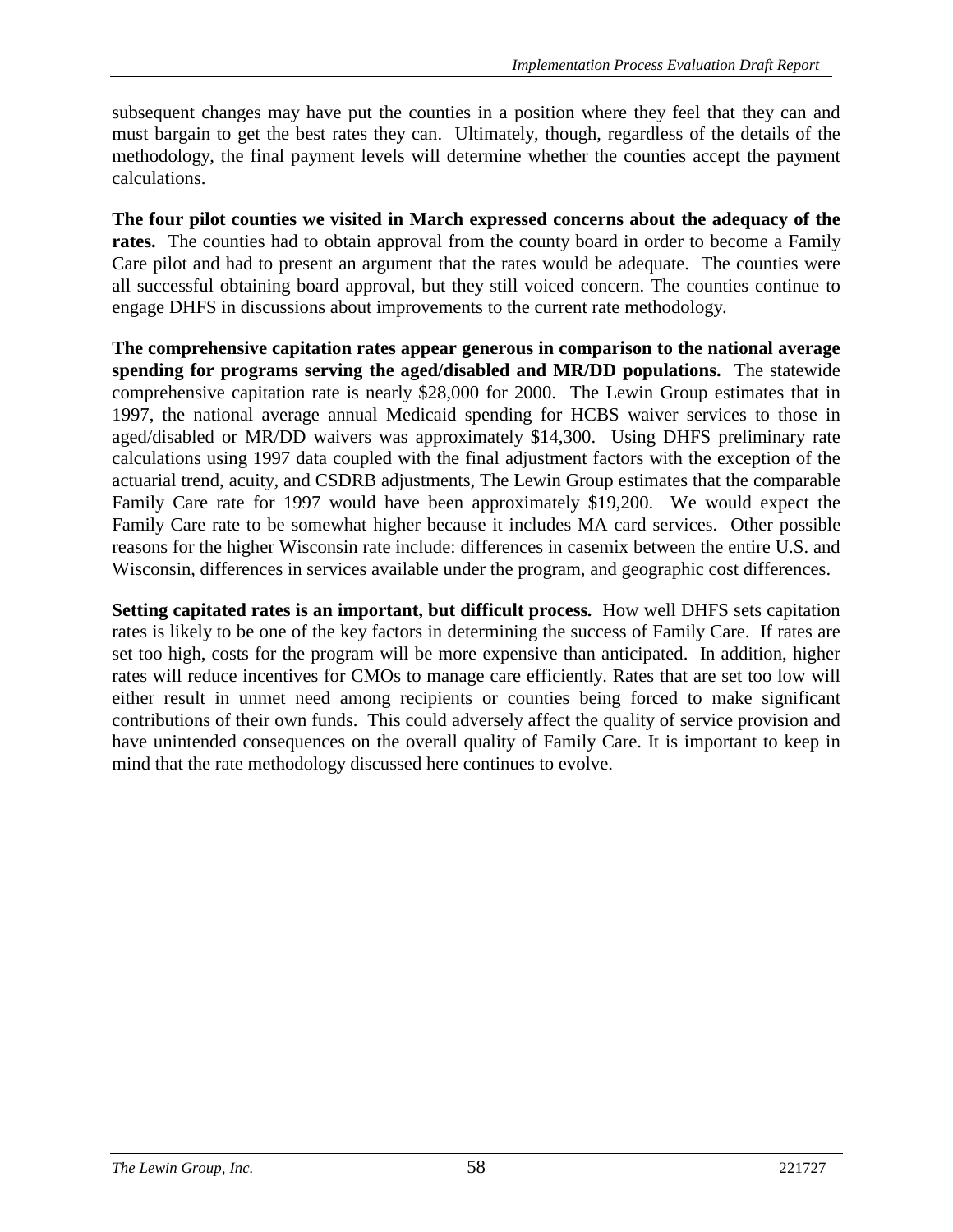Other states and the Federal government have struggled to set rates for acute care costs with varying degrees of success. For example, the Health Care Financing Administration's rates for Medicare+Choice plans resulted in early overpayments, which, in turn, led to adjustments made as part of the Balanced Budget Act of 1997. Subsequently, a large number of plans have withdrawn, although it is not clear whether these withdrawals are the results of changes in payment levels or other factors related to this business decision.

Setting rates for long-term care may be more difficult because there is no agreed upon model for setting these rates. Wisconsin, like other states grappling with this issue, decided to base capitation rates on historical fee-for-service long-term care payments. This is the standard method used for Medicaid acute care programs. An alternative method to using previous fee-forservice spending would have been to calculate a needs-based amount. However, likely differences between what DHFS perceives as need and what the counties perceive as need would have made developing rates based on this method problematic. In addition, under a needs-based approach, demonstrating compliance with HCFA upper payment limits could prove difficult.

In Wisconsin, the rate setting process was complicated by the county-based long-term care system consisting of multiple programs that are funded by several different funding streams. The State currently has an extensive reporting system in place for collecting complete and comparable data from the counties (the Human Service Reporting System, or HSRS), with exhaustive guidelines to ensure accurate reporting. However, both DHFS and county representatives concede that reporting varies across counties and counties often contribute significant funds that may not be captured under HSRS. Thus, while HSRS data combined with other data on services covered under the Medical Assistance (M.A.) Card accurately reflect State funds spent on longterm care, the total public long-term care spending may be underestimated. Resolving the discrepancy between these two estimates in each of the pilot counties according to DHFS and county officials was one of the most difficult tasks accomplished during the rate setting process. The State also chose to include an adjustment to account for differences in the costs for individuals who had not previously been using publicly funded long-term care services (new entrants). In setting acute care capitated rates, this adjustment is usually included to allow for higher payments during the period after initial enrollment to account for higher observed use of services as a result of pent-up demand. In its calculation of a new entrant rate for long-term care services, the data indicated less use among new entrants relative to all enrollees. Retaining this adjustment will likely be questioned by the counties as their retrospective rate calculations for new entrants will require them to return funding to the state. We discuss the new entrant adjustment more fully in a subsequent point.

#### **Overall, based on our discussions with both county and State officials and our review of documents, it appears that DHFS made a thorough attempt to set fair rates**. This is evidenced by their:

- An apparent commitment to creating fair and adequate rates given the constraint that the average per person cost must be reduced from its current level.
- Extensive consultation with and approval by the counties at different steps in the process even though interactions sometimes may have been contentious; and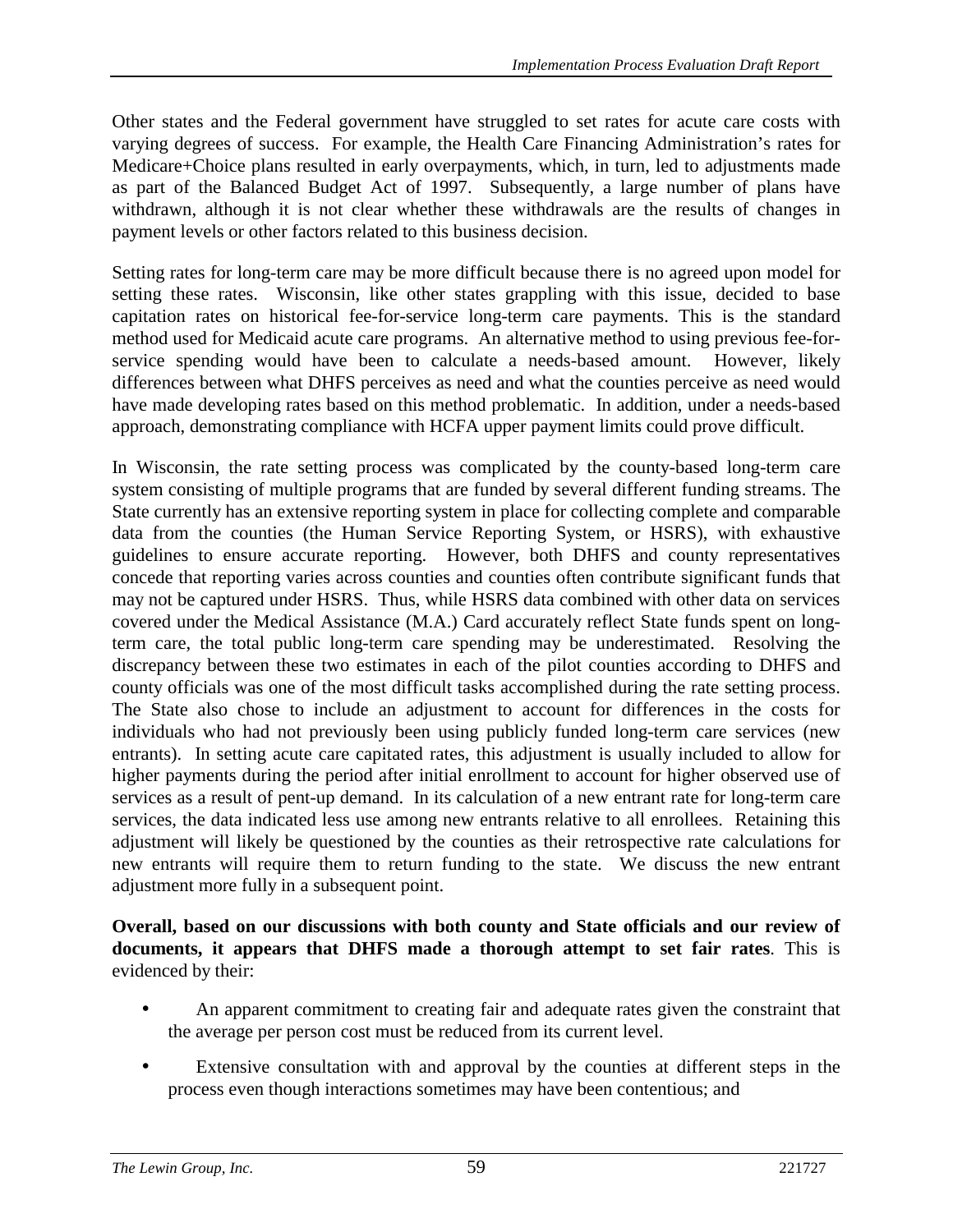Extensive work by qualified staff and consulting actuaries performing appropriate analyses.

Although previous fee-for-service spending was probably the best available starting point for setting rates, it is important to note that FFS HCBS spending was limited by:

- 1) State established rates for services funded under Medicaid that providers must accept;
- 2) Globally capitated county budgets for several services, including waivers; and
- 3) Limited types of services for individuals not on a waiver (MA card only recipients) which may have limited demand.

Requirements that providers accepting the Medicaid rate from the State must accept the Medicaid rate from the CMOs may help alleviate constraints caused by the first limitation. However, the net effect of the other two factors is that Wisconsin's HCBS per recipient costs on which the Family Care rates are based are most likely lower than what they would be if those constraints had not been in place. It is important to note that counties have the option to pay the state portion of the Medicaid match to obtain federal funding to expand services, however, this could be over and above funds they historically paid.

**Family Care rates may solidify inequalities among the counties**. Differences in Family Care capitation rates across counties reflect differences in historical fee-for-service spending per recipient. These differences reflect causal factors that should be reflected in the rates, such as differences in the need for service (casemix) and the cost of delivering long-term care services in the county. For example, counties that have made significant efforts to deinstitutionalize individuals with developmental disabilities will receive higher capitation rates that reflect the higher costs of this population. However, these differences also may reflect factors more extraneous to need or cost, such as the following:

- Counties that decided to use program dollars allocated to them to provide more services to fewer numbers of individuals fare better.
- Counties that contributed greater amounts of their own funds are rewarded by the capitation rates. Under the rate setting methodology, the State supplants several sources of county funding, including Targeted Case Management and Community Support Program adjustments to the capitation rate, as well as the Community Services Deficit Reduction Benefit (CSDRB) program adjustment. Thus, counties that were historically more generous will likely receive higher capitation rates.
- Counties that were better able to exploit M.A. Card funds have higher rates under Family Care. Counties could make greater use of M.A. Card services by either having more providers willing to accept Personal Care dollars or being more aggressive in accessing them.

We note that time and data availability constraints probably ruled out conducting analyses to try to identify which factors were causing differences in the rates. As data from the functional screen become available, DHFS will have a greater ability to conduct these analyses. We recommend that they be considered as the rate methodology is revised in the future.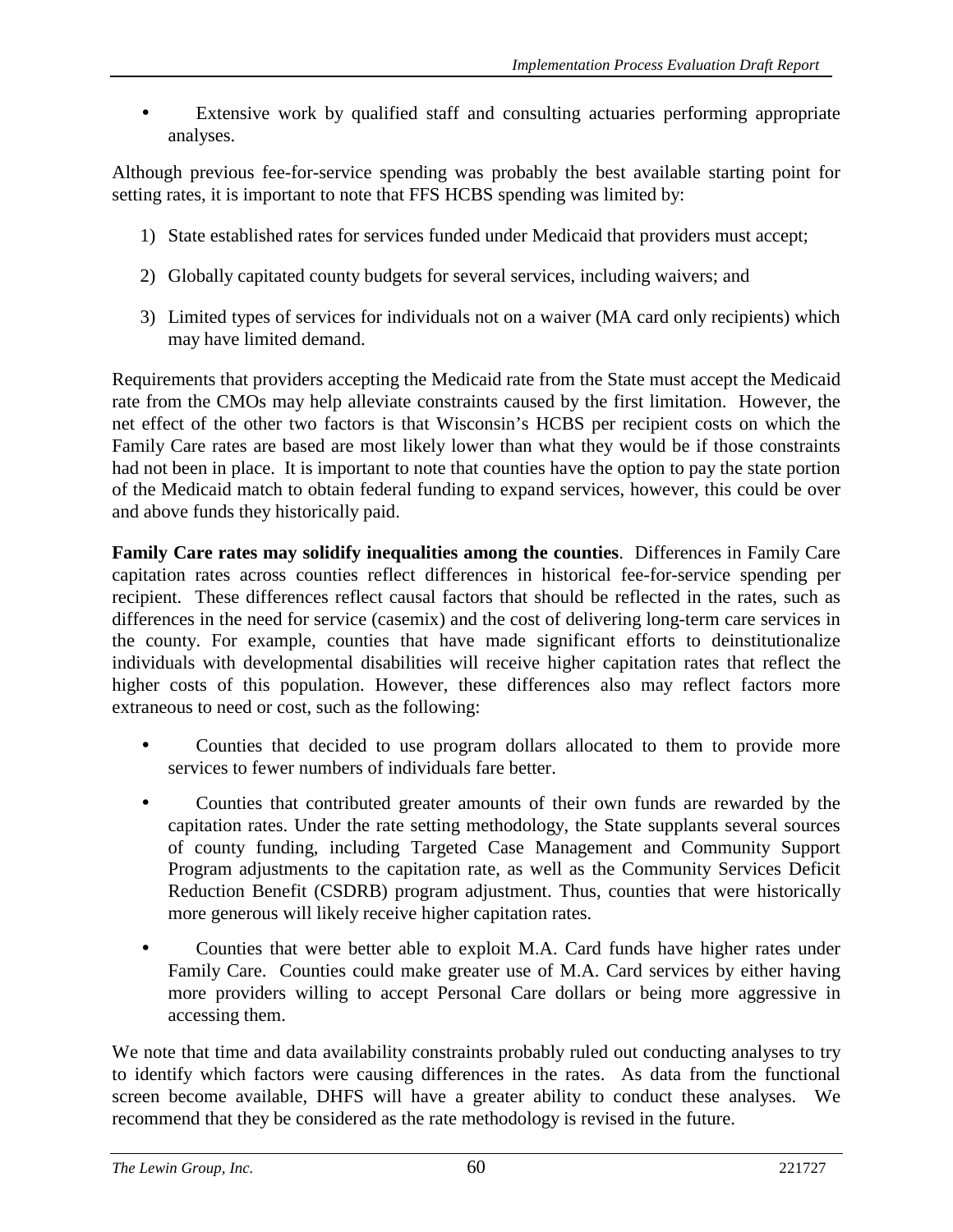**The adjustment for individuals without a spending history may not accurately reflect the experience of individuals who enter Family Care**. Because DHFS is basing capitated payments on the retrospective payment on historical costs for enrollees, it had to develop a mechanism for calculating payments for individuals who had not received Medicaid funded longterm care services in the past. DHFS developed an adjustment factor for CMO enrollees with no prior rate history based on HSRS/MSIS data that showed that "new entrants" have lower costs than individuals who had been on the program.<sup>27</sup> The factor is neutral for the elderly population and represents a 30 percent reduction for the newly eligible disabled population. Both populations of new eligible do not receive the acuity factor to account for changes in severity among the enrolled population between 1998 and 2000.

One concern with the new eligible factor is that these observed differences in expenditures may reflect characteristics of the existing system rather than differences in need. For example, individuals newly in need of long-term care may have been more likely to have received solely M.A. card services because of existing waiting lists for waiver services. Under the increased flexibility of Family Care, these new entrants may have very different spending patterns. DHFS proposed, and the counties rejected, an adjustment factor based on whether a new eligible had received MA card only services. Once the counties have some experience with the retrospective new eligible adjustment, they may wish to reconsider the inclusion of a MA card only service adjustment.

In addition, due to current data limitations, DHFS can not distinguish between groups among the under age 65 population with disabilities. Waiver spending for the population with MR/DD is much higher than that for the aged/disabled population. The Lewin Group estimates that in 1998, the average annual Medicaid HCBS spending nationwide on the aged/disabled was less than \$6,000 per recipient.<sup>28</sup> In contrast, the average annual per recipient Medicaid HCBS spending for individuals with MR/DD nationwide in 1997 was approximately \$29,000. However, among states serving the vast majority of this population in the community, the average annual cost was actually much closer to \$35,000 to \$40,000.<sup>29</sup> One concern would be if the observed lower spending for new eligibles among the under 65 population is the result of new eligibles under age 65 being more likely to be those with physical disabilities with a different spending pattern relative to a high cost existing and stable MR/DD population, rather than as a result of similar populations that have lower spending patterns as a result of less intense needs when services are first provided. If the mix of new eligibles among the disabled population under Family Care changes (i.e., more new eligibles are higher cost participants with MR/DD rather than the lower cost physically disabled captured in the historical data), the new eligible factor could overadjust downward.

If DHFS chooses to keep the new entrant adjustment factor, it should consider revisiting the methodology. In particular, DHFS may wish to conduct further analyses on the new entrants in need of long- care to determine if they can isolate the cause of the lower spending. Also, to the

<sup>&</sup>lt;sup>27</sup> Paper sent to Lewin on August 17, 2000 entitled, "New" Medicaid Eligibles and Long-Term Care Costs.

<sup>&</sup>lt;sup>28</sup> The Lewin Group analyses of HCFA form 372 which contains expenditure and recipient data for each waiver program and data on the Personal Care Option collected by Charlene Harrington at UCSF.

<sup>&</sup>lt;sup>29</sup> The Lewin Group analyses of HCFA form 372 data.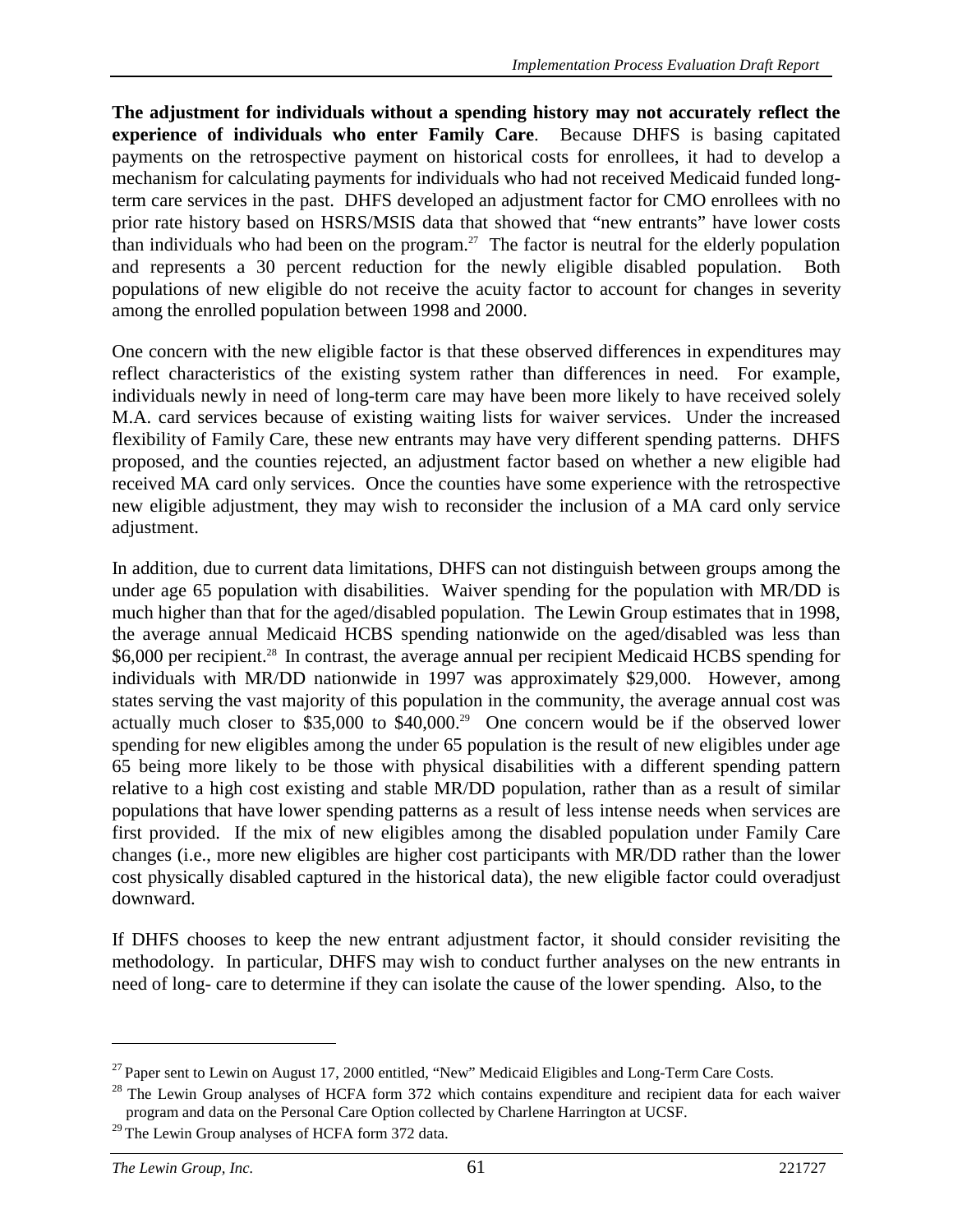extent possible distinctions between the MR/DD and under age 65 individuals with disabilities should be examined; possibly making the distinction between population based on the waiver they are enrolled in and the receipt of ICF-MR services.

An alternative to using an adjustment factor would be to base costs on individuals within the county that are comparable on a few selected variables, such as level of impairment and informal support. These data are currently not available, but as the functional screen data from FC become available, this method may be consistent with DHFS' stated desire to adopt a need based rate methodology that utilizes information from the functional screen.

The methodology for the intermediate rate will have to be refined, as more data become available. Because of data limitations that precluded the identification of individuals meeting the intermediate eligibility criteria in the historical data files, the prospective intermediate rate may differ from the historical costs of individuals enrolled in Family Care falling into the intermediate rate more than for the comprehensive rate. However, the retrospective adjustment should minimize the impact on the counties and as more data becomes available, DHFS should be able to refine the prospective rate. Nevertheless, if the prospective intermediate rate is substantially lower or higher than the ultimate retrospective rate, the projected budget for the program will be affected.

**Out of necessity, several other adjustments incorporate assumptions that create a small amount of uncertainty for the pilot counties, however, the methodologies used appear to be sound and the impact on rates is likely to be minimal**. These adjustments include an acuity adjustment, long-term care inflation adjustment and lag adjustment (used to account for claims that were filed late). It is important to note that the lag factor will not be applied in the retrospective rate calculation, which is the ultimate capitation rate received by the CMOs, because all of the 1998 claims will be available when retrospective rates are calculated.

**Serious questions remain regarding whether capitation can work in small counties.** Theoretically, manage care organizations require a large enough pool of enrollees across which to spread the risk of high cost cases. Relatively small risk pools may create problems for some counties, especially if these pools are further divided up by competition. However, the need for larger risk pools creates conflicts with the State's historic commitment to local control over service delivery.

Small counties may have difficulty investing in the infrastructure to manage risk and may be overly burdened if costs increase dramatically for one or two cases. Representatives of small counties interviewed raised concerns over the feasibility of Family Care in small counties and said they would be watching the experience of Richland County, the smallest and most rural of the pilot counties. Richland is scheduled to implement its CMO in early 2001.If the current structure of Family Care does not appear to be feasible for small counties, either DHFS can adapt its capitation methodology for small counties or risk must be pooled across counties. The capitation methodology can be adapted through a number of mechanisms, such as allowing high cost cases to be fee-for-service or having the state assume a greater portion of the risk. Pooling risk across counties may be resisted by some counties that are not willing to cede control over the provision of long-term care to another county or other entity.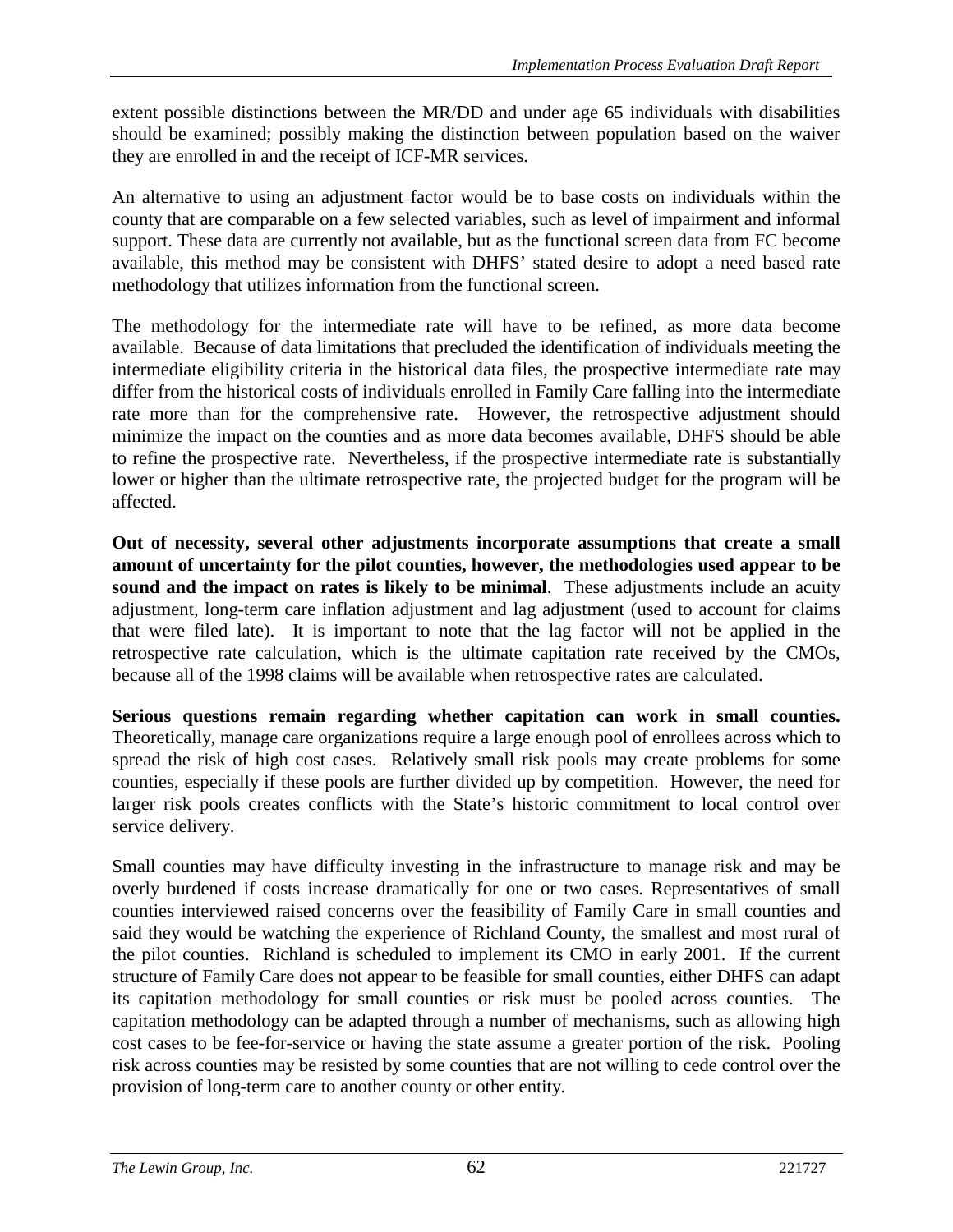**Despite goals to serve as many individuals as possible in the community, counties will have strong disincentives to serve individuals in the community if it would be cheaper to serve them in an institution.** The capitated rates may prohibit individuals with high needs and few informal supports from being served in the community, rather than an institution, because counties must absorb the difference between the capitation amount and the true cost of serving these clients in the community. Despite Family Care's goals to save individuals in the community, it may be more cost effective to serve them in the institutions.

**Under Family Care, the pilot counties will have to make difficult cost control decisions and not rely on constraints within the system.** CMOs will need to effectively manage the care of their clients and truly plan around the need for services, rather than the demand for services. If the counties do not establish mechanisms for controlling costs, Family Care may induce more per recipient demand for services because it could provide greater access to more desirable services. This could be particularly problematic for CMO enrollees that were previously only receiving the more limited M.A. card services.

**DHFS will need to follow through on plans it has discussed for refining the rate setting methodology**. We recommend that the following actions should be priorities:

- Review the adequacy of rates carefully considering outcomes from the survey of care recipients and contributions made by counties. DHFS is already planning on doing this.
- Explore the use of more complex risk adjusters, especially those that are based on functional impairment, chronic conditions and disruptive behaviors. DHFS also plans to pursue these analyses.
- Explore limited liability arrangements, especially for smaller counties. DHFS has had some risk sharing mechanisms in place, however, these mechanisms may be insufficient for smaller counties. In the future, the State may face a choice of either assuming a greater portion of the risk or implementing regionally based, rather than county based CMOs, which would limit local control of long-term care in smaller counties.
- Possibly re-examine provisions for allowing CMOs to serve some individuals on a fee-for-service basis. DHFS explored the possibility of offering individual stop-loss to the CMOs, but the pilot counties rejected this approach.
- Create a consortium effort among counties to hire a fair and independent actuary to review and comment on rates and rate setting process. DHFS representatives said they had previously provided funds for this effort and were planning on doing so in the future.

We caution that early comparisons of the cost of providing services in comparison to the capitated payments may not be an accurate reflection on the adequacy of rates. Currently, the pilot counties are focusing on implementing key infrastructure and are trying to maintain service delivery to the existing care population. A major concern for them at this time is trying to prevent disruptions in service while individuals are being transitioned to Family Care. The counties will be designing changes in service delivery patterns in the near future. The true test of whether the capitation rates are sufficient to ensure positive outcomes can only occur once counties have had the time to implement these changes.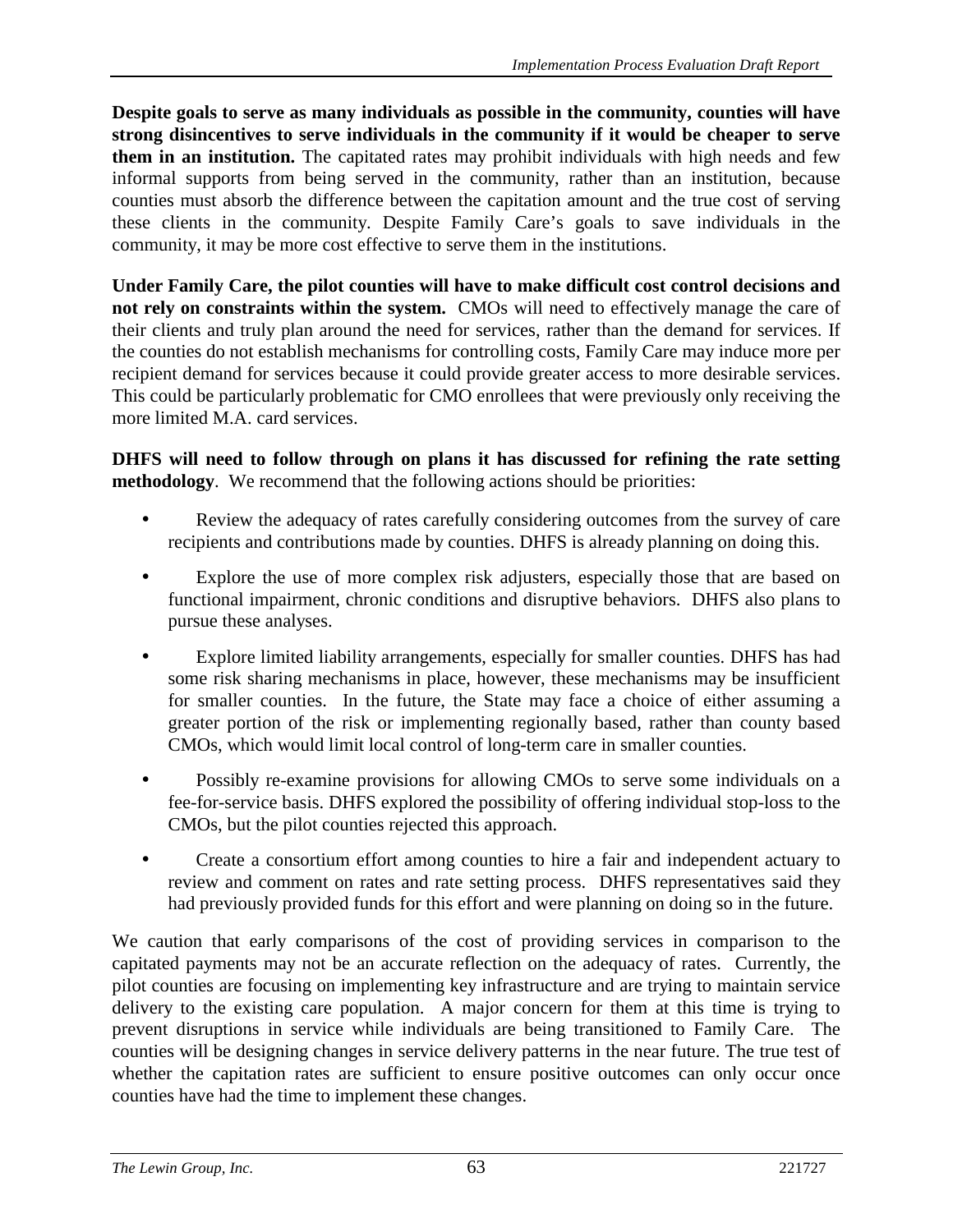# **XII. CONCLUSIONS AND RECOMMENDATIONS**

**The pilot counties appear to have made great progress in implementing the necessary infrastructure**. The implementation schedule itself was ambitious given all the details the State and the counties had to resolve. Early in the process, there were several important issues that arose around fundamental program components, including capitated payments, the separation of the CMO and RC, IT system and reporting requirements, and staffing structures. Pilots have targeted most of their resources toward resolving these issues and establishing program infrastructure.

**Delays in finalizing some of the key aspects of program infrastructure complicated the implementation process.** Issues about governance and capitated rates caused the pilots to be tentative about implementing parts of the program. This may have led to some pilots preparing less aggressively for implementation than they would have done otherwise. Uncertainty around governance issues caused some of the pilots to delay the development of separate infrastructures for the RC and CMO. Concerns regarding the adequacy of capitated rates caused some counties to delay presenting plans to their boards for approval until the rate setting process was further along.

**The focus on administration and converting current enrollment delayed other aspects of** Family Care implementation. Overall, counties focused on administrative concerns and maintaining service levels for current waiver consumers, as well as reducing program waiting lists. The transitioning process has been time-intensive and has not allowed pilots to aggressively enroll new clients and fully implement quality assurance and consumer direction initiatives. In addition, the integration of medical and social care, including RN participation in the care management team, appears to require learning new skill sets and increased interdisciplinary collaboration. Contracting with M.A. Card providers, especially for disposable medical supplies, appears to have been more difficult than originally anticipated.

**Once the pilots have made more progress in addressing the early implementation issues, they will need to focus their attention on addressing other goals of Family Care.** For Family Care to achieve all of its goals, the pilots need to build on the progress they have made and work to transform how care is delivered. The priority for the CMOs should be to transform care management so that it is consistent with the managed care incentives enveloped in Family Care. Ultimately, the success or failure of Family Care will depend on how well care managers function with a greater scope of responsibility and use the increased flexibility they have under Family Care to provide more cost-effective care. The CMOs can support their care managers by ensuring that caseloads are low enough to allow sufficient time for care plan redesign and by developing guidelines for best practices. The RAD methodology appears to be a good first step in this transformation.

The pilots will next have to work to meet the goals of facilitating consumer direction and improving quality assurance. It is important to note that the pilots currently do not have a strong financial incentive to achieve these goals. The effort could be viewed as something that requires adding costs and takes away resources that could be devoted to improving cost-effectiveness. The monitoring of plans by DHFS should provide sufficient information to assess how much progress the pilots are making.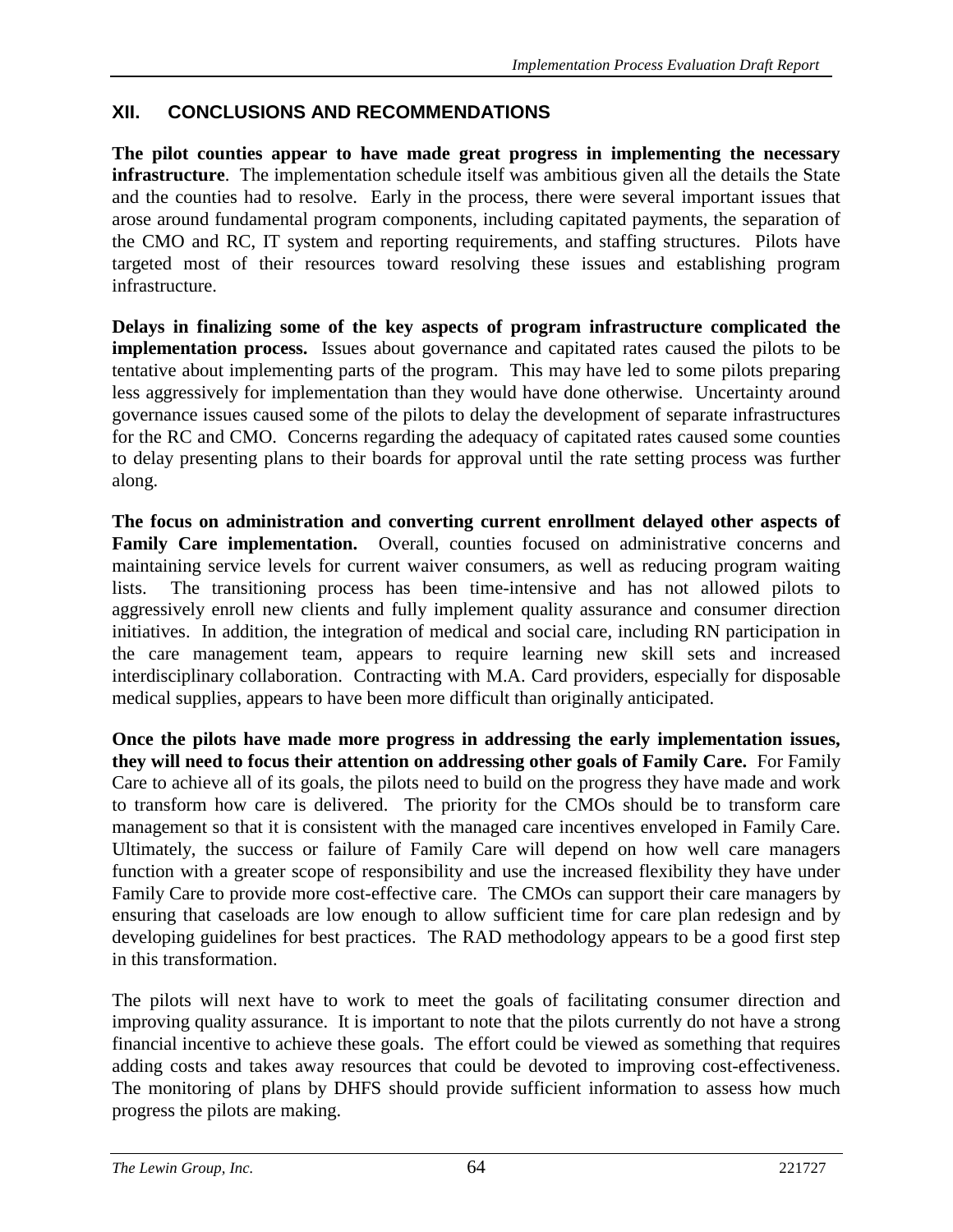**DHFS will need to make significant progress on resolving key issues and refining regulations**. DHFS has been making a substantial effort in trying to resolve the governance issues with HCFA and already has identified specific options that counties could apply and that HCFA would likely approve. DHFS will need to continue working with the counties to refine regulations, especially in areas such as PAC requirements for hospitals, requirements for LTC councils, and timelines for completing functional screens and assessments. DHFS should monitor the adequacy of the capitation rates and revisit the rate setting mechanisms. In particular, DHFS should explore techniques of limiting risk and allowing entities serving smaller pools to be viable within Family Care. As suggested by one of the pilot counties, DHFS may want to explore having a centralized system for Information and Assistance.

DHFS should use the experiences of the pilot counties to develop models or templates that other counties can adapt for key components of Family Care. The pilot counties have made considerable investments in key aspects of program infrastructure, which could assist other counties trying to replicate the program. DHFS should play the role of cross-pollinator by identifying models and approaches developed by pilot counties that work well and transferring this knowledge to other counties. Potential areas identified by the pilots as being ripe for model development include IT systems, member handbooks and provider claims. In June 2000, DHFS applied for a grant through the Robert Wood Johnson Foundation to develop the Wisconsin Family Care Center for Excellence to function as a "best practice institute."30 The center would be responsible for providing technical assistance to CMOs and would provide assistance to other counties as Family Care expands. The Foundation conducted a site visit in Wisconsin in September and it seemed likely that they would award the Center the grant pending some requirements on the part of DHFS.

Whether Family Care can work in small counties remains an open question and should be monitored carefully. Because Family Care requires pooling risk and investing in managed care infrastructure (most notably IT, fiscal, and contracting staff), we have serious concerns about the feasibility of the current Family Care model in small counties. Since half of the counties in Wisconsin have demographics similar to Richland County, the experience of this county should be monitored closely to determine whether and how the program should be modified.

If the current model is not feasible in small counties, the Family Care model could be adapted by either: (1) transferring some of the risk from the counties to the State and further subsidizing the development of infrastructure or  $(2)$  creating arrangements for counties to combine their CMOs, such as Family Care Districts. The first option would reduce the State's ability to control costs because they would absorb more risk and the counties would have less incentive to control cost. The second option would transfer some or all of the authority for the delivery of long-term care services away from some counties. This may be seen as a threat to the traditional county-based system.

Opening CMO contracts to competition will most likely necessitate changes to the current county-based long-term care systems. If Family Care is implemented under a concurrent 1915 (b) and (c) waiver, the State will have to award CMO contracts through a competitive bidding

 $30$  Term used by DHFS in grant application narrative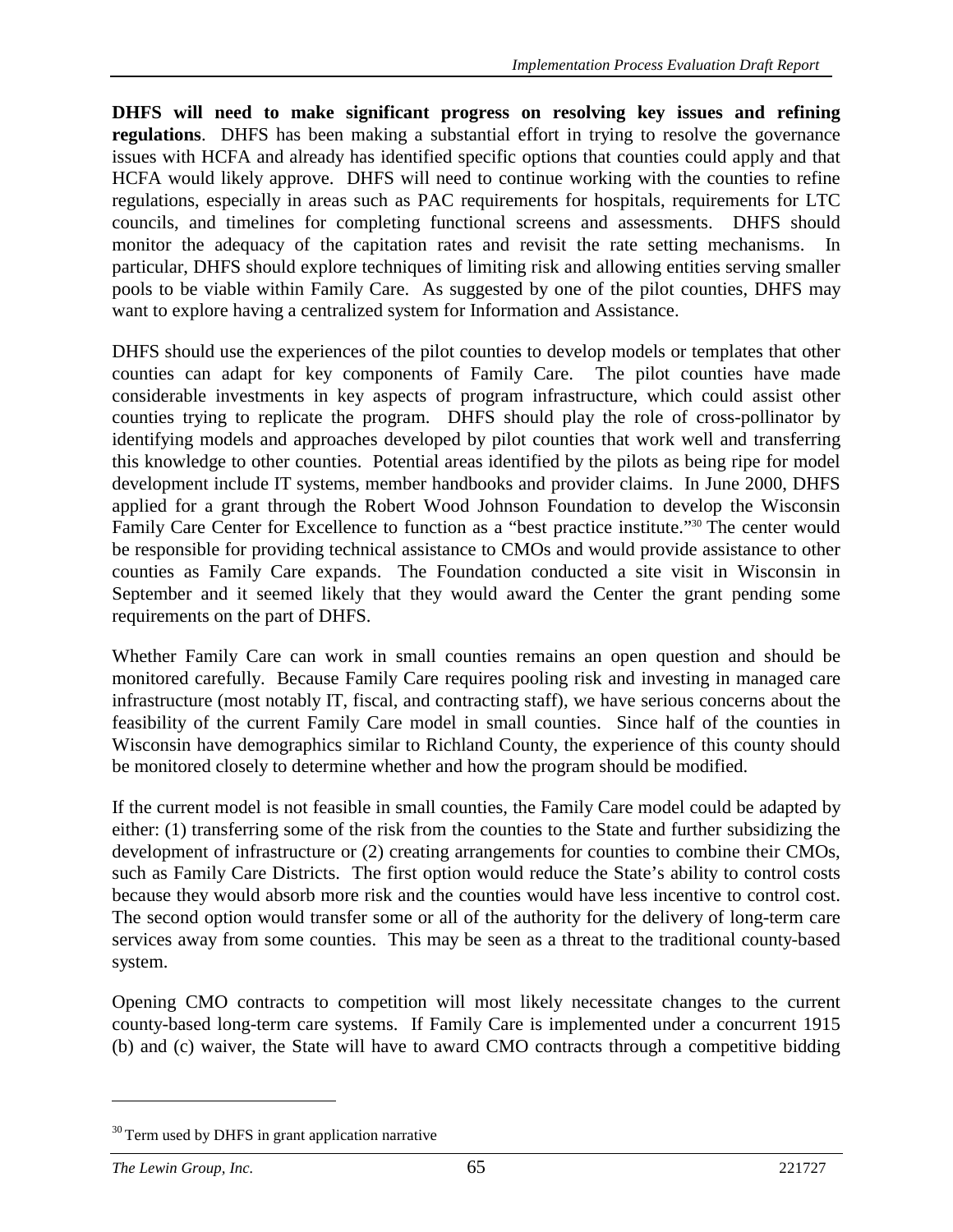process, most likely with multiple awardees. These new awardees will likely operate in multiple counties and could reduce the number of clients that individual county-based CMOs serve. This may be particularly problematic for small counties, because they will not be able to exploit economies of scale to reduce costs and improve services. In the future, some counties may find it necessary to collaborate to reduce administrative costs if they face shrinking numbers of clients. This will be compounded if private sector competitors are able to identify ways to enroll more profitable clients ("creaming"). DHFS and the counties will need to factor in private sector response to the refinement of capitated rates and alterations of the structure of the program.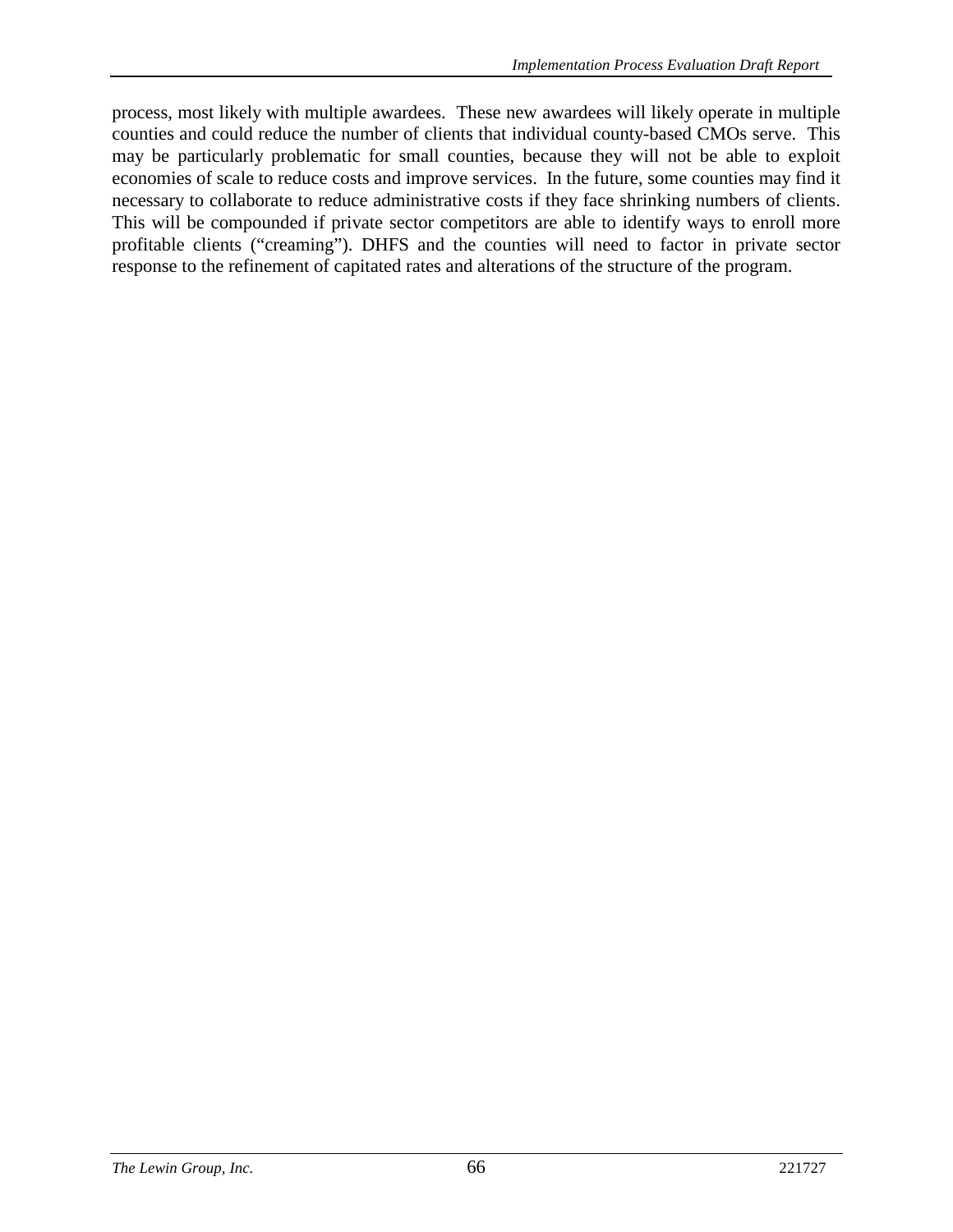# **XIII. ISSUES TO BE FOLLOWED IN THE FUTURE**

As we continue to monitor the implementation process of Family Care, in addition to providing updates on the overall process, we plan to follow several key issues that have emerged during the initial period of implementation. An ongoing issue that has stymied the implementation process is the lack of resolution around governance. We will follow how separation issues are resolved and what option each county chooses to pursue. In particular, we will track and document county motivations and approaches for adapting particular organizational structures and whether the counties submit separation plans as intended.

**Once governance concerns are resolved, it is expected that counties will be able to make more progress in implementing main components of Family Care.** We plan to follow the pilot counties' experiences and assess best practices associated with:

- Quality Assurance planning and strategies to monitor and promote quality;
- Strategies to foster consumer direction, including care manager facilitation of consumer direction and how pilots incorporate the self-directed support option and what challenges they face in the process;
- Transformation of the care management model, including the role of nurses as team members, the care manager experience in using the RAD, the training process for care management staff around the medical component of Family Care, and how active the consumers and families are in the care planning process;
- Development of staffing structures at both the RC and CMO and the processes of information-sharing;
- Enrollment patterns for all target populations as CMOs begin to enroll more consumers new to the system as well as following county efforts to reduce duplication in the enrollment process;
- Investment in IT systems and the capacity of these systems in relation to the reporting, monitoring, and information sharing requirements under Family Care;
- Evolution of the provider networks and the ability of the networks to meet consumers' needs;
- Provider adaptation to the Family Care requirements such as, authorization and claims procedures.

As the process for outreach, enrollment, access and provider networking begin to mature, it will be important to follow emerging sub-population differences. In addition, we will seek to capture stakeholder perceptions on how the implementation is proceeding, including the following:

- Consumers perception of Family Care as offering choice and flexibility of service;
- RC and CMO staff perception of the new reporting, information sharing and hand-off processes;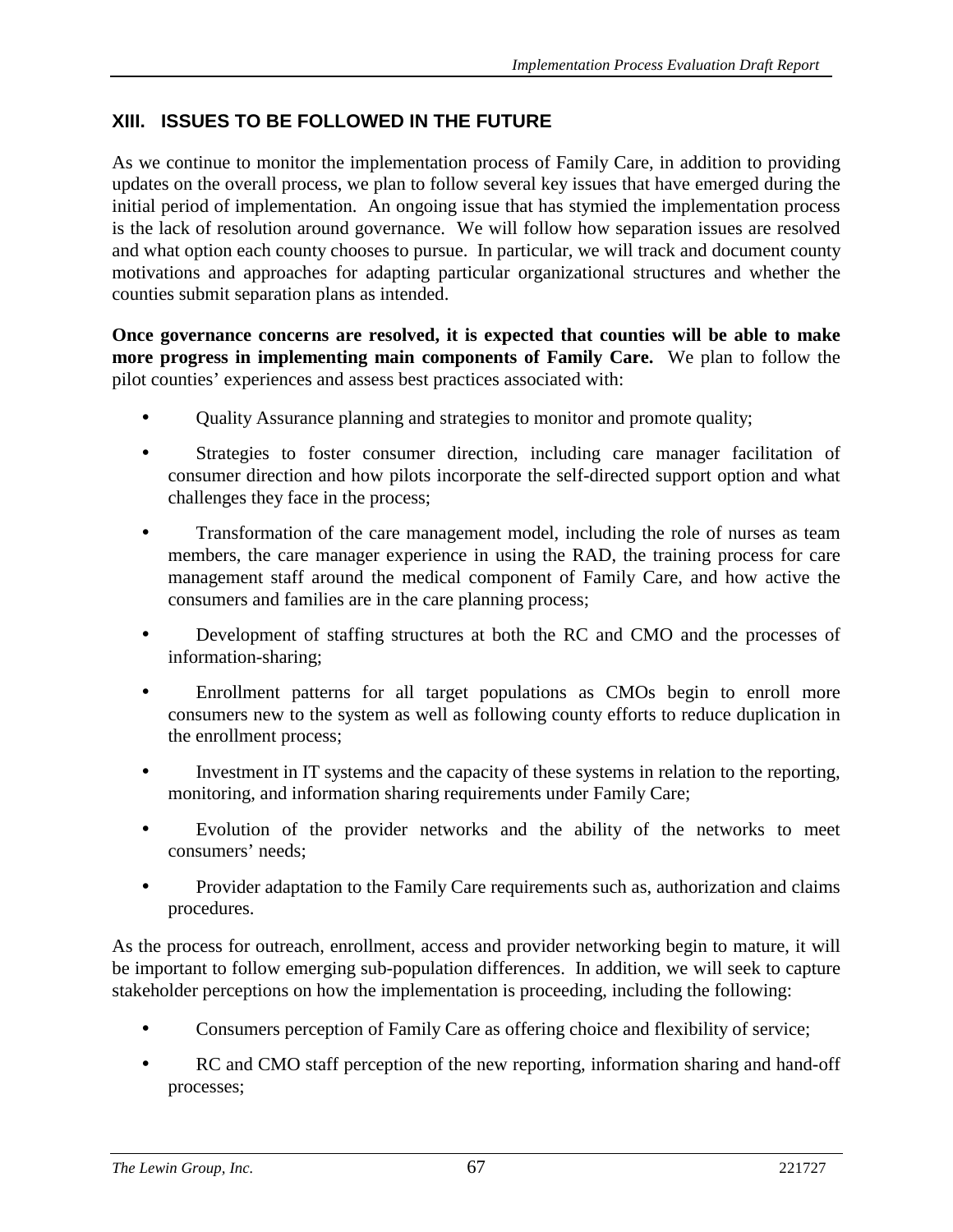- Provider perception of RC and CMO accessibility and level of understanding of Family Care requirements; and
- DHFS perception of county compliance.

Lastly, we plan to follow the DHFS efforts in resolving key issues that surfaced during the past phase of implementation, including:

- County requests for additional RC funding;
- The need to refine regulations such as, the PAC referral process and timelines for completing functional screens and assessments; and
- Monitoring the adequacy of the capitation rates.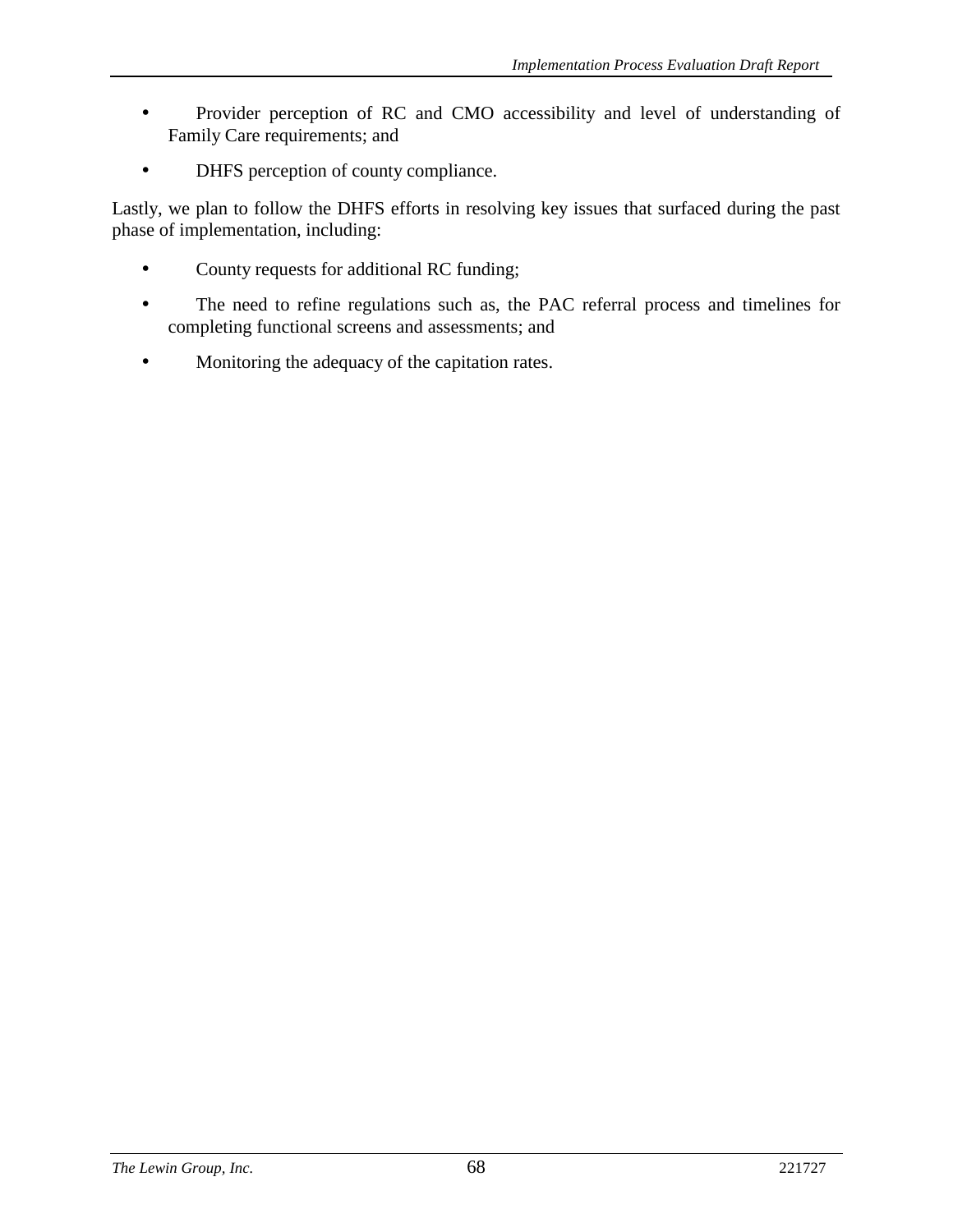# **APPENDIX A**

# **Acronyms and Glossary of Terms**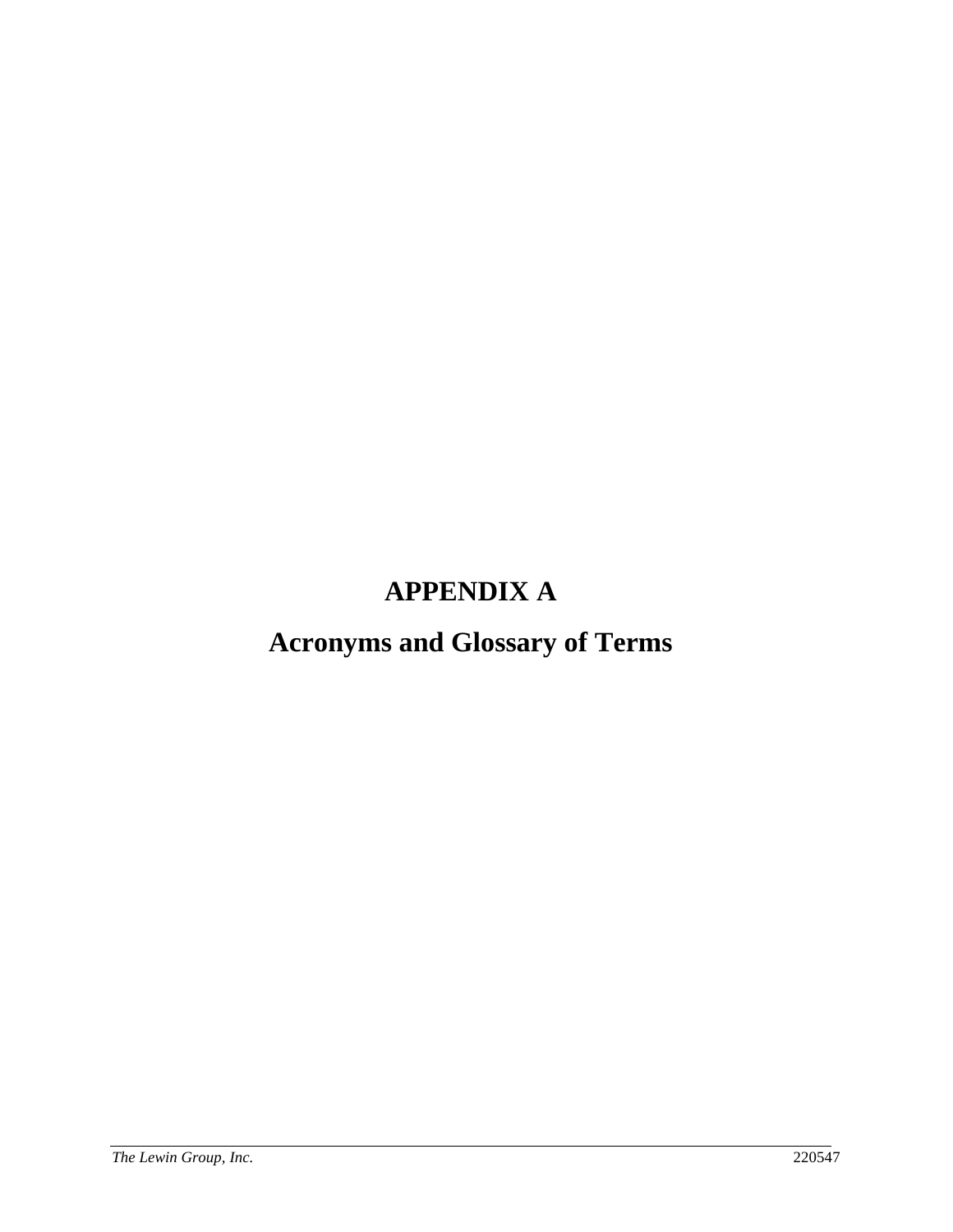#### **ACRONYMS DEFINITIONS**

- ADL **Activities of Daily Living:** Refers to the ability to carry out basic self-care activities. Activities include such tasks as bathing, dressing, walking, transferring (getting in and out of bed or chair), toileting (including getting to the toilet), and eating.
- ALF **Assisted Living Facilities:** A popular name for a place where five or more adults reside which consists of independent apartments and which provides each tenant with up to 28 hours of supportive, personal and nursing services per week; The 1997 Wisconsin Act 13 amended statutes to change official name to **Residential Care Apartment Complex.**<sup>31</sup>
- AAA **Area Agency on Aging:** A public or private non profit organization designated by the state to develop and administer the area plan on aging within sub-state geographic planning and service area. AAAs advocate on behalf of older people within the area and develop community-based plans for services to meet their needs and administer federal, state, local and private funds through contracts with local service providers.
- BOALTC **Board on Aging and Long Term Care:** An independent state agency that advocates on behalf of elderly and disabled persons who are receiving longterm residential care, mainly by monitoring development and implementation of policies and programs and investigating complaints about care. As part of the Family Care initiative, BOALTC's responsibilities were expanded to provide advocacy services to potential or actual recipients of the Family Care benefit and authorized to contract for the external advocacy service.
- CBRF **Community-Based Residential Facility:** A place in which five or more unrelated adults live and where they receive care, treatment, or services, but not nursing care on any permanent basis, in addition to room and board.. CBRFs are licensed by DHFS under ch. HFS 83rules. 32

#### CIP **Community Integration Program:**

- CIP-IA is for developmentally disabled persons relocated or diverted from DD centers;
- CIP-IB is for developmentally disabled persons relocated or diverted from nursing homes;

 $31$  Definition from (http://www.legis.state.wi.us/1997/data/acts/)

<sup>&</sup>lt;sup>32</sup> Ch HFS 83 - DHFS administrative rules for community-based residential facilities for 5 or more adults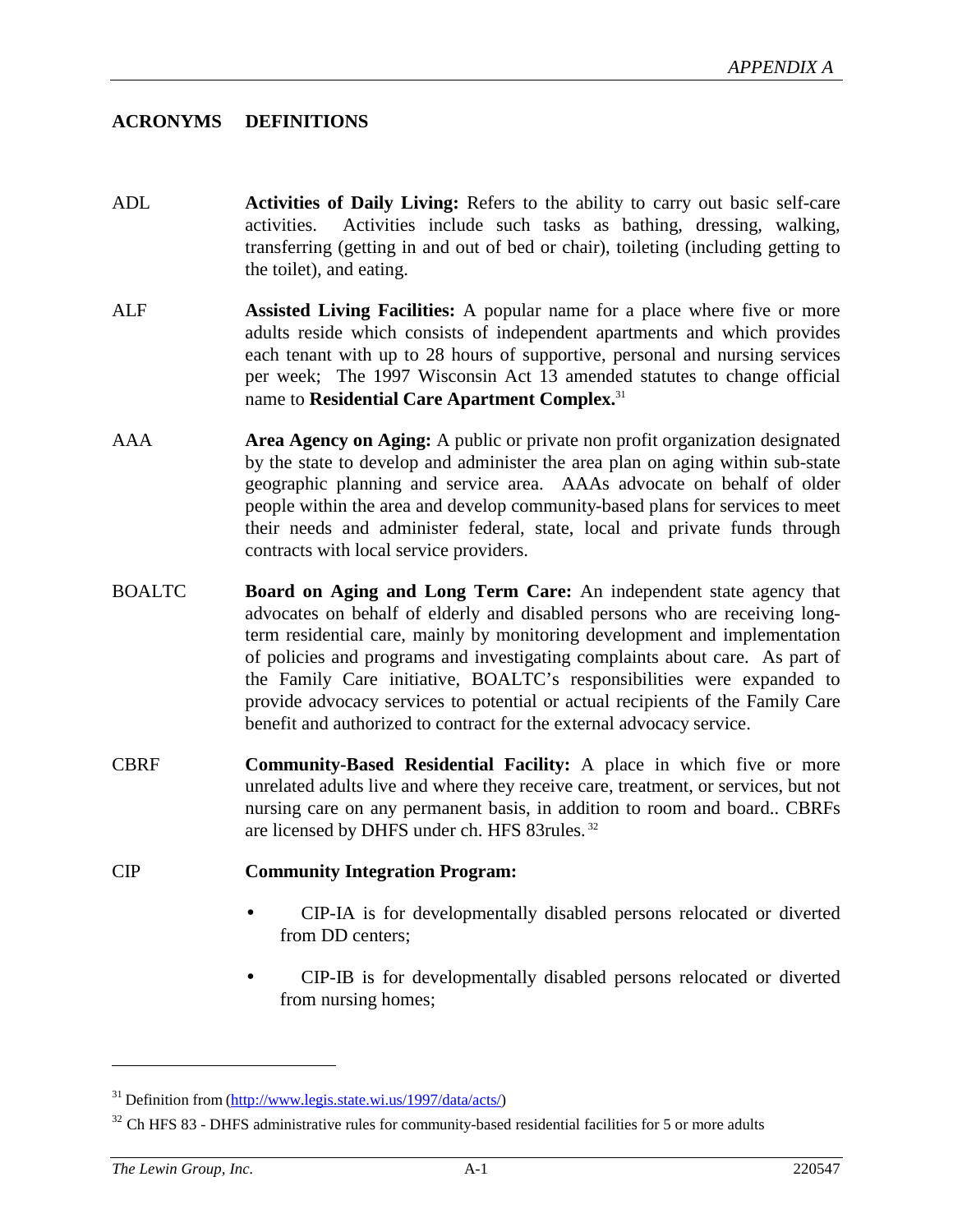- CIP II is for elderly and physically disabled persons diverted or relocated from nursing homes to appropriate community settings with the assistance of home and community-based care and with continuity of care. Care in the community is financed by MA (Medical Assistance).
- CMO **Care Management Organization:** Entity that provides or arranges for services in the Family Care benefit. Each CMO develops a provider network to provide services to Family Care recipients who live in their own homes, nursing facilities, or other group living situations. The Care Management Organization must coordinate care across different delivery systems (including primary health care, long term care [LTC], and social services) and funding sources (including Medicaid fee-for-service and other commercial health insurance, Medicare, and funding sources for vocational and social services).
- COP-W **Community Options Program Waiver:** In January of 1987, Wisconsin received approval of the COP-Waiver request from the federal government. The waiver permits the use of federal Medicaid funds to finance services provided to eligible persons in the community, as an institutional alternative.
- COP **Community Options Program:** A DHFS financed, county-administered program to support individuals who desire to remain in the community setting. The program involves assessing the need of Medical Assistance eligible persons faced with nursing home placement and assisting them via a range of available supportive services in the community, care planning and management, and paying for gap-filling supportive services to make continued or new community residence possible.
- CSDRB **Community Services Deficit Reduction Benefit**: a program under which counties, tribes, and local health departments are able to claim the federal matching dollars to cover approximately 60% of their deficits for certain Medicaid-covered services. These public agencies are responsible for providing the non-federal matching dollars (approximately 40% of total costs) with local funds. $33$
- DD **Developmentally Disabled:** See MR/DD definition.
- DHCF **Division of Health Care Financing:** Responsible for administering the Medical Assistance (Medicaid), Chronic Disease Aids, WisconCare, Health Insurance Risk Sharing Program (HIRSP) and General Relief programs.<sup>34</sup>
- DHFS **Department of Health and Family Services (DHFS):** Wisconsin State Department of Health and Family Services, began July 1, 1996 and oversees Medicaid and other health programs and social service programs.<sup>35</sup>

<sup>&</sup>lt;sup>33</sup> Definition from the DHFS cost model November 1999.

<sup>&</sup>lt;sup>34</sup> Definition from http://www.dhfs.state.wi.us/aboutdhfs/DHCF/dhcf.htm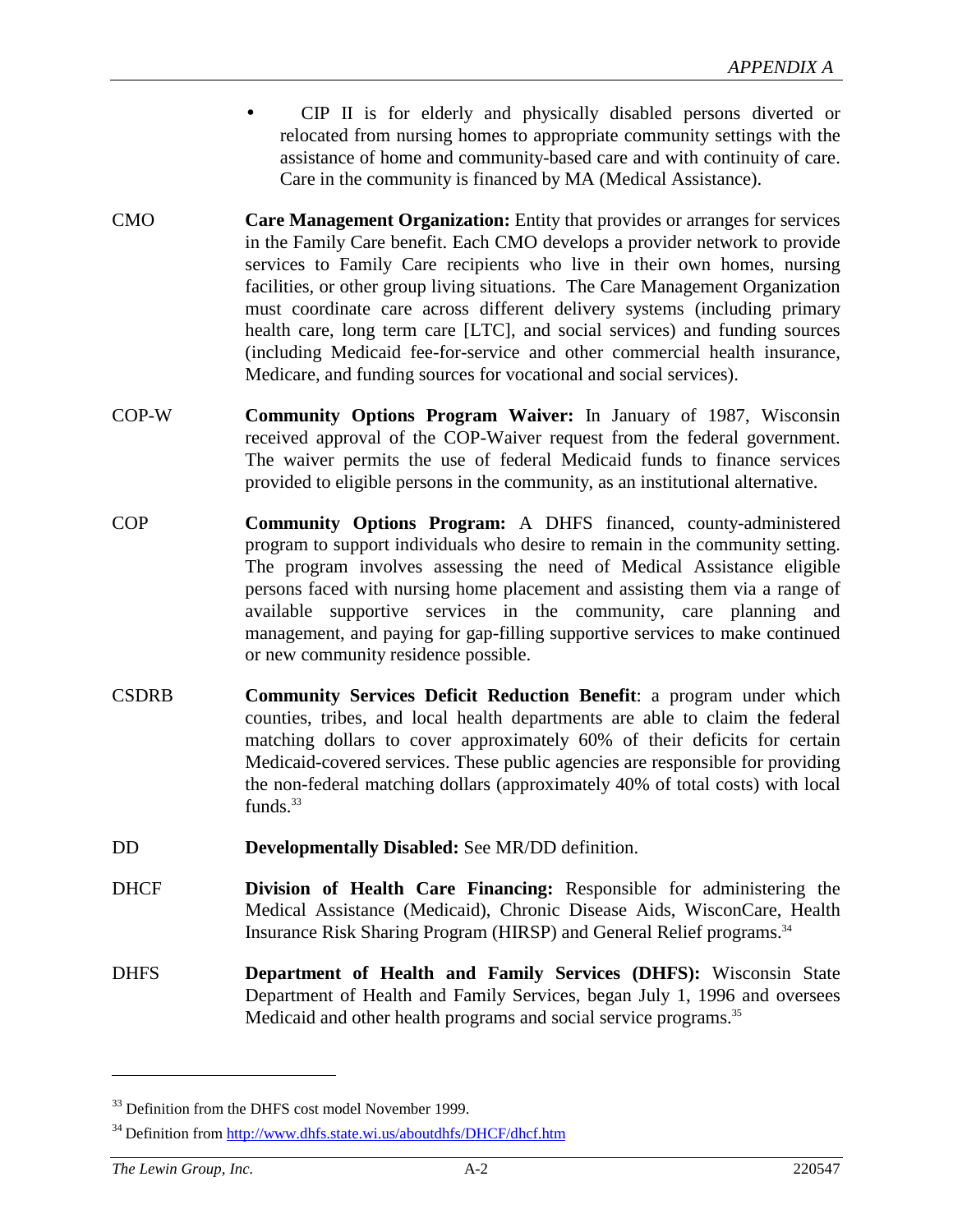- DHHS **Department of Health and Human Services:** The Department of Health and Human Services is the United States government's principal agency for protecting the health of all Americans and providing essential human services, especially for those who are least able to help themselves.
- DMS **Disposable Medical Supplies:** A benefit included in the Family Care program that supplies members with disposable medical supplies intended for one-time or temporary use, such as cotton balls, dressing materials, etc.
- Direct Services **Direct Services:** Services provided directly to people by agency staff rather than purchased by the agency from an outside provider.
- ESU **Economic Support Unit:** County unit responsible for fiscal resources in the county.
- FC **Family Care:** A voluntary long-term care managed care program. The State contracts with Care Management Organizations (CMOs) that provide or arrange for services in the Family Care benefit. Each CMO develops a provider network to provide services to Family Care recipients who live in their own homes, nursing facilities, or other group living situations. Family Care will foster recipients' independence and quality of life, while recognizing the need for support to remain independent.
- FDD **Facility for the developmentally disabled:** A type of nursing home primarily for developmentally disabled persons. State centers for developmentally disabled persons are FDDs. Licensed under ch. HFS 134 rules.<sup>36</sup>
- FFES **Functional and Financial Eligibility Screen:** A tool developed by DHFS used to determine functional and financial eligibility for Family Care conducted by trained Resource Center staff.
- HCBS **Home and Community-Based Services:** Alternatives to nursing home care that provide services to people living in the community. With further developments in community supports and technological advances, there is an increased opportunity for individuals at many levels of disability to be effectively served in the community.
- HCFA **Health Care Financing Administration:** The federal agency that administers Medicare, Medicaid and the State Children's Health Insurance Program (SCHIP).
- I & A **Information and Assistance:** Service provided by the Resource Centers using a telephone number that is toll-free to all callers in its service area. Information provided is related to aging, physical and developmental

<sup>35</sup> Definition From http://www.dhfs.state.wi.us/aboutdhfs/BiennialReport9799

<sup>36.</sup> HFS 134 - DHFS administrative rules for facilities for the developmentally disabled (FDDs)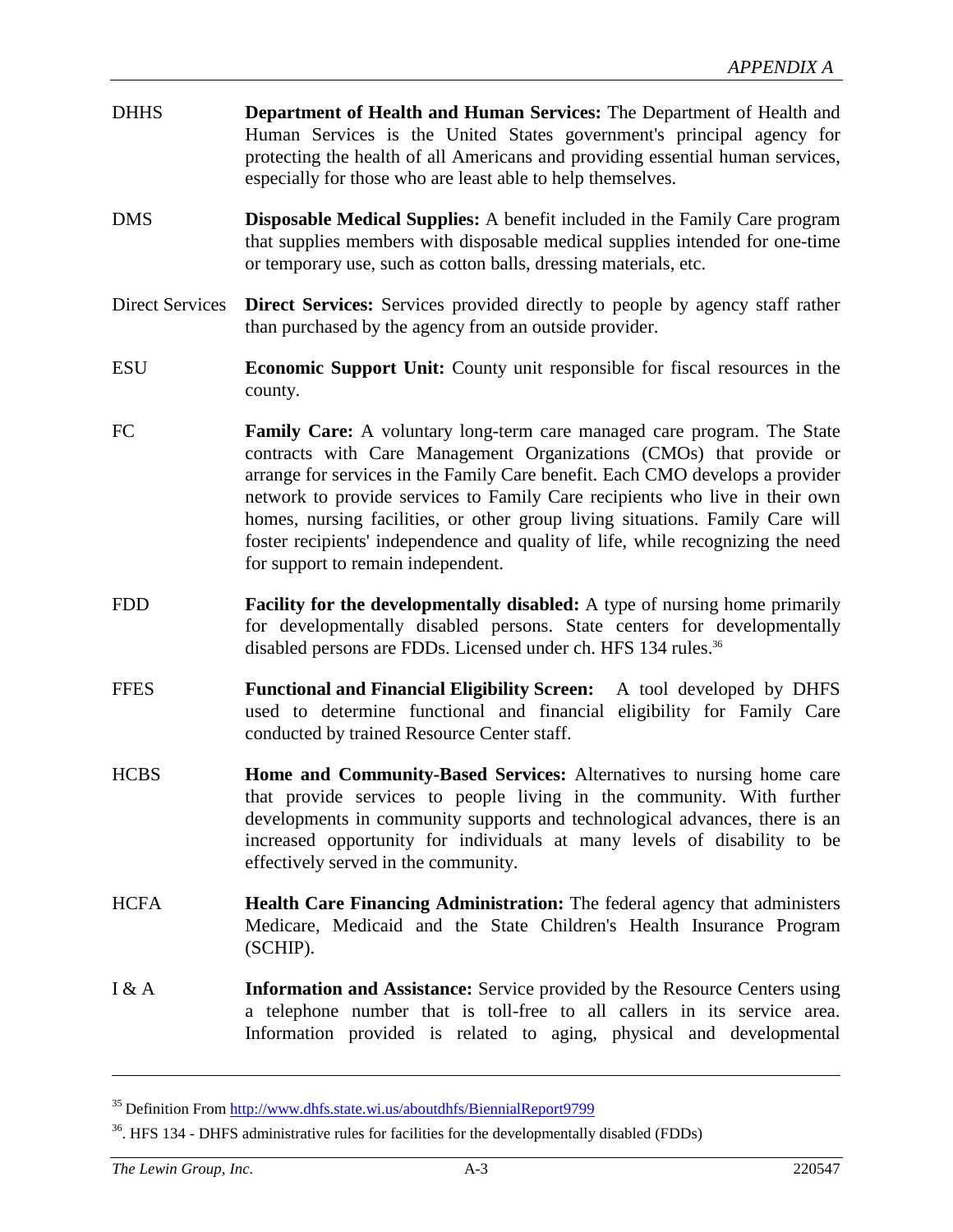disabilities, chronic illness and long-term care, including referrals to and assistance in accessing services.

IADL **Instrumental Activities of Daily Living:** Refers to tasks required to maintain an independent household. Activities include such tasks as meal preparation, light housework, using the telephone, arranging and using transportation and the ability to be functional at a job site.

#### ICF-MR **Intermediate Care Facilities for individuals with Mental Retardation:**

An ICF serving only or mainly mentally retarded residents providing active treatment for residents, and certified under 42 Code of Federal Regulations (CFR) 435 and 442. In Wisconsin, these are called facilities for the developmentally disabled (FDDs).

ICF **Intermediate Care Facility:** A federal Title XIX term for Medical Assistance reimbursement purposes to a lower level of nursing care than that provided in a skilled nursing facility (SNF).

Indirect

- Services **Indirect Services:** Services to people provided by DHFS through various public and private agencies under aid formulas purchase agreements or contracts.
- ISP **Individual Service Plan:** A plan of care developed by the CMO and the Family Care member. It is based on a comprehensive assessment of the individual and reflects the individual's values and preferences for care.
- IT **Information Technology:** Information Technology (IT) refers to information and businesses regarding computers, software, telecommunications products and services, as well as, Internet and online services.
- LAB **Legislative Audit Bureau:** A non-partisan legislative service agency created to assist the Legislature in maintaining effective oversight of state operations. The Bureau conducts objective audits and evaluations of state agency operations to ensure financial transactions have been made in a legal and proper manner and to determine whether programs are administered effectively, efficiently, and in accordance with the policies of the Legislature and the Governor. The LAB is the agency administering the contract to the Lewin Group for the independent evaluation of Family Care.<sup>37</sup>

<sup>&</sup>lt;sup>37</sup> Definition from http://www.legis.state.wi.us/lab/AgencyInfo.htm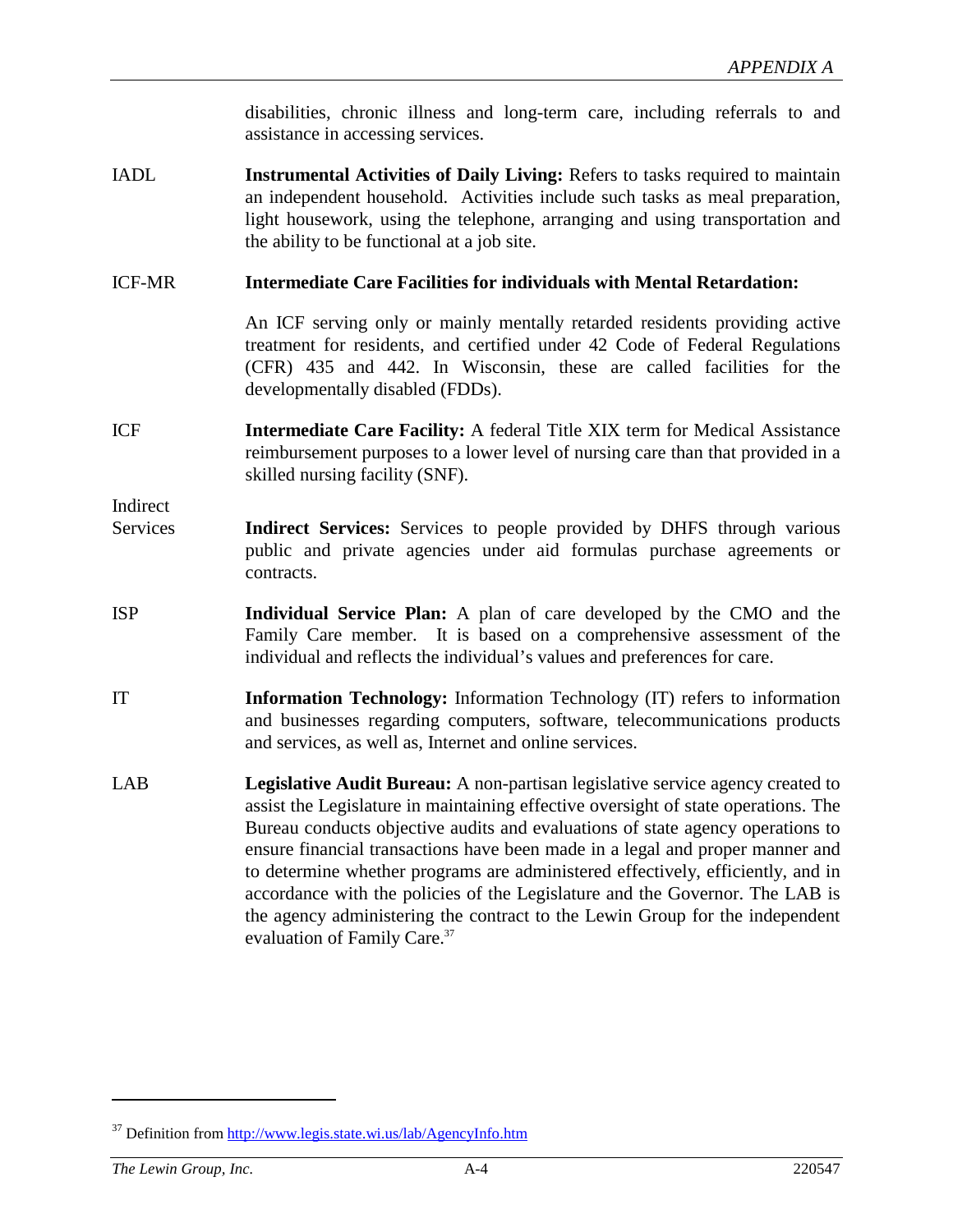| <b>LTC</b> | <b>Long Term Care:</b> A range of services that addresses the health, personal care, |
|------------|--------------------------------------------------------------------------------------|
|            | and social needs of individuals who lack some capacity for self-care. Services       |
|            | may be continuous or intermittent but are delivered for sustained periods to         |
|            | individuals who have a demonstrated need, usually measured by some index of          |
|            | functional incapacity.                                                               |

- M.A. Card **Medical Assistance Card:** Card provided by Wisconsin Medicaid and covers a broad range of health care services, including home health and nursing facility care as well as the Personal Care option.
- MA **Medical Assistance:** Wisconsin's term for the Medicaid (Title XIX) program which pays for necessary health care services for persons whose financial resources are not adequate to provide for their health care needs.
- MOU **Memorandum of Understanding:** Document clearly defining respective responsibilities of multiple entities.
- MCO **Managed Care Organization:** Any system that manages healthcare delivery to control costs.
- MR/DD **Mentally Retarded/Developmentally Disabled**

**Mentally Retarded:** Individual with subnormal intellectual functioning which originates during the developmental period and is associated with impairment of one or more of the following: (1) maturation, (2) learning, (3) social adjustment.

**Developmentally Disabled:** Disorder in which there is a delay in development based on that expected for a given age level or stage of development. These impairments or disabilities originate before age 18, may be expected to continue indefinitely, and constitute a substantial impairment.<sup>38</sup>

- Nursing Home **Nursing Home:** A facility that provides 24 hour services including board and room to three or more unrelated residents who because of their mental or physical condition require nursing care. Nursing homes are licensed by DHFS under ch. HFS 132 rules (Health and Family Services).
- PAC **Pre Admission Consultation:** Consultations designed to inform individuals of available long-term care options and counsel them regarding their options before making permanent decisions on their LTC. It is also an opportunity to determine if they are eligible for family care.
- Personal Care **Personal Care Services:** Refers to assistance with activities of daily living s such as eating, dressing, bathing and walking.

<sup>38 ©</sup> On-line Medical Dictionary at http://www.graylab.ac.uk/omd/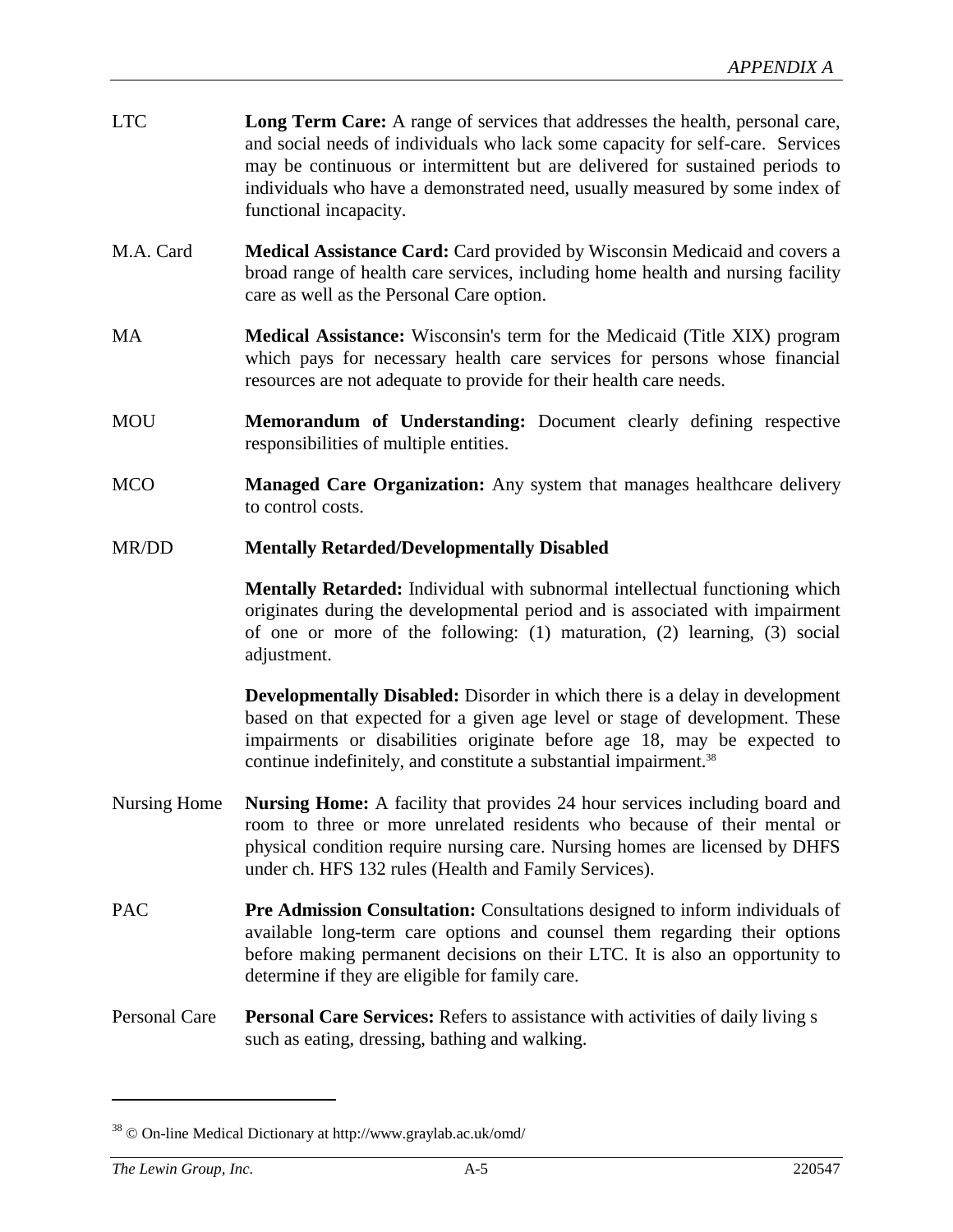PD **Physical Disability:** A physical condition, including an anatomical loss or musculoskelatal, neurological, respiratory or cardiovascular impairment that results from injury, disease or congenital disorder and that significantly interferes with or significantly limits at least one major life activity of a person.

#### QA/QI **Quality Assurance/Quality Improvement**

- RAD **Resource Allocation Decision Method:** Developed as a tool for the care management team to determine how best to use resources and serves to identify individual outcomes and derive cost-effective options to meet these outcomes.
- RAP **Resource Allocation Program:** Under ch. 150, Wisconsin Statutes\*, and ch. HSS 122 rules\* the program of adjusting caps on nursing home and FDD beds, distributing newly available beds, and prior review of capital expenditures of nursing homes and facilities for the developmentally disabled (FDDs). 39
- RC **Resource Center:** Entity offering a variety of services, including one-stop shopping for older adults, people with disabilities, and their family members for a wide range of information and providers that are available in the local communities. The RCs also provide counseling about long-term care options and eligibility determination for the Family Care benefit and serve as a clearing-house of information designed to assist service personnel working with populations in need of long-term care services.
- RCAC **Residential Care Apartment Complex:** New name for Assisted Living Facility. (1997 Wisconsin Act 13 amended statutes to change official name to Residential Care Apartment Complex.)
- RFP **Request for Proposal:** Document that solicits proposals from outside parties in a competitive bidding process.
- RN **Registered Nurse:** A graduate trained nurse who has been licensed by a state authority after qualifying for registration.

Selective

- Contracting **Selective Contracting:** The process by which CMOs will begin to include quality requirements as part of the contracts process with providers.
- SNF **Skilled Nursing Facility:** A federal Titles XVIII and XIX certification term and state licensing term for long-term care facilities that provide care to residents who no longer need the type of care and treatment provided in a hospital but do require some medical attention and continuous skilled nursing observation.

<sup>39</sup> Definition from http://www.legis.state.wi.us/rsb/stats.html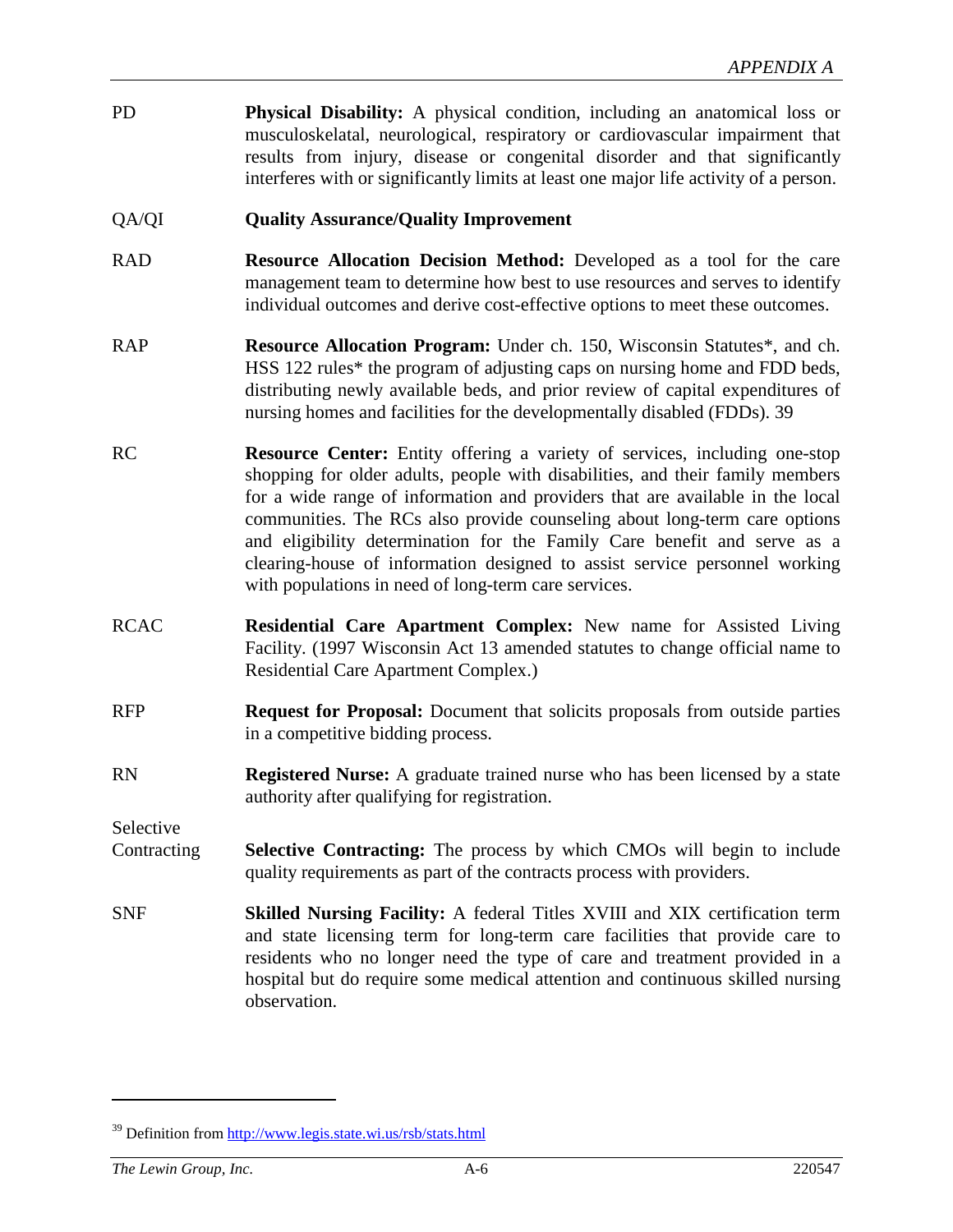# Supportive

- Home Care **Supportive Home Care:** Care provided to elderly and disabled persons residing in their own homes; consists of assistance with daily living needs, including household care and personal care.
- WCA **Wisconsin Coalition for Advocacy:** An independent non-profit agency with experience in consumer advocacy especially around advocacy issues to protect and promote the interests of developmentally disabled persons and mentally ill persons.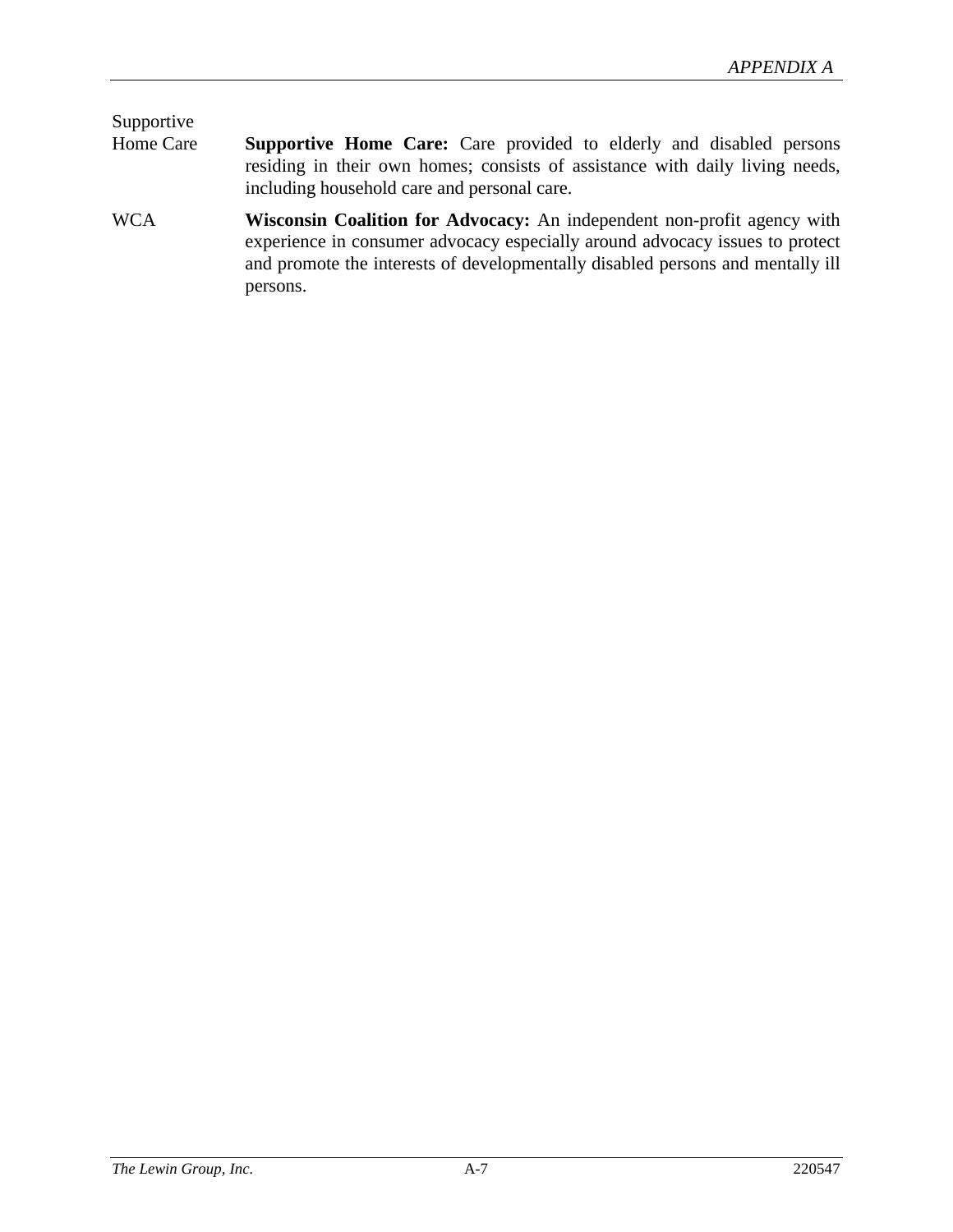# **APPENDIX B**

# **Site Visits and Interview Participants**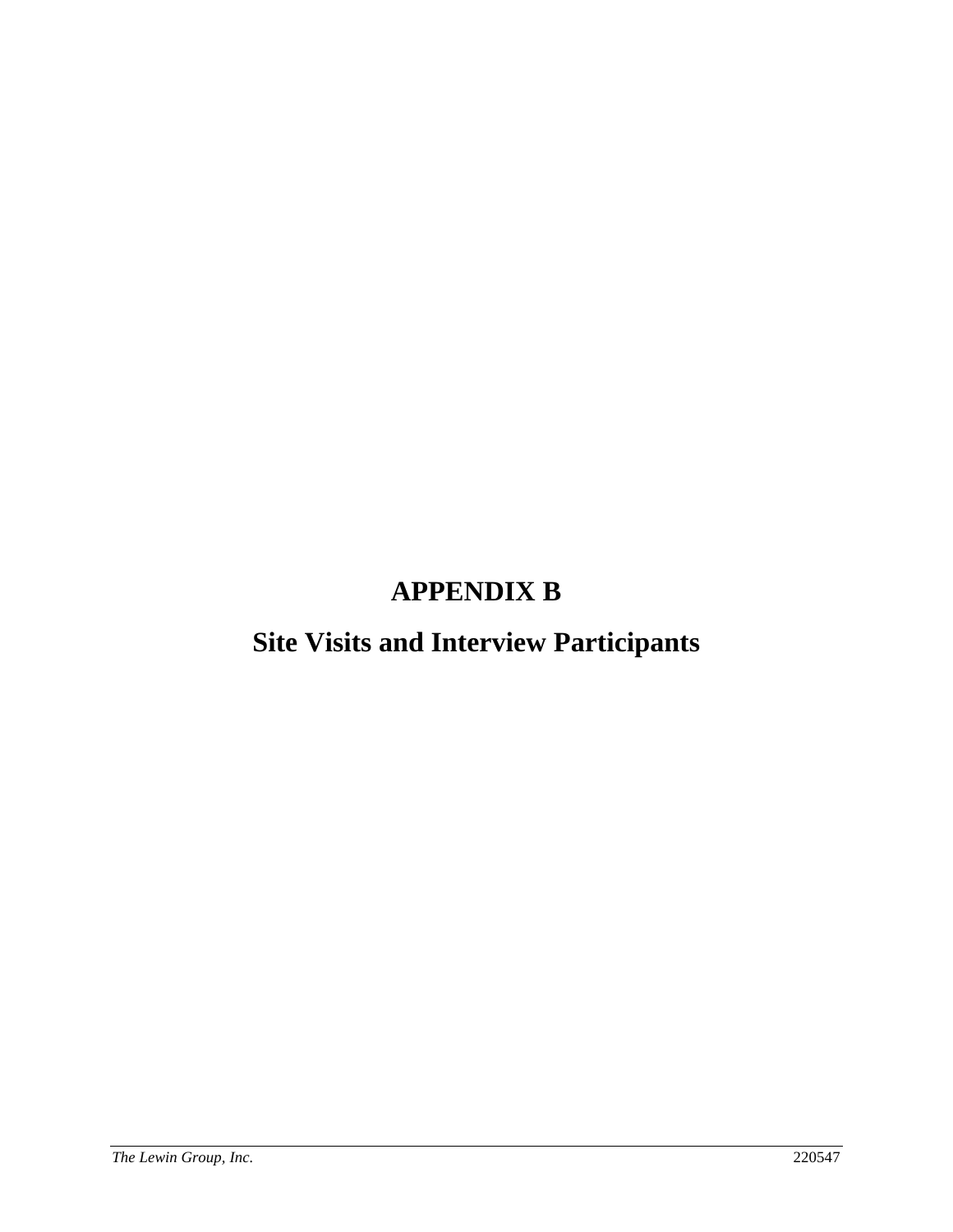# **Table of Content**

### **APPENDIX B**

| H.   |  |
|------|--|
| III. |  |
| IV.  |  |
| V.   |  |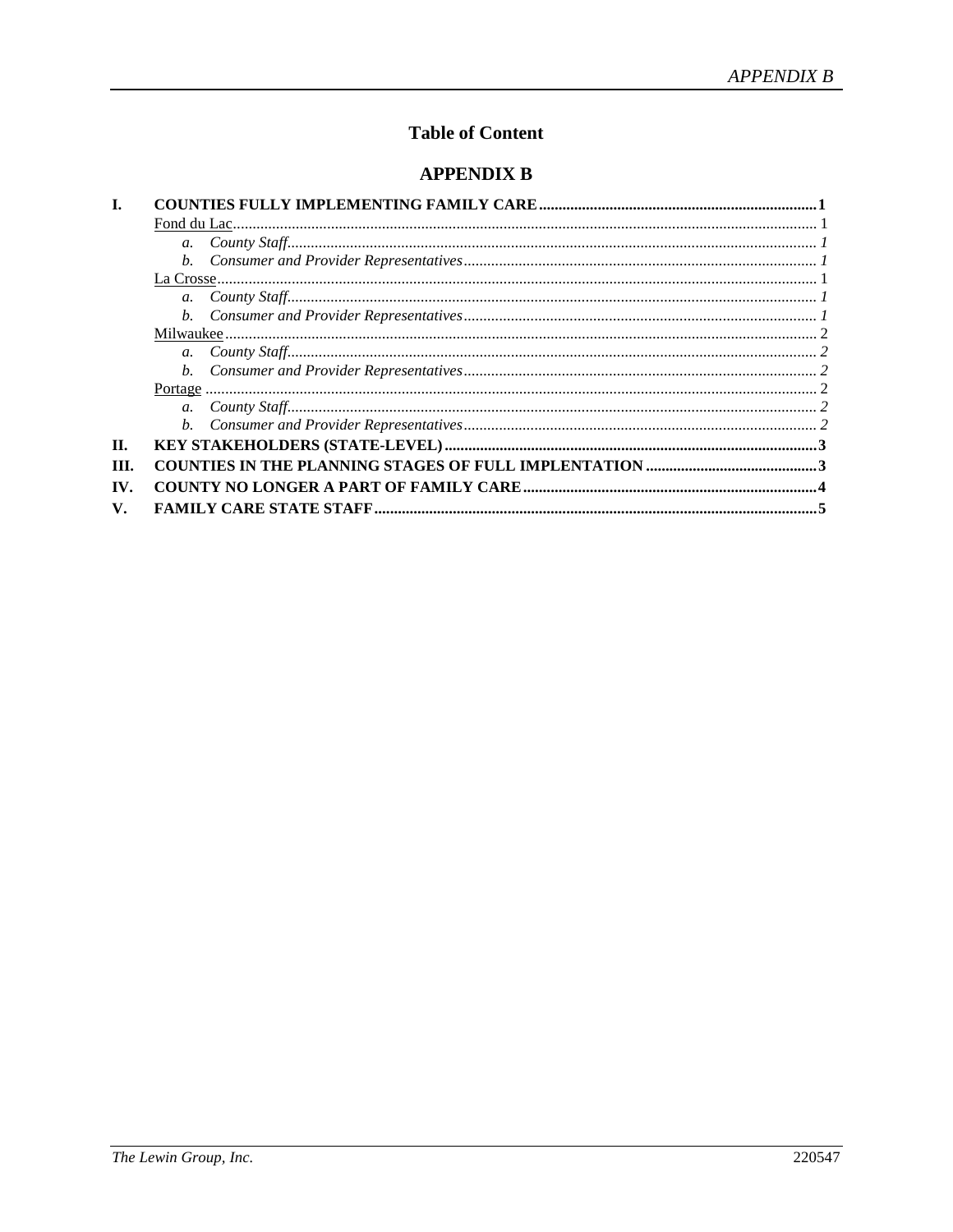# <span id="page-87-0"></span>**I. COUNTIES FULLY IMPLEMENTING FAMILY CARE**

#### **Fond du Lac**

# *a. County Staff*

| Maggie McCullough  | <b>CMO</b> Project Manager      |
|--------------------|---------------------------------|
| <b>Sandy Tryon</b> | Resource Center, I & A          |
| Amy Lacasse        | Social Worker                   |
| Mary Koplitz       | Social Worker                   |
| Pat Tulledge       | Social Service Specialist       |
| Ed Schilling       | <b>Executive Director</b>       |
| Debra Kurek        | <b>RN</b>                       |
| Connie Atkinson    | RN                              |
| Catherine Pipping  | Social Worker – Care Manager    |
| Joann Schneiher    | Social Worker - COP coordinator |
| <b>Ruth Ryan</b>   | IT and Data Systems             |
| Jeanne Velie       | Primary, IT                     |
|                    |                                 |

# *b. Consumer and Provider Representatives*

| LTC support committee, CMO advisory board | 1 Representative |
|-------------------------------------------|------------------|
| LTC support committee                     | 1 Representative |

# **La Crosse**

### *a. County Staff*

| Dean Ruppert         | <b>Manager LTS</b>       |
|----------------------|--------------------------|
| Peggy Herbeck        | Resource Center, I & A   |
| <b>Sigrid Dooley</b> | RN                       |
| Mary Faherty         | <b>CMO</b> Contact       |
| Nancy Schmidt        | <b>Network Developer</b> |
| Margaret Bell        | Social Worker            |
| Laura Matti Gore     | Social Worker            |
| Jackie Newcomb       | Social Worker            |
| William Isner        | Social Worker            |
|                      |                          |

# *b. Consumer and Provider Representatives*

| Consumer                     | 5 Representatives |
|------------------------------|-------------------|
| Alliance/Mentally Ill        | 1 Representative  |
| <b>County Board</b>          | 1 Representative  |
| LaCrosse County Health Dept. | 1 Representative  |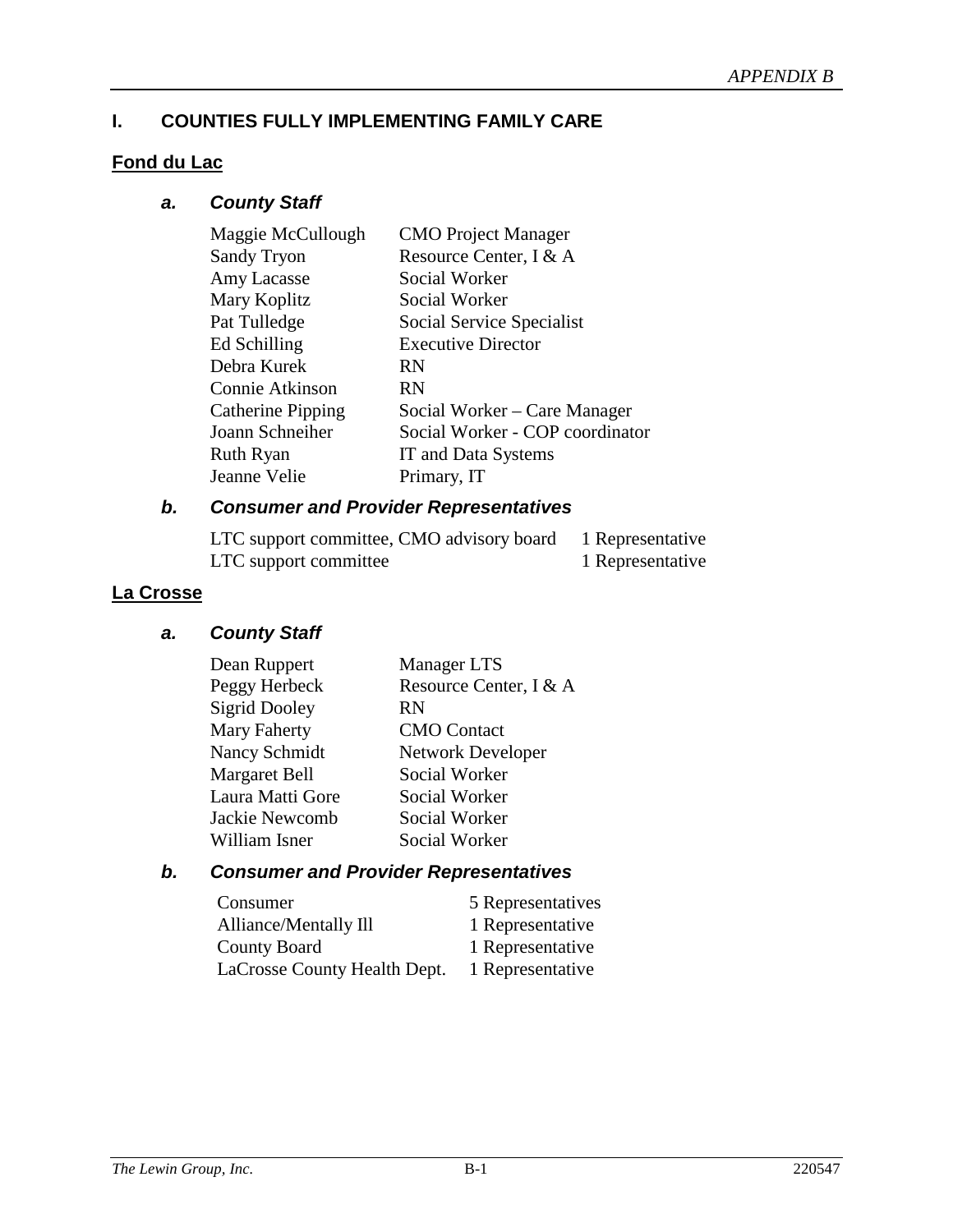### <span id="page-88-0"></span>**Milwaukee**

# *a. County Staff*

| Chris Hess           | <b>CMO Contact, RC</b>                         |
|----------------------|------------------------------------------------|
| Arlene Murray        | <b>Access Supervisor</b>                       |
| Michelle Lameka      | Resource Center, I & A                         |
| <b>Randy Mueller</b> | <b>Enrollment Manager</b>                      |
| Chester Kuzminski    | <b>Resource Center Manager</b>                 |
| Meg Gleeson          | <b>CMO</b> Project Manager                     |
| Carol Miller         | CMO supervisor                                 |
| <b>Cathy Eschete</b> | Family Care CMO Training Coordinator           |
| Keith Parkansky      | <b>Network Application Specialist (former)</b> |
| <b>Arnot Heron</b>   | IT-Manager of Data Processing (former)         |
| Mark Lucoff          | <b>Contract Administrator</b>                  |

# *b. Consumer and Provider Representatives*

| Commission on Aging            | 1 Representative |
|--------------------------------|------------------|
| <b>LTS Planning Committee</b>  | 1 Representative |
| <b>RC</b> Oversight Committee  | 1 Representative |
| <b>CMO</b> Oversight Committee | 1 Representative |
| St. Ann's Center               | 1 Representative |

# **Portage**

# *a. County Staff*

| <b>Jim Canales</b>  | <b>CMO</b> Contact                  |
|---------------------|-------------------------------------|
| Janet Zander        | <b>Resource Center</b>              |
| Evelyn Heikenen     | Resource Center, I & A              |
| <b>Rick Foss</b>    | <b>CMO</b> Section Supervisor       |
| Jenifer Cummings    | RN                                  |
| <b>Randy Bestul</b> | <b>Network Development Manager</b>  |
| Jessica Schmidt     | <b>CMO</b> Project Manager          |
| Jessica Wollock     | <b>CMO</b> Project Manager (former) |
| Lucy Runnells       | <b>CMO</b> Financial Manager        |

# *b. Consumer and Provider Representatives*

| Consumers                     | 4 Representatives |
|-------------------------------|-------------------|
| <b>COP Advisory Committee</b> | 1 Representative  |
| <b>Vocational Rehab</b>       | 1 Representative  |
| Home Health                   | 1 Representative  |
| <b>Adult Foster Care</b>      | 1 Representative  |
| <b>CBRF</b> Owner/Operator    | 1 Representative  |
| Health Care at Home           | 1 Representative  |
| Provider                      | 1 Representative  |
|                               |                   |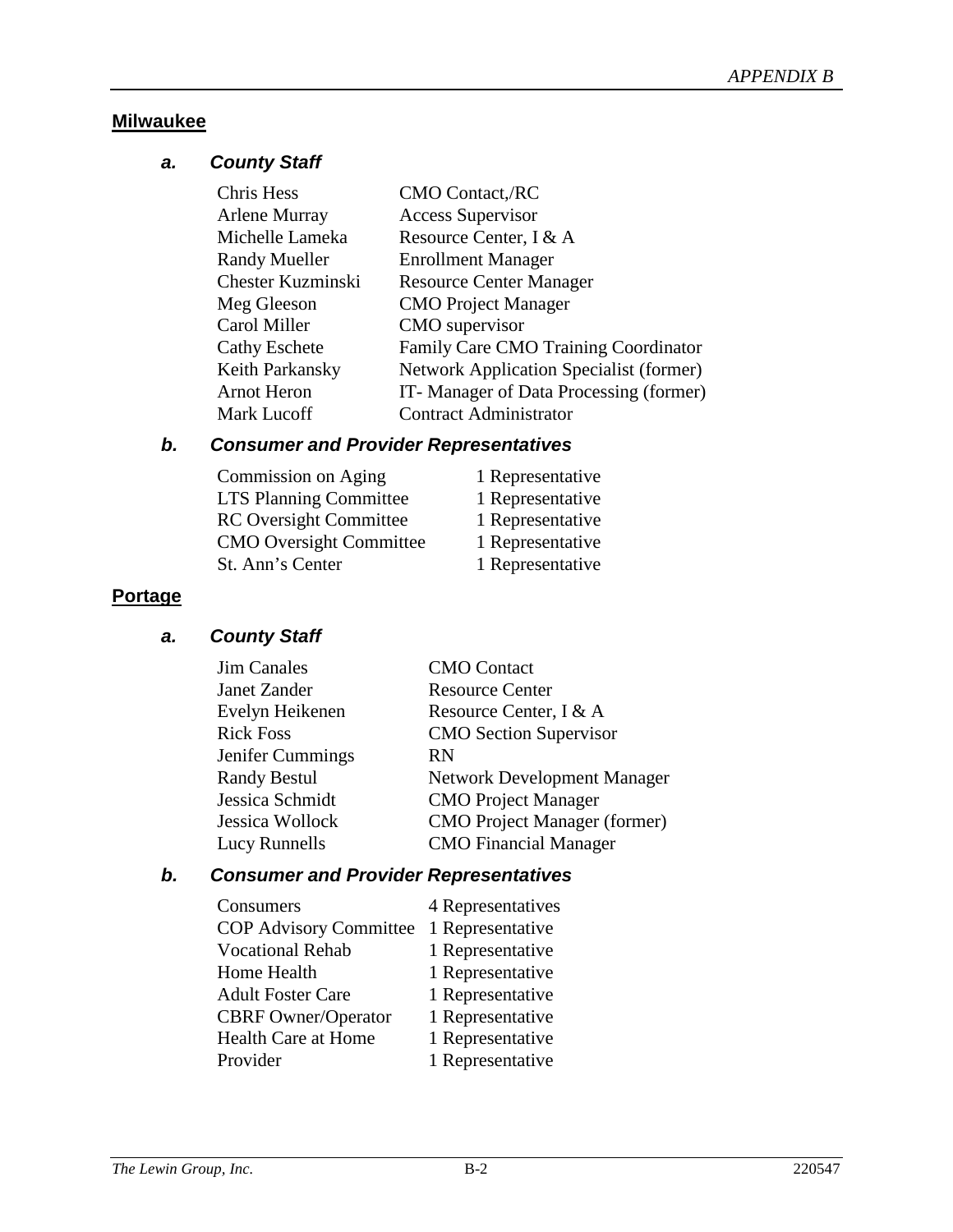# <span id="page-89-0"></span>**II. KEY STAKEHOLDERS (STATE-LEVEL)**

#### **Survival Coalition**

Maureen Ryan Jeff Spitzer-Resnier Anne McMahon Lynn Breedlove Jennifer Ondrejka Nancy Anderson Steve Stanek Deb Stout Tewalt Jean Klousia Michael Blumenfeld

#### **Long-Term Care Provider Coalition**

Tom Moore John Keefe Forbes McIntosh John Sauer Jim McGinn Tom Ramsey Brian Schoeneck

#### **Wisconsin Counties Human Service Association**

Lucy Rowley Steven Ruff Norm Brickl Tim Steller John Chrest Mary Kennedy Jack Schad Lu Rowley Gerry Born

# **Wisconsin Coalition of Aging Groups**

Tom Frazier Gerilyn Rohrer

#### **III. COUNTIES IN THE PLANNING STAGES OF FULL IMPLENTATION**

#### **Human Service Center (Forest/Oneida/Vilas)**

Ann Cleereman CMO Contact

#### **Jackson**

| Kevin Mannel | Director, Health Human Services |
|--------------|---------------------------------|
| Nancy Laabs  | Resource Center, I & A          |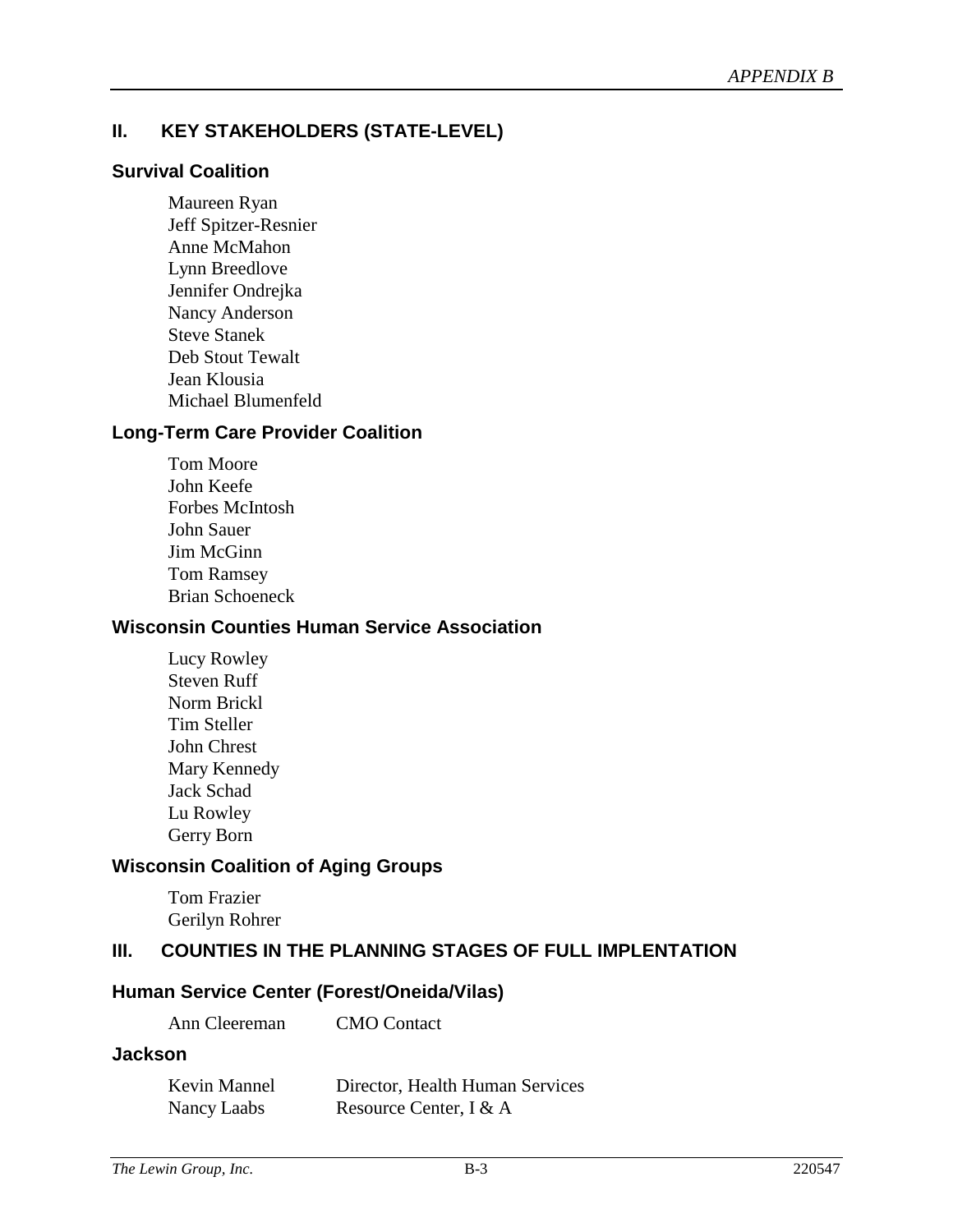# <span id="page-90-0"></span>**Kenosha**

| LaVerne Jaros | <b>CMO</b> Contact        |
|---------------|---------------------------|
| Carolyn Feldt | <b>Assistant Director</b> |
| Martha McVey  | AD Resource Center, I & A |
| Wren Ide      | <b>Center Manager</b>     |

# **Marathon County**

| Director DSS           |
|------------------------|
| <b>CMO</b> Contact     |
| <b>Resource Center</b> |
| <b>CMO</b> Contact     |
| Case manager           |
|                        |

# **Richland**

| Kim Enders      | <b>Resource Center Contact</b> |
|-----------------|--------------------------------|
| Marriane Stanek | Director, Health Department    |
| Terri Buros     | <b>CMO</b> Contact             |

# **Trempeauleau**

| <b>Stacey Garlick</b> | TC DSS, Resource Center |
|-----------------------|-------------------------|
| <b>Becky Severson</b> | Resource Center, I & A  |

# **IV. COUNTY NO LONGER A PART OF FAMILY CARE**

# **Waukesha**

| Ernie Messinger  | <b>Health and Human Services</b>    |
|------------------|-------------------------------------|
| <b>Russ Kutz</b> | <b>AD Services Manager</b>          |
| Cathy Bellovary  | Aging Dept                          |
| Peter Schuler    | Executive Director, Waukesha County |
| Larry Barthen    | <b>Health and Human Services</b>    |
|                  |                                     |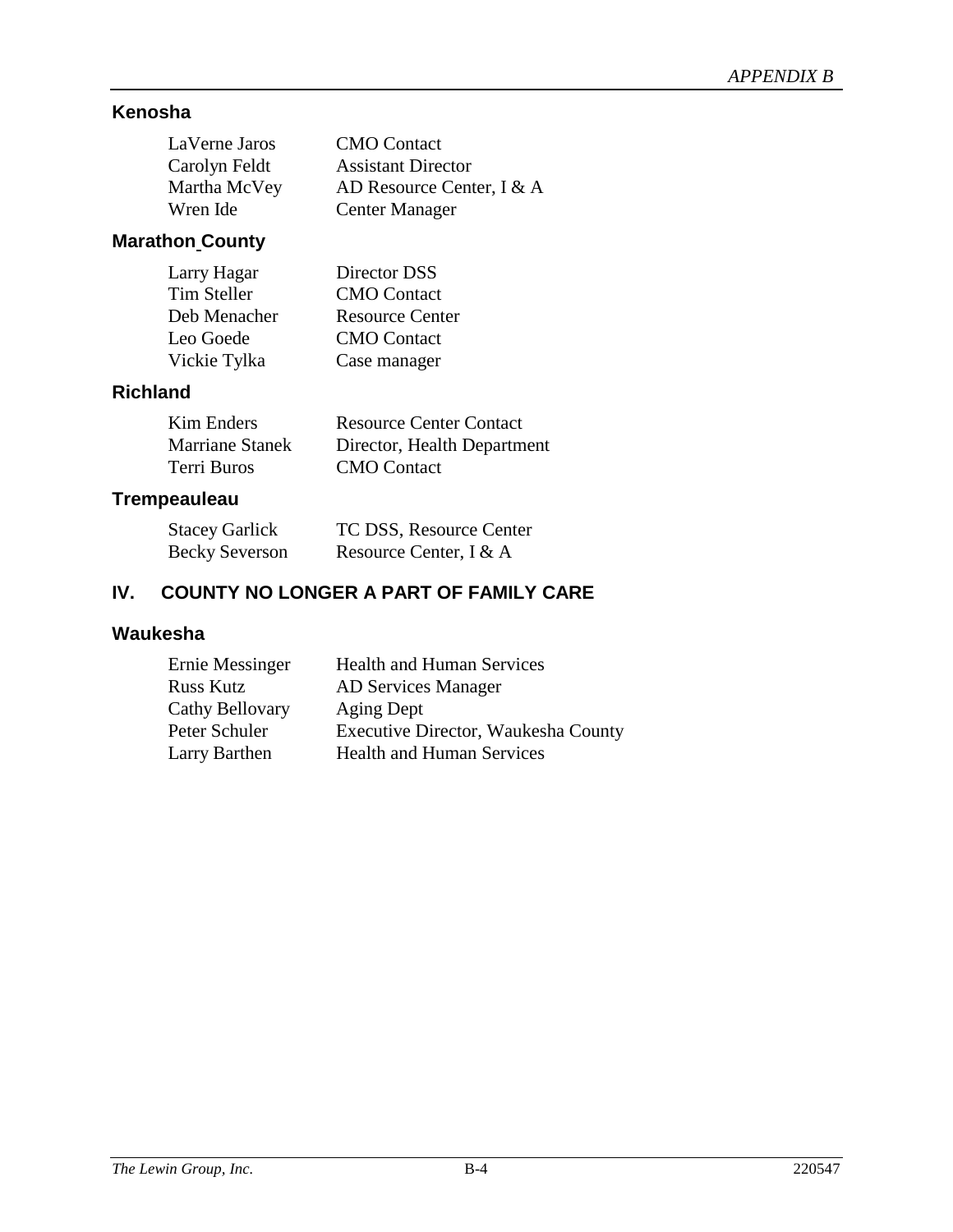# <span id="page-91-0"></span>**FAMILY CARE STATE STAFF**

| Chuck Wilhelm             | Director, Office of Strategic Finance                                                                                                                     |
|---------------------------|-----------------------------------------------------------------------------------------------------------------------------------------------------------|
| <b>Judith Frye</b>        | Director, Center for Delivery Systems Development                                                                                                         |
| Mary Rowin                | Family Care Project Manager (former)                                                                                                                      |
| Fredi Bove                | Current and future Family Care funding                                                                                                                    |
| Joyce Allen               | State LTC council                                                                                                                                         |
| Monica Deignan            | Supervisor-RC/CMO contracts/quality, enrollment systems                                                                                                   |
| <b>Charles Jones</b>      | Family Care waivers, separation and governance, legislation and<br>administrative rules and other selected policy                                         |
| <b>Ruthanne Landsness</b> | Grant writing and monitoring                                                                                                                              |
| <b>Tom Lawless</b>        | Rate setting, risk management, cost effectiveness/cost neutrality<br>for b/c waivers                                                                      |
| Dan McAloon               | Retrospective rate calculations, management reporting                                                                                                     |
| <b>Alice Mirk</b>         | Supervisor-RC/CMO implementation.<br>Coordinate pilot TA<br>plans and DSL/DHCF Assistance                                                                 |
| Paula Hogan               | (former)                                                                                                                                                  |
| <b>Sharon Hron</b>        | Financial eligibility, CARES                                                                                                                              |
| Dana Parpart              | County IT systems development manager, coordination of<br>technical assistance systems development and automated data<br>reporting, BIS staff supervision |
| Ann Pooler                | Functional<br>Screen,<br>interdisciplinary<br>assessment,<br>team<br>development ethics and ethics committees                                             |
| Greg Robbins              | Family Care systems development oversight                                                                                                                 |
| Sharon Ryan               | Access Specialist-Resource Center, interface with financial<br>eligibility and PAC                                                                        |
| Nachman Sharon            | HSRS reporting, functional screen research                                                                                                                |
| <b>Hollister Chase</b>    | Operations and Communications coordinator; Family care<br>newsletter                                                                                      |
| Marci McCoy               | Quality monitoring, program effectiveness<br>research<br>and<br>evaluation                                                                                |
| Julie Horner              | CMO quality and Family Care monitoring and oversight                                                                                                      |
| Jim Hennen                | CMO contracts, program and policy questions                                                                                                               |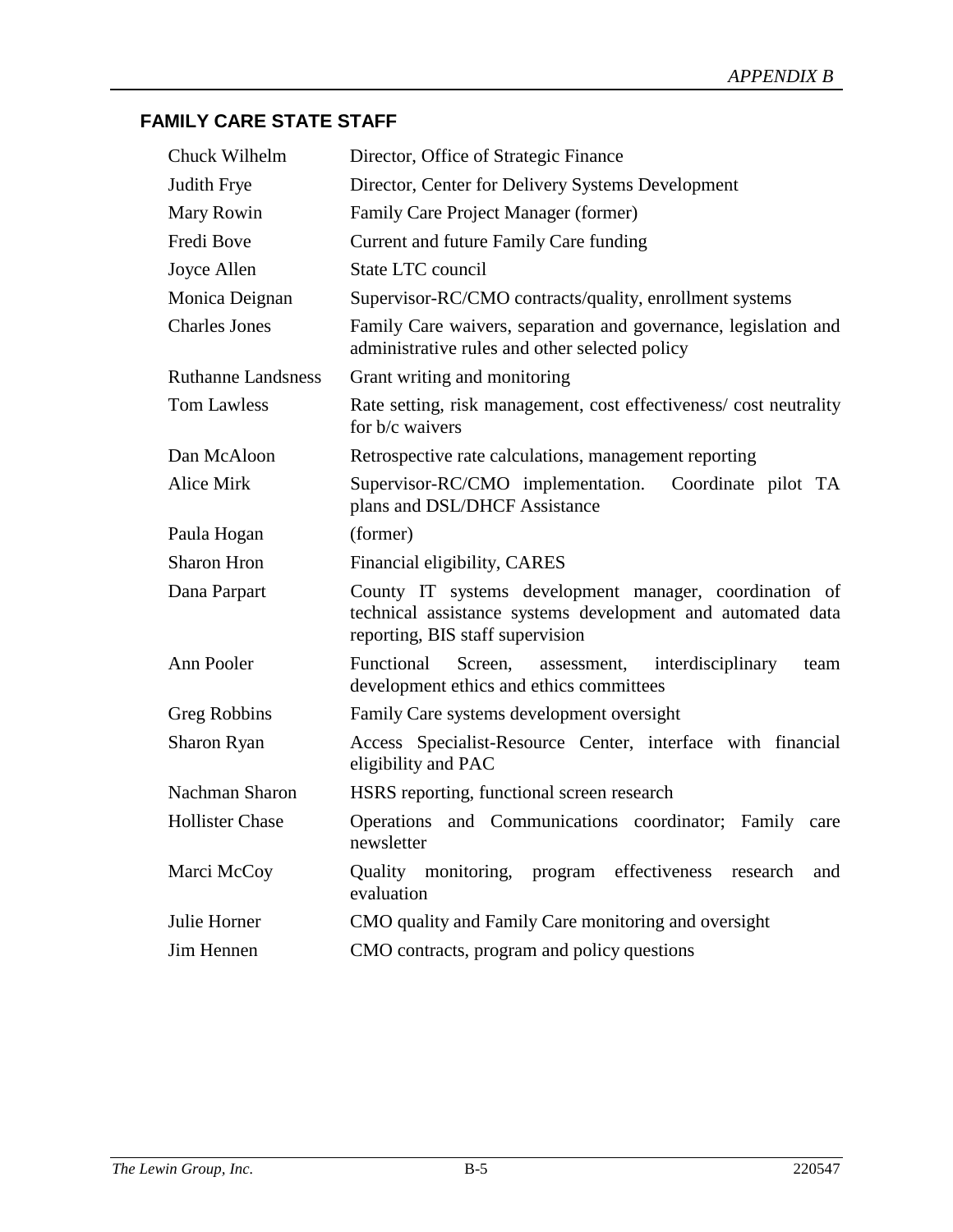# **APPENDIX C**

# **Site Visit Protocols**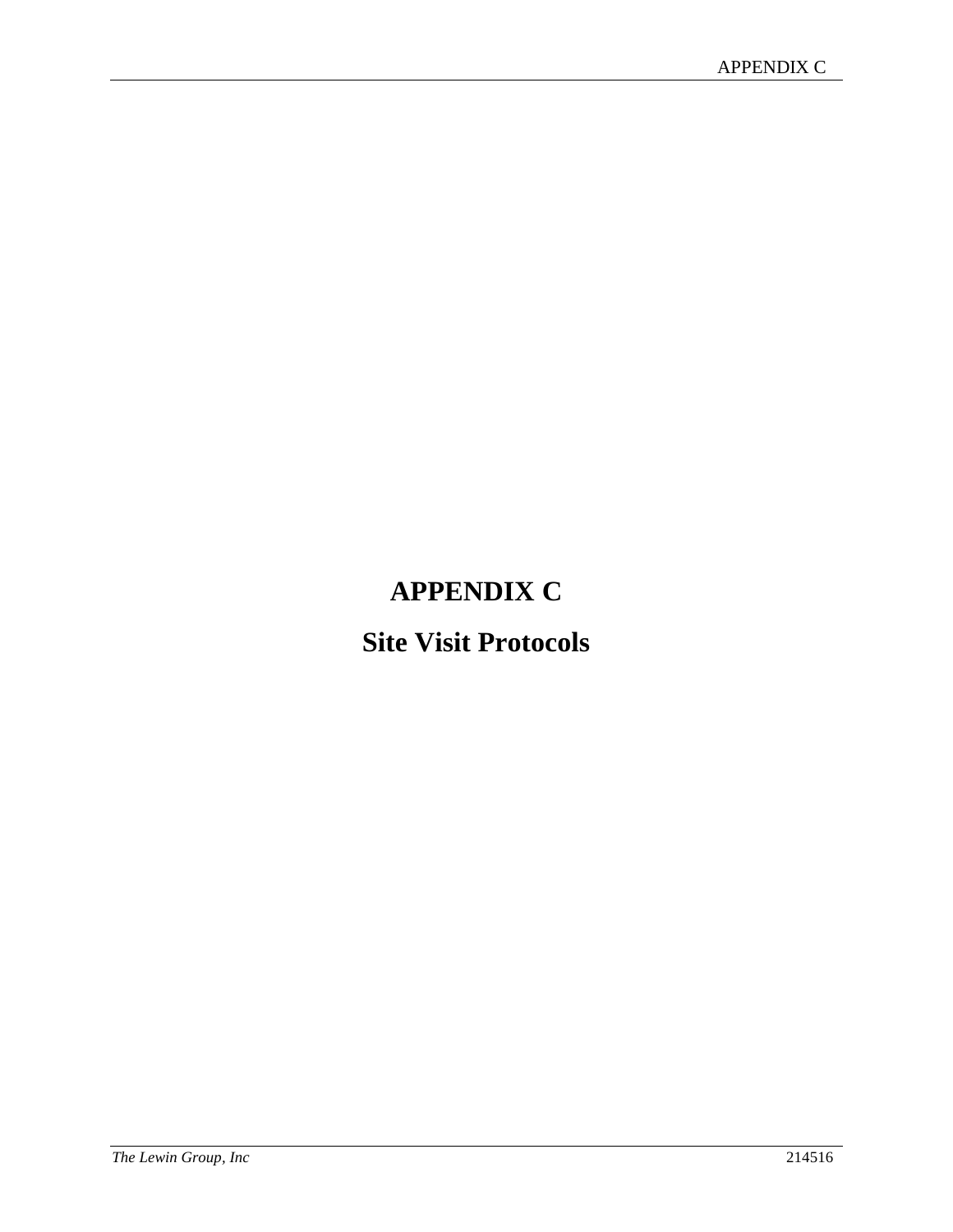# **Table of Contents**

# **APPENDIX C**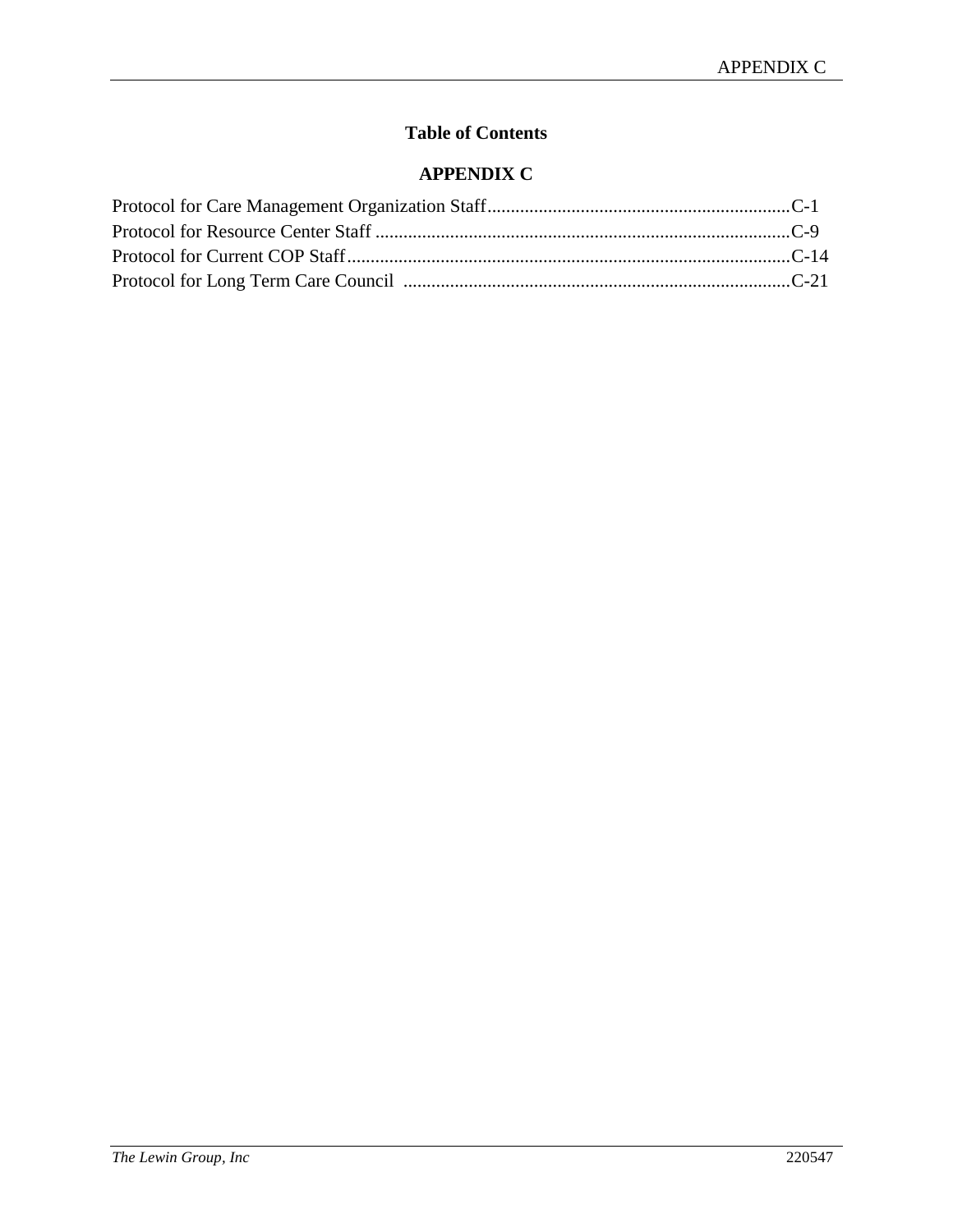#### **Site Visit Protocol for Evaluation of Wisconsin Family Care Program**

#### **Care Management Organization Staff**

\_\_\_\_\_\_\_\_\_\_\_\_\_\_\_\_\_\_\_\_\_\_\_\_\_\_\_\_\_\_\_\_\_\_\_\_\_\_\_\_\_\_\_\_\_\_\_\_\_\_\_\_\_\_\_\_\_\_\_\_\_\_\_\_\_\_\_\_\_\_\_

\_\_\_\_\_\_\_\_\_\_\_\_\_\_\_\_\_\_\_\_\_\_\_\_\_\_\_\_\_\_\_\_\_\_\_\_\_\_\_\_\_\_\_\_\_\_\_\_\_\_\_\_\_\_\_\_\_\_\_\_\_\_\_\_\_\_\_\_\_\_\_

**County** \_\_\_\_\_\_\_\_\_\_\_\_\_\_\_\_\_\_\_\_\_\_\_\_\_\_\_\_\_\_\_\_\_\_\_

Date:

Name(s) and #s of Respondents:

#### **I. SYSTEM DESCRIPTION AND HISTORY**

#### **A. Administrative Structure**

1. Please provide an overview of the county LTC system. Where do the RC and CMO fit in? Please provide organizational chart if available.

#### **B. Evolution of the Organizational Aspects of the Program**

- 1. Describe the planning process (Phase I) for your Family Care pilot. Can we see a copy of your phase-in plan?
- How will the transition from fee-for-service to capitated payment affect how you provide services? What are your plans for making the transition?
- Discuss any issues related to the phase-in process.
- Describe communication and feedback from the State during this process.
	- 2. What changes had to be made in your staffing structure relative to your previous LTC system?
- How has the CMO staff reacted to the Family Care project? What has been helpful or harmful in obtaining their support? How have county board members, county executive or manager reacted?
- What training has been provided for staff to aid in the transition to Family Care? Who conducted the training?
	- 3. Describe strengths and weaknesses related to having the RC established prior to the CMO.
	- 4. Describe the development of your IT for Family Care. Describe staff reaction to the new system?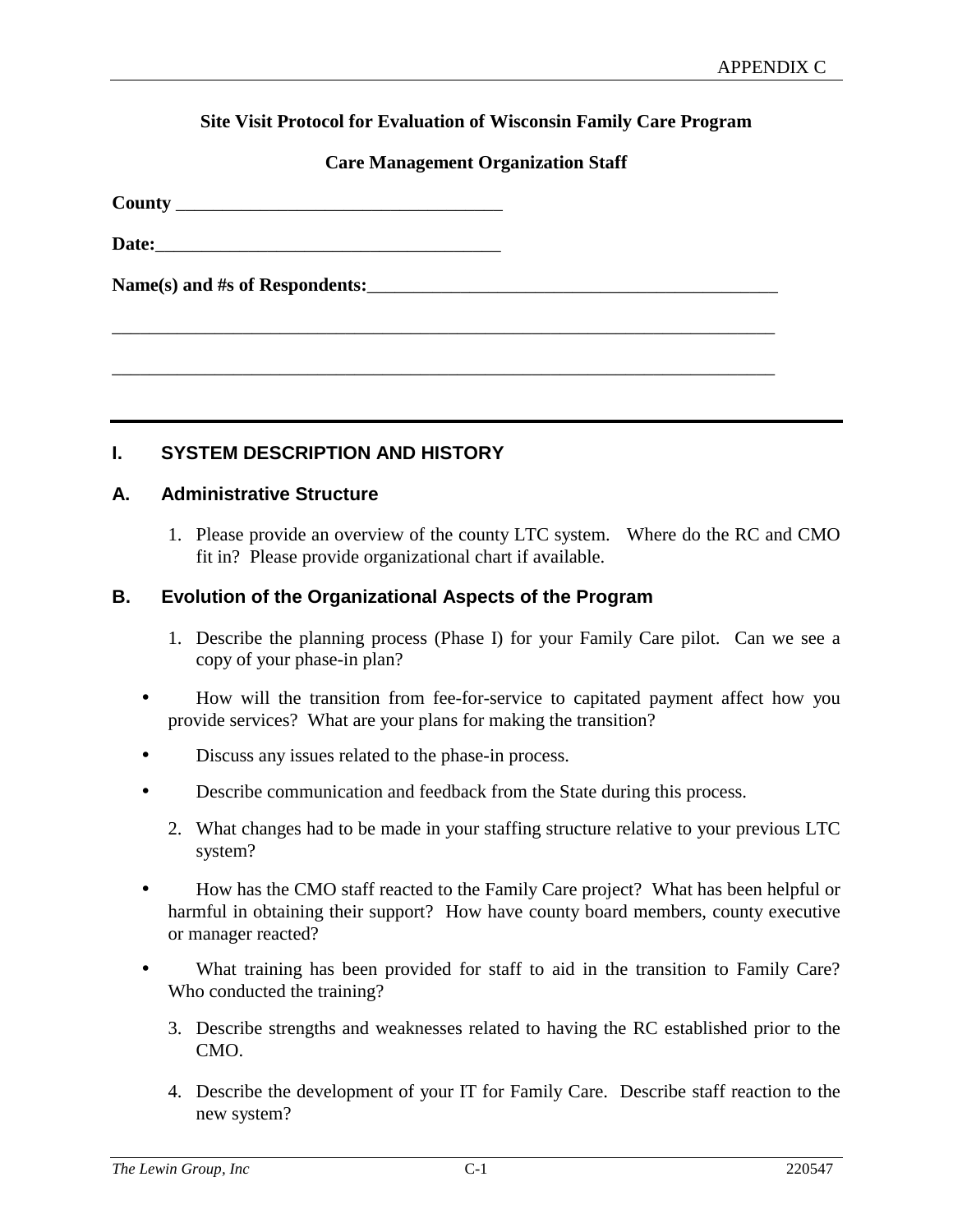# **C. Services Covered**

- 1. Number of recipients (estimate) enrolled as of April 1, 2000 \_\_\_\_\_\_\_\_\_\_\_\_\_\_\_\_
- 2. Estimates of number of recipients you will be serving by population . . .
	- Aged \_\_\_\_\_\_\_\_\_
	- Under 65 w/physical disabilities \_\_\_\_\_\_\_\_\_
	- $\triangleright$  MR/DD
	- Other \_\_\_\_\_\_\_\_\_\_\_\_\_
- 3. Please describe the process through which enrollment information is transmitted from the RC to the CMO. Comment on major past, present and/or future challenges with this process? How have you dealt with those challenges? Has the RC been able to refer people for enrollment in a way that has allowed you to work within your enrollment plan?
- 4. How has open enrollment worked so far?
	- $\triangleright$  Describe the status of your caseload conversion.
	- $\triangleright$  Please comment on the clarity of definitions for coding of services, particularly those not previously covered under COP-W?
	- $\triangleright$  How have you distinguished Medicaid card service benefits (HH) and CMO benefits?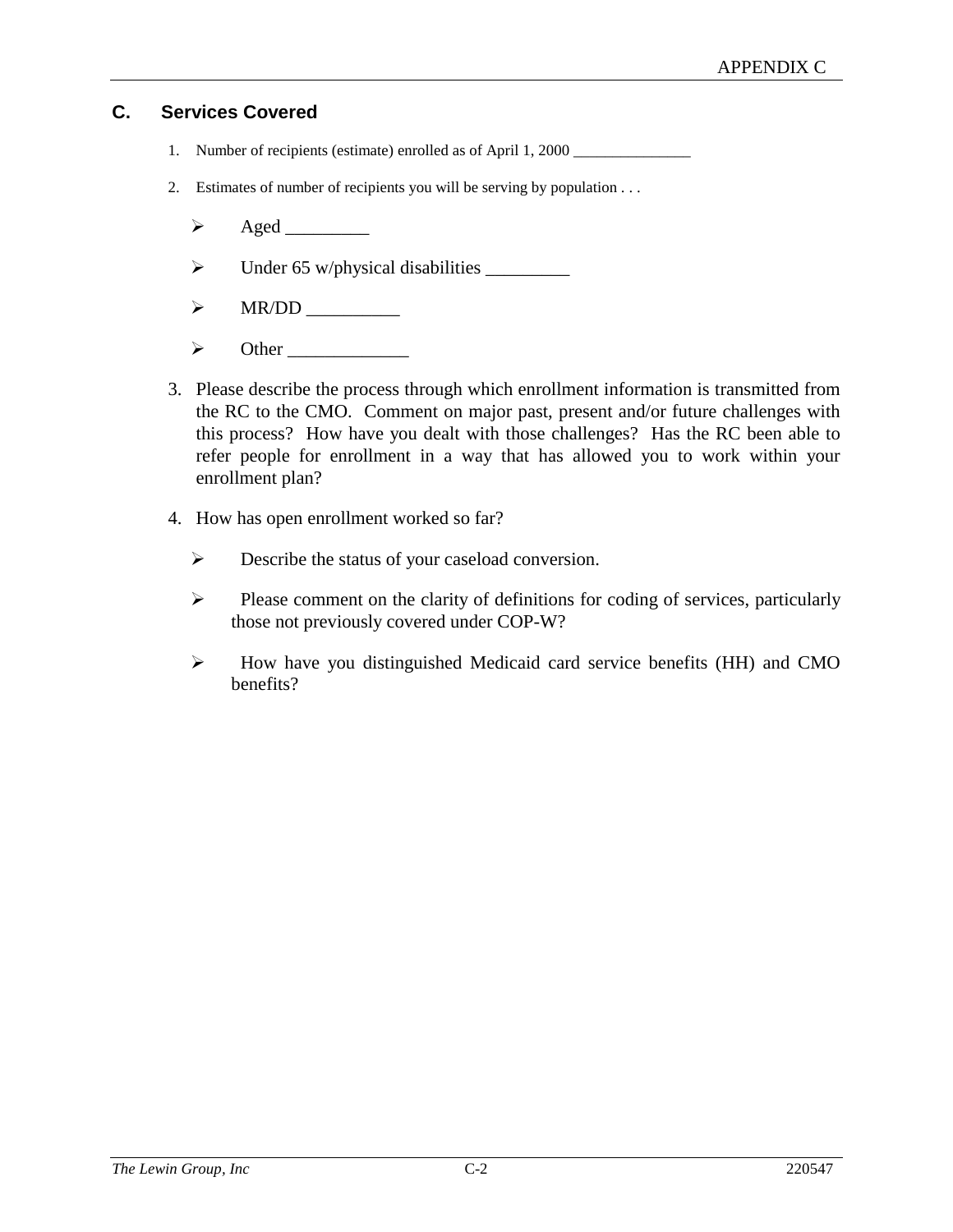5. Please list the services provided by the CMO in the chart below.

| Population                          | <b>Family Care Services</b> |
|-------------------------------------|-----------------------------|
| Aged                                |                             |
|                                     |                             |
|                                     |                             |
|                                     |                             |
| Under 65 w/physical<br>disabilities |                             |
|                                     |                             |
|                                     |                             |
|                                     |                             |
|                                     |                             |
| $\text{MR/DD}$                      |                             |
|                                     |                             |
|                                     |                             |
|                                     |                             |
| Other                               |                             |
|                                     |                             |
|                                     |                             |
|                                     |                             |

- $\triangleright$  Which services do beneficiaries use most? Are there services you think should be covered but are not?
- $\triangleright$  Can beneficiaries receive services outside the home, for example, in the workplace and community?
- $\triangleright$  To what extent are services designed to return persons with disabilities to work?
- What residential services are available? What are the advantages and disadvantages of these options? How is the room and board portion accounted for?
- $\triangleright$  Do the programs offer services such as respite care directly to informal caregivers? Both facility-based and in-home? What are the advantages and disadvantages of such services?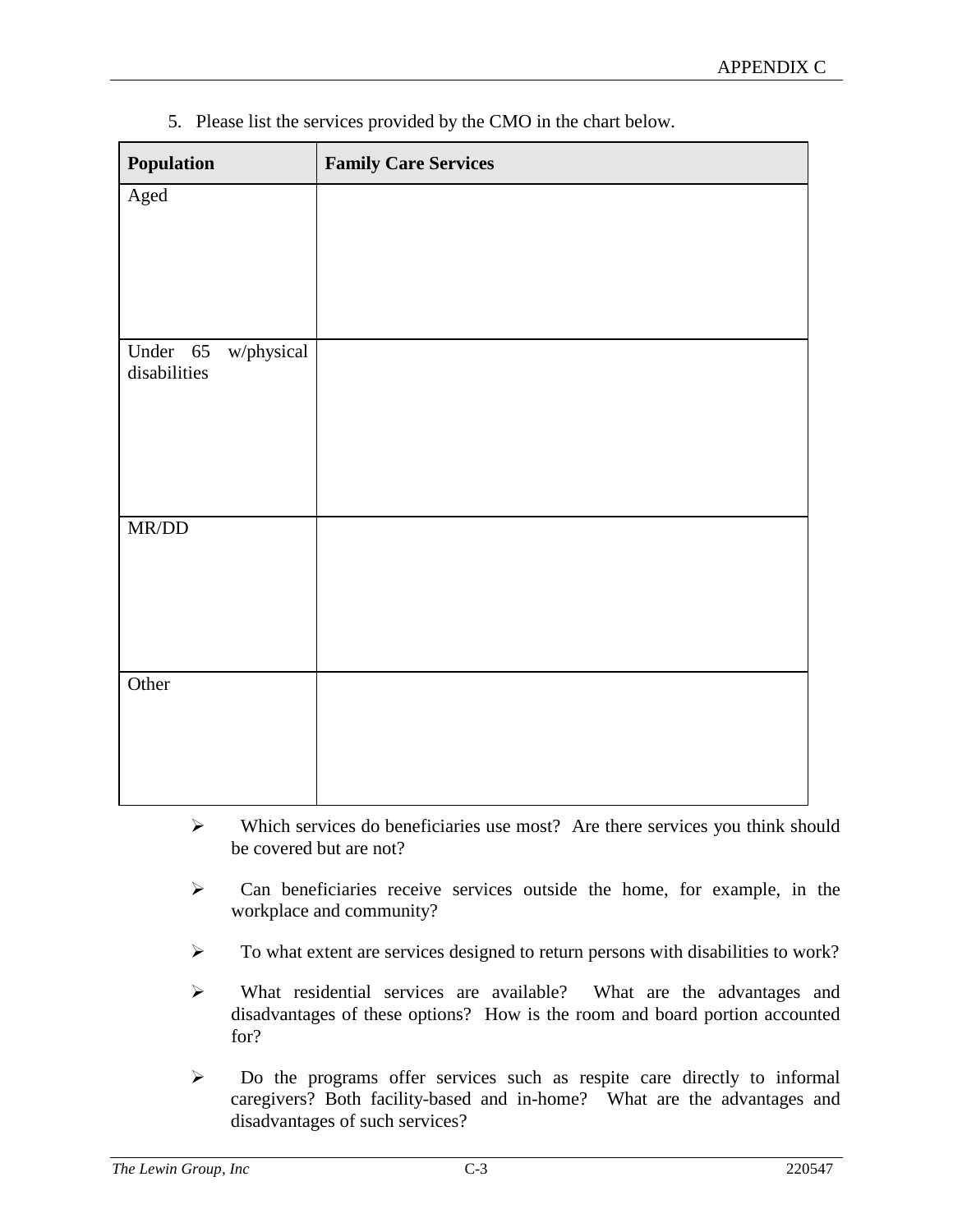### **II. ACCESSING THE SYSTEM**

#### **A. Outreach Activities**

- 1. What steps did you take in developing your marketing/outreach plan submitted to the State? Can we get a copy of the plan?
- 2. Did the State identify any problems or errors in your plan? If so, how were they handled?
- 3. Describe the development of your member handbook. Can we see a copy of the handbook?

#### **B. Provider Network Activities**

- 1. Describe your efforts to develop a network of service providers.
	- $\triangleright$  For which areas of service do you have a strong capacity? Please define this capacity by geographic area and target group.
	- $\triangleright$  In what specific areas does your network need improvement? What is your plan to expand that capacity?
- 2. Please comment on the policy of notifying the State of provider changes.
	- $\triangleright$  How have provider network reviews by the state gone and what were the results?
- 3. How have providers reacted to the program? (residential services, home health agencies, institutions)
- 4. Please describe any notable changes in the county's relationship with providers since Family Care.

#### **C. Service Planning**

- 1. Please comment on the timeliness and accuracy of eligibility determination performed by the RC.
	- $\triangleright$  What do you feel are the strengths and weaknesses of the LTC functional screen?
	- $\triangleright$  Does the CMO get a copy of the functional screen and is it helpful in the assessment process?
	- $\triangleright$  How quickly do you see consumers after the screen is completed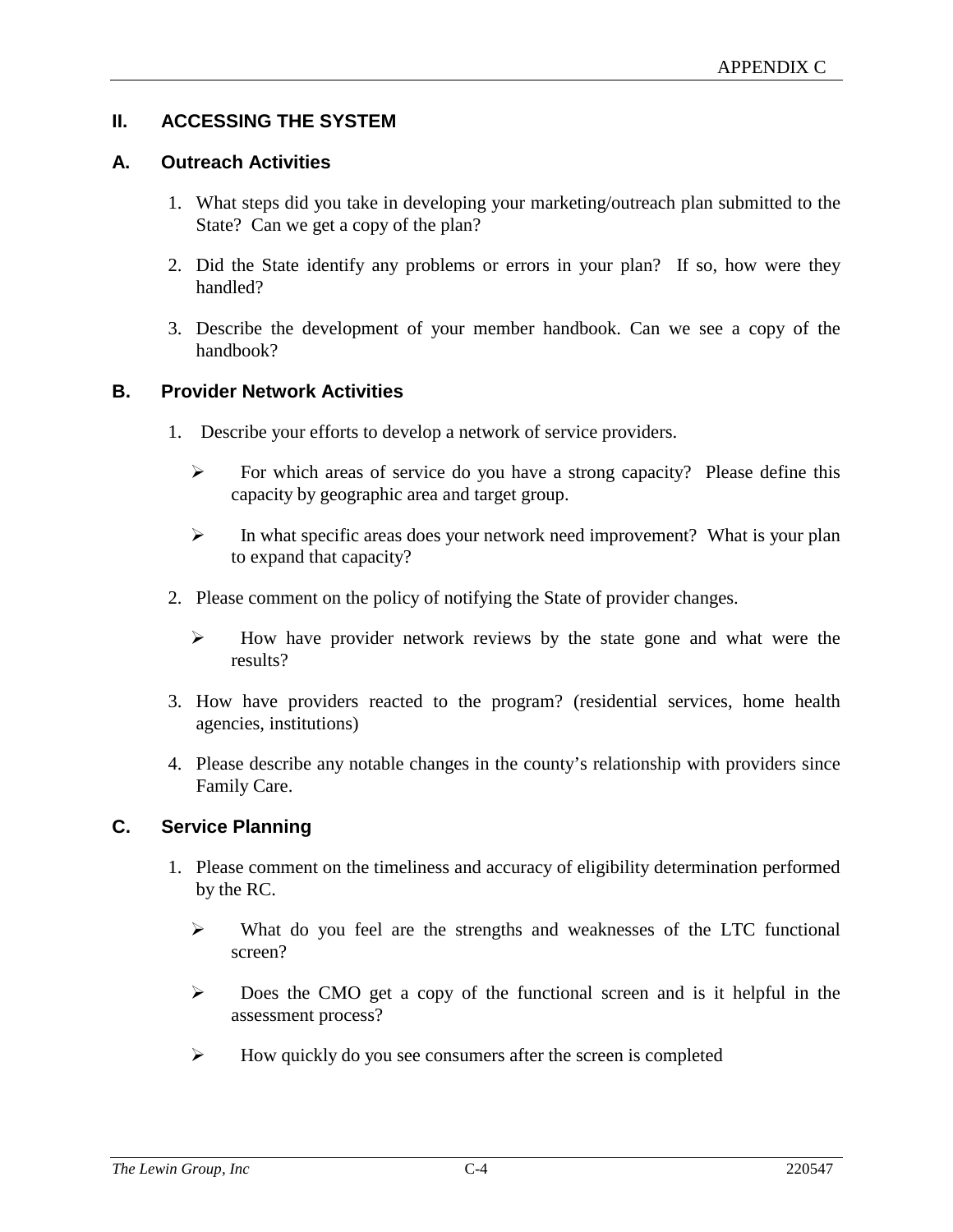- 2. How have you dealt with enrollment while financial eligibility is pending?
	- What are the terms outlined in your Memorandum of Understanding (MOU) with the RC under which a person meeting functional eligibility criteria may receive services while financial eligibility is pending? Can we see a copy of the MOU?
- 3. Please comment on the timeliness of assessments.
	- $\triangleright$  Where does the assessment take place? (ex. client's place of residence)
	- $\triangleright$  Who participates in assessments?
- 4. Describe the Individual Service Plan (ISP) process.
	- How would you evaluate the Resource Allocation Decision-making methodology proposed by the State? Is five days from the enrollment date enough time to complete the initial plan?
	- $\triangleright$  How often will the ISP be updated?
	- $\triangleright$  What are your thoughts on moving from 100% to 5% random and targeted reviews of Family Care service plans?
	- How useful is the EDS (claims processing vendor) prior authorization report which provides information on past years dollars and services for an individual?
- 5. How do service plans take into account the availability of informal care? What methods do you use to support informal caregivers?
	- $\triangleright$  What are the terms established by your CMO under which family members or other informal caregivers can be paid for providing care?
	- $\triangleright$  What are some problems in setting up this non-agency Family Care benefit? Will you use a fiscal intermediary?
	- What are your county CMO standards for subcontractors or employees providing the same service as paid family member care providers?
	- $\triangleright$  What standards or other methods for monitoring quality will you use with informal supports?

#### **D. Care Management**

- 1. Please describe your mechanisms for managing care? Have you set caseload requirements?
- 2. Who provides case management? (the interdisciplinary team concept) How are case management functions shared among them?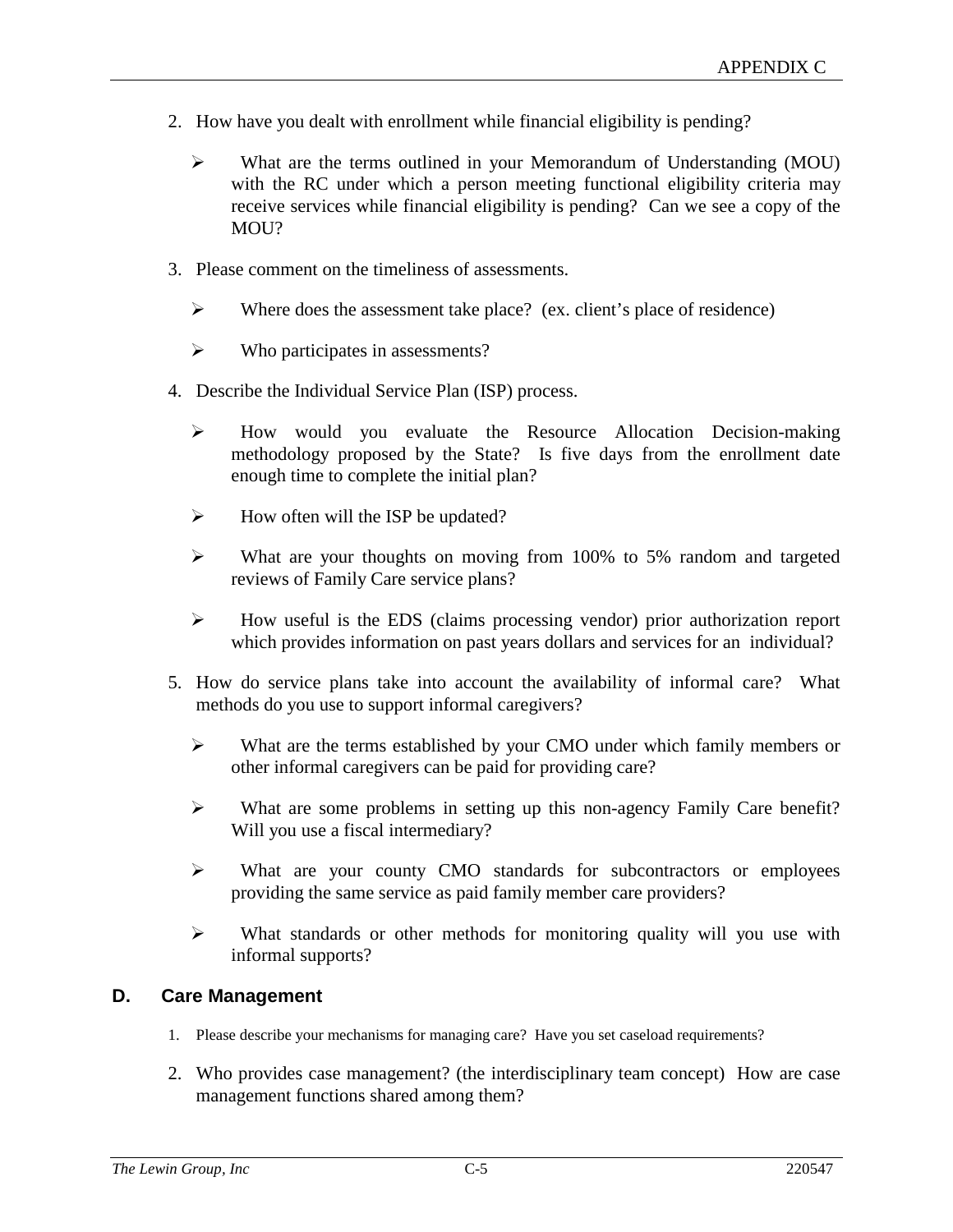3. Who employs the care management teams? Who is responsible for providing oversight?

#### **E. Consumer Direction**

- 1. How is consumer-direction incorporated into the regular Family Care processes for developing plans of care and monitoring service delivery? How does this differ for each population?
- 2. How is implementation of a self-directed supports option going?
- 3. What are the barriers to consumer-direction in regular Family Care processes? In the self-directed supports option?
- 4. Do you expect or would you recommend that state or federal policy regarding consumer-direction change? If so, how?

#### **III. CONTEXTUAL FACTORS**

#### *Social, economic, and political forces that have a bearing on intervention or influence implementation*

#### **A. Cost Containment**

- 1. Please comment on the adequacy of benefit amounts determined by the State.
	- $\triangleright$  Please comment on cost share amounts for persons not financially eligible for Medicaid calculated using the State's formula. Do you feel they result in a fair amount?
- 2. How do you set payment rates for providers? Are the payment rates adequate?
- 3. What measures does the program take to ensure that costs remain within budget? Which are the most effective measures? How could the measures be improved?
- 4. What innovative services or programs do you have or are you planning that will help the cost-effectiveness of the program?

#### **B. Quality Assurance**

- 1**.** Tell us about the development of your grievance procedure plan. Please comment on the State's reporting requirements and the interaction with the State regarding grievance procedures. Can we see a copy of your plan?
- 2. Is there a shortage of home care or residential care workers? If so, what effect has the shortage had on access to and quality of services? Do you perceive it to be any different under Family Care than previously? If so how?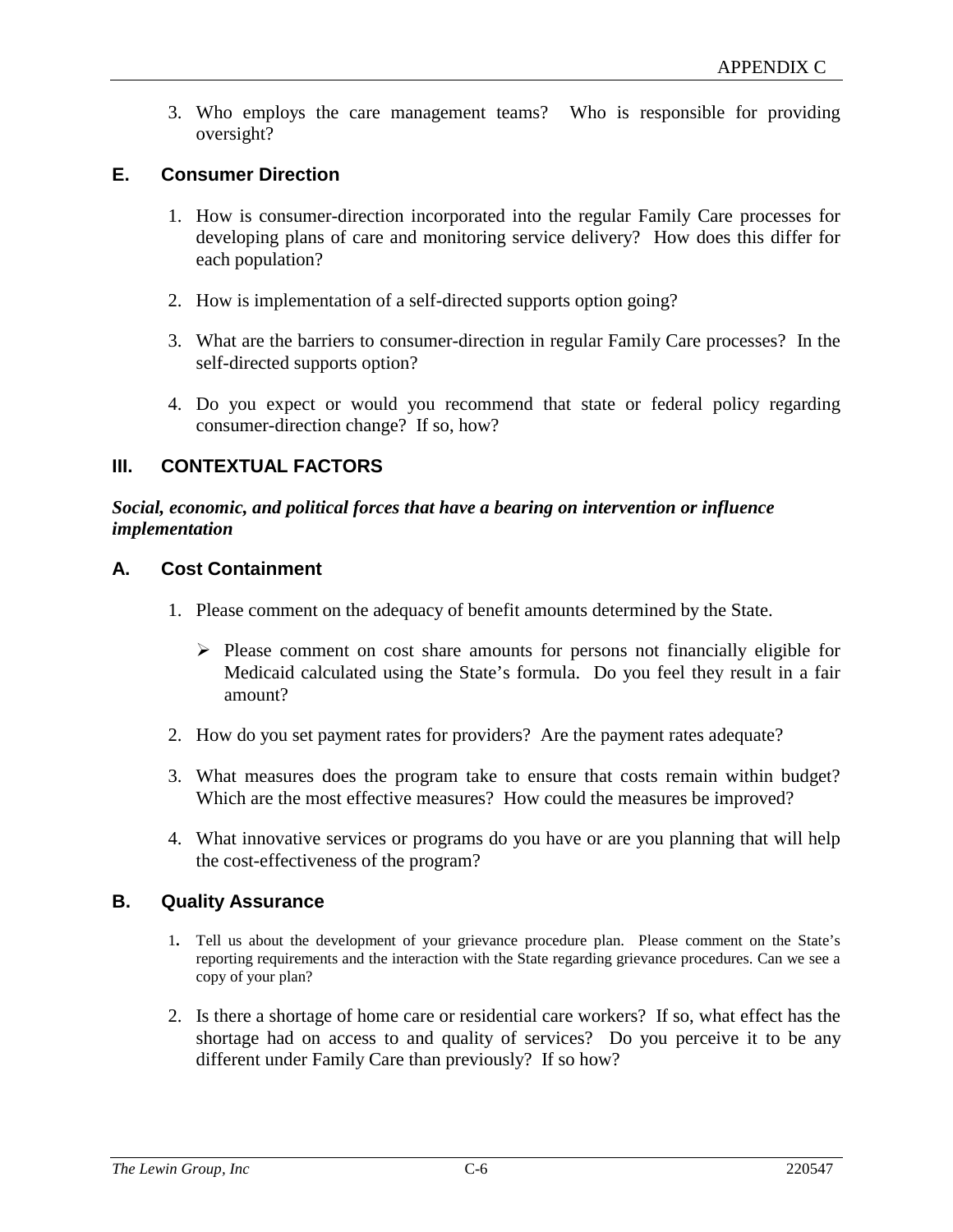- 3. Describe the quality improvement program. Does the approach differ by type of worker – individual or agency worker?
	- $\triangleright$  Training or criminal background checks for workers
	- $\triangleright$  Licensure, conditions of participation
	- $\triangleright$  use of outcome measures
	- $\triangleright$  complaint hotline
	- $\triangleright$  long-term care ombudsman
	- $\triangleright$  role of case management team
- 4. How do the quality assurance systems incorporate beneficiaries' views? How does the program respond to these views?
	- $\triangleright$  consumer satisfaction surveys
	- $\triangleright$  complaint mechanisms and review of complaints and grievances
	- participation in QA/QI committees, governing board, local LTC Council
- 5. How are quality of care standards enforced?
	- $\triangleright$  Suspension of payment
	- $\triangleright$  Sanctions
	- $\triangleright$  Suspension of admissions
	- $\triangleright$  Adult protective services
- 6. In your opinion, which standards are most effective in ensuring beneficiaries receive good quality care? How could the standards be made more effective?
- 7. How does Family Care prevent financial fraud? How could the system be improved?

#### **C. Relationship with the State and Federal Govt.**

- 1. Does current federal law restrict your programs' operations? Are there any state regulations that you find restrictive?
- 2. How would you characterize your county's relationship with the State when it comes to implementing Family Care?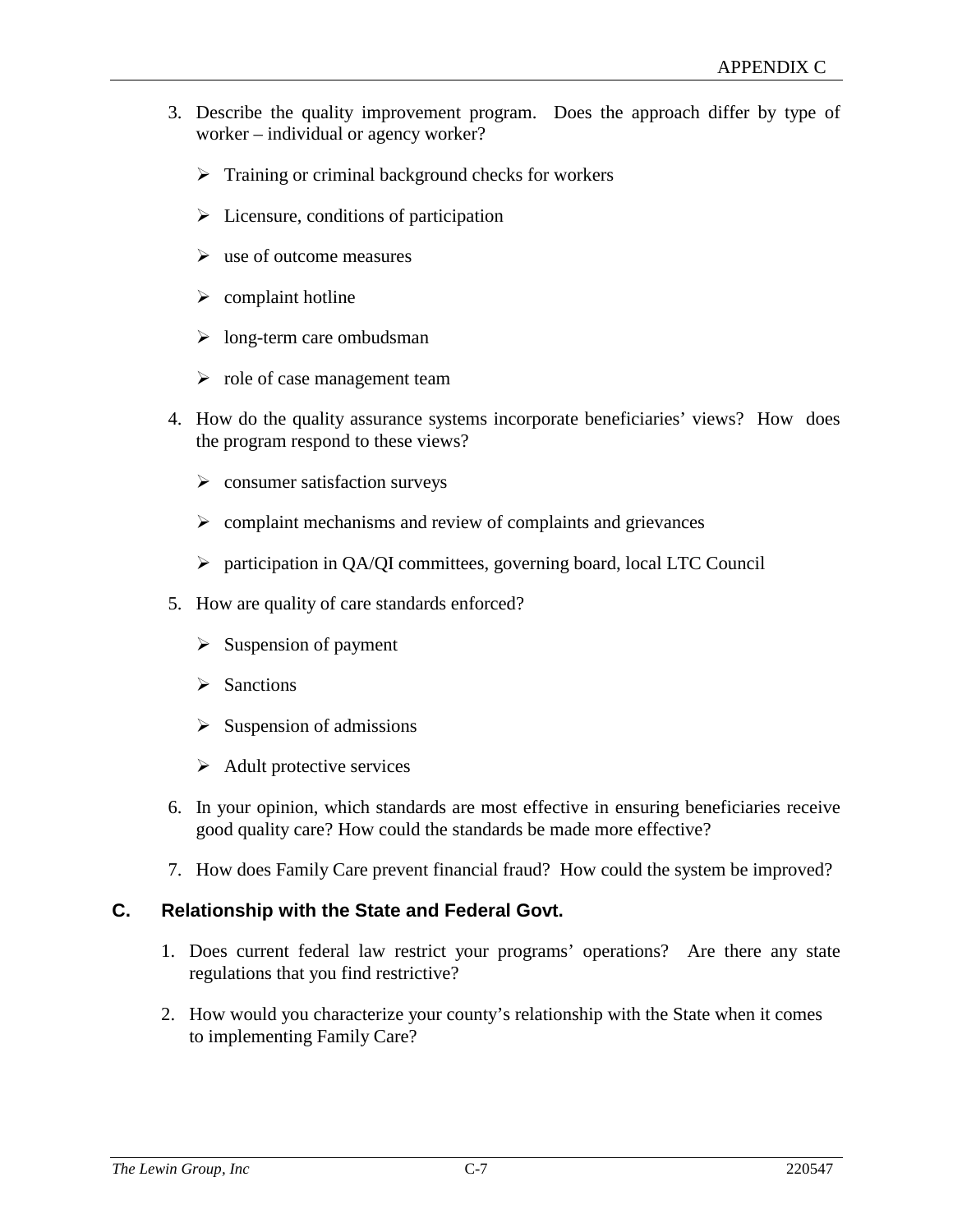#### **D. Relationship with the RC**

- 1. Please describe the CMO relationship with the RC.
- 2. What is your perception of how quickly the RC responds to referrals for Family Care?
- 3. Do you have a plan for separation of the RC from the CMO? Has the State approved it? Can we get a copy?

#### **IV. FUTURE OF FAMILY CARE**

- 1. What do you consider to be the strengths and weaknesses of Family Care compared to the current COP program?
- 2. Are certain populations better served than others are by the county's long-term care system?
	- $\triangleright$  MR/DD vs. Aged vs. Physical disabilities
	- $\triangleright$  Urban vs. Rural
	- $\triangleright$  Severe vs. moderate functional disabilities
	- $\triangleright$  Individuals with complex medical needs
- 3. What are the most innovative aspects of the long-term care system in this county?
- 4. If you could change one aspect of Family Care, what would it be and why would you change it?
- 5. How do you believe that Family Care will evolve over time?

#### **V. EVALUATION OF PROGRAM AND DATA AVAILABILITY**

- 1. Are there any plans for the County to evaluate the CMO? Could we get copies of the evaluation plans?
- 2. Please describe the program data you maintain and the format for maintaining it.

Address the following areas:

- $\triangleright$  Assessments
- $\triangleright$  Reassessments
- $\triangleright$  Plan of care
- $\triangleright$  Prior authorization forms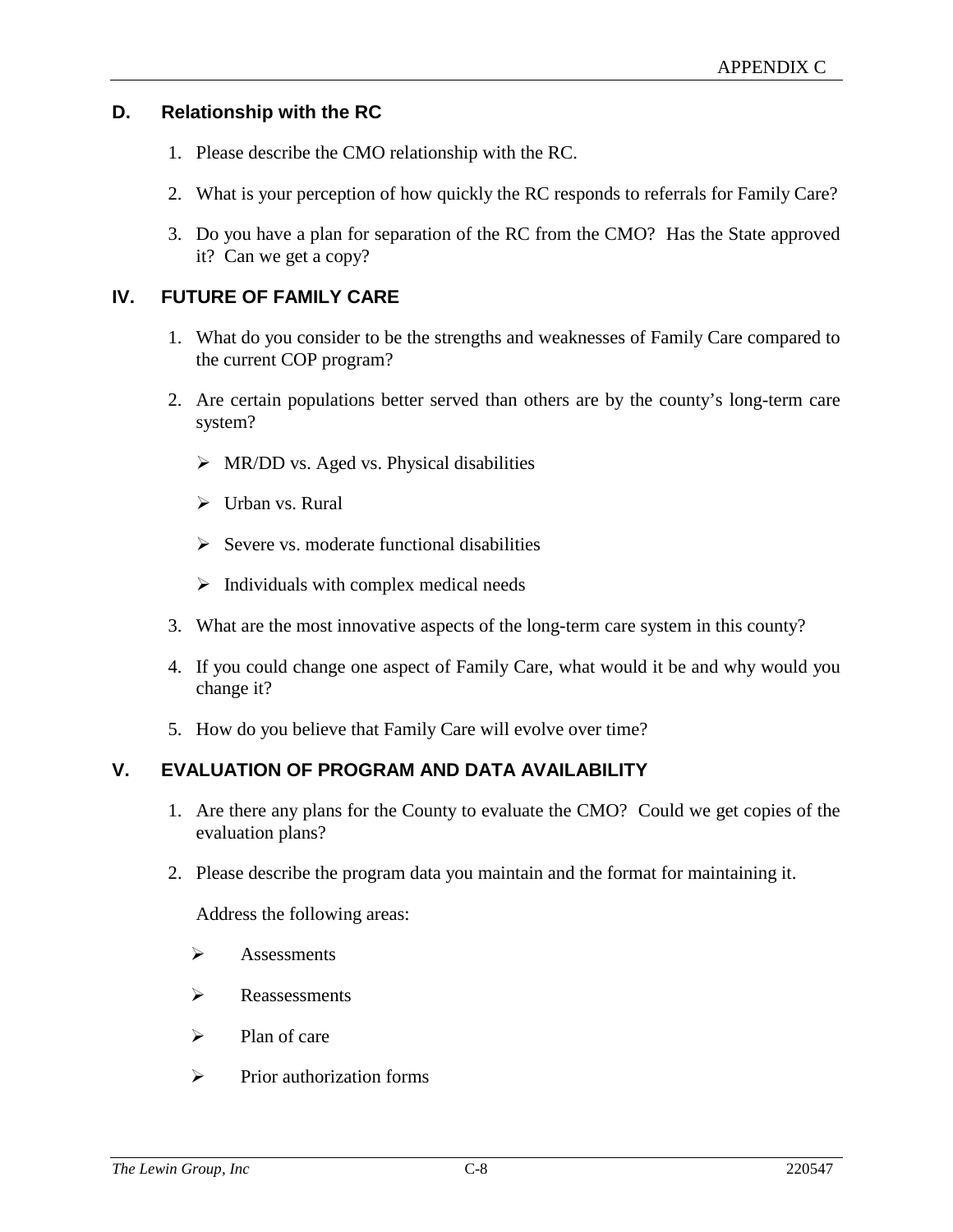# $\triangleright$  Claims

- 3. Are any of these data computerized? How long have the data been computerized?
- 4. Would it be possible to obtain a codebook for the data to determine what data you are collecting and how it is being collected?
- 5. Are there any other documents, reports or data that you could share with us?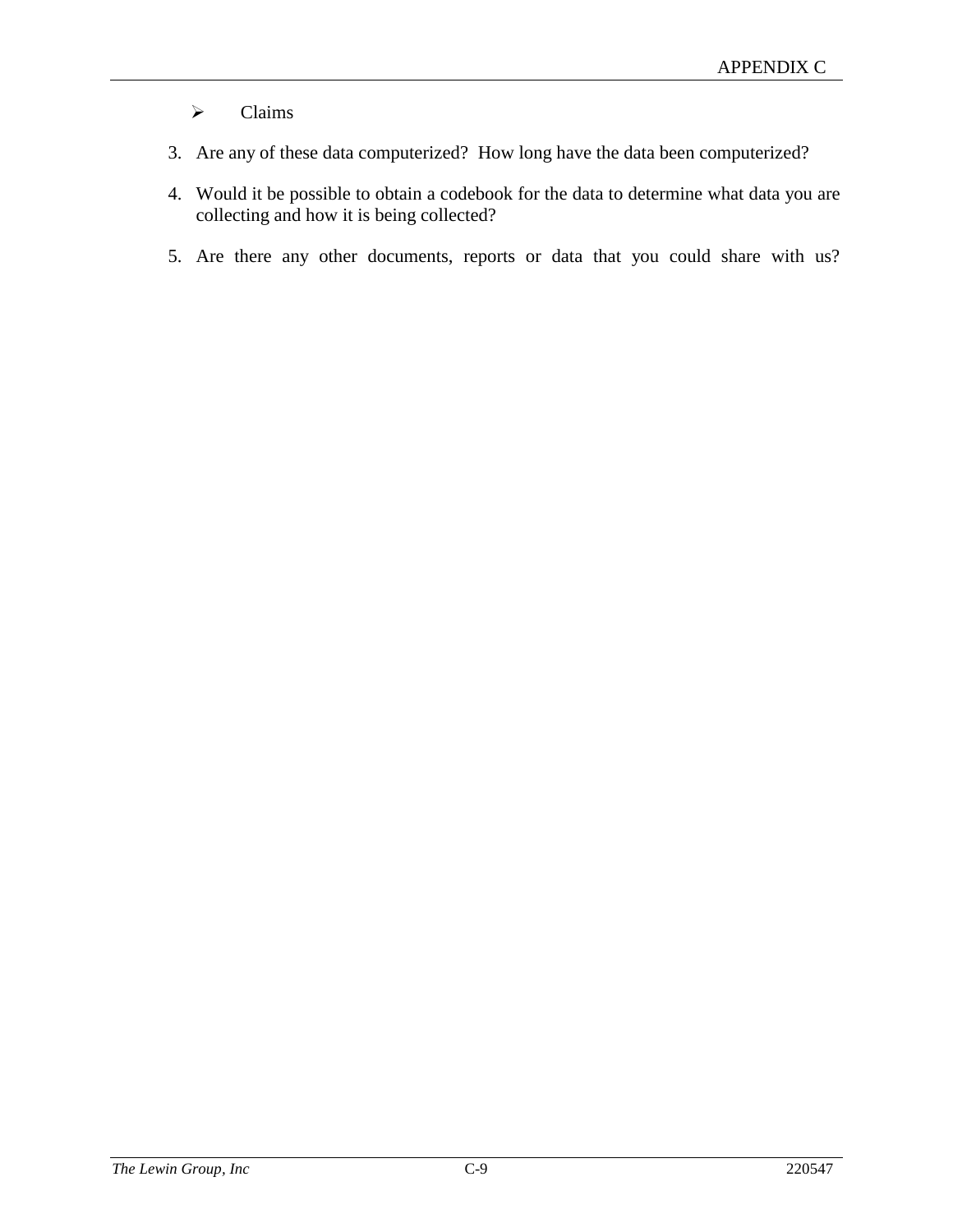#### **Site Visit Protocol for Evaluation of Wisconsin Family Care Program**

#### **Resource Center Staff**

\_\_\_\_\_\_\_\_\_\_\_\_\_\_\_\_\_\_\_\_\_\_\_\_\_\_\_\_\_\_\_\_\_\_\_\_\_\_\_\_\_\_\_\_\_\_\_\_\_\_\_\_\_\_\_\_\_\_\_\_\_\_\_\_\_\_\_\_\_\_\_

\_\_\_\_\_\_\_\_\_\_\_\_\_\_\_\_\_\_\_\_\_\_\_\_\_\_\_\_\_\_\_\_\_\_\_\_\_\_\_\_\_\_\_\_\_\_\_\_\_\_\_\_\_\_\_\_\_\_\_\_\_\_\_\_\_\_\_\_\_\_\_

**County \_\_\_\_\_\_\_\_\_\_\_\_\_\_\_\_\_\_\_\_\_\_\_\_\_\_\_\_\_\_\_\_\_\_\_**

Date:

Name(s) and #s of Respondents:

**I. SYSTEM DESCRIPTION AND HISTORY**

#### **A. Administrative Structure**

1. Please provide an overview of the county LTC system. Where do the RC and CMO fit in? Please provide organizational chart if available.

#### **B. Implementation**

- 1. Describe the planning process (Phase I) for your Family Care pilot. Can we see a copy of your phase-in plan?
	- $\triangleright$  Discuss any issues related to the phase-in process.
	- Describe communication and feedback from the State during this process.
- 2. What changes had to be made in your staffing structure relative to your previous LTC system?
	- $\triangleright$  How has the RC staff reacted to the Family Care project? What has been helpful or harmful in obtaining their support?
	- $\triangleright$  What training has been provided for staff to aid in the transition to Family Care? Who conducted the training?
- 3. Describe the development of your IT for Family Care. Describe staff reaction to the new system?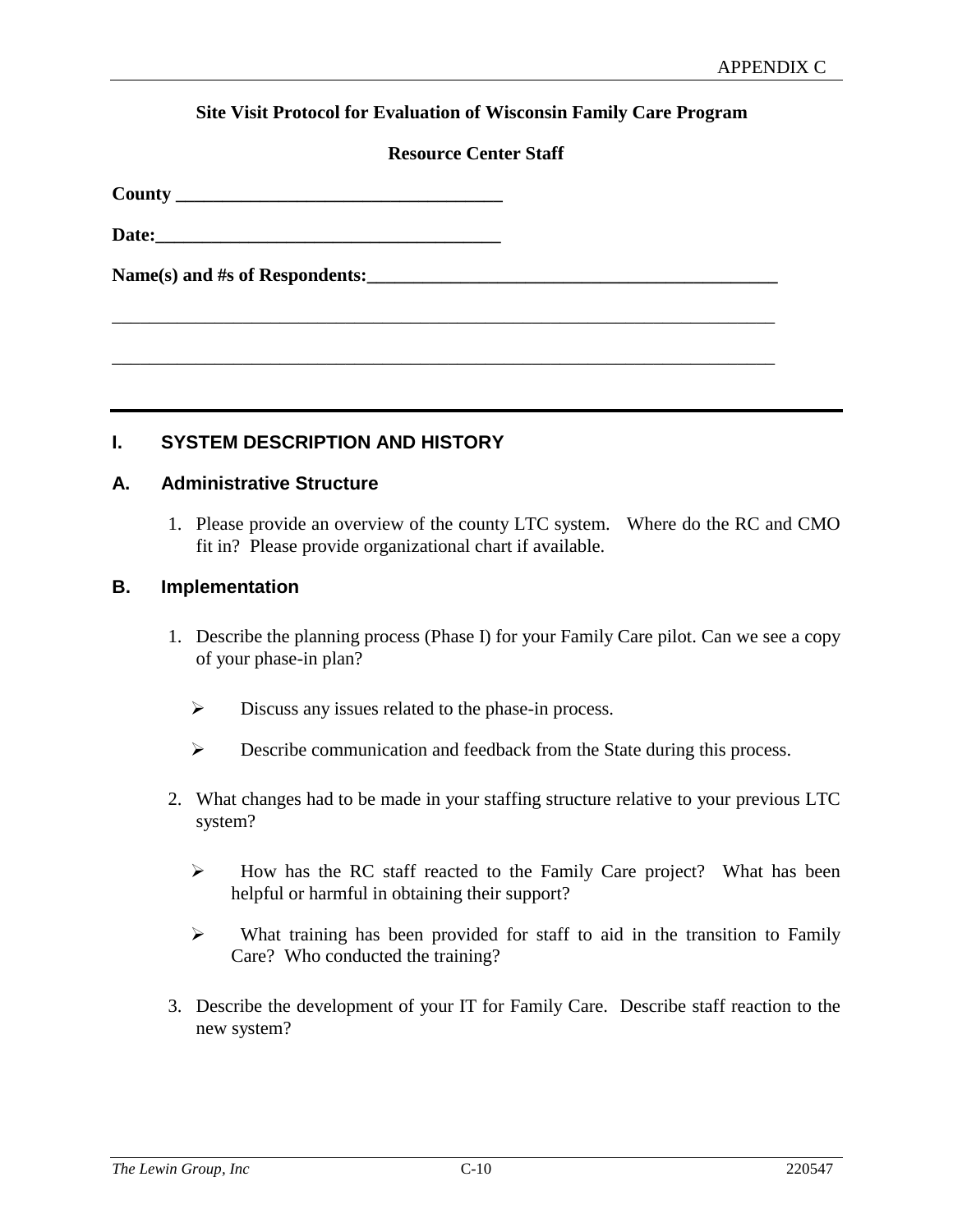#### **C. Service delivery and referrals**

- 1. Please briefly list the services provided by your county's Resource Center.
	- $\triangleright$  Are there services not provided that you see as necessary?
	- $\triangleright$  Please describe your prevention services.
- 2. Tell us about your current plans for the enrollment process.
- 3. lease describe the process through which enrollment information is transmitted from the RC to the CMO. Comment on major past, present and/or future challenges with this process? How have you dealt with those challenges?
- 4. How has open enrollment worked so far? Which populations are picking the COP program over the CMO?

#### **II. ACCESSING THE SYSTEM**

#### **A. Outreach**

- 1. Number of referrals since beginning of program: \_\_\_\_\_\_\_\_\_\_\_\_\_\_\_\_\_\_\_\_\_\_\_\_\_\_\_\_\_
- 2. Please list referrals by population:
	- > Aged Since inception: \_\_\_\_\_\_; current monthly average \_\_\_\_\_\_, expected monthly average in one year:
	- Under 65 w/physical disabilities Since inception:\_\_\_\_\_\_\_\_\_; current monthly average \_\_\_\_\_\_\_, expected monthly average in one year: \_\_\_\_
	- > MR/DD Since inception: : : : : : : : : current monthly average \_\_\_\_\_\_\_, expected monthly average in one year: \_\_\_\_\_\_\_\_\_
	- > Other Since inception: \_\_\_\_\_\_; current monthly average \_\_\_\_\_\_, expected monthly average in one year: \_\_\_\_\_\_\_\_\_\_\_\_\_\_\_
- 3. How effective have your marketing and outreach efforts been? What were your number of contact goals by population? Have they been met? If not, what are your plans for improvement?
- 4. What steps did you take in developing your marketing/outreach plan submitted to the State? Can we get a copy of your outreach plan? Describe your consultation with the State in this process.
- 5. Describe your plan to reach isolated populations.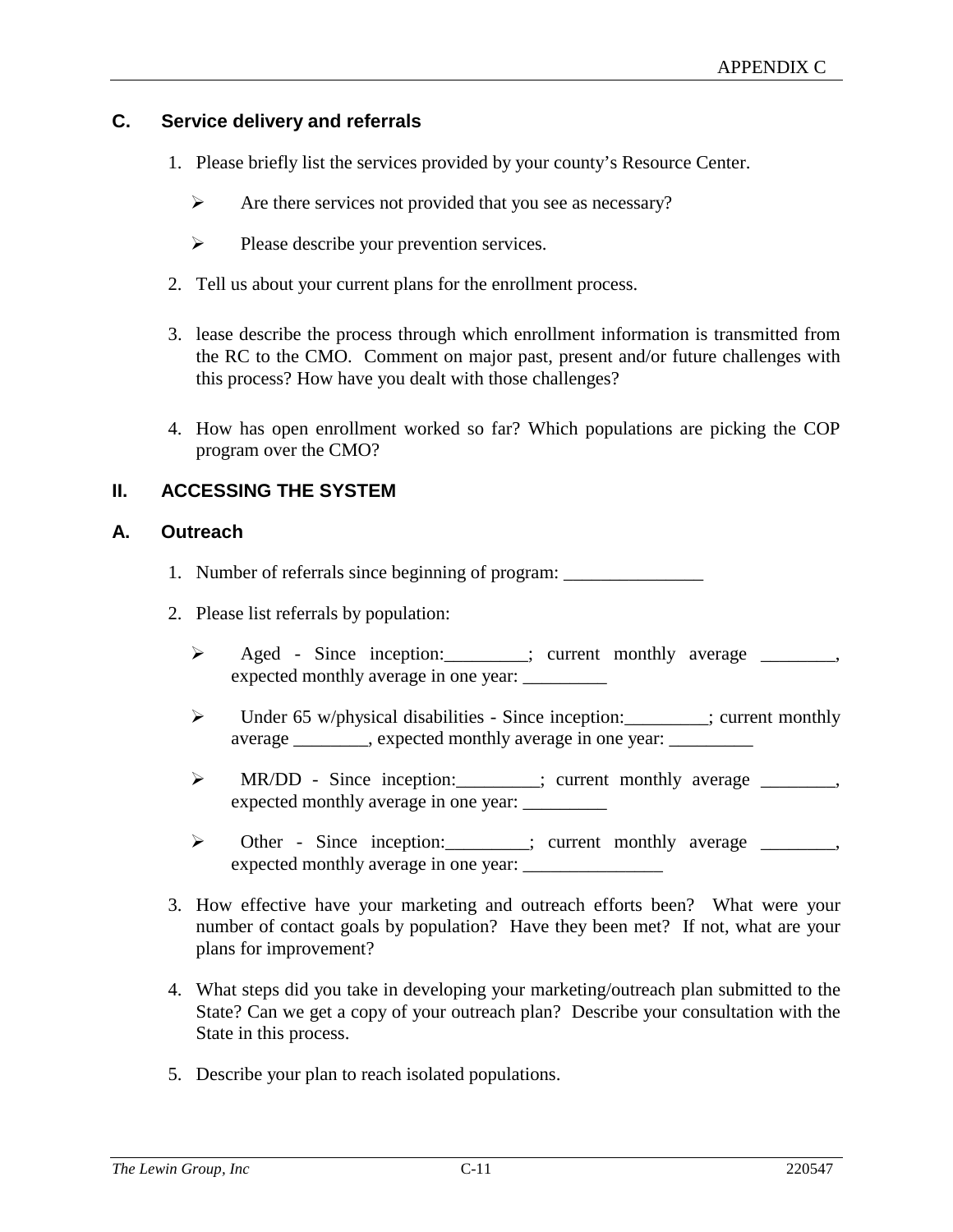- 6. Describe your outreach efforts to community agencies.
- 7. Describe your outreach plans for children coming of age to transition to Family Care.
- 8. Describe the development of your outreach plan to notify facilities in your area required to make referrals to the RC, such as nursing facilities and ICF-MRs. What materials do you provide them? May we see copies of the materials distributed?
- 9. Describe the process of collaborating with providers to develop the procedures for making and responding to referrals.
	- $\triangleright$  Please comment on provider reaction to the RC.

#### **B. LTC Financial and Functional Screening**

- 1. What issues arise in using the functional screen for determining eligibility? What are its strengths and weaknesses?
- 2. Who administers the functional screen? How are they trained?
- 3. Where does the screening take place? (ex. client's place of residence)
- 4. Please comment on the timeline for determining functional eligibility.
- 5. Describe the process for determining financial eligibility. Comment on the timeliness of eligibility determination.
- 6. How have you dealt with enrollment while financial eligibility is pending?
- 7. What are the terms outlined in your Memorandum of Understanding (MOU) with the CMO under which a person meeting functional eligibility criteria may receive services while financial eligibility is pending? Can we get a copy of the MOU?

### **C. Long-Tem Care Options Counseling**

- 1. Describe your efforts to develop a knowledge base of range of long-term care options.
- 2. Describe the strengths and weaknesses with the long-term care options counseling process.
- 3. How do you determine immediacy of need for LTC counseling?
- 4. Is your benefit specialist within the agency? If not how do you arrange for this service in a timely manner?
- 5. Describe your plan for providing benefit specialist services to people with disabilities under age 60.
- 6. Describe your working relationship with the Economic Support Unit (ESU).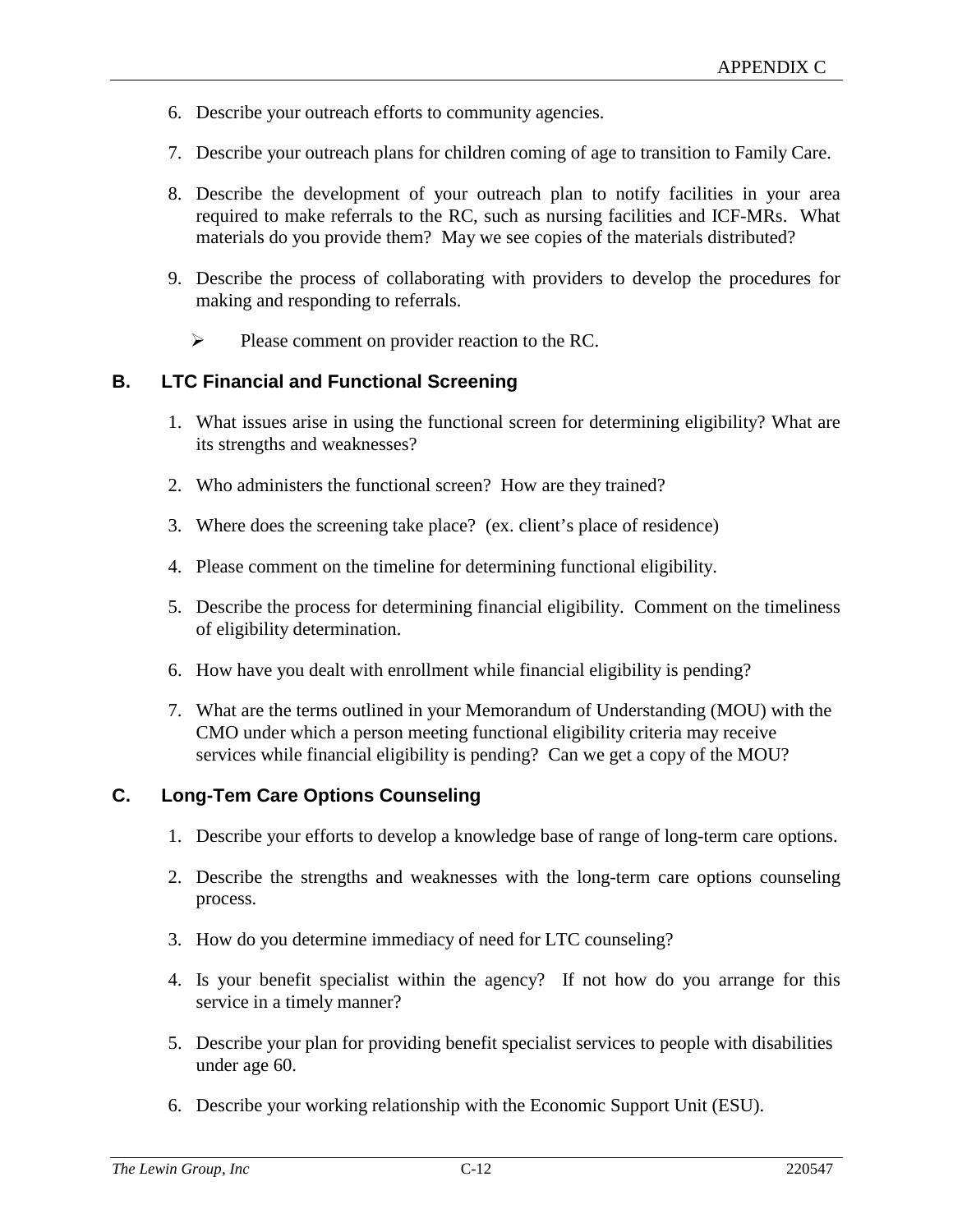#### **D. Consumer Direction**

- 1. How does the RC incorporate consumer-direction into service delivery? How does this differ for each population?
- 2. What are the barriers to consumer-direction in Family Care?
- 3. Tell us about the development of your grievance procedure plan. Please comment on the state reporting requirements and the interaction with the state regarding grievance procedures.
- 4. Do you expect or would you recommend that state or federal policy regarding consumer-direction change? If so, how?

#### **III. CONTEXTUAL FACTORS**

#### *SOCIAL, ECONOMIC, AND POLITICAL FORCES THAT HAVE A BEARING ON INTERVENTION OR INFLUENCE IMPLEMENTATION*

#### **A. Quality Assurance**

1. What role does the RC play in quality assurance? How could that role be enhanced?

#### **B. Relationship with the State and Federal Govt.**

- 1. Does current federal law restrict your programs' operations? Are there any state regulations that you find restrictive?
- 2. How would you characterize your county's relationship with the State when it comes to implementing Family Care?

#### **C. Relationship with the CMO**

- 1. Please describe the RC relationship with the CMO.
- 2. Do you have a plan for separation of the RC from the CMO? Has the State approved it? Can we get a copy?

#### **IV. FUTURE OF FAMILY CARE**

- 1. What do you consider to be the strengths and weaknesses of Family Care compared to the current COP program?
- 2. Are certain populations better served than others are by the county's long-term care system?
	- $\triangleright$  MR/DD vs. Aged vs. Physical disabilities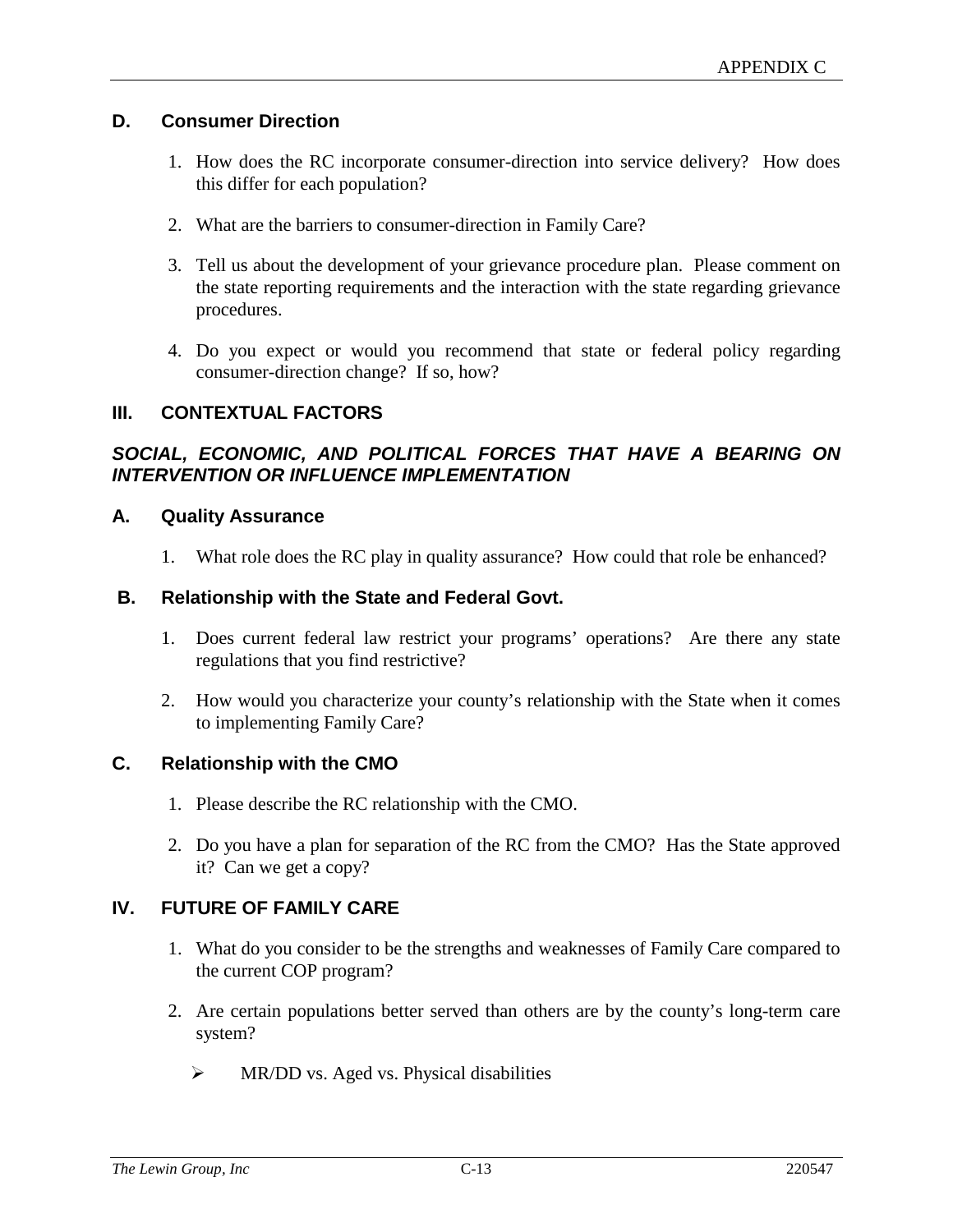- $\sum$  Urban vs. rural
- $\triangleright$  Severe vs. moderate functional disabilities
- $\triangleright$  Individuals with complex medical needs
- 3. What are the most innovative aspects of the long-term care system in this county?
- 4. If you could change one aspect of Family Care, what would it be and why would you change it?
- 5. How do you believe that Family Care will evolve over time?

# **V. EVALUATION OF PROGRAM AND DATA AVAILABILITY**

- 1. Are there any plans for the County to evaluate the RC? Could we get copies of the evaluation plans?
- 2. Please describe the program data you maintain and the format for maintaining it. Address the following areas:
	- $\triangleright$  Eligibility determination
	- $\triangleright$  Assessments
	- $\triangleright$  Prior authorization forms
	- $\triangleright$  Claims
	- $\triangleright$  Others?
- 3. Are any of these data computerized? How long have the data been computerized?
- 4. Would it be possible to obtain a codebook for the data to determine what data you are collecting and how it is being collected?
- 5. Are there any other documents, reports or data that you could share with us?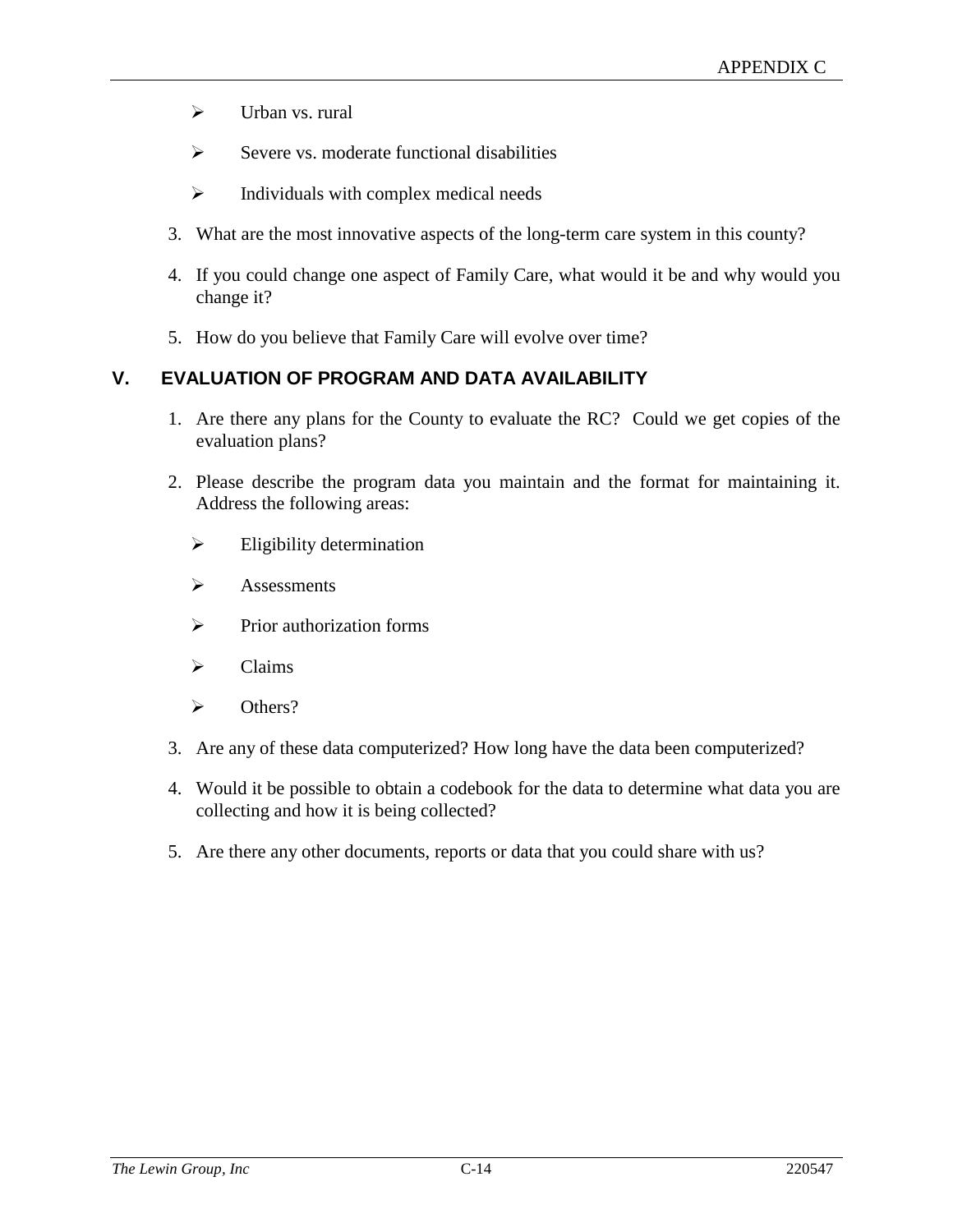## **Site Visit Protocol for Evaluation of Wisconsin Family Care Program**

## **Current COP Staff**

\_\_\_\_\_\_\_\_\_\_\_\_\_\_\_\_\_\_\_\_\_\_\_\_\_\_\_\_\_\_\_\_\_\_\_\_\_\_\_\_\_\_\_\_\_\_\_\_\_\_\_\_\_\_\_\_\_\_\_\_\_\_\_\_\_\_\_\_\_\_\_

\_\_\_\_\_\_\_\_\_\_\_\_\_\_\_\_\_\_\_\_\_\_\_\_\_\_\_\_\_\_\_\_\_\_\_\_\_\_\_\_\_\_\_\_\_\_\_\_\_\_\_\_\_\_\_\_\_\_\_\_\_\_\_\_\_\_\_\_\_\_\_

**County** \_\_\_\_\_\_\_\_\_\_\_\_\_\_\_\_\_\_\_\_\_\_\_\_\_\_\_\_\_\_\_\_\_\_\_

**Date:**\_\_\_\_\_\_\_\_\_\_\_\_\_\_\_\_\_\_\_\_\_\_\_\_\_\_\_\_\_\_\_\_\_\_\_\_\_

**Name(s) and #s of Respondents:**\_\_\_\_\_\_\_\_\_\_\_\_\_\_\_\_\_\_\_\_\_\_\_\_\_\_\_\_\_\_\_\_\_\_\_\_\_\_\_\_\_\_\_\_

## **I. SYSTEM DESCRIPTION AND HISTORY**

## **A. History of the Program**

- 1. How long has your county had the COP program?
- 2. Please give a brief overview of what the COP programs are designed to accomplish and the sources of funding.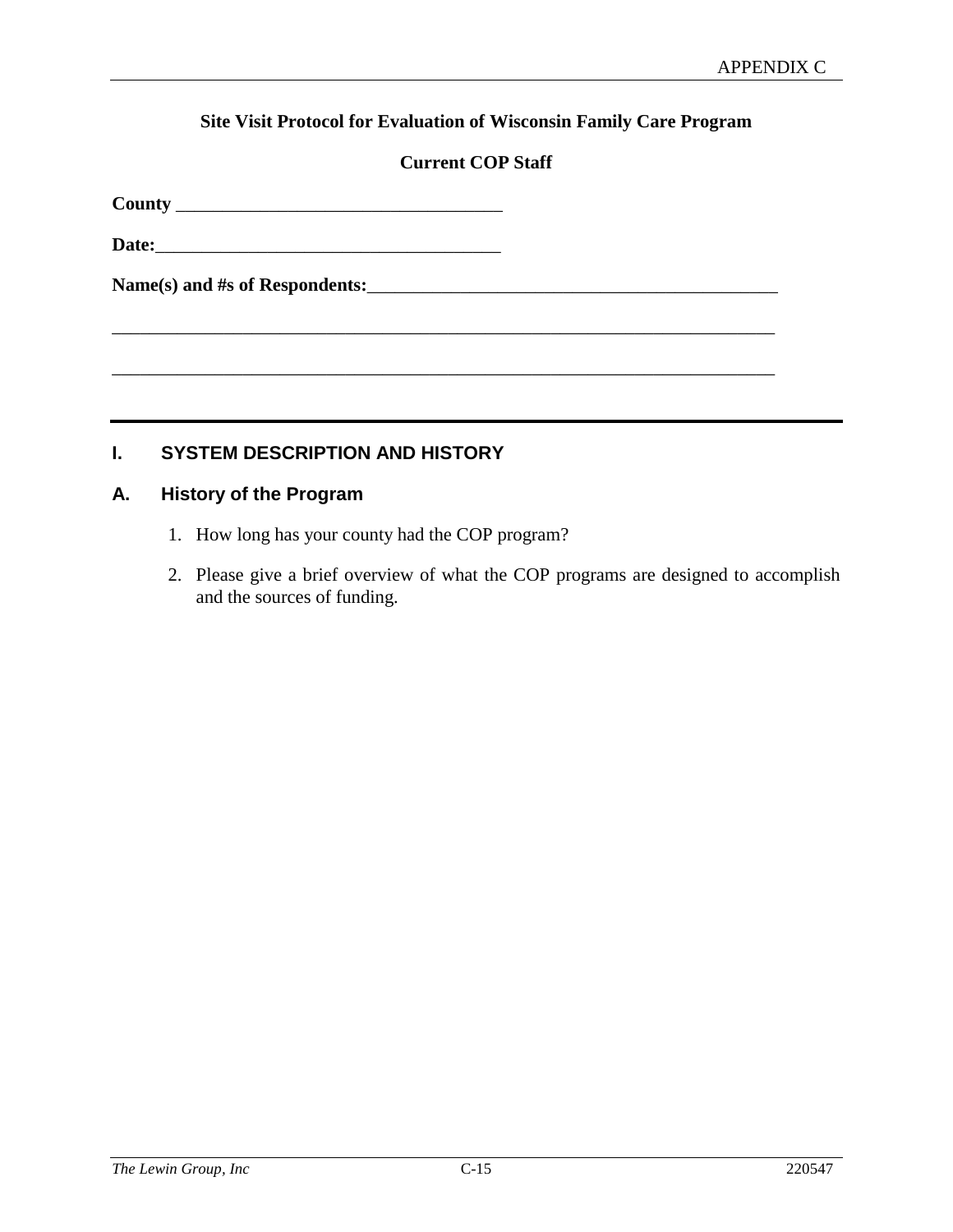## **B. Program Statistics**

| 1. Please list the number of recipients (estimate) enrolled as of April 1, 2000 in the chart |
|----------------------------------------------------------------------------------------------|
| below.                                                                                       |

| Pop.                                 | $COP-W$ | $COP-R$ | Community<br><b>Aides</b> | Personal<br><b>Care</b> | Others        |
|--------------------------------------|---------|---------|---------------------------|-------------------------|---------------|
|                                      |         |         |                           |                         | (please list) |
| Aged                                 |         |         |                           |                         |               |
| Under 65 w/ physical<br>disabilities |         |         |                           |                         |               |
| MR-DD                                |         |         |                           |                         |               |
| <b>Other</b>                         |         |         |                           |                         |               |

2. Do you have summary data about the COP program prior to Family Care? Are there any documents or reports you could share with us?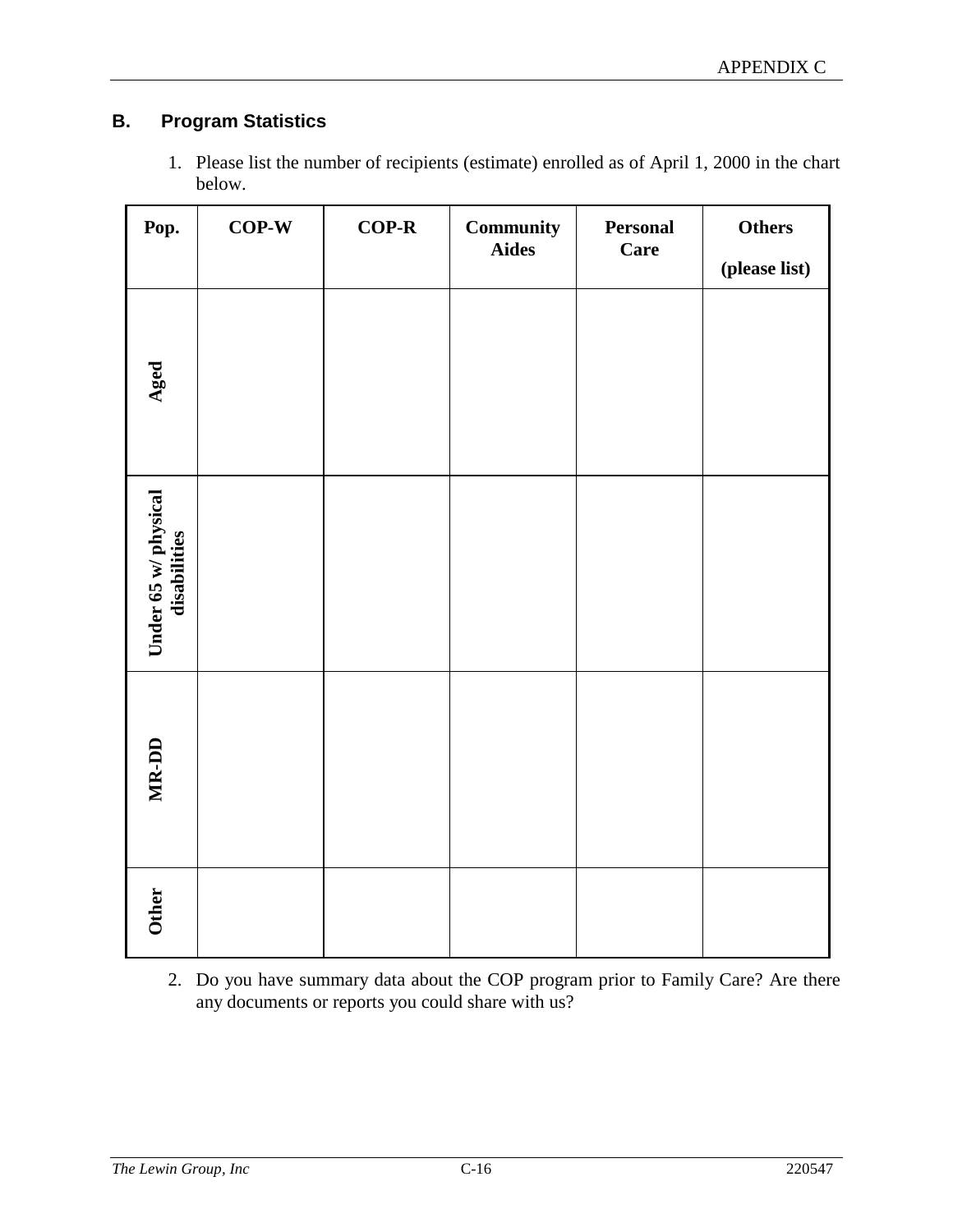| Pop.                                 | $COP-W$ | $COP-R$ | Community<br><b>Aides</b> | <b>Personal</b><br><b>Care</b> | <b>Others</b><br>(please list) |
|--------------------------------------|---------|---------|---------------------------|--------------------------------|--------------------------------|
| Aged                                 |         |         |                           |                                |                                |
| Under 65 w/ physical<br>disabilities |         |         |                           |                                |                                |
| MR-DD                                |         |         |                           |                                |                                |
| <b>Other</b>                         |         |         |                           |                                |                                |

3. Please list the services provided below.

- $\triangleright$  Can beneficiaries receive services outside the home, for example, in the workplace and community?
- To what extent are services designed to return persons with disabilities to work?
- Do the programs offer adult foster care, board and care, or assisted living options to beneficiaries? If offered, what are the advantages and disadvantages of these options? How is the room and board portion accounted for?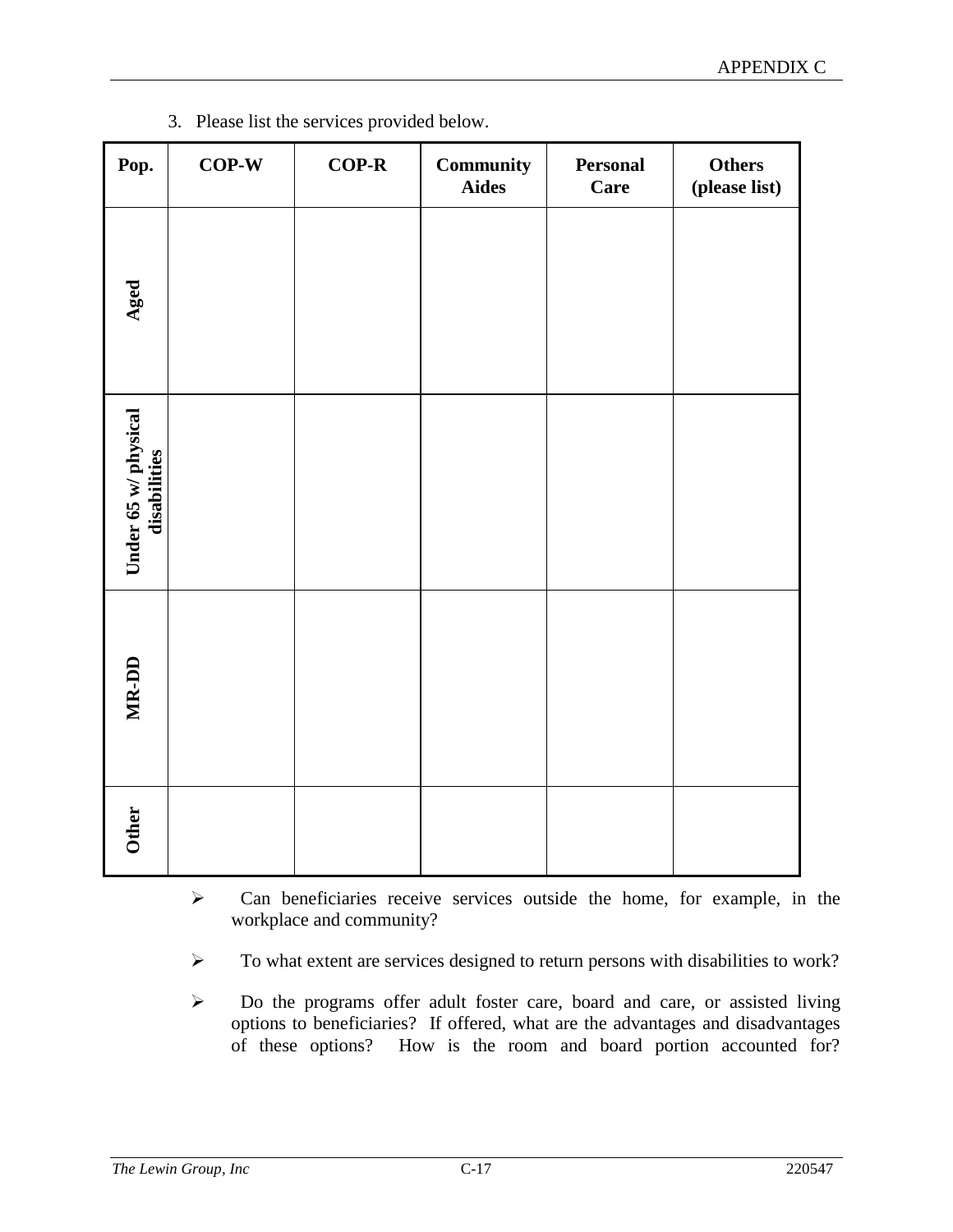$\triangleright$  Do the programs offer services such as cash payments and respite care directly to informal caregivers What are the advantages and disadvantages of such services?

## **C. Reaction to Family Care**

- 1. Describe how Family Care has affected the COP program.
	- To what extent have or will COP staff been incorporated into Family Care?
	- $\triangleright$  How has the COP staff reacted to the Family Care project? What has been helpful or harmful in obtaining their support?
	- What training has been provided for COP staff to provide understanding of Family Care? Who conducted the training?

## **II. ACCESSING THE SYSTEM**

- 1. How did individuals access the system prior to the RC? How were referrals made prior to the RC?
- 2. How is eligibility for COP determined?
- 3. Please describe your the provider network in your county.
	- $\triangleright$  For which areas of service do you have a strong capacity?
	- $\triangleright$  What service area needs to be expanded? What is your plan to expand that capacity?
	- $\triangleright$  Has or do you anticipate that the shift to Family Care will alter the county's relationships with providers?
- 4. Please describe the mechanisms for managing care under COP. Do you set caseload requirements? If yes, what are they?
	- $\triangleright$  Who provides case management?
	- $\triangleright$  Who employs the case managers? Who is responsible for providing oversight?
- 5. How do service plans take into account the availability of informal care?
- 6. How is consumer-direction incorporated into the plan of care and service delivery? How does this differ for each population?
	- What are the barriers to consumer-direction in current COP program?
	- $\triangleright$  Do you expect or would you recommend that state or federal policy regarding consumer-direction change? If so, how?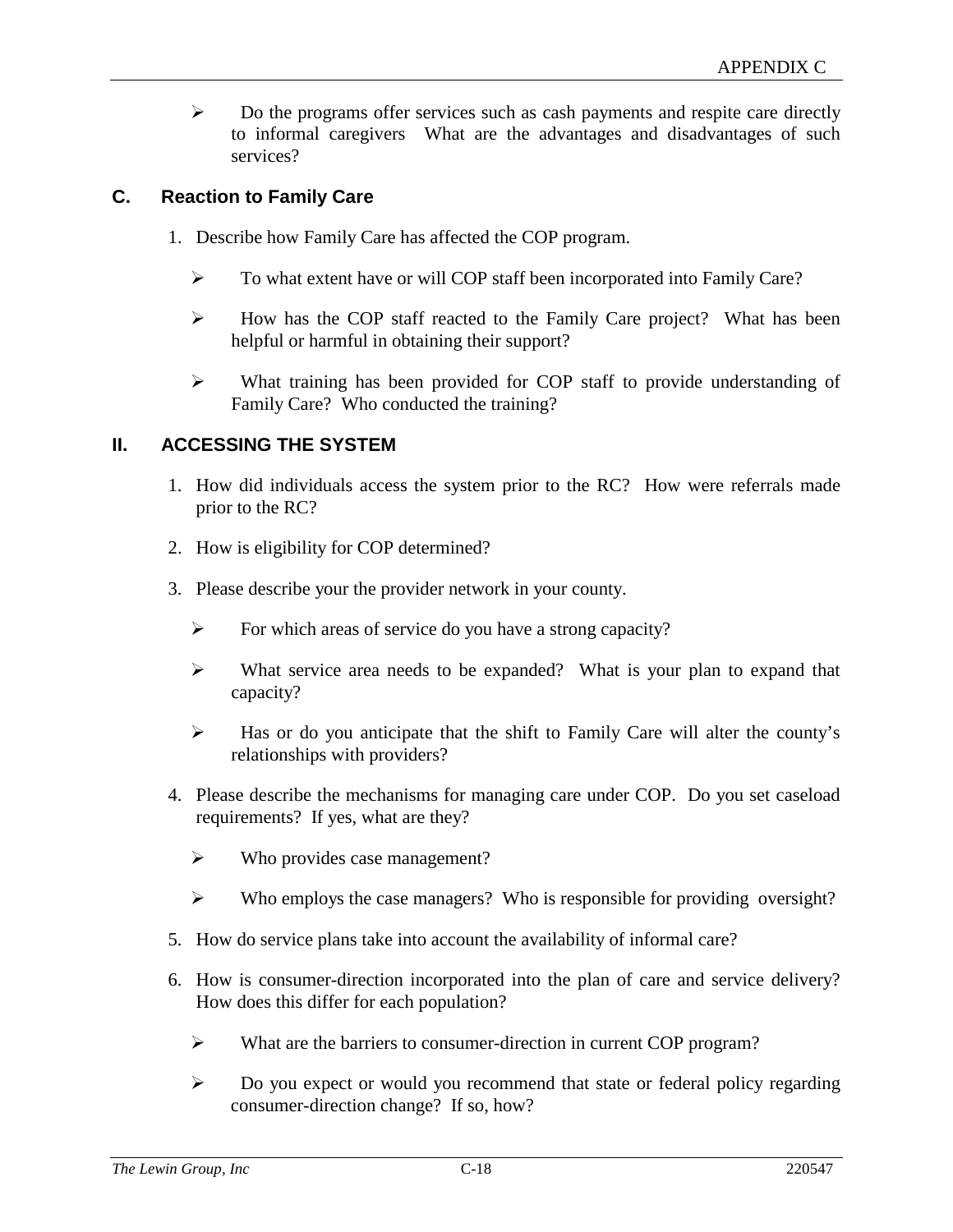## **III. CONTEXTUAL FACTORS**

*Social, economic, and political forces that have a bearing on intervention or influence implementation*

#### **A. Cost Containment**

- 1. To what extent do COP recipients receive services funded outside the COP-W or COP-R funding stream?
	- $\triangleright$  How do you maximize use of these services?
	- $\triangleright$  Do you think your county has done a good job of maximizing the use of non-COP-W/COP-R services? Why or why not?
- 2. How are benefit amounts determined relative to functional level?
- 3. How do you determine beneficiary cost sharing?
- 4. How do you set payment rates for providers? Are the payment rates adequate?
- 5. What measures does the program take to ensure that costs remain within budget? Which are the most effective measures? How could the measures be improved?

#### **B. Quality Assurance**

- 1. Is there a shortage of home care or residential care workers? If so, what effect has the shortage had on access to and quality of services?
- 2. Describe the quality improvement program. Does the approach differ by type of worker – individual or agency worker?
	- $\triangleright$  Training or criminal background checks for workers
	- $\triangleright$  Licensure, conditions of participation
	- $\triangleright$  Use of outcome measures
	- $\triangleright$  Complaint hotline
	- $\triangleright$  Long-term care ombudsman
	- $\triangleright$  Role of case manager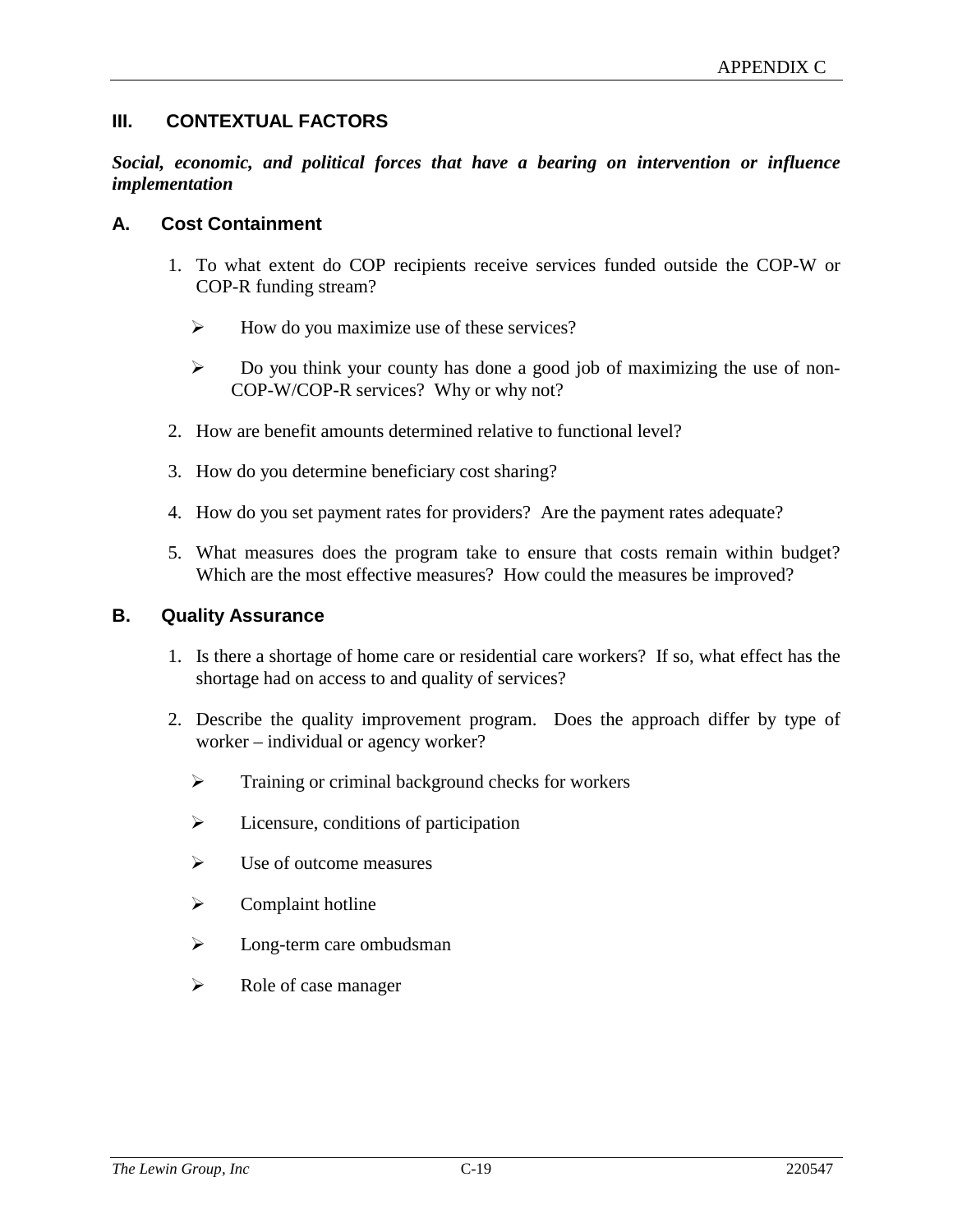- 3. How do the quality assurance systems incorporate beneficiaries' views? How does the program respond to these views?
	- $\triangleright$  Consumer satisfaction surveys
	- $\triangleright$  Grievance procedures
- 4. How are quality of care standards enforced?
	- $\triangleright$  Suspension of payment
	- $\triangleright$  Sanctions
	- $\triangleright$  Suspension of admissions
	- $\triangleright$  Adult protective services
- 5. In your opinion, which standards are most effective in ensuring beneficiaries receive good quality care? How could the standards be made more effective?

## **C. Relationship with the State and Federal Govt.**

- 1. Does current federal law restrict your programs' operations? Are there any state regulations that you find restrictive
- 2. Does the system's sources of funding (e.g., Medicaid) present any barriers to operating the program? What are they and how could they be eliminated?
- 3. How does Family Care affect these restrictions?

## **IV. FUTURE OF FAMILY CARE**

- 1. What do you consider to be the strengths and weaknesses of Family Care compared to the current COP program?
- 2. Are certain populations better served than others are by the county's long-term care system?
	- $\triangleright$  MR/DD vs. Aged vs. Physical disabilities
	- $\triangleright$  Urban vs. Rural
	- $\triangleright$  Severe vs. moderate functional disabilities
	- $\triangleright$  Individuals with complex medical needs
- 3. What are the most innovative aspects of the long-term care system in this county?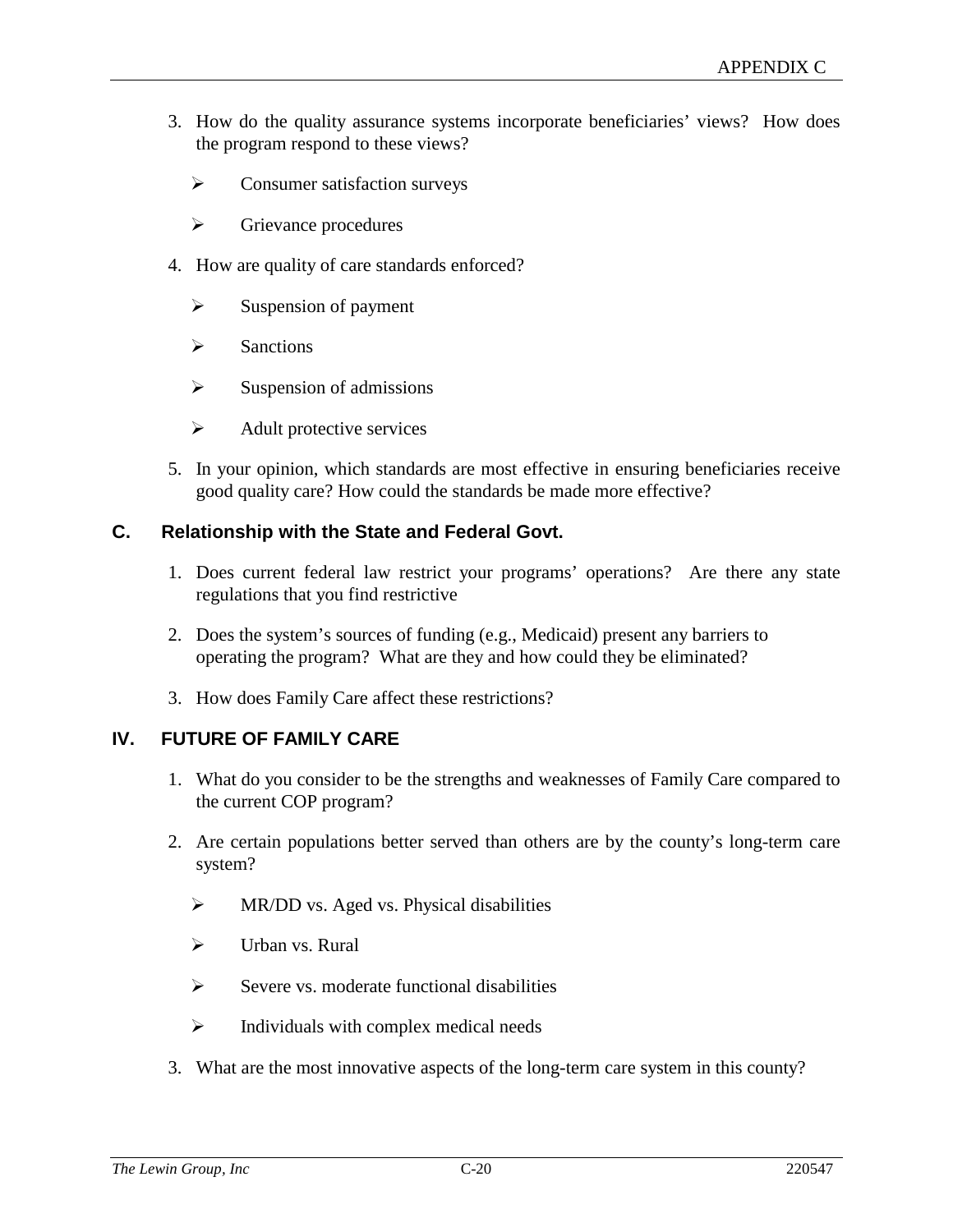- 4. If you could change one aspect of Family Care, what would it be and why would you change it?
- 5. How do you believe that Family Care will evolve over time?

## **V. EVALUATION OF PROGRAM AND DATA AVAILABILITY**

- 1. Are there any plans for the County to evaluate the COP program? Could we get copies of the evaluation plans?
- 2. Please describe the program data you maintain and the format for maintaining it. Address the following areas:
	- $\triangleright$  Eligibility determination
	- $\triangleright$  Assessments
	- $\triangleright$  Reassessments
	- $\triangleright$  Plan of care
	- $\triangleright$  Prior authorization forms
	- $\triangleright$  Claims
- 3. Are any of these data computerized? How long have the data been computerized?
- 4. Would it be possible to obtain a codebook for the data to determine what data you are collecting and how it is being collected?
- 5. Are there any other documents, reports or data that you could share with us?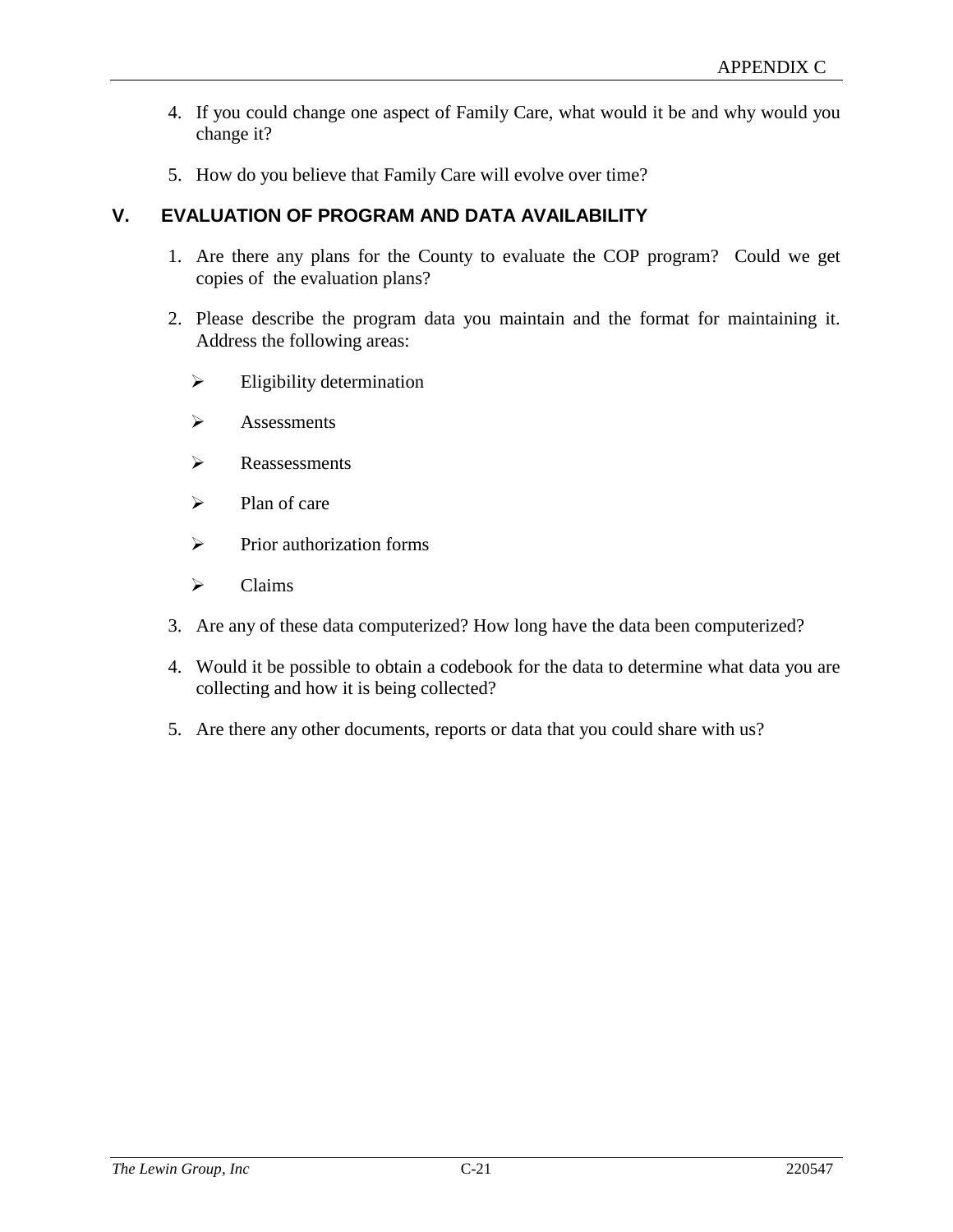#### **Site Visit Protocol for Evaluation of Wisconsin Family Care Program**

## **LTC Council**

| <b>County</b> |  |
|---------------|--|
|               |  |

**Date:\_\_\_\_\_\_\_\_\_\_\_\_\_\_\_\_\_\_\_\_\_\_\_\_\_\_\_\_\_\_\_\_\_\_\_\_\_**

Name(s) and #s of Respondents:

## **I. HISTORY AND DEVELOPMENT**

 $\triangleright$  Please provide a brief history of the development of the council.

\_\_\_\_\_\_\_\_\_\_\_\_\_\_\_\_\_\_\_\_\_\_\_\_\_\_\_\_\_\_\_\_\_\_\_\_\_\_\_\_\_\_\_\_\_\_\_\_\_\_\_\_\_\_\_\_\_\_\_\_\_\_\_\_\_\_\_\_\_\_\_

\_\_\_\_\_\_\_\_\_\_\_\_\_\_\_\_\_\_\_\_\_\_\_\_\_\_\_\_\_\_\_\_\_\_\_\_\_\_\_\_\_\_\_\_\_\_\_\_\_\_\_\_\_\_\_\_\_\_\_\_\_\_\_\_\_\_\_\_\_\_\_

- $\triangleright$  Please list members of the council. What are the demographics of the group?
- $\triangleright$  How often does the Council meet?
- $\triangleright$  How are the meetings run? Who facilitates?

## **II. ROLE OF THE COUNCIL**

- $\triangleright$  Please describe the responsibilities of the council.
- $\triangleright$  Do you feel you have an important role in guiding the LTC system in your county? Please provide examples of your impact on the system.

#### **III. IMPRESSIONS OF THE SYSTEM**

- $\triangleright$  Describe the communication the council receives from the State and County officials regarding the changes in the LTC system.
- $\triangleright$  How well do you think Family Care has met or will meet its goals for transforming the LTC system?
- $\triangleright$  How well do you think that program has or will expand consumer choice and service quality?
- $\triangleright$  List some concerns you have with the redesign of the system.

## **IV. UTILIZATION OF SERVICES (ASK ONLY OF MEMBERS WHO CAN SPEAK TO THIS)**

What are the strengths and weaknesses of the program's case management system?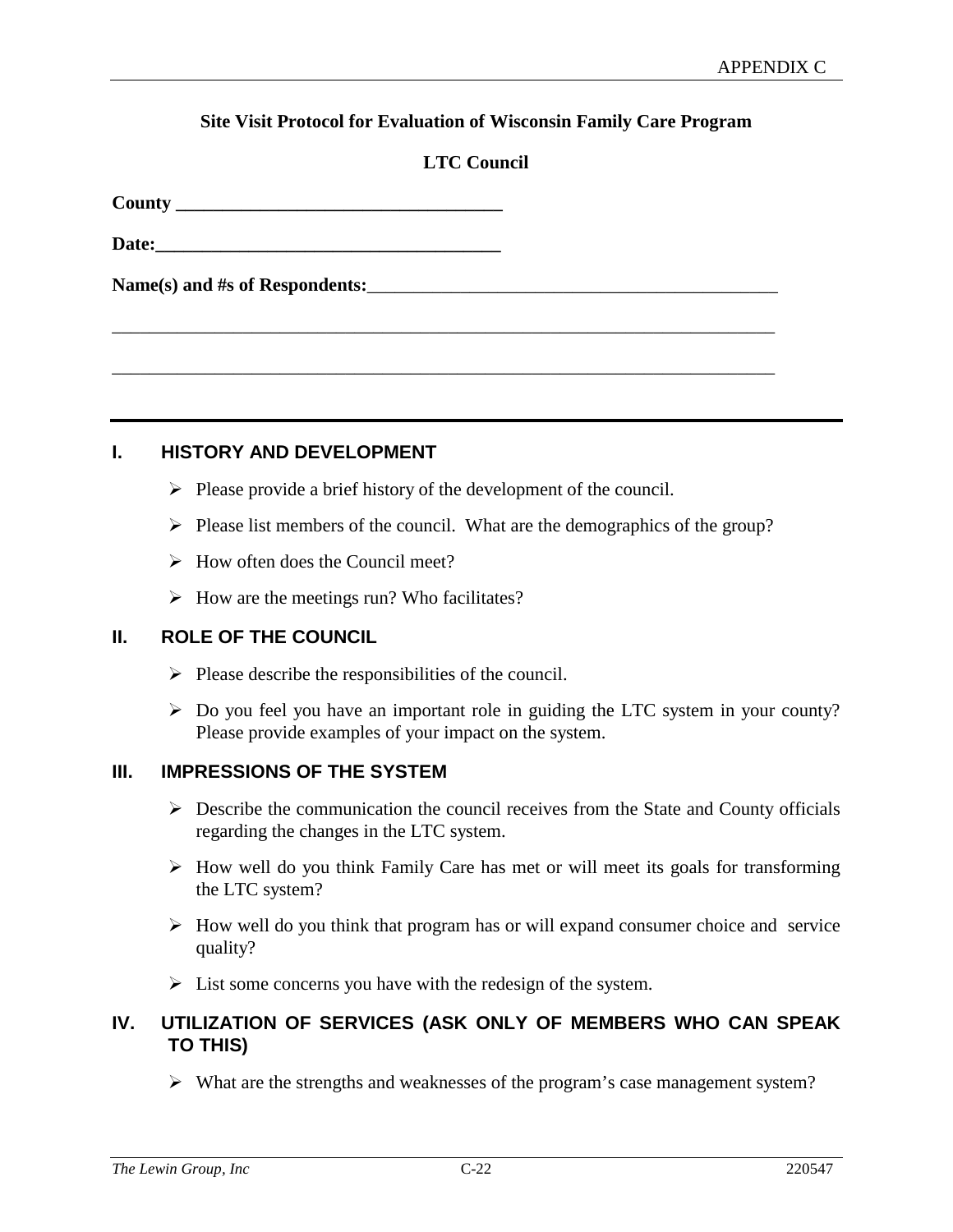- $\triangleright$  How well are beneficiaries' and informal caregivers' preferences incorporated into the service plan?
- $\triangleright$  Are there services you think should be covered but are not?

## **V. FUTURE OF FAMILY CARE**

- $\triangleright$  What do you consider to be the strengths and weaknesses of Family Care compared to the current COP program?
- $\triangleright$  Are certain populations better served than others are by the county's long-term care system?
	- − MR/DD vs. Aged vs. Physical disabilities
	- − Urban vs. Rural
	- − Severe vs. Moderate Disabilities
	- − Individuals with complex medical needs
- $\triangleright$  What are the most innovative aspects of the long-term care system in this county?
- $\triangleright$  you could change one aspect of Family Care, what would it be and why would you change it?
- $\triangleright$  How do you believe that Family Care will evolve over time? What do you see as the Council's role.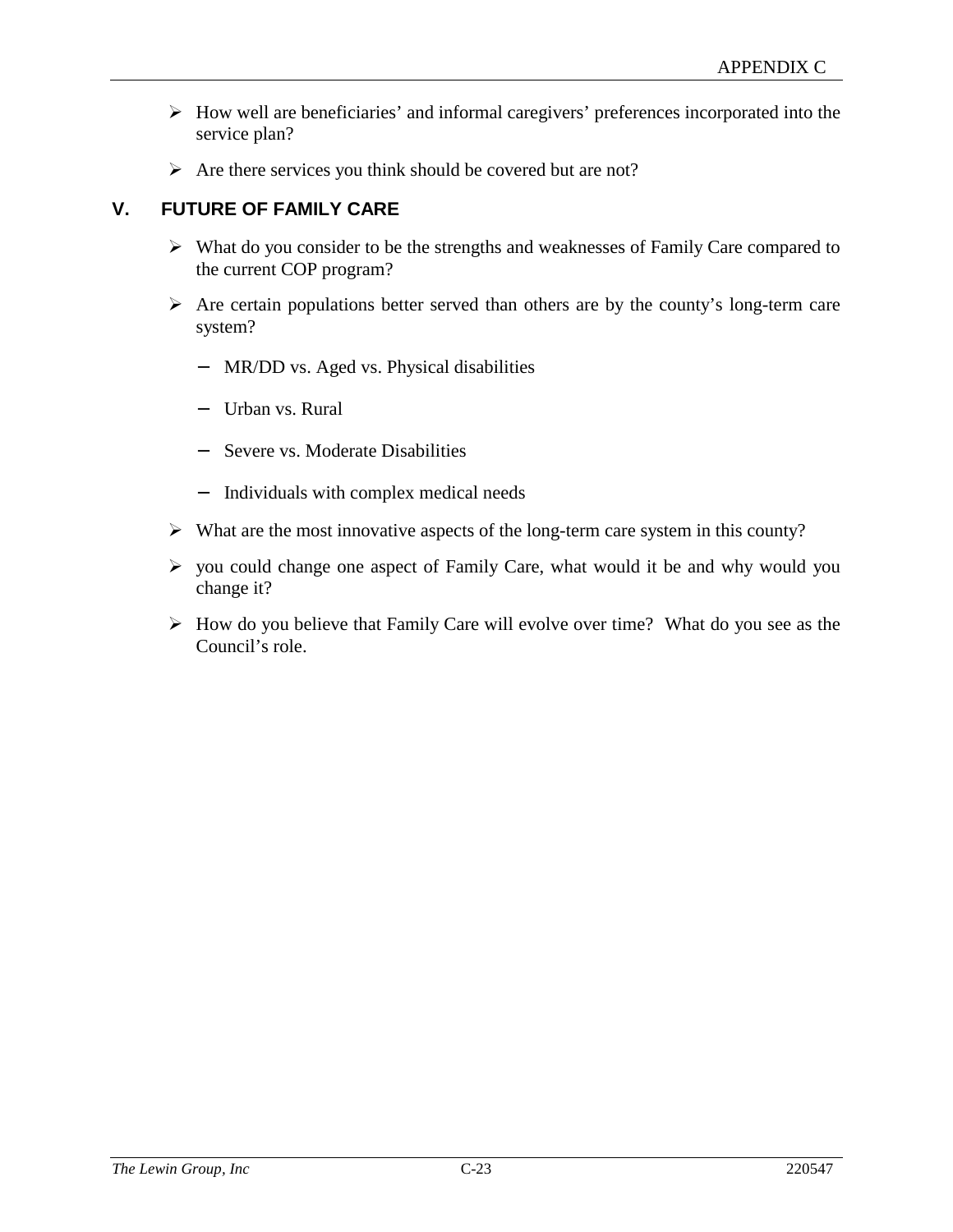# **APPENDIX D**

# **Protocols For Follow-Up Interviews**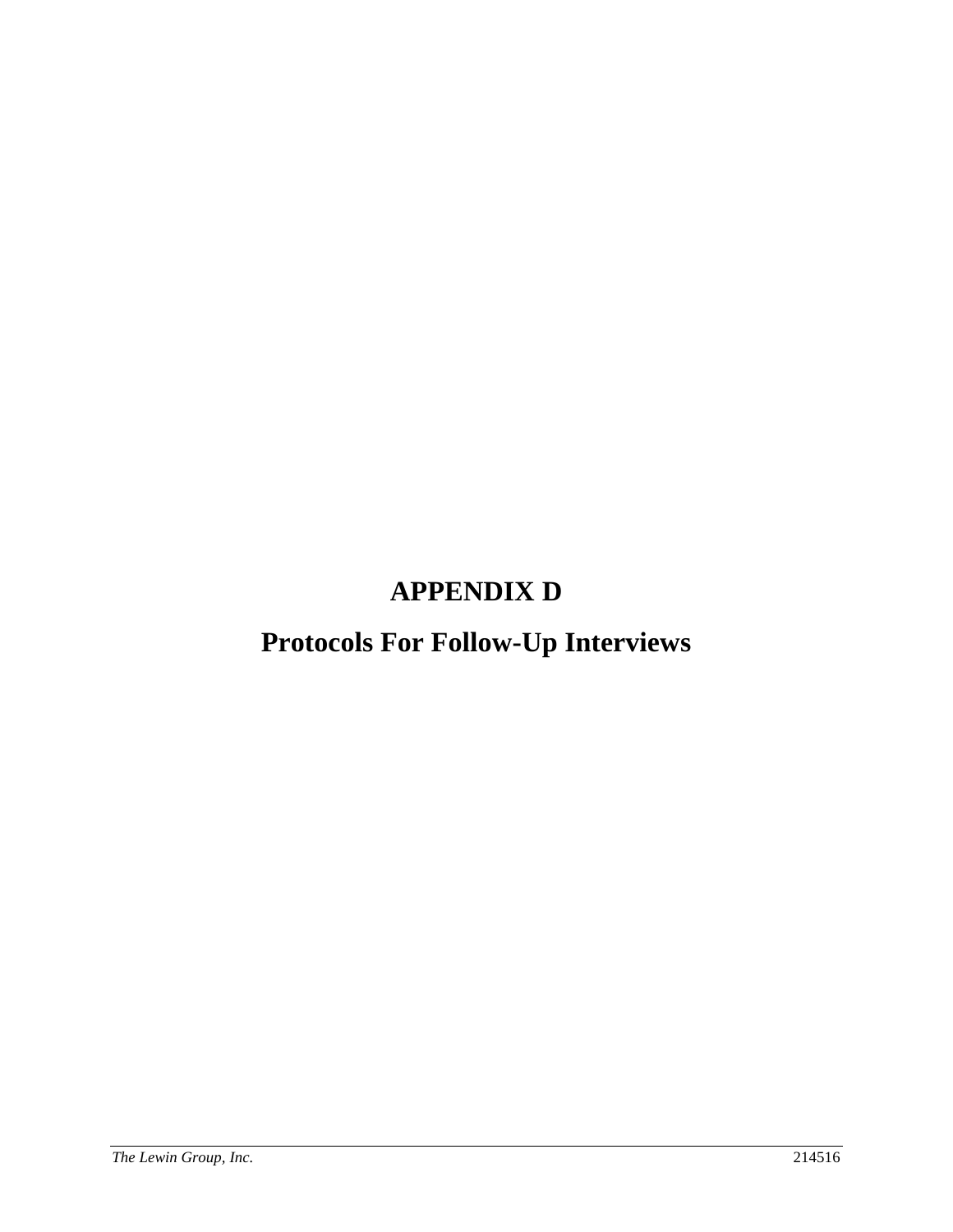# **Table of Contents**

## **APPENDIX D**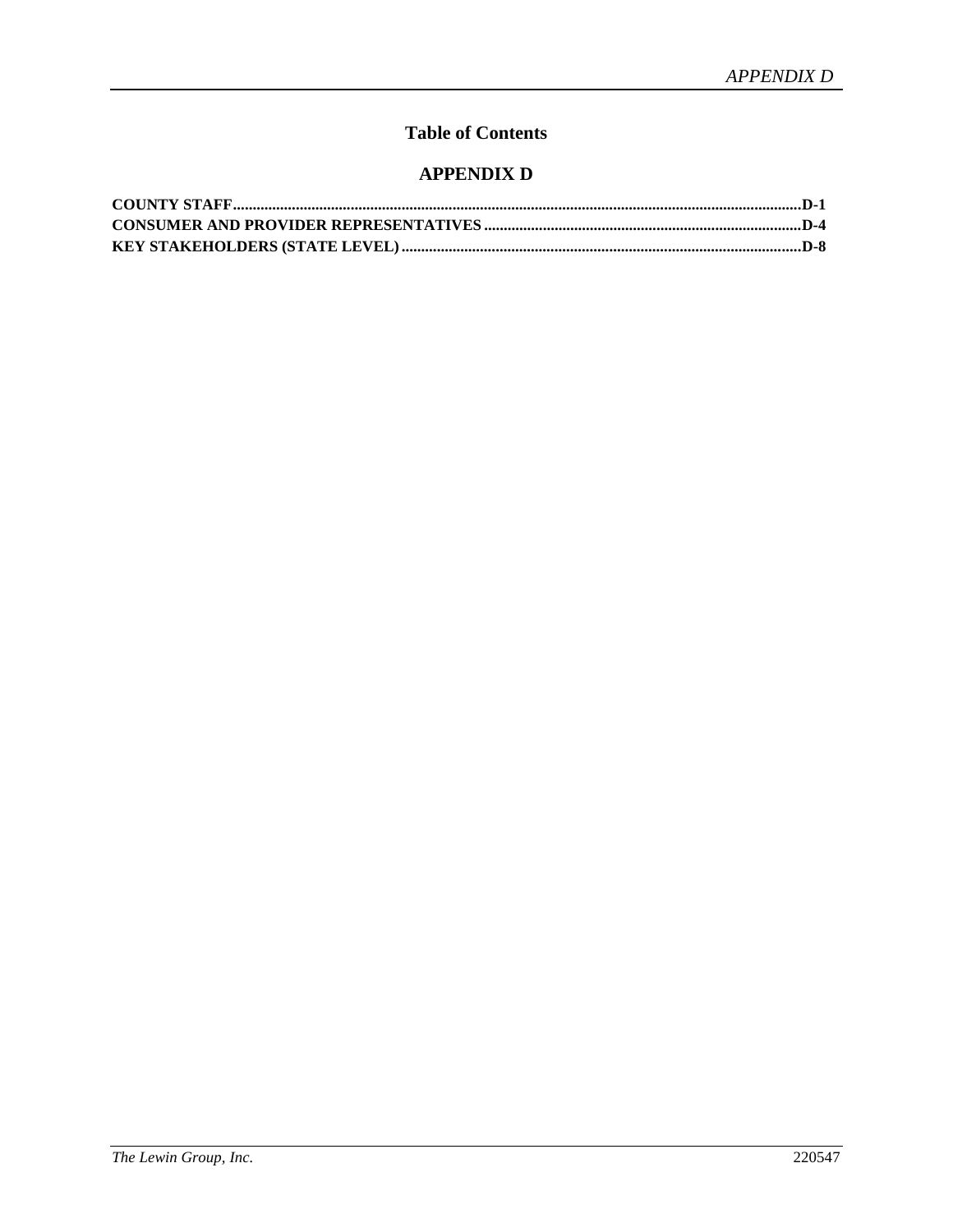#### **Follow-Up Interview Protocol for Evaluation of Wisconsin Family Care Program**

| <b>County Staff</b> |  |
|---------------------|--|
|---------------------|--|

\_\_\_\_\_\_\_\_\_\_\_\_\_\_\_\_\_\_\_\_\_\_\_\_\_\_\_\_\_\_\_\_\_\_\_\_\_\_\_\_\_\_\_\_\_\_\_\_\_\_\_\_\_\_\_\_\_\_\_\_\_\_\_\_\_\_\_\_\_\_\_

\_\_\_\_\_\_\_\_\_\_\_\_\_\_\_\_\_\_\_\_\_\_\_\_\_\_\_\_\_\_\_\_\_\_\_\_\_\_\_\_\_\_\_\_\_\_\_\_\_\_\_\_\_\_\_\_\_\_\_\_\_\_\_\_\_\_\_\_\_\_\_

| County |  |
|--------|--|

| Date: |  |  |  |
|-------|--|--|--|
|       |  |  |  |

Name(s) and #s of Respondents:

**I. CMO AND RC RELATIONS**

- $\triangleright$  Separation/governance issue
- $\triangleright$  Transfer of information between the RC and the CMO
- $\triangleright$  Timing of the development of the RC and the implementation of mandatory referrals in relation to the CMO

## **II. IMPLEMENTATION OF THE CMO**

- $\triangleright$  What changes have you made to implement the CMO in each of the following areas:
	- − Clinical practices (e.g., hiring RNs, etc.)
	- − Staff training (e.g., cultural competency)
	- − Business practices
	- − Information technology
	- − Others
- $\triangleright$  What additional changes to do you anticipate having to make and what is the timeline for implementing these changes?

## **III. OUTREACH**

- $\triangleright$  Goals for number of contacts for the RC
	- − Enrollment projection goals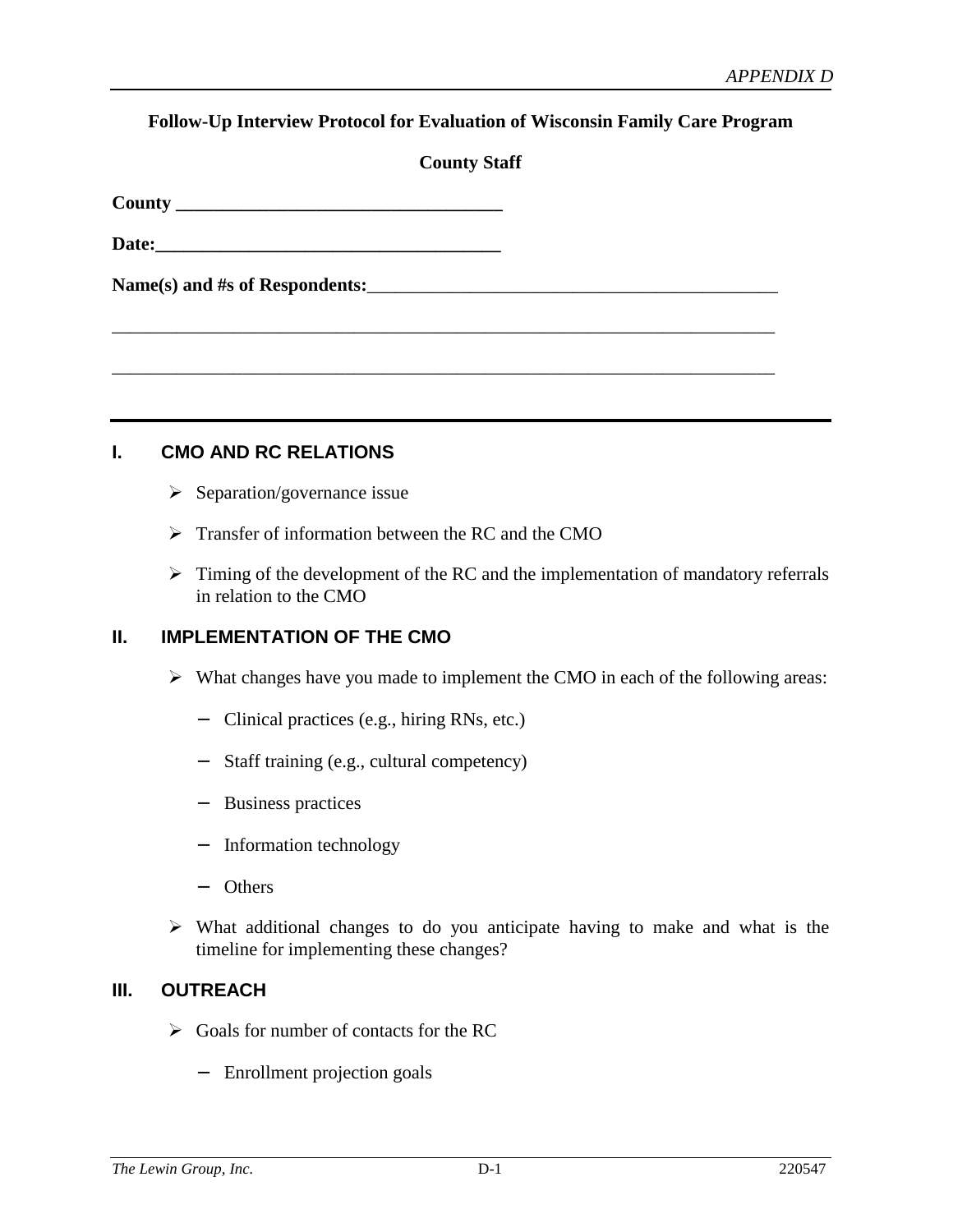- − Status of Pre-admission Consultation (PAC) referrals
- − Member handbook? Other educational materials?
- − Unmet needs of the target population

## **IV. PROVIDER ISSUES:**

- $\triangleright$  CMO or RC plans to monitor the extent to which providers have adequate capacity to provide an appropriate range of services
	- − Access to preventative and wellness services
	- − Shortages of any types of services and reason for shortages
	- − Adequate choice in providers
	- − Mix and geographic distribution any under-served areas or populations
	- − Specialized expertise with the target populations served
	- − Culturally competent providers
	- − Other access issues
- $\triangleright$  Provider relationships/ contracts process. What would you change about the process?
- $\triangleright$  Services used the most changes since the implementation of the CMO
- $\triangleright$  Adequacy of reimbursement rates

## **V. ASSESSMENT AND CARE MANAGEMENT**

- $\triangleright$  Strengths and weaknesses of the screening and assessment process and the newest version of the functional screen
- $\triangleright$  Caseload conversion process. Is there anything that you would have done differently now that FC is up and running?
- $\triangleright$  Care managers efforts to monitor costs under FC in comparison to the fee-forservice system; (e.g. how do capitated cost constraints affect care managers' decision? How helpful is the Resource Allocation Decision (RAD) methodology?)
- $\triangleright$  Care managers' perception of how FC has affected how they do their job.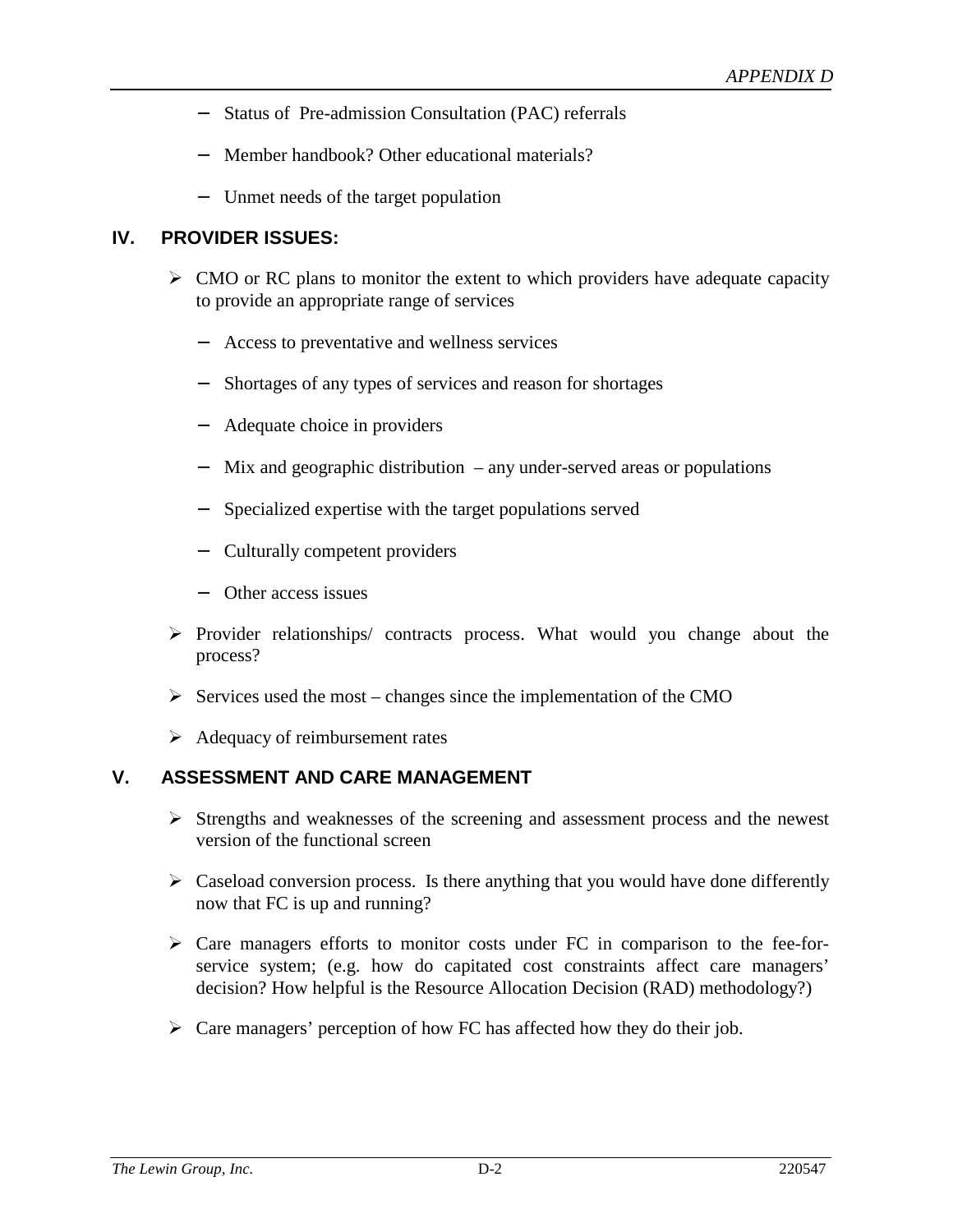## **VI. CONSUMER DIRECTION**

- $\triangleright$  Status of the LTC Council. Is the County LTC council functioning according to the contract with DHFS? If not, why? Please comment on the degree that they have been involved with the program.
- $\triangleright$  Please comment on the accuracy, comprehensiveness, and timeliness of information given to consumers in Family Care.
- $\triangleright$  Please comment on consumer choice in FC. Is it expanded? Care managers perceptions?

# **VII. RELATIONSHIP WITH DHFS:**

 $\triangleright$  Please describe the working relationship that your county has had with DHFS throughout the implementation of Family Care. What can be improved?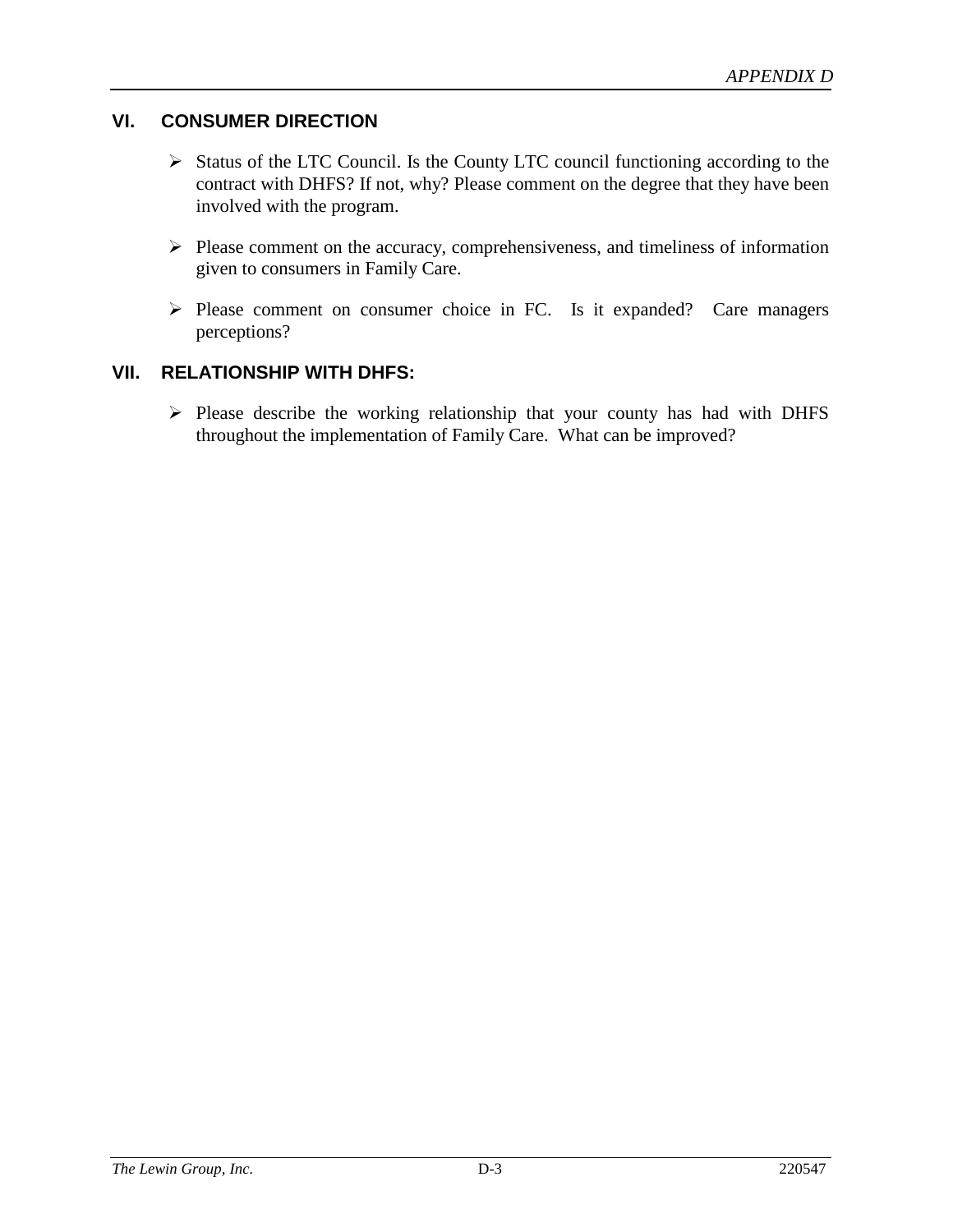#### **Follow-Up Interview Protocol for Evaluation of Wisconsin Family Care Program**

#### **Consumer and Provider Representatives**

\_\_\_\_\_\_\_\_\_\_\_\_\_\_\_\_\_\_\_\_\_\_\_\_\_\_\_\_\_\_\_\_\_\_\_\_\_\_\_\_\_\_\_\_\_\_\_\_\_\_\_\_\_\_\_\_\_\_\_\_\_\_\_\_\_\_\_\_\_\_\_

\_\_\_\_\_\_\_\_\_\_\_\_\_\_\_\_\_\_\_\_\_\_\_\_\_\_\_\_\_\_\_\_\_\_\_\_\_\_\_\_\_\_\_\_\_\_\_\_\_\_\_\_\_\_\_\_\_\_\_\_\_\_\_\_\_\_\_\_\_\_\_

| County |  |
|--------|--|
|        |  |

| Date: |  |  |  |
|-------|--|--|--|
|       |  |  |  |

Name(s) and #s of Respondents:

## **I. BACKGROUND**

## **A. LTC Council Members**

- $\triangleright$  Please comment on the development of the LTC Council.
- $\triangleright$  Please list members of the council. What are the demographics of the group?
- $\triangleright$  How often does the Council meet?
- $\triangleright$  How are the meetings run? Who facilitates?
- $\triangleright$  Please describe the responsibilities of the Council.
- $\triangleright$  Do you feel you have an important role in guiding the LTC system in your county? Please provide examples of your impact on the system.

## **B. LTC Council Not Yet Formed**

 $\triangleright$  Please comment on the status of the development of the LTC Council.

#### **C. Consumer and Provider Representatives**

- $\triangleright$  What is your capacity as a provider? What services do you provide?
- $\triangleright$  What populations do you serve?
- $\triangleright$  Please describe your affiliation with the LTC system in this county (i.e. family member of service recipient, service recipient, etc.)

## **II. FAMILY CARE – SYSTEM DESCRIPTION**

 $\triangleright$  Please comment on the purpose and goals of the Family Care Program.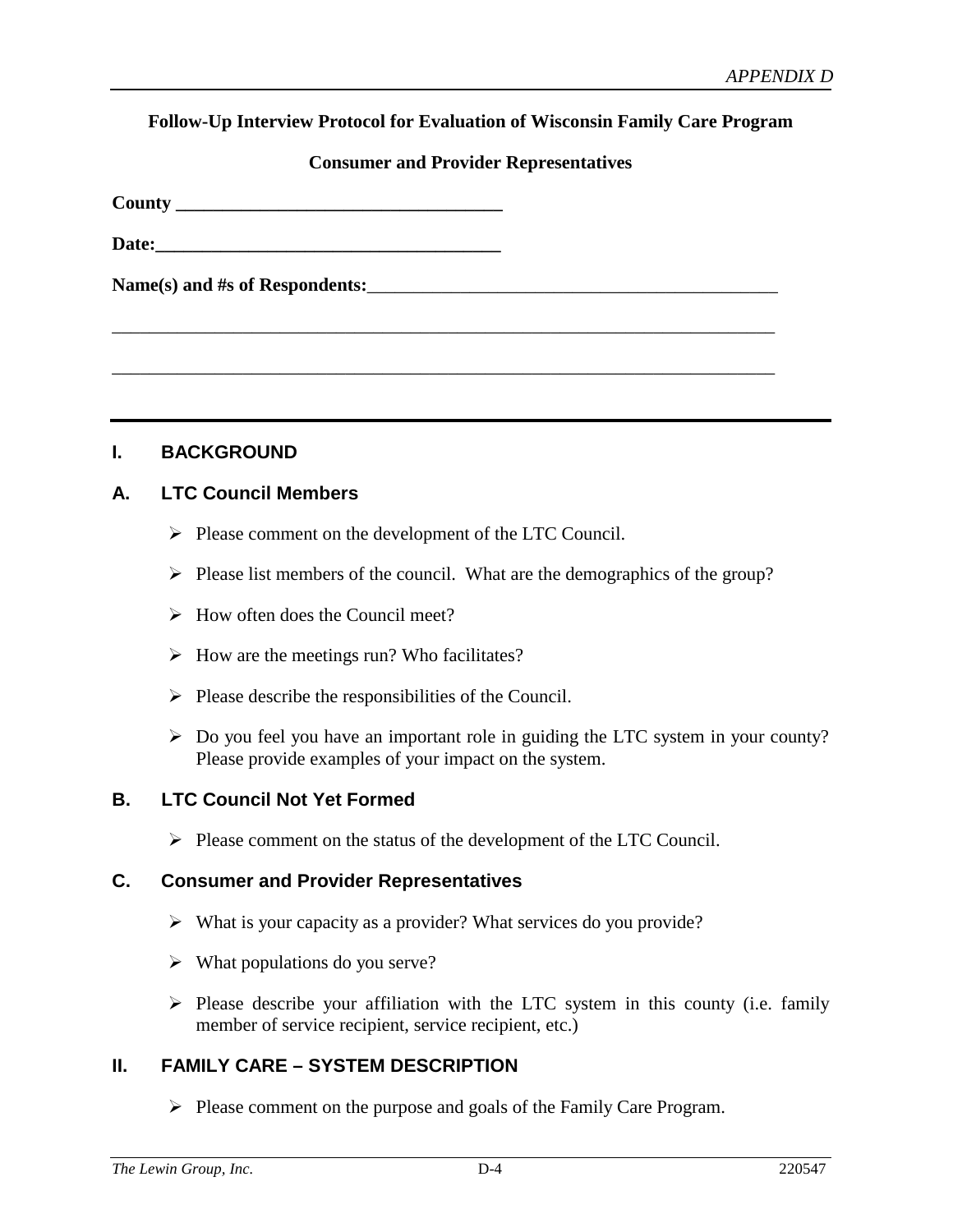- $\triangleright$  How well do you think Family Care has met or will meet its goals for transforming the LTC system?
- $\triangleright$  Describe the communication you receive from the State and County officials regarding the changes in the LTC system.

## **III. ELIGIBILITY AND ASSESSMENT**

- $\triangleright$  Please comment on the eligibility and assessment in Family Care based on the following three criteria:
	- a) accuracy
	- b) timeliness
	- c) comprehensiveness

## **IV. CASE MANAGEMENT AND SERVICE PLANNING**

- $\triangleright$  What are the strengths and weaknesses of the program's case management system?
- $\triangleright$  How well are beneficiaries' and informal caregivers' preferences incorporated in the service plan?
- $\triangleright$  Please comment on appropriate service use under Family Care.
- $\triangleright$  What is needed for service use to become more appropriate?
- $\triangleright$  How well do service plans promote continuity in service delivery and funding?

# **V. SERVICES**

- $\triangleright$  Please comment on choice in and access to providers in Family Care compared to the previous system.
- $\triangleright$  What is needed to expand this choice and access?
- $\triangleright$  Please comment on information provided to consumers about services based on the following three criteria:
	- a) accuracy
	- b) timeliness
	- c) comprehensiveness
- $\triangleright$  Please comment on the access to emergency and protective services in Family Care.
- $\triangleright$  Are there services you think should be covered but are not?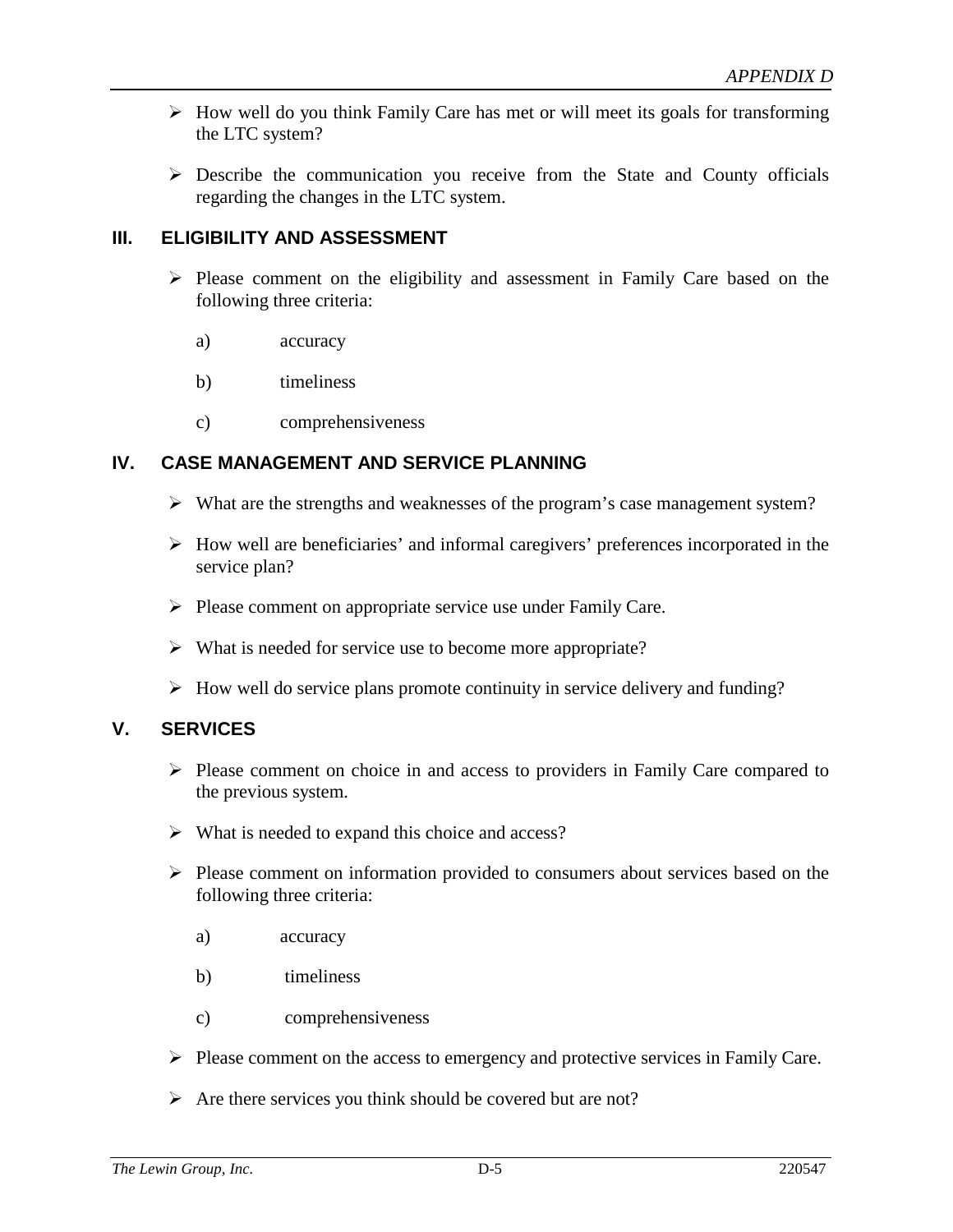How has Family Care changed the way that your agency provides services and supports to people? (providers)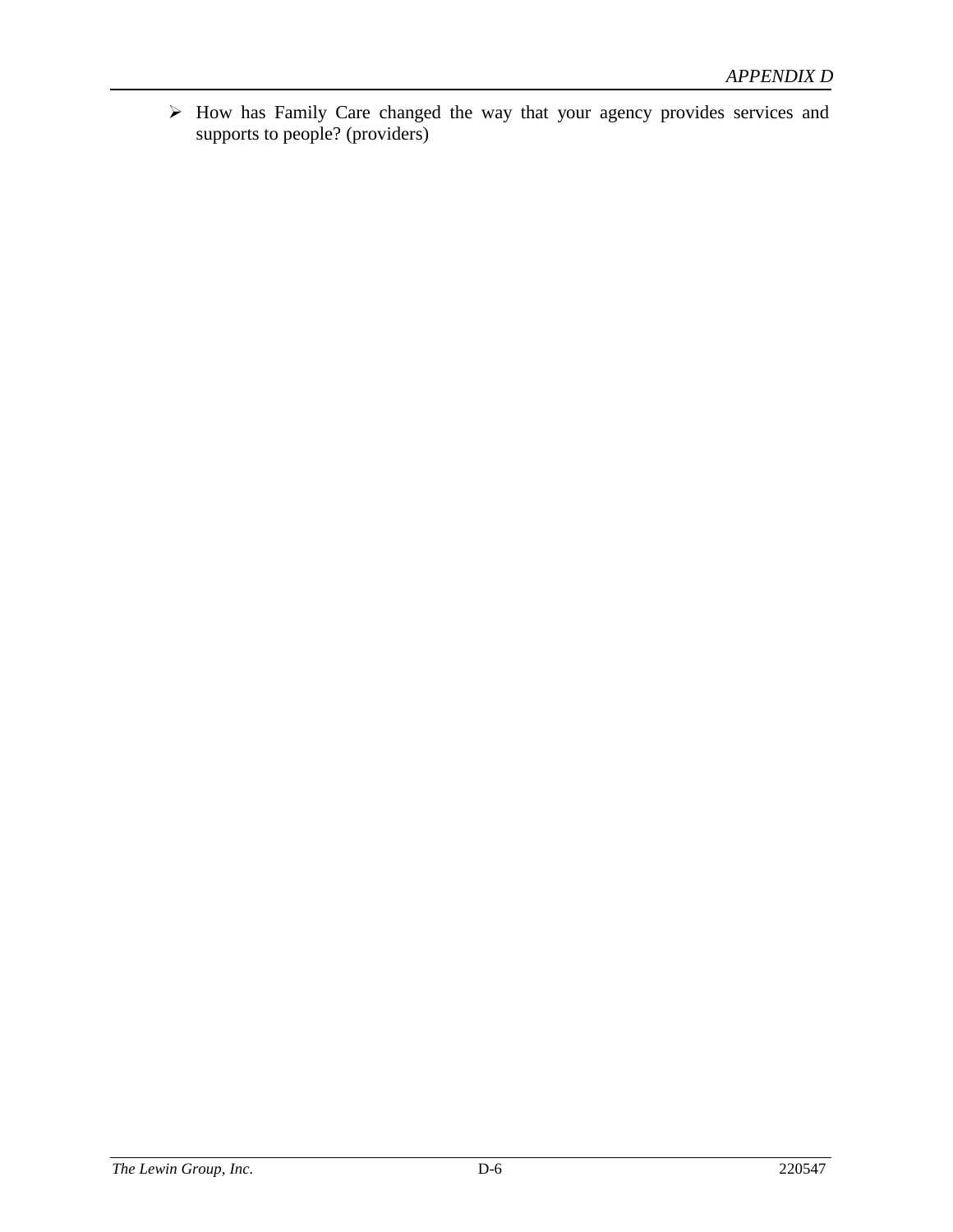## **VI. CONSUMER DIRECTION**

- $\triangleright$  How well do you think that Family Care has expanded consumer choice to date?
- $\triangleright$  What is needed for Family Care to continue to expand consumer choice?
- $\triangleright$  Please comment on the information that the Resource Center makes available to consumers based on the following three criteria:
	- d) accuracy
	- e) timeliness
	- f) comprehensiveness
- $\triangleright$  Please comment on the self-directed support option.
- Please comment on your awareness of the Independent Advocacy Service.

## **VII. REIMBURSEMENT (PROVIDER REPRESENTATIVES)**

 $\triangleright$  Please comment on the adequacy of reimbursement rates under Family Care versus the previous system.

#### **VIII. QUALITY ASSURANCE**

- $\triangleright$  Please comment on the strengths and weaknesses of service quality assurance in Family Care compared to the previous system.
- $\triangleright$  What improvements, if any, could be made?
- Please comment on your awareness and assessment of the effectiveness of the grievance and appeals process.

## **IX. CONCLUSIONS**

- $\triangleright$  What do you consider to be the strengths and weaknesses of Family Care compared to the previous long-term care system?
- $\triangleright$  Are certain populations better served than others are by the county's long-term care system?
	- − MR/DD vs. Aged vs. Physical disabilities
	- − Urban vs. Rural
	- − Severe vs. moderate functional disabilities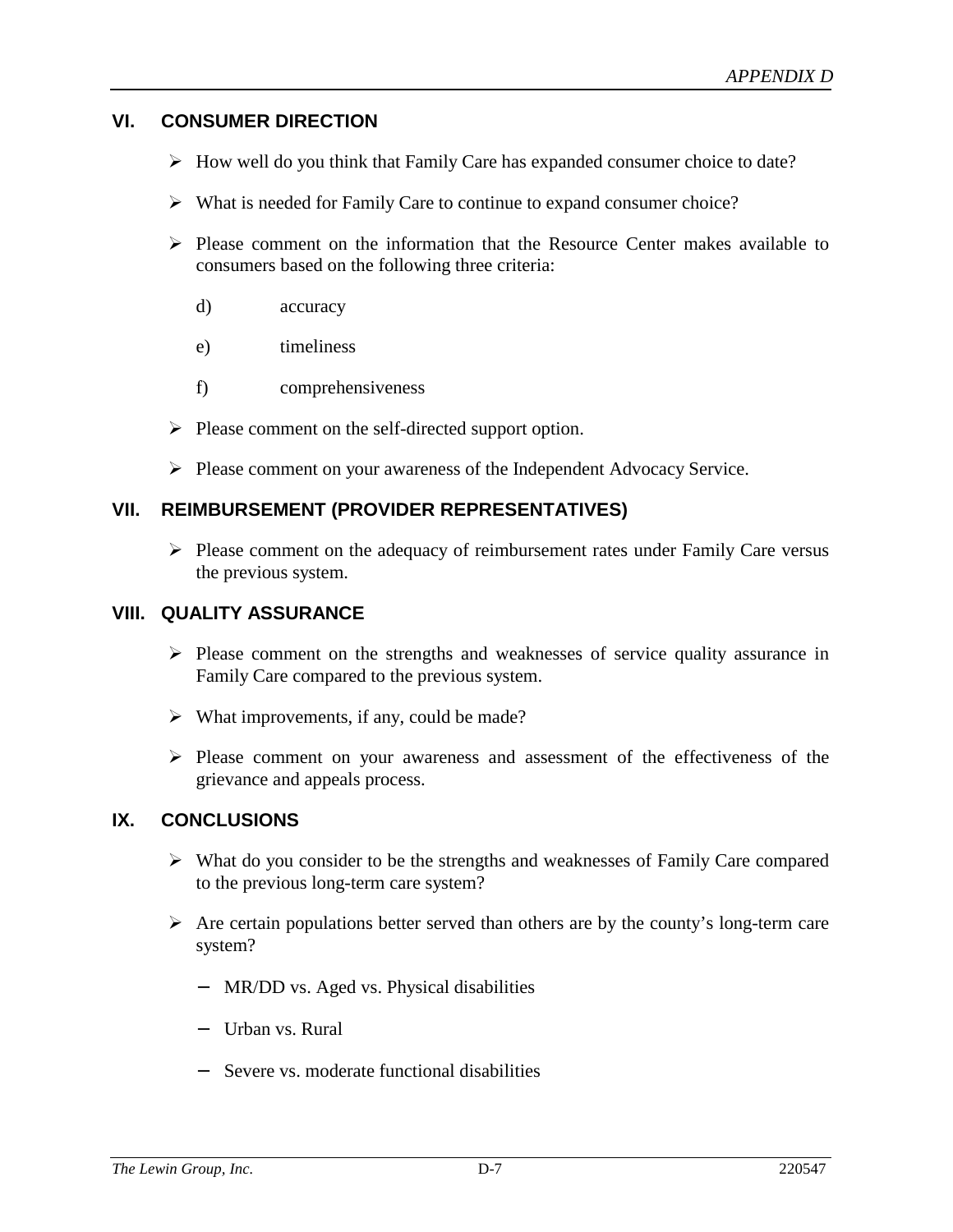- − Individuals with complex medical needs
- $\triangleright$  What are the most innovative aspects of the long-term care system in this county?
- $\triangleright$  If you could change one aspect of Family Care, what would it be and why would you change it?
- $\triangleright$  How do you believe that Family Care will evolve over time? What do you see as your role?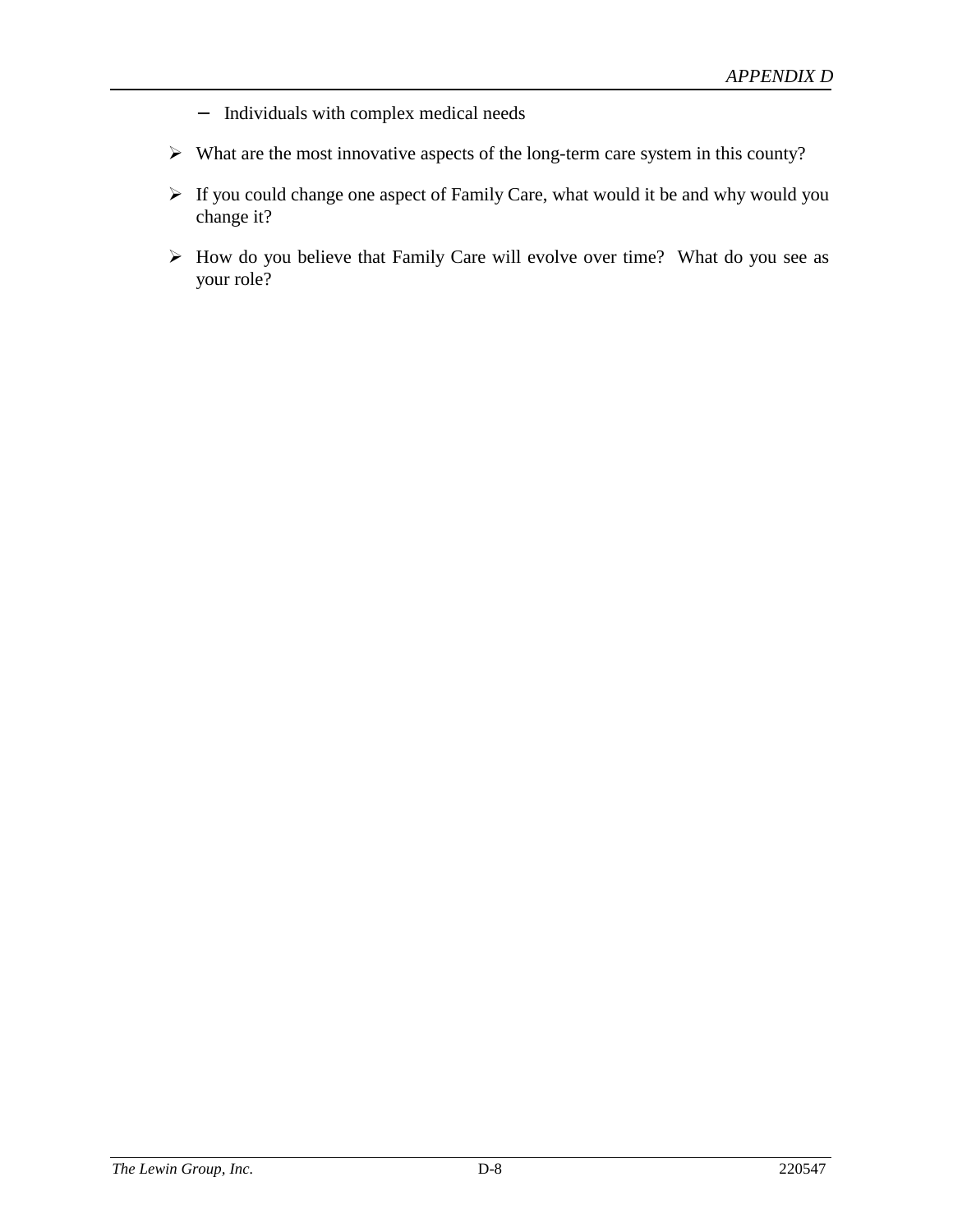**Follow-Up Interview Protocol for Evaluation of Wisconsin Family Care Program**

#### **Key Stakeholders (State Level)**

**County \_\_\_\_\_\_\_\_\_\_\_\_\_\_\_\_\_\_\_\_\_\_\_\_\_\_\_\_\_\_\_\_\_\_\_**

Date:

Name(s) and #s of Respondents:

## **I. FAMILY CARE – SYSTEM DESCRIPTION**

 $\triangleright$  Please comment on the purpose and goals of the Family Care Program.

\_\_\_\_\_\_\_\_\_\_\_\_\_\_\_\_\_\_\_\_\_\_\_\_\_\_\_\_\_\_\_\_\_\_\_\_\_\_\_\_\_\_\_\_\_\_\_\_\_\_\_\_\_\_\_\_\_\_\_\_\_\_\_\_\_\_\_\_\_\_\_

\_\_\_\_\_\_\_\_\_\_\_\_\_\_\_\_\_\_\_\_\_\_\_\_\_\_\_\_\_\_\_\_\_\_\_\_\_\_\_\_\_\_\_\_\_\_\_\_\_\_\_\_\_\_\_\_\_\_\_\_\_\_\_\_\_\_\_\_\_\_\_

- $\triangleright$  How well do you think Family Care has met or will meet its goals for transforming the LTC system?
- $\triangleright$  Describe the communication you receive from the State and County officials regarding the changes in the LTC system.

## **II. ELIGIBILITY AND ASSESSMENT**

- $\triangleright$  Please comment on the eligibility and assessment in Family Care based on the following three criteria:
	- g) accuracy
	- h) timeliness
	- i) comprehensiveness

## **III. CASE MANAGEMENT AND SERVICE PLANNING**

- What are the strengths and weaknesses of the program's case management system?
- $\triangleright$  How well are beneficiaries' and informal caregivers' preferences incorporated in the service plan?
- $\triangleright$  Please comment on appropriate service use under Family Care.
- $\triangleright$  What is needed for service use to become more appropriate?
- $\triangleright$  How well do service plans promote continuity in service delivery and funding?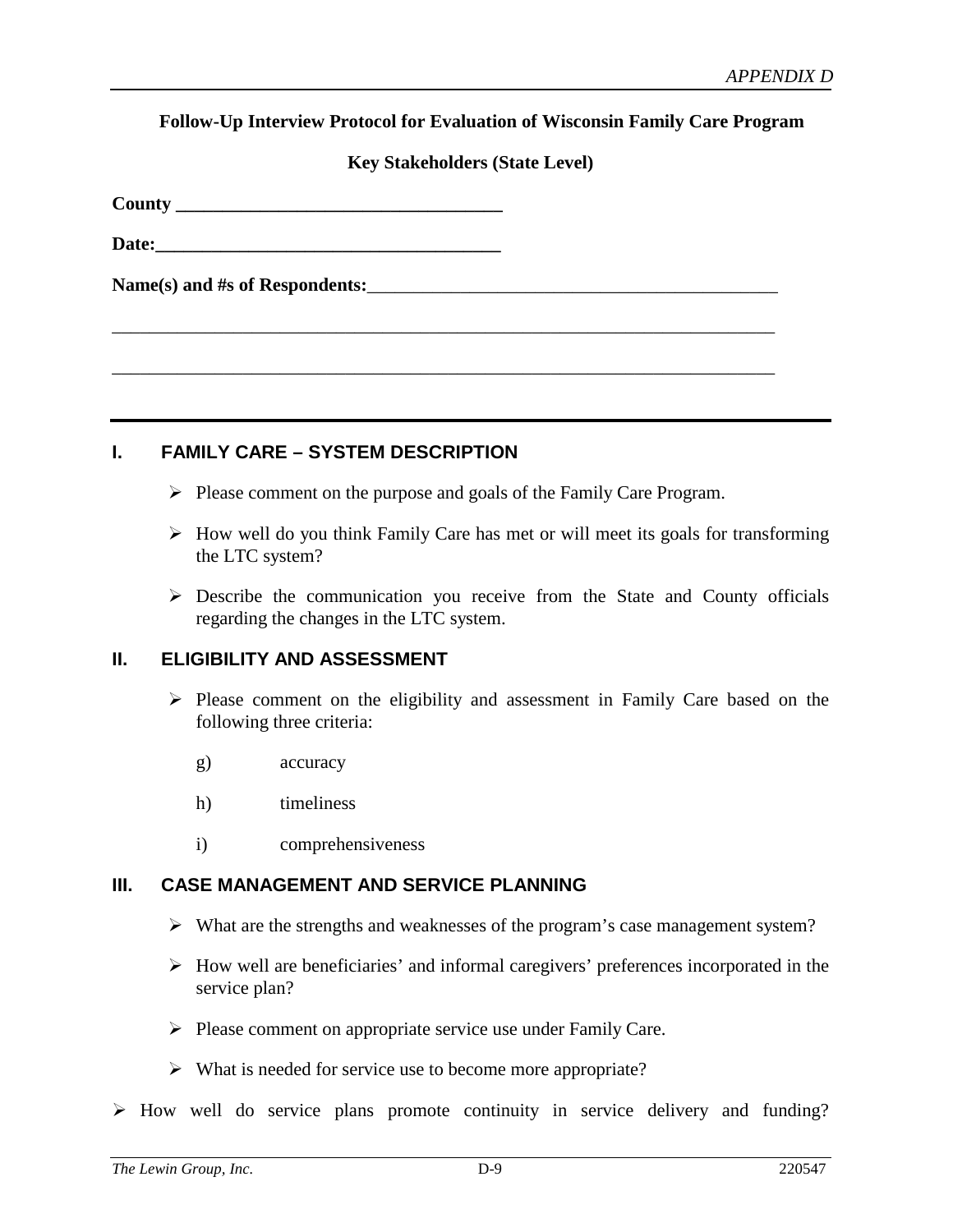## **IV. SERVICES**

- $\triangleright$  Please comment on choice in and access to providers in Family Care compared to the previous system.
- $\triangleright$  What is needed to expand this choice and access?
- $\triangleright$  Please comment on information provided to consumers about services based on the following three criteria:
	- a) accuracy
	- b) timeliness
	- c) comprehensiveness
- $\triangleright$  Please comment on the access to emergency and protective services in Family Care.
- $\triangleright$  Are there services you think should be covered but are not?
- $\triangleright$  How has Family Care changed the way that your agency provides services and supports to people? (providers)
- $\triangleright$  Consumer Direction
- $\triangleright$  How well do you think that Family Care has expanded consumer choice to date?
- $\triangleright$  What is needed for Family Care to continue to expand consumer choice?
- $\triangleright$  Please comment on the information that the Resource Center makes available to consumers based on the following three criteria:
	- d) accuracy
	- e) timeliness
	- f) comprehensiveness
- $\triangleright$  Please comment on the self-directed support option.
- Please comment on your awareness of the Independent Advocacy Service.

## **V. REIMBURSEMENT (PROVIDER REPRESENTATIVES)**

 $\triangleright$  Please comment on the adequacy of reimbursement rates under Family Care versus the previous system.